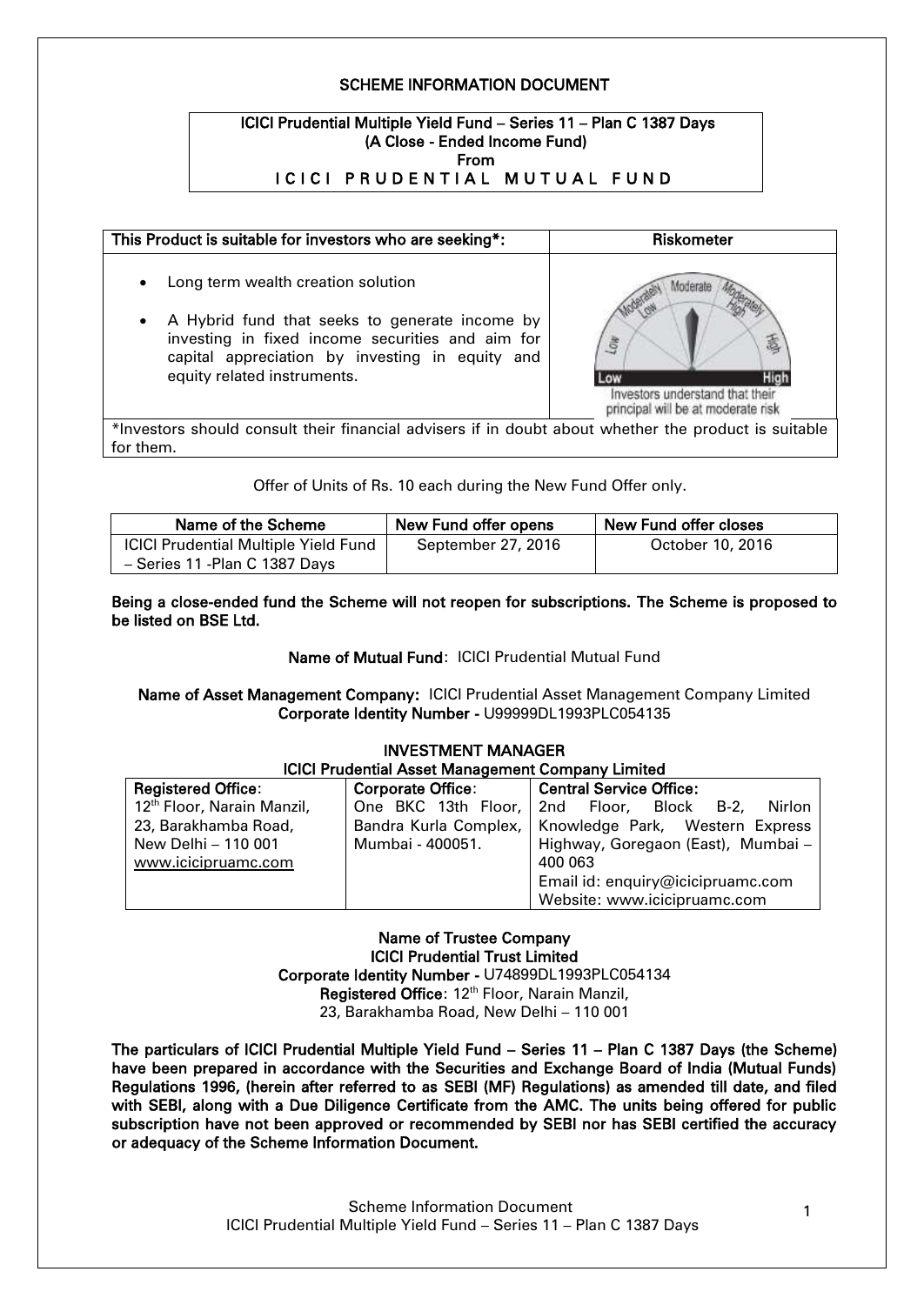The Scheme Information Document (SID) sets forth concisely the information about the Scheme that a prospective investor ought to know before investing. Before investing, investors should also ascertain about any further changes to this SID after the date of this Document from the Mutual Fund/Investor Service Centres/Website/Distributors or Brokers.

The investors are advised to refer to the Statement of Additional Information (SAI) for details of ICICI Prudential Mutual Fund, Tax and Legal issues and general information on [www.icicipruamc.com](http://www.icicipruamc.com/)

The Mutual Fund or AMC and its empanelled brokers have not given and shall not give any indicative portfolio and indicative yield in any communication, in any manner whatsoever. Investors are advised not to rely on any communication regarding indicative yield/ portfolio with regard to the Scheme.

SAI is incorporated by reference (is legally a part of the Scheme Information Document). For a free copy of the current SAI, please contact your nearest Investor Service Centre or log on to our website.

The Scheme Information Document should be read in conjunction with the SAI and not in isolation.

### This Scheme Information Document is dated September 15, 2016.

### BSE Limited Disclaimer:

"BSE Limited ("the Exchange") has given vide its letter dated December 08, 2015 permission to ICICI Prudential Mutual Fund to use the Exchange"s name in this SID as one of the Stock Exchanges on which this Mutual Fund "s Unit are proposed to be listed. The exchange has scrutinized this SID for its limited internal purpose of deciding on the matter of granting the aforesaid permission to ICICI Prudential Mutual Fund. The exchange does not in any manner:-

- i) Warrant, certify or endorse the correctness or completeness of any of the contents of this SID; or
- ii) Warrant that this scheme"s unit will be listed or will continue to be listed on the Exchange; or
- iii) take any responsibility for the financial or other soundness of this Mutual fund, its promoters, its management or any scheme or project of this Mutual Fund;

and it should not for any reason be deemed or construed that this SID has been cleared or approved by the Exchange. Every person who desires to apply for or otherwise acquires any unit of ICICI Prudential Multiple Yield Fund – Series 11 – Plan C 1387 Days this Mutual Fund may do so pursuant to independent inquiry, investigation and analysis and shall not have any claim against the Exchange whatsoever by reason of any loss which may be suffered by such person consequent to or in connection with such subscription/acquisition whether by reason of anything stated or omitted to be stated herein or for any reason whatsoever".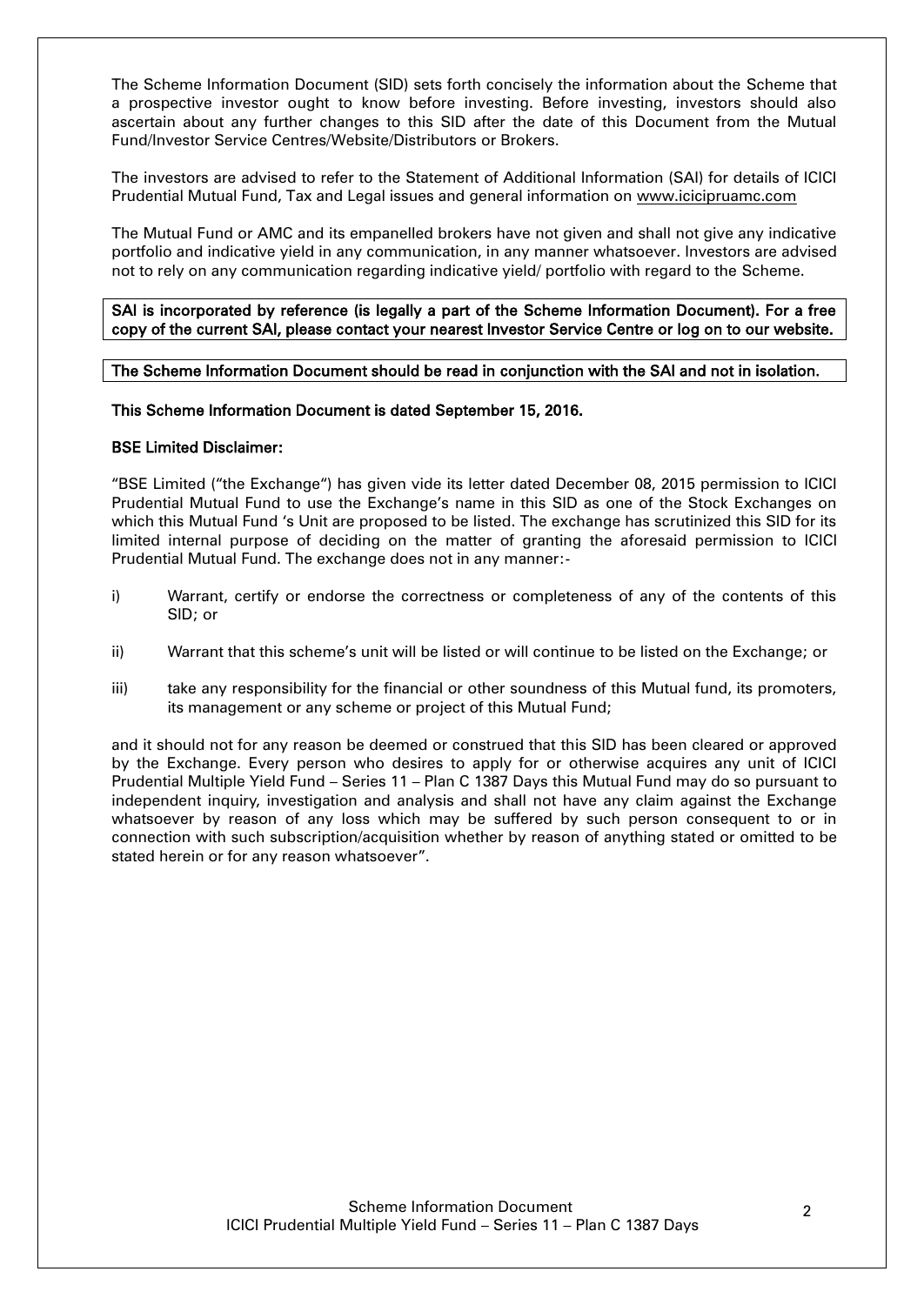# **TABLE OF CONTENTS**

| VI. PENALTIES, PENDING LITIGATION OR PROCEEDINGS, FINDINGS OF INSPECTIONS OR |  |
|------------------------------------------------------------------------------|--|
| INVESTIGATIONS FOR WHICH ACTION MAY HAVE BEEN TAKEN OR IS IN THE PROCESS OF  |  |
|                                                                              |  |
|                                                                              |  |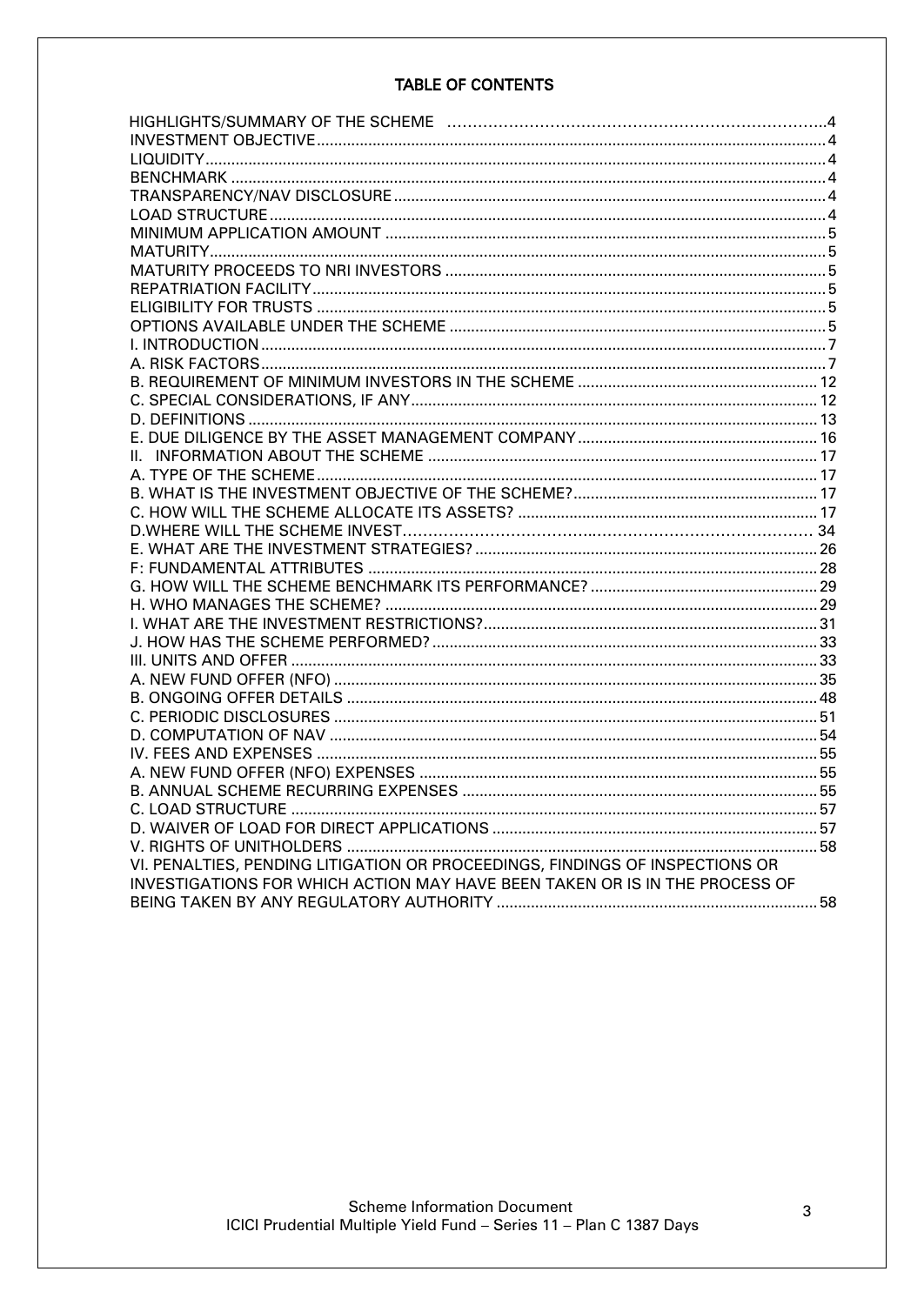#### <span id="page-3-0"></span>HIGHLIGHTS/SUMMARY OF THE SCHEME

#### <span id="page-3-1"></span>INVESTMENT OBJECTIVE

The primary objective of the Scheme is to seek to generate income by investing in a portfolio of fixed income securities/ debt instruments. The secondary objective of the Scheme is to generate long term capital appreciation by investing a portion of the Scheme"s assets in equity and equity related instruments.

However, there can be no assurance that the investment objective of the Scheme will be realized.

### <span id="page-3-2"></span>LIQUIDITY

#### Repurchase facility

No redemption/repurchase of units shall be allowed prior to the maturity of the Scheme. Investors wishing to exit may do so, only in demat mode, by selling on BSE or any of the stock exchange(s) where the Scheme will be listed as the Trustee may decide from time to time.

### <span id="page-3-3"></span>**BENCHMARK**

The performance of the Scheme will be benchmarked against the combination of CRISIL Composite Bond Fund Index (80%) and Nifty 50 Index (20%).

The Trustees reserve the right to change the benchmark in future if a benchmark better suited to the investment objective of the Scheme is available.

### <span id="page-3-4"></span>TRANSPARENCY/NAV DISCLOSURE

The AMC will calculate and disclose the first NAV within 5 working days from the date of allotment. Subsequently, the NAV will be calculated and disclosed at the close of every Business Day. NAV shall be published in at least two daily newspapers having circulation all over India on daily basis. The AMC shall disclose portfolio of the Scheme on the website [www.icicipruamc.com](http://www.icicipruamc.com/) along with ISIN on a monthly basis as on last day of each month, on or before tenth day of the succeeding month. As required under SEBI (Mutual Funds) Regulations, 1996, portfolio of the Scheme would be published in one English daily Newspaper circulating in the whole of India and in a newspaper published on a half yearly basis in the language of the region where the Head office of the Mutual Fund is situated within one month from the close of each half year (March 31 and September 30).The Mutual Fund shall also disclose the full portfolio of the Scheme at least on a half-yearly basis on the website of AMC and AMFI. Portfolio of Top 10 Holdings (Issuer wise) and Sector Wise fund allocation are not available as the Scheme is a new Scheme.

AMC shall update the NAVs on the website of Association of Mutual Funds in India - AMFI [\(www.amfiindia.com\)](http://www.amfiindia.com/) and on the mutual fund website – www.icicipruamc.com by 9:00 p.m. on every Business Day. In case of any delay, the reasons for such delay would be explained to AMFI and SEBI by the next day. If the NAVs are not available before commencement of business hours on the following day due to any reason, the Fund shall issue a press release providing reasons and explaining when the Fund would be able to publish the NAVs.

<span id="page-3-5"></span>

| <b>LOAD STRUCTURE</b> |                                                                                     |  |  |
|-----------------------|-------------------------------------------------------------------------------------|--|--|
| <b>Entry Load</b>     | Not Applicable. In terms of circular no. SEBI/IMD/CIR No. 4/168230/09 dated June    |  |  |
|                       | 30, 2009, SEBI has notified that w.e.f. August 01, 2009 there will be no entry load |  |  |
|                       | charged to the Schemes of the Mutual Fund and the upfront commission to             |  |  |
|                       | distributors will be paid by the investor directly to the distributor, based on his |  |  |
|                       | assessment of various factors including the service rendered by the distributor     |  |  |
| <b>Exit Load</b>      | Since the Scheme would be listed on the stock exchange, exit load will not be       |  |  |
|                       | applicable.                                                                         |  |  |
|                       | Investors shall note that the brokerage on sales of the units of the Scheme on the  |  |  |
|                       | stock exchanges shall be borne by the investors.                                    |  |  |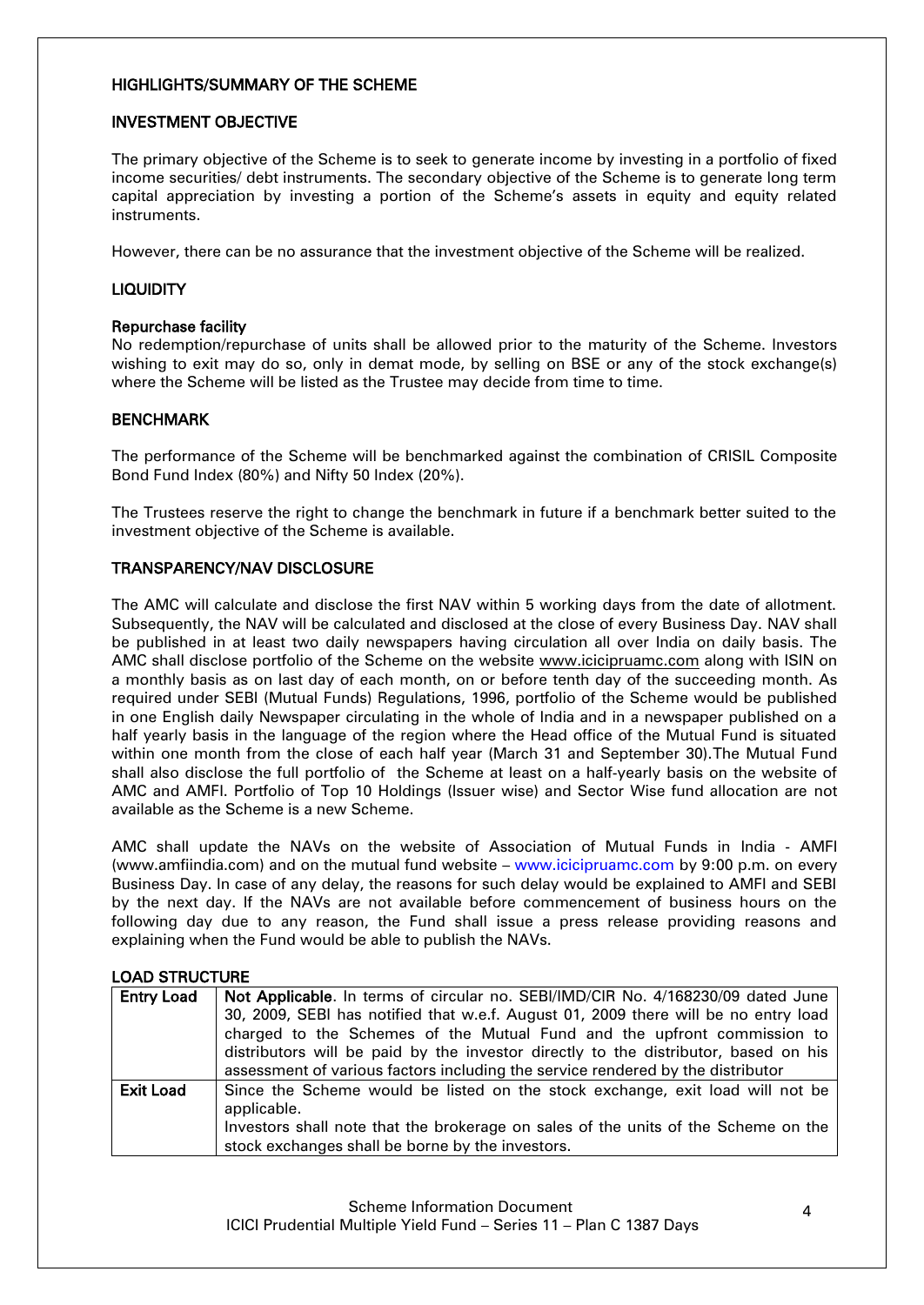### <span id="page-4-0"></span>MINIMUM APPLICATION AMOUNT

Rs 5,000 & in multiples of Rs.10 thereafter. The minimum application amount applies to switch in transactions during New Fund Offer also.

### <span id="page-4-1"></span>**MATURITY**

The tenure of the Scheme will be 1387 days from the date of allotment of the units under the Scheme.

The Scheme will come to an end on the maturity date unless rolled over as per SEBI Regulations. If the maturity date falls on a non business day, the immediately following business day will be considered as the maturity date for the Scheme. On maturity of the Scheme, the outstanding units shall be redeemed and proceeds will be paid to the unitholder.

The trustees reserve the right to suspend/deactivate/freeze trading, ISIN of the Scheme. With respect to closure of the Scheme at the time of maturity, trading of units on stock exchange will automatically get suspended from the effective date mentioned in the notice. The proceeds on maturity will be payable to the persons whose names are appearing in beneficiary position details received from depositories after the suspension/deactivation /freezing of ISIN.

Maturity proceeds would be payable to investors as per the bank details provided in beneficiary position details received from depositories in case of units held in demat form.

The Scheme shall be fully redeemed at the end of the maturity period.

### <span id="page-4-2"></span>MATURITY PROCEEDS TO NRI INVESTORS

NRI investors shall submit Foreign Inward Remittance Certificate (FIRC) along with Broker contract note of the respective broker through whom the transaction was effected, for releasing redemption proceeds on maturity. Redemption proceeds shall not be remitted until the aforesaid documents are submitted and the AMC/Mutual Fund/Registrar shall not be liable for any delay in paying redemption proceeds.

In case of non-submission of the aforesaid documents the AMC reserves the right to deduct the tax at the highest applicable rate without any intimation by AMC/Mutual Fund/Registrar.

### <span id="page-4-3"></span>REPATRIATION FACILITY

Non-Resident Indians (NRIs)/Person of Indian Origins (PIOs)/Foreign Institutional Investors (FIIs) have been granted a general permission by RBI [Schedule 5 of the Foreign Exchange Management (Transfer or Issue of Security by a Person Resident Outside India) Regulations, 2000] for investing in / redeeming units of the schemes subject to conditions set out in the aforesaid regulations.

### <span id="page-4-4"></span>ELIGIBILITY FOR TRUSTS

Religious and Charitable Trusts are eligible to invest in certain securities, under the provisions of Section 11(5) of the Income Tax Act, 1961 read with Rule 17C of the Income-tax Rules, 1962 subject to the provisions of the respective constitutions under which they are established permits to invest.

### <span id="page-4-5"></span>PLANS/ OPTIONS AVAILABLE UNDER THE SCHEME

The Scheme will have the following Plans/Options:

| <b>Plans</b>   | ICICI Prudential Multiple Yield Fund - Series 11 - Plan C 1387 Days, and<br>ICICI Prudential Multiple Yield Fund - Series 11 - Plan C 1387 Days -<br>Direct Plan |
|----------------|------------------------------------------------------------------------------------------------------------------------------------------------------------------|
| <b>Options</b> | Cumulative Option and Dividend Option with only Dividend Payout                                                                                                  |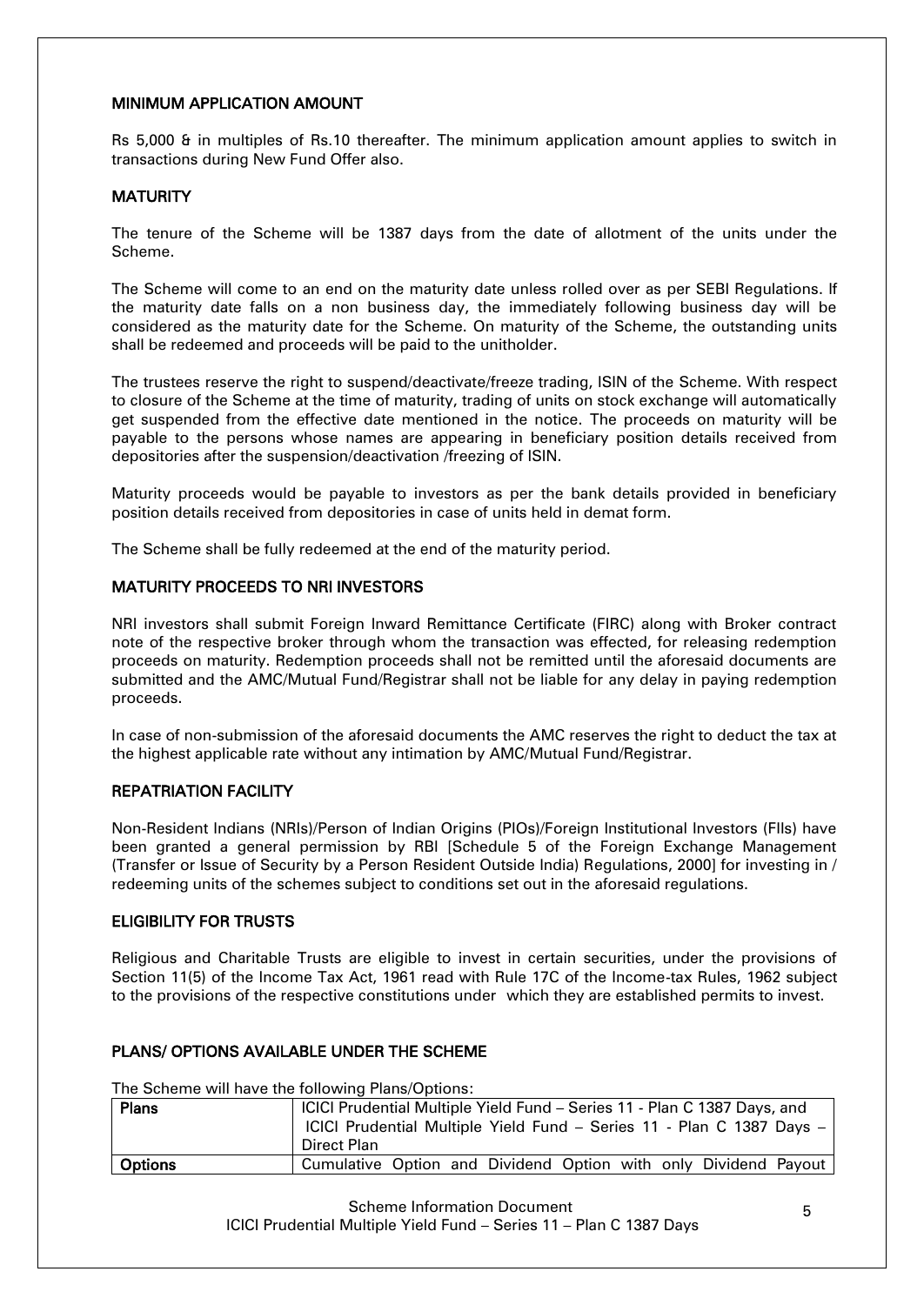| Defau<br>'ion | . .<br>Im1<br>.<br>ווסוזי "<br>w |
|---------------|----------------------------------|

| <b>Scenario</b> |                               | ARN Code mentioned / Option mentioned<br>the Default Option<br>by |                                        |  |
|-----------------|-------------------------------|-------------------------------------------------------------------|----------------------------------------|--|
|                 | not mentioned by the investor |                                                                   |                                        |  |
|                 | investor                      |                                                                   |                                        |  |
| 1               | Not mentioned                 | Not mentioned                                                     | <b>ICICI Prudential Multiple Yield</b> |  |
|                 |                               |                                                                   | Fund - Series 11 - Plan C 1387         |  |
|                 |                               |                                                                   | Days - Direct Plan                     |  |
| $\overline{2}$  | Not mentioned                 | Prudential<br>ICICI<br>Multiple                                   | ICICI Prudential Multiple Yield        |  |
|                 |                               | Yield Fund – Series 11 - Plan                                     | Fund - Series 11 - Plan C 1387         |  |
|                 |                               | C 1387 Days - Direct Plan                                         | Days - Direct Plan                     |  |
| 3               | Not mentioned                 | <b>ICICI</b> Prudential Multiple                                  | ICICI Prudential Multiple Yield        |  |
|                 |                               | Yield Fund – Series 11 - Plan                                     | Fund - Series 11 - Plan C 1387         |  |
|                 |                               | C 1387 Days                                                       | Days - Direct Plan                     |  |
| 4               | Mentioned                     | Multiple<br><b>ICICI</b> Prudential                               | <b>ICICI Prudential Multiple Yield</b> |  |
|                 |                               | Yield Fund - Series 11 - Plan                                     | Fund - Series 11 - Plan C 1387         |  |
|                 |                               | C 1387 Days - Direct Plan                                         | Days - Direct Plan                     |  |
| 5               | <b>Direct</b>                 | <b>Not Mentioned</b>                                              | <b>ICICI Prudential Multiple Yield</b> |  |
|                 |                               |                                                                   | Fund - Series 11 - Plan C 1387         |  |
|                 |                               |                                                                   | Days - Direct Plan                     |  |
| 6               | <b>Direct</b>                 | Prudential<br>ICICI<br>Multiple                                   | <b>ICICI Prudential Multiple Yield</b> |  |
|                 |                               | Yield Fund - Series 11 - Plan                                     | Fund - Series 11 - Plan C 1387         |  |
|                 |                               | C 1387 Days                                                       | Days - Direct Plan                     |  |
| $\overline{7}$  | Mentioned                     | <b>ICICI</b> Prudential<br>Multiple                               | <b>ICICI Prudential Multiple Yield</b> |  |
|                 |                               | Yield Fund – Series 11 - Plan                                     | Fund - Series 11 - Plan C 1387         |  |
|                 |                               | C 1387 Days                                                       | Days                                   |  |
| 8               | Mentioned                     | <b>Not Mentioned</b>                                              | ICICI Prudential Multiple Yield        |  |
|                 |                               |                                                                   | Fund - Series 11 - Plan C 1387         |  |
|                 |                               |                                                                   | Days                                   |  |

In cases of wrong/ invalid/ incomplete ARN codes mentioned on the application form, the application shall be processed under ICICI Prudential Multiple Yield Fund – Series 11 - Plan C 1387 Days. The AMC shall contact and obtain the correct ARN code within 30 calendar days of the receipt of the application form from the investor/ distributor. In case, the correct code is not received within 30 calendar days, the AMC shall reprocess the transaction under ICICI Prudential Multiple Yield Fund – Series 11 - Plan C 1387 Days - Direct Plan from the date of application without any exit load.

The Plans and Options stated above will have common portfolio. ICICI Prudential Multiple Yield Fund – Series 11 - Plan C 1387 Days - Direct Plan is only for investors who purchase /subscribe Units in a Scheme directly with the Fund.

Dividends, if declared, will be paid (subject to deduction of tax at source, if any) to those Unit holders whose names appear in the Register of Unit holders on the record date. In case of Units held in dematerialized mode, the Depositories (NSDL/CDSL) will give the list of demat account holders and the number of Units held by them in electronic form on the Record date to the Registrars and Transfer Agent of the Mutual Fund. Further, the Trustee at its sole discretion may also declare interim dividend. However, it must be distinctly understood that the actual declaration of dividend and the frequency thereof will inter-alia, depend on the availability of distributable profits as computed in accordance with SEBI Regulations. The decision of the Trustee in this regard shall be final. On payment of dividends, the NAV will stand reduced by the amount of dividend and dividend tax (if applicable) paid.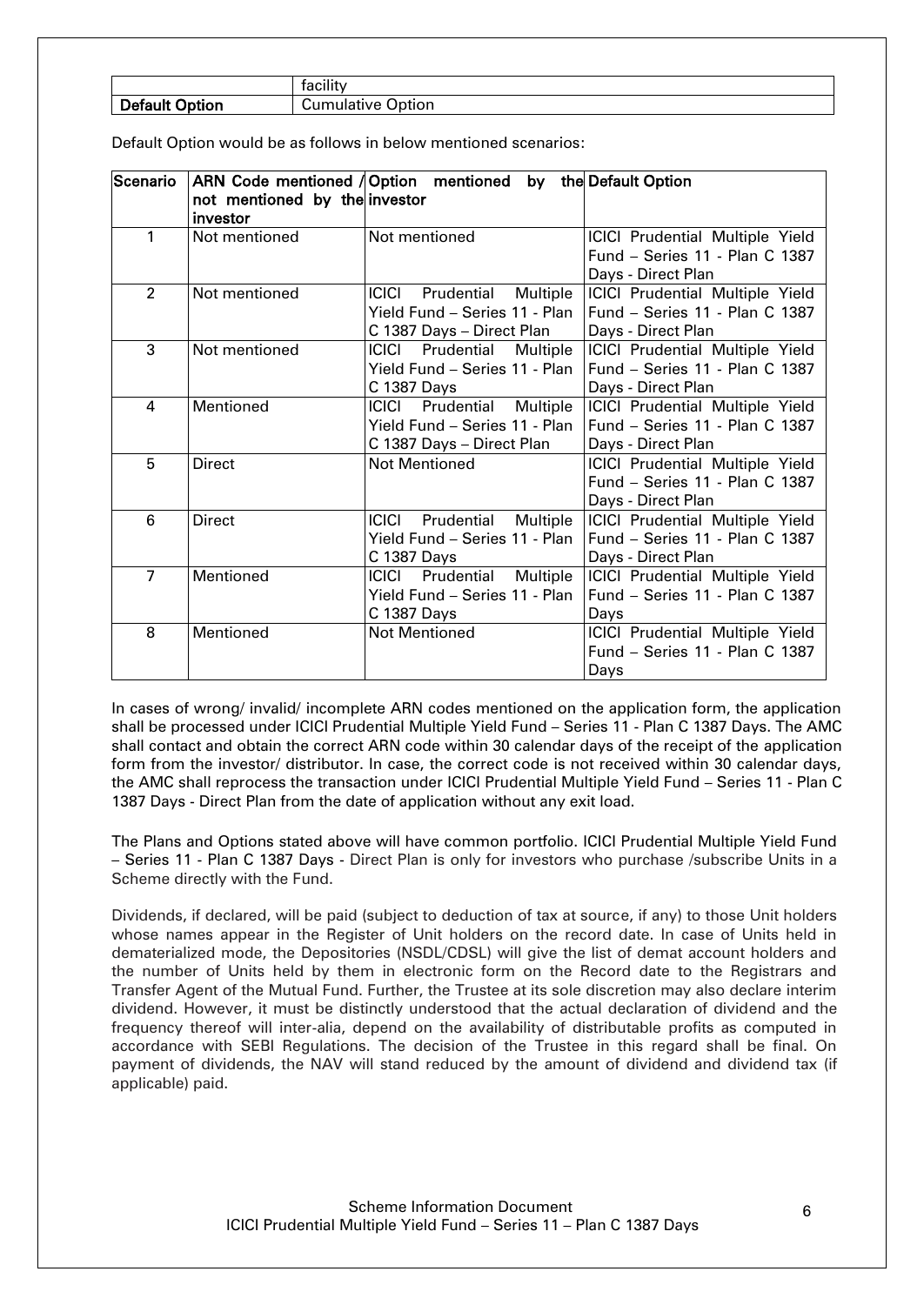### <span id="page-6-0"></span>I. INTRODUCTION

## <span id="page-6-1"></span>A. RISK FACTORS

#### Standard Risk Factors:

- Investment in Mutual Fund Units involves investment risks such as trading volumes, settlement risk, liquidity risk, default risk including the possible loss of principal.
- As the price / value / interest rates of the securities in which the scheme invests fluctuates, the value of your investment in the Scheme may go up or down.
- Past performance of the Sponsor/AMC/Mutual Fund does not guarantee future performance of the Scheme.
- The name of the Scheme does not in any manner indicate either the quality of the Scheme or its future prospects and returns.
- The Sponsors are not responsible or liable for any loss resulting from the operation of the Scheme beyond the initial contribution of Rs. 22.2 lacs made by it towards setting up the Fund.
- The present Scheme is not a guaranteed or assured return Scheme.
- ICICI Prudential Multiple Yield Fund Series 11 Plan C 1387 Days is the name of the Scheme and does not in any manner indicate either the quality of the Scheme or its future prospects and returns.
- The NAVs of the Scheme may be affected by changes in the general market conditions, factors and forces affecting capital market in particular, level of interest rates, various market related factors and trading volumes, settlement periods and transfer procedures.
- The liquidity of the Schemes' investments is inherently restricted by trading volumes in the securities in which it invests.
- Changes in Government policy in general and changes in tax benefits applicable to mutual funds may impact the returns to Investors in the Scheme.
- Investors in the Scheme are not being offered any guaranteed/indicated returns.
- From time to time and subject to the Regulations, the Sponsors, the Mutual Funds and investment companies managed by them, their affiliates, their associate companies, subsidiaries of the Sponsors, and the AMC may invest either directly or indirectly in the Scheme. The funds managed by these affiliates, associates, the Sponsors, subsidiaries of the Sponsors and /or the AMC may acquire a substantial portion of the Scheme"s Units and collectively constitute a major investor in the Scheme.
- The Scheme may invest in other schemes managed by the AMC or in the schemes of any other Mutual Funds, provided it is in conformity to the investment objectives of the Scheme and in terms of the prevailing Regulations. As per the Regulations, no investment management fees will be charged for such investments.
- From time to time and subject to the regulations, the AMC may invest in this Scheme. Further, as per SEBI (Mutual Funds) Regulations, 1996, in case the AMC invests in this scheme or any of the schemes managed by it, it shall not be entitled to charge any fees on such investments.
- Mutual funds being vehicles of securities investments are subject to market and other risks and there can be no guarantee against loss resulting from investing in the Schemes. The various factors which impact the value of the Plan"s investments include, but are not limited to, fluctuations in the bond markets, fluctuations in interest rates, prevailing political and economic environment, changes in government policy, factors specific to the issuer of the securities, tax laws in various countries, liquidity of the underlying instruments, settlement periods, trading volumes overseas etc.
- Different types of securities in which the Scheme would invest as given in the Scheme Information Document carry different levels and types of risk. Accordingly the Scheme"s risk may increase or decrease depending upon its investment pattern. E.g. corporate bonds carry a higher amount of risk than Government securities. Further even among corporate bonds, bonds which are AAA rated are comparatively less risky than bonds which are AA rated.
- The Scheme may invest in ADRs/GDRs, equity of overseas companies listed on recognized stock exchanges overseas and other securities in accordance with the provisions of SEBI Circular No. SEBI/IMD/CIR No. 7/104753/07 dated September 26, 2007 and SEBI/IMD/CIR No. 122577/08 dated April 8, 2008, subject to a maximum of US\$ 300 million per mutual fund and as per the provisions of para 4 (h) of the said circular, the limit of 5% of Net Assets and the prohibition of charging of fees shall not be applicable to investments in mutual funds in foreign countries made in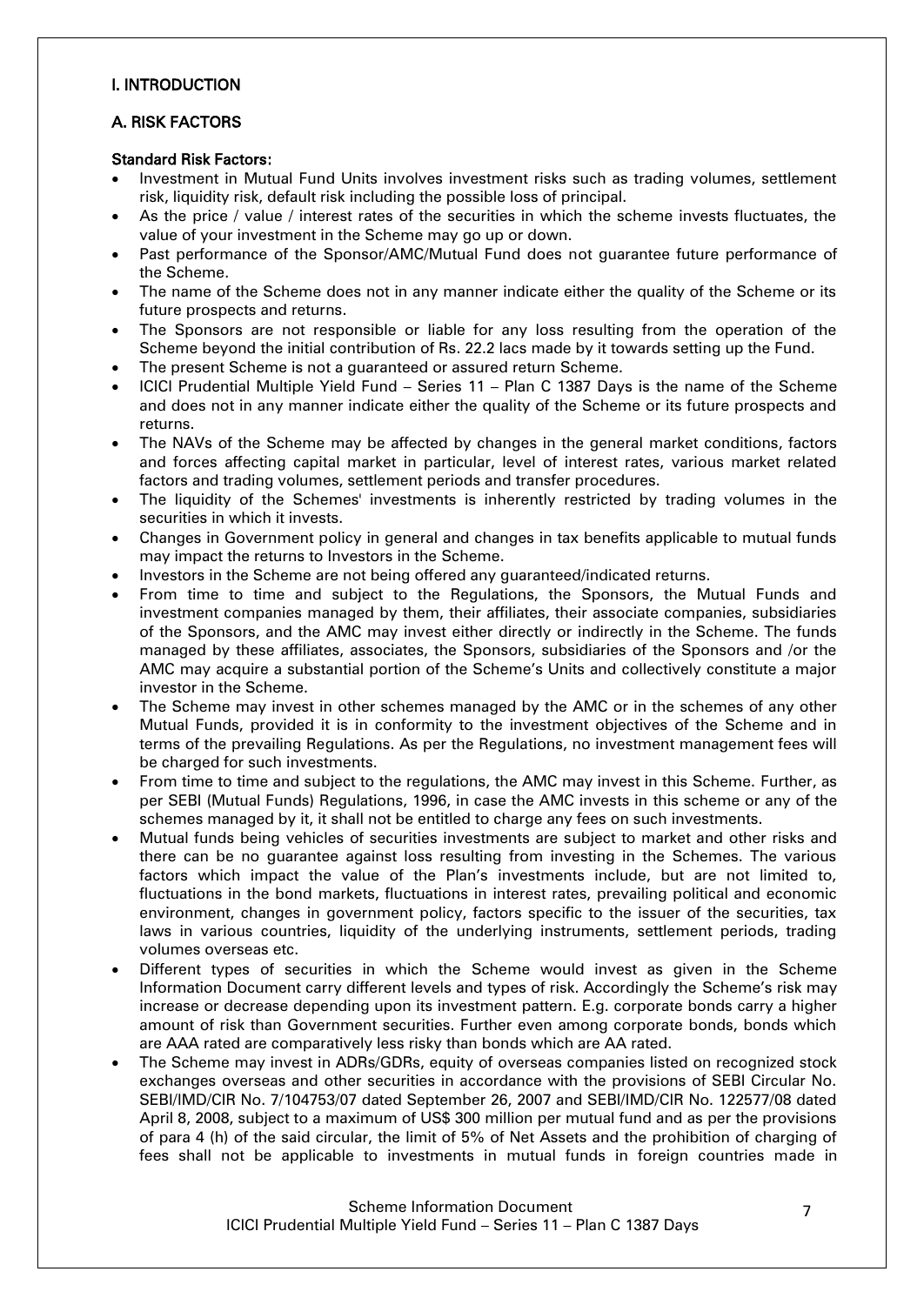accordance with the guidelines as per the above circular. However, management fees and other expenses charged by the mutual fund (s) in foreign countries along with the management fee and recurring expenses charged to the domestic mutual fund shall not exceed the total limits on expenses as prescribed under Regulation 52 (6).

### Scheme Specific Risk Factors / Risk management strategies

The Fund by utilizing a holistic risk management strategy will endeavor to manage risks associated with investing in securities. The risk control process involves identifying & measuring the risk through various risk measurement tools.

The Fund has identified following risks of investing in securities and designed risk management strategies, which are embedded in the investment process to manage such risks.

| <b>Risk &amp; Description</b>                                                                                                                                                                                                                                                                                                                                                                                                                                                                                                                                                | Risk mitigants / management strategy                                                                                                                                                                                                                                                                                                                                                                                                                                                                                                            |
|------------------------------------------------------------------------------------------------------------------------------------------------------------------------------------------------------------------------------------------------------------------------------------------------------------------------------------------------------------------------------------------------------------------------------------------------------------------------------------------------------------------------------------------------------------------------------|-------------------------------------------------------------------------------------------------------------------------------------------------------------------------------------------------------------------------------------------------------------------------------------------------------------------------------------------------------------------------------------------------------------------------------------------------------------------------------------------------------------------------------------------------|
| <b>Risks associated with Debt investments</b>                                                                                                                                                                                                                                                                                                                                                                                                                                                                                                                                |                                                                                                                                                                                                                                                                                                                                                                                                                                                                                                                                                 |
| <b>Market Risk</b><br>As with all debt securities, changes in interest<br>rates may affect the Scheme's Net Asset Value<br>as the prices of securities generally increase as<br>interest rates decline and generally decrease as<br>interest rates rise. Prices of long-term securities<br>generally fluctuate more in response to interest<br>rate changes than do short-term securities.<br>Indian debt markets can be volatile leading to<br>the possibility of price movements up or down<br>in fixed income securities and thereby to<br>possible movements in the NAV. | The Scheme will invest in a basket of debt and<br>money market securities maturing on or before<br>maturity of the Scheme with a view to hold<br>them till the maturity of the Scheme. While the<br>interim NAV will fluctuate in response to<br>changes in interest rates, the final NAV will be<br>more stable. To that extent the interest rate risk<br>will be mitigated at the maturity of the scheme.                                                                                                                                     |
| <b>Liquidity or Marketability Risk</b><br>This refers to the ease with which a security<br>can be sold at or near to its valuation yield-to-<br>maturity (YTM).                                                                                                                                                                                                                                                                                                                                                                                                              | The Scheme may invest in government<br>securities, corporate bonds and money market<br>instruments. While the<br>liquidity risk for<br>securities,<br>money<br>government<br>market<br>instruments and short maturity corporate<br>bonds may be low, it may be relatively high in<br>case of medium to long maturity corporate<br>bonds.<br>Liquidity risk is today characteristic of the<br>Indian fixed income market. The fund will<br>however, endeavor to minimize liquidity risk<br>by investing in securities having a liquid<br>market. |
| <b>Credit Risk</b><br>Credit risk or default risk refers to the risk that<br>an issuer of a fixed income security may default<br>(i.e., will be unable to make timely principal and<br>interest payments on the security).                                                                                                                                                                                                                                                                                                                                                   | Management analysis will be<br>used for<br>identifying company specific risks. In order to<br>assess financial risk a detailed assessment of<br>the issuer's financial statements will be<br>undertaken to review its ability to undergo<br>stress on cash flows and asset quality. A<br>detailed evaluation of accounting policies, off-<br>balance sheet exposures, notes, auditors'<br>comments and disclosure standards will also<br>be made to assess the overall financial risk of<br>the potential borrower.                             |
| <b>Reinvestment Risk</b><br>This risk refers to the interest rate levels at<br>which cash flows received from the securities<br>in the Scheme are reinvested. The additional<br>income from reinvestment is the "interest on                                                                                                                                                                                                                                                                                                                                                 | Reinvestment risks will be limited to the extent<br>of coupons received on debt instruments,<br>which will be a very small portion of the<br>portfolio value.                                                                                                                                                                                                                                                                                                                                                                                   |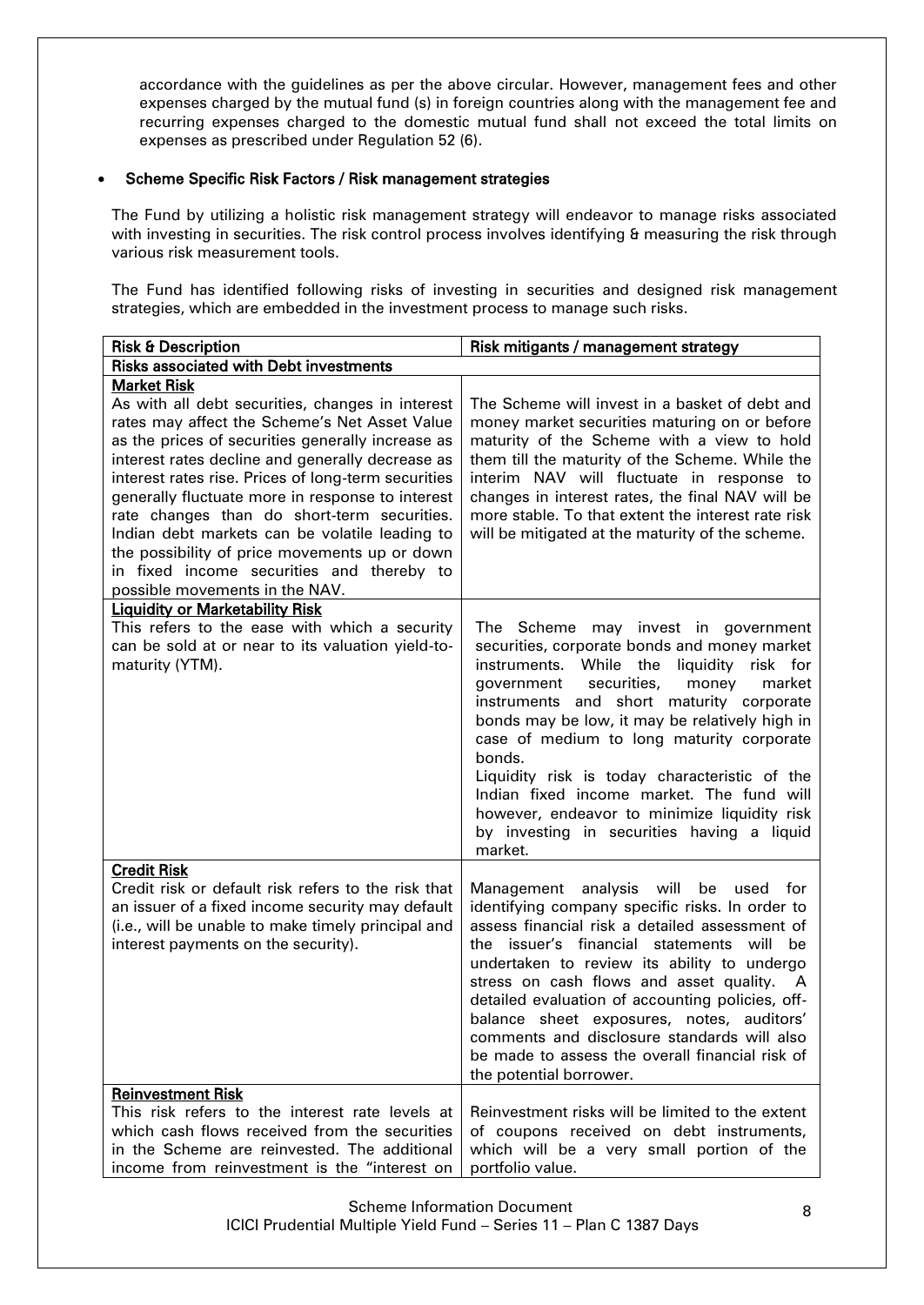| interest" component. The risk is that the rate at                                                                                                                                                                                                                                                                                                                                                                                                                                                                                                                                                                                                                                                                                                                         |                                                                                                                                                                                                                                                                                                                                                                                                                                                                                                                              |
|---------------------------------------------------------------------------------------------------------------------------------------------------------------------------------------------------------------------------------------------------------------------------------------------------------------------------------------------------------------------------------------------------------------------------------------------------------------------------------------------------------------------------------------------------------------------------------------------------------------------------------------------------------------------------------------------------------------------------------------------------------------------------|------------------------------------------------------------------------------------------------------------------------------------------------------------------------------------------------------------------------------------------------------------------------------------------------------------------------------------------------------------------------------------------------------------------------------------------------------------------------------------------------------------------------------|
| which interim cash flows can be reinvested                                                                                                                                                                                                                                                                                                                                                                                                                                                                                                                                                                                                                                                                                                                                |                                                                                                                                                                                                                                                                                                                                                                                                                                                                                                                              |
| may be lower than that originally assumed.                                                                                                                                                                                                                                                                                                                                                                                                                                                                                                                                                                                                                                                                                                                                |                                                                                                                                                                                                                                                                                                                                                                                                                                                                                                                              |
| <b>Derivatives Risk</b>                                                                                                                                                                                                                                                                                                                                                                                                                                                                                                                                                                                                                                                                                                                                                   |                                                                                                                                                                                                                                                                                                                                                                                                                                                                                                                              |
| As and when the Scheme trades in the<br>derivatives market there are risk factors and<br>issues concerning the use of derivatives since<br>derivative products are specialized instruments<br>that require investment techniques and risk<br>analyses different from those associated with<br>stocks and bonds. There is the possibility that a<br>loss may be sustained by the portfolio as a<br>result of the failure of another party (usually<br>referred to as the "counter party") to comply<br>with the terms of the derivatives contract.<br>Other risks in using derivatives include the risk<br>of mis-pricing or improper valuation of<br>derivatives and the inability of derivatives to<br>correlate perfectly with underlying assets, rates<br>and indices. | The Scheme has provision for using derivative<br>instruments for portfolio balancing<br>and<br>hedging purposes. Interest Rate Swaps will be<br>done with approved counter parties under pre-<br>approved ISDA agreements. Mark to Market of<br>swaps, netting off of cash flow and default<br>provision clauses will be provided as per<br>international best practice on a reciprocal<br>basis. Interest rate swaps and other derivative<br>instruments will be used as per local (RBI and<br>SEBI) regulatory guidelines. |
|                                                                                                                                                                                                                                                                                                                                                                                                                                                                                                                                                                                                                                                                                                                                                                           |                                                                                                                                                                                                                                                                                                                                                                                                                                                                                                                              |

| <b>Risk &amp; Description</b>                                                                                                                                                                                                                                                                                                                                                        | Risk mitigants / management strategy                                                                                                                                                                                                                                                                                                                                                                                                                                |
|--------------------------------------------------------------------------------------------------------------------------------------------------------------------------------------------------------------------------------------------------------------------------------------------------------------------------------------------------------------------------------------|---------------------------------------------------------------------------------------------------------------------------------------------------------------------------------------------------------------------------------------------------------------------------------------------------------------------------------------------------------------------------------------------------------------------------------------------------------------------|
| <b>Risks associated with Equity investments</b>                                                                                                                                                                                                                                                                                                                                      |                                                                                                                                                                                                                                                                                                                                                                                                                                                                     |
| <b>Market Risk</b><br>The scheme is vulnerable to movements in<br>the prices of securities invested by the<br>scheme, which could have a material<br>bearing on the overall returns from the<br>scheme.                                                                                                                                                                              | Market risk is a risk which is inherent to an equity<br>scheme. The scheme may use derivatives to limit<br>this risk.                                                                                                                                                                                                                                                                                                                                               |
| <b>Liquidity risk</b><br>The liquidity of the Scheme's investments<br>is inherently restricted by trading volumes<br>in the securities in which it invests.                                                                                                                                                                                                                          | As such the liquidity of stocks that the fund<br>invests into could be relatively low. The fund will<br>try to maintain a proper asset-liability match to<br>ensure redemption / Maturity payments are<br>made on time and not affected by liquidity of the<br>underlying stocks.                                                                                                                                                                                   |
| <b>Derivatives Risk</b><br>As and when the Scheme trades in the<br>derivatives market there are risk factors and<br>issues concerning the use of derivatives<br>since derivative products are specialized<br>instruments<br>that<br>require<br>investment<br>techniques and risk analyses different from<br>those associated with stocks and bonds.                                  | Derivatives will be used for the purpose of<br>hedging/ portfolio balancing purposes or to<br>performance<br>and<br>improve<br>risk<br>manage<br>efficiently. Derivatives will be used in the form of<br>Index Options, Index Futures, Stock Options and<br>Stock Futures and other instruments as may be<br>permitted by SEBI. All derivatives trade will be<br>done only on the exchange with guaranteed<br>settlement. No OTC contracts will be entered<br>into. |
| <b>Currency Risk</b><br>Scheme<br>The<br>may invest in foreign<br>securities as permitted by the concerned<br>regulatory authorities in India. Since the<br>assets may be invested in securities<br>denominated in foreign currency, the INR<br>equivalent of the net assets, distributions<br>and income may be adversely affected by<br>changes / fluctuations in the value of the | The Scheme may employ various measures (as<br>by SEBI/RBI) including<br>permitted<br>but not<br>restricted to currency hedging (such as currency<br>forward currency exchange<br>and<br>options<br>contracts, currency futures, written call options<br>and purchased put options on currencies and<br>currency swaps), to manage foreign exchange<br>movements arising out of investment in foreign                                                                |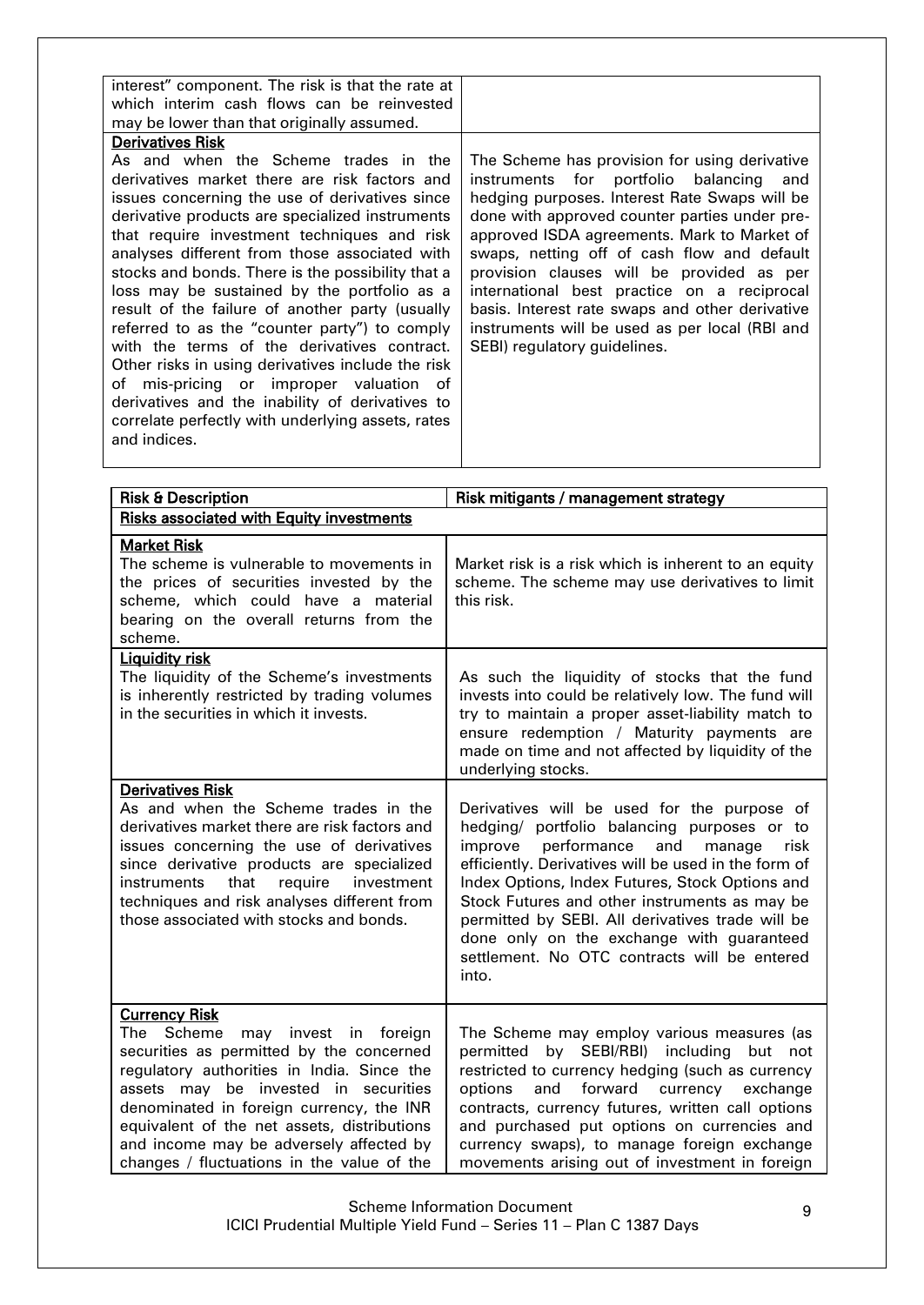| foreign currencies relative to the INR.      | securities.                                                                                                                     |
|----------------------------------------------|---------------------------------------------------------------------------------------------------------------------------------|
| <b>Concentration Risk</b>                    | Concentration risk represents the probability $\bm{\mathsf{I}}$ The Scheme will try and mitigate this risk by $\bm{\mathsf{I}}$ |
| of loss arising from heavily lopsided        | investing in large number of companies so as to                                                                                 |
| exposure to a particular group of sectors or | maintain optimum diversification and keep stock-                                                                                |
| securities.                                  | specific concentration risk relatively low.                                                                                     |

#### Risk associated with investment in unrated instruments:

The Scheme may invest in unrated instruments. Investments in unrated instruments may involve a risk of default or decline in market value higher than rated instruments due to adverse economic and issuer-specific developments. Such investments display increased price sensitivity to changing interest rates and to a deteriorating economic environment. The market values for unrated investments tends to be more volatile and such securities tend to be less liquid than rated debt securities.

### Risk associated with close ended Schemes:

A close ended Scheme endeavors to achieve the desired returns only at the scheduled maturity of the Scheme. Investors who wish to exit/redeem before the scheduled maturity date may do so through the stock exchange mode, if they have opted to hold Units in a demat form, by mentioning their demat details on the NFO application form. For the units listed on the exchange, it is possible that the market price at which the units are traded may be at a discount to the NAV of such Units. Hence, Unit Holders who sell their Units in a Scheme prior to maturity may not get the desired returns.

Although the securities in the portfolio will have high market liquidity, there is a possibility that market liquidity could get impacted on account of company/sector/general market related events and there could be a price impact at maturity while liquidating the portfolio.

#### Risk associated with investments in Securitized debt

The Scheme will not invest in Securitised Debt.

### Risks associated with Short Selling and Securities Lending

The Scheme will not do any 'Short Selling' and 'Securities Lending' activity.

### Risks associated with investment in ADR/GDR and foreign securities

It is AMC"s belief that the investment in ADRs/GDRs/overseas securities offer new investment and portfolio diversification opportunities into multi-market and multi-currency products. However, such investments also entail additional risks. Such investment opportunities may be pursued by the AMC provided they are considered appropriate in terms of the overall investment objectives of the schemes. Since the Schemes would invest only partially in ADRs/GDRs/overseas securities, there may not be readily available and widely accepted benchmarks to measure performance of the Schemes. To manage risks associated with foreign currency and interest rate exposure, the Fund may use derivatives for efficient portfolio management including hedging and in accordance with conditions as may be stipulated by SEBI/RBI from time to time.

To the extent that the assets of the Scheme will be invested in securities denominated in foreign currencies, the Indian Rupee equivalent of the net assets, distributions and income may be adversely affected by the changes in the value of certain foreign currencies relative to the Indian Rupee. The repatriation of capital also may be hampered by changes in regulations concerning exchange controls or political circumstances as well as the application to it of the other restrictions on investment.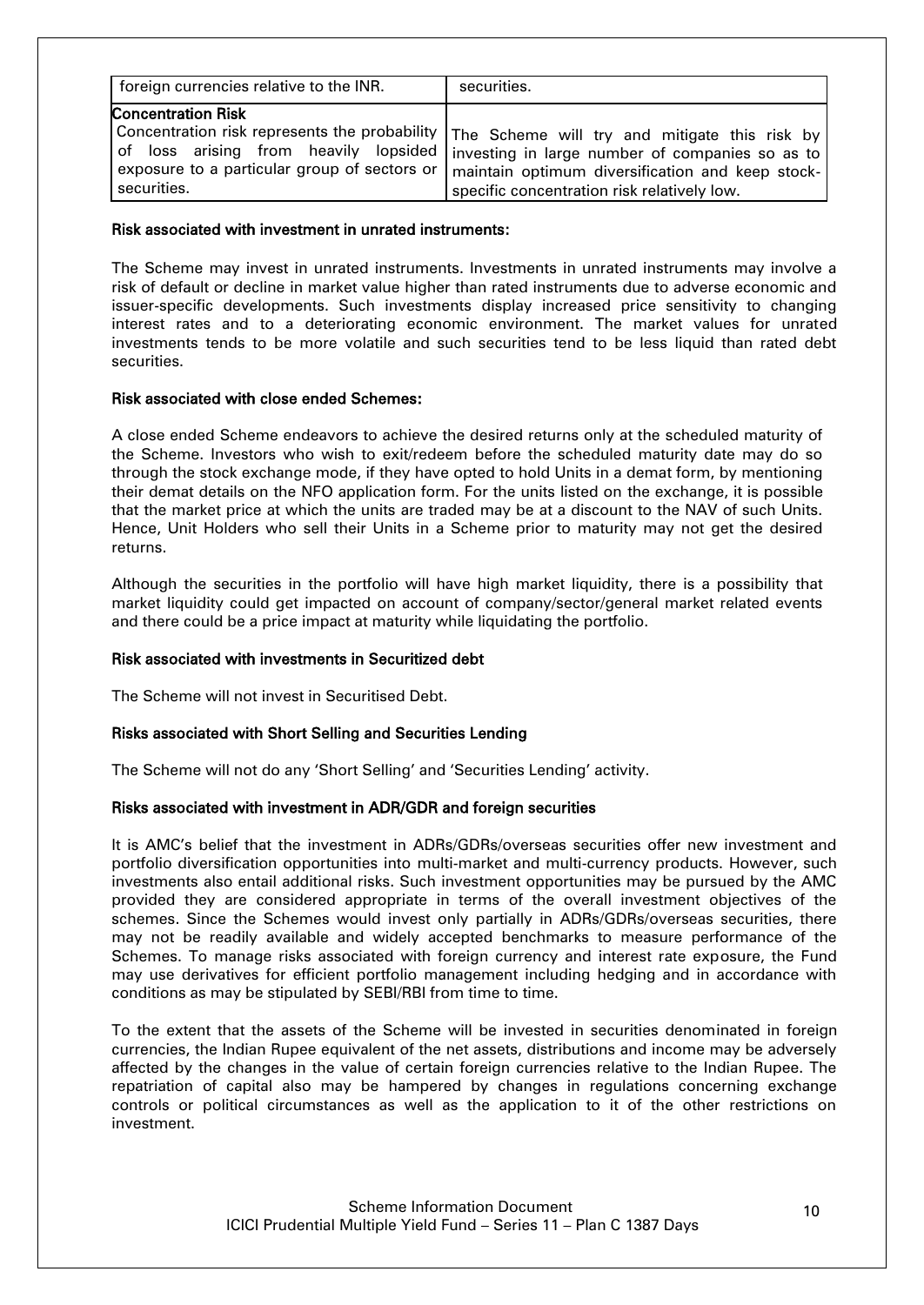Offshore investments will be made subject to any/all approvals, conditions thereof as may be stipulated by SEBI/RBI and provided such investments do not result in expenses to the Fund in excess of the ceiling on expenses prescribed by and consistent with costs and expenses attendant to international investing. The Fund may, where necessary, appoint other intermediaries of repute as advisors, custodian/sub-custodians etc. for managing and administering such investments. The appointment of such intermediaries shall be in accordance with the applicable requirements of SEBI and within the permissible ceilings of expenses. The fees and expenses would illustratively include, besides the investment management fees, custody fees and costs, fees of appointed advisors and sub-managers, transaction costs, and overseas regulatory costs.

Investors are requested to note that the costs associated with overseas investments like advisory fees (other than those expenses permissible under regulation 52 of SEBI Regulations) would not be borne by the scheme.

#### Risks associated with investing in Equity and Derivatives:

Investors may note that AMC/Fund Manager"s investment decisions may not be always profitable. The Scheme proposes to invest in equity and equity related securities. Trading volumes, settlement periods and transfer procedures may restrict the liquidity of these investments. Different segments of the Indian financial markets have different settlement periods and such periods may be extended significantly by unforeseen circumstances. The inability of the Scheme to make intended securities purchases due to settlement problems could cause the Scheme to miss certain investment opportunities. By the same rationale, the inability to sell securities held in the Scheme"s portfolio due to the absence of a well developed and liquid secondary market for debt securities would result, at times, in potential losses to the Scheme, in case of a subsequent decline in the value of securities held in the Scheme's portfolio.

The scheme is also vulnerable to movements in the prices of securities invested by the scheme, which again could have a material bearing on the overall returns from the scheme. These stocks, at times, may be relatively less liquid as compared to growth stocks. The liquidity of the Scheme"s investments is inherently restricted by trading volumes in the securities in which it invests.

The value of the Scheme"s investments, may be affected generally by factors affecting securities markets, such as price and volume volatility in the capital markets, interest rates, currency exchange rates, changes in policies of the Government, taxation laws or any other appropriate authority policies and other political and economic developments which may have an adverse bearing on individual securities, a specific sector or all sectors including equity and debt markets. Consequently, the NAV of the Units of the Scheme may fluctuate and can go up or down.

Investment decisions made by the AMC may not always be profitable, as actual market movements may be at variance with anticipated trends.

The performance of the scheme will be affected in case of unforeseen circumstances like political crisis, natural calamities, and changes in currency exchange rates or interest rates.

In case of abnormal circumstances it might be difficult to square off the transaction due to poor liquidity in stock futures/spot market. However, fund will aim at taking exposure only to liquid stocks where there will be minimal risk to square off the transaction.

 As and when the Scheme trades in the derivatives market there are risk factors and issues concerning the use of derivatives that Investors should understand. Derivative products are specialized instruments that require investment techniques and risk analyses different from those associated with stocks and bonds. The use of a derivative requires an understanding not only of the underlying instrument but also of the derivative itself. Derivatives require the maintenance of adequate controls to monitor the transactions entered into, the ability to assess the risk that a derivative adds to the portfolio and the ability to forecast price or interest rate movements correctly. There is the possibility that a loss may be sustained by the portfolio as a result of the failure of another party (usually referred to as the "counter party") to comply with the terms of the derivatives contract. Other risks in using derivatives include the risk of mis pricing or improper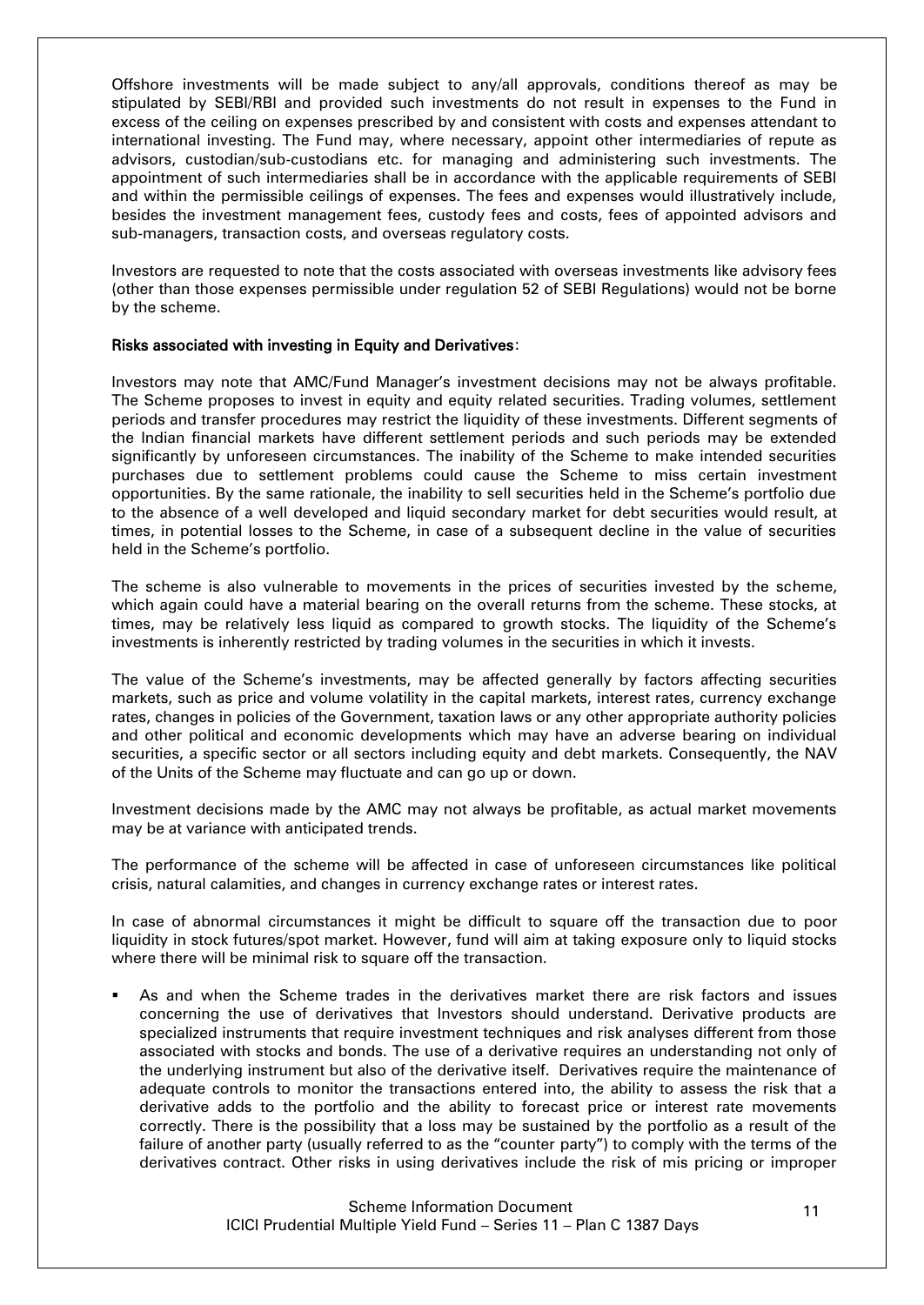valuation of derivatives and the inability of derivatives to correlate perfectly with underlying assets, rates and indices.

- Thus, derivatives are highly leveraged instruments. Even a small price movement in the underlying security could have a large impact on their value.
- Derivatives products are leveraged instruments and provide disproportionate gains as well as disproportionate losses to the investor. Execution of such strategies depends upon the ability of the fund manager to identify such opportunities. Identification and execution of the strategies to be pursued by the fund manager involve uncertainty and decision of the fund manager may not always be profitable. No assurance can be given that the fund manager will be able to identify and execute such strategies.
- The risks associated with the use of derivatives are different from or possibly greater than, the risks associated with investing directly in securities and other traditional investments.
- The specific risk factors arising out of a derivative strategy used by the Fund Manager may be as below:
	- Lack of opportunity available in the market.
	- The risk of mispricing or improper valuation and the inability of derivatives to correlate perfectly with underlying assets, rates and indices.

### <span id="page-11-0"></span>B. REQUIREMENT OF MINIMUM INVESTORS IN THE SCHEME

The Scheme shall have a minimum of 20 investors and no single investor shall account for more than 25% of the corpus of the Plan. These conditions will be complied with immediately after the close of the NFO itself i.e. at the time of allotment. In case of non-fulfillment with the condition of minimum 20 investors, the Plan shall be wound up in accordance with Regulation 39(2)(c) of SEBI(MF) Regulations automatically without any reference from SEBI. In case of non-fulfillment with the condition of 25% holding by a single investor on the date of allotment, the application to the extent of exposure in excess of the stipulated 25% limit would be liable to be rejected and the allotment would be effective only to the extent of 25% of the corpus collected. Consequently, such exposure over 25% limits will lead to refund within 5 working days of the date of closure of the New Fund Offer.

#### <span id="page-11-1"></span>C. SPECIAL CONSIDERATIONS, if any

Investors are urged to study the terms of the SID carefully before investing in this Scheme, and to retain this SID for future reference. Any tax liability arising post redemption on account of change in the tax treatment with respect to dividend distribution tax, by the tax authorities, shall be solely borne by the investor and not by the AMC, the Trustees or the Mutual Fund.

The mutual fund or AMC and its empanelled brokers have not given and shall not give any indicative portfolio and indicative yield in any communication, in any manner whatsoever. Investors are advised not to rely on any communication regarding indicative yield/ portfolio with regard to the scheme.

- Investors in the Scheme are not being offered any guaranteed returns.
- Investors are advised to consult their Legal /Tax and other Professional Advisors in regard to tax/legal implications relating to their investments in the Scheme and before making decision to invest in the Scheme or redeem the Units in the Scheme.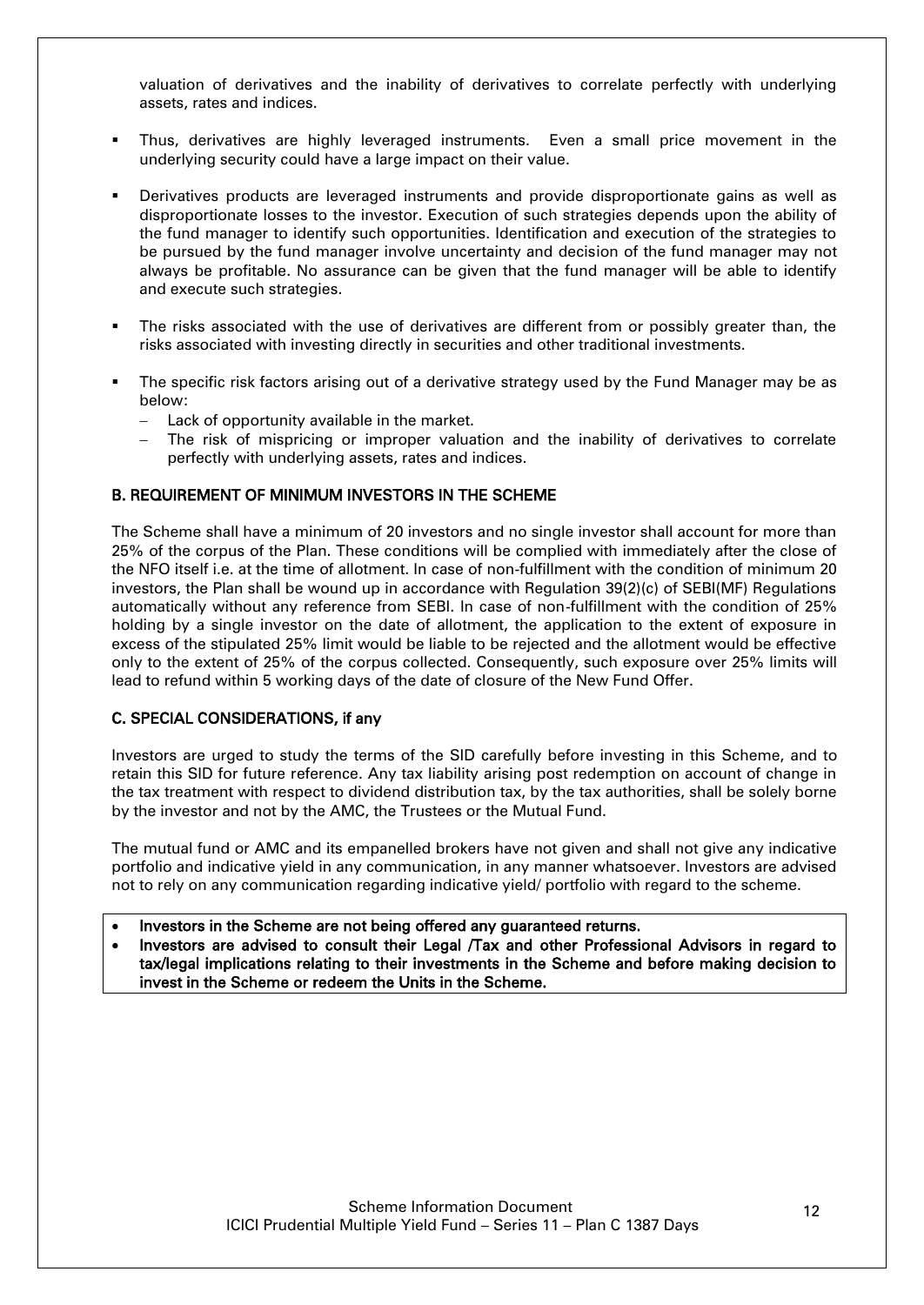## <span id="page-12-0"></span>D. DEFINITIONS

In this SID, the following words and expressions shall have the meaning specified herein, unless the context otherwise requires:

| <b>Asset Management Company or</b><br><b>AMC or Investment Manager</b><br><b>Applicable NAV</b> | ICICI Prudential Asset Management Company Limited, the<br>Asset Management Company incorporated under the<br>Companies Act, 1956, and registered with SEBI to act as an<br>Investment Manager for the schemes of ICICI Prudential<br><b>Mutual Fund</b><br>Being a Close-ended Scheme, units of the Scheme can be<br>purchased during New Fund Offer period only.<br>The units will be issued in respect of valid applications<br>received up to the closure of business hours of the last day<br>of New Fund Offer Period along with a local cheque or a                                                                                                                                                                                                                                                                                                                                                                                                                                                                                                                                                                                                                                                                                                                |
|-------------------------------------------------------------------------------------------------|--------------------------------------------------------------------------------------------------------------------------------------------------------------------------------------------------------------------------------------------------------------------------------------------------------------------------------------------------------------------------------------------------------------------------------------------------------------------------------------------------------------------------------------------------------------------------------------------------------------------------------------------------------------------------------------------------------------------------------------------------------------------------------------------------------------------------------------------------------------------------------------------------------------------------------------------------------------------------------------------------------------------------------------------------------------------------------------------------------------------------------------------------------------------------------------------------------------------------------------------------------------------------|
|                                                                                                 | demand draft payable at par at the place where the<br>application is received.                                                                                                                                                                                                                                                                                                                                                                                                                                                                                                                                                                                                                                                                                                                                                                                                                                                                                                                                                                                                                                                                                                                                                                                           |
| "Applications<br>Supported<br>by<br><b>Blocked Amount" or "ASBA"</b>                            | An application containing an authorization given by the<br>Investor to block the Amount or "ASBA" application money<br>in his specified bank account towards the subscription of<br>Units offered during the NFO of the Scheme. If an investor<br>is applying through ASBA facility, the application money<br>towards the subscription of Units shall be debited from his<br>specified bank account only if his/her application is selected<br>for allotment of Units.                                                                                                                                                                                                                                                                                                                                                                                                                                                                                                                                                                                                                                                                                                                                                                                                   |
| <b>ARN Code</b>                                                                                 | AMFI Registration Number (Broker or Distributor Code)                                                                                                                                                                                                                                                                                                                                                                                                                                                                                                                                                                                                                                                                                                                                                                                                                                                                                                                                                                                                                                                                                                                                                                                                                    |
| <b>Business Day</b>                                                                             | A day other than: (i) Saturday and Sunday; (ii) a day on<br>which Banks in Mumbai or RBI are closed (iii) a day on<br>which there is no RBI clearing/ settlement of securities or<br>(iv) a day on which the BSE Limited and/or National Stock<br>Exchange are closed or on which the securities cannot be<br>cleared; (v) a day on which the Sale and Redemption of<br>Units is suspended by the Trustee.<br>The AMC reserves the right to declare any day as a non-<br>business day at any of its locations at its sole discretion.                                                                                                                                                                                                                                                                                                                                                                                                                                                                                                                                                                                                                                                                                                                                    |
| <b>Foreign Securities</b>                                                                       | ADRs/GDRs issued by Indian or Foreign companies, Equity<br>of overseas companies listed on<br>recognized<br>stock<br>exchanges overseas, Initial Public Offer (IPO) and Follow on<br>Public Offerings (FPO) for listing at recognized stock<br>exchanges overseas, Foreign debt securities in the<br>countries with fully convertible currencies, with rating not<br>below investment grade by accredited/registered credit<br>rating agencies, Money market instruments rated not below<br>investment grade,<br>Government securities where the countries are rated not<br>below investment grade, Derivatives traded on recognized<br>stock exchanges overseas only for hedging and portfolio<br>balancing with underlying as securities, Short term deposits<br>with banks overseas where the issuer is rated not below<br>investment grade, units/securities issued by overseas<br>mutual funds registered with overseas regulators and<br>investing in aforesaid securities or Real Estate Investment<br>Trusts (REITs) listed in recognized stock exchanges<br>overseas, unlisted overseas securities (not exceeding 10%<br>of their net assets) or such other security / instrument as<br>stipulated by SEBI/RBI/other Regulatory Authority from time<br>to time. |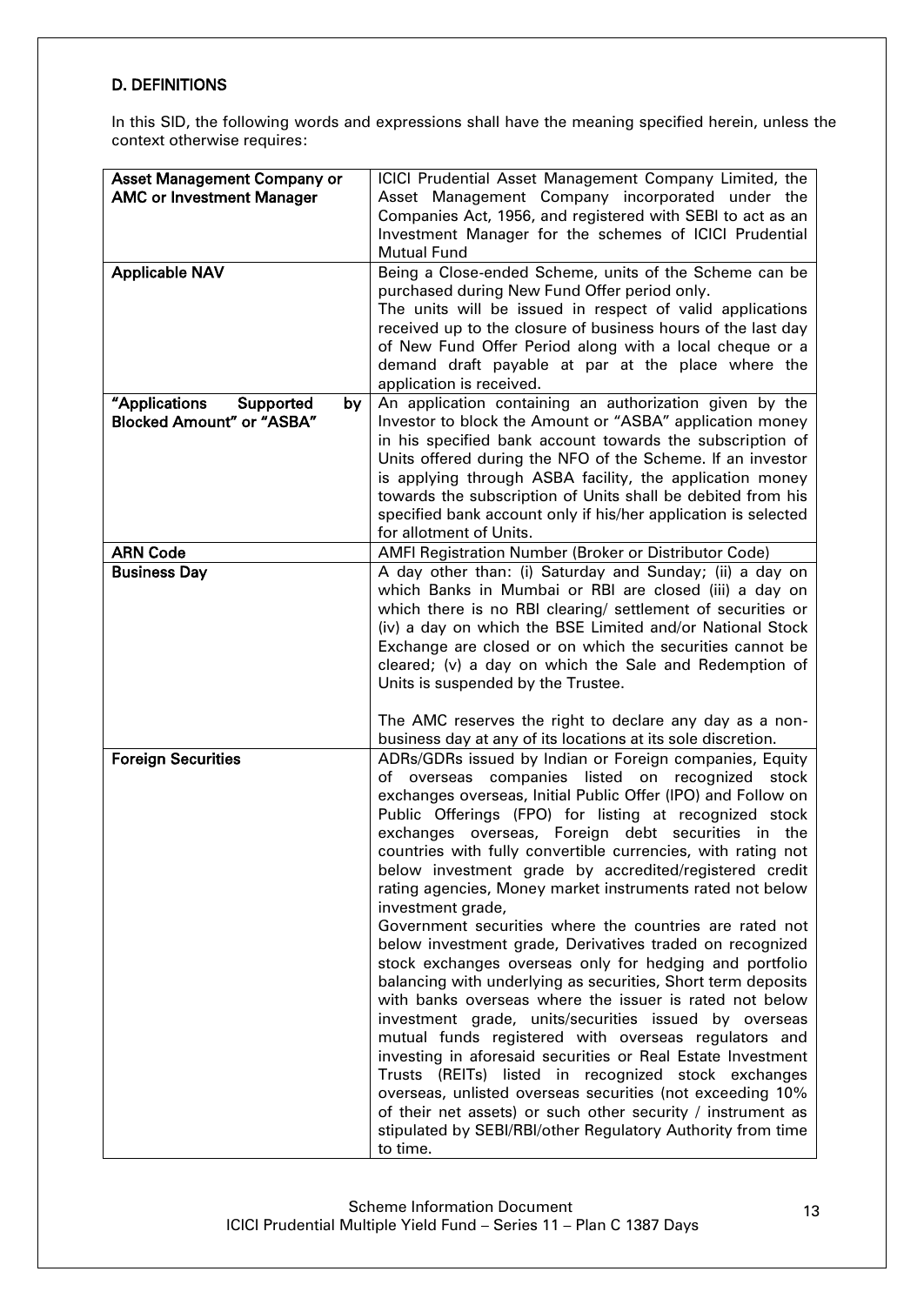| Foreign Institutional Investor                   | Means an institution established or incorporated outside<br>India and registered with SEBI under the Securities and    |
|--------------------------------------------------|------------------------------------------------------------------------------------------------------------------------|
|                                                  | Exchange Board of India (Foreign Institutional Investors)                                                              |
|                                                  | Regulations, 1995, as amended from time to time.                                                                       |
| Foreign Portfolio Investor                       | "Foreign portfolio investor" means a person who satisfies                                                              |
|                                                  | the eligibility criteria prescribed under regulation 4 of the                                                          |
|                                                  | Securities and Exchange Board of India (Foreign Portfolio                                                              |
|                                                  | Investors) Regulations, 2014. Any foreign institutional                                                                |
|                                                  | investor or qualified foreign investor who holds a valid                                                               |
|                                                  | certificate of registration shall be deemed to be a foreign                                                            |
|                                                  | portfolio investor till the expiry of the block of three years                                                         |
|                                                  | for which fees have been paid as per the Securities and<br>Exchange Board of India (Foreign Institutional Investors)   |
|                                                  | Regulations, 1995.                                                                                                     |
| <b>Custodians</b>                                | HDFC Bank Ltd Mumbai and Citibank N.A., acting as                                                                      |
|                                                  | Custodians of the Scheme, or any other custodian who is                                                                |
|                                                  | approved by the Trustee.                                                                                               |
| <b>Cut Off time</b>                              | The units will be issued in respect of valid applications                                                              |
|                                                  | received upto the closure of business hours of the last day                                                            |
|                                                  | of NFO period. The cut-off time for the switches will be as                                                            |
|                                                  | applicable to the Source Scheme.                                                                                       |
| <b>ICICI Bank</b>                                | <b>ICICI</b> Bank Limited                                                                                              |
| Investment<br>Management                         | The Agreement dated September 3, 1993 entered into                                                                     |
| Agreement                                        | between ICICI Prudential Trust Limited and ICICI Prudential<br>Asset Management Company Limited as amended from        |
|                                                  | time to time.                                                                                                          |
| <b>Money Market Instruments</b>                  | Commercial papers, commercial bills, treasury bills,                                                                   |
|                                                  | Government securities having an unexpired maturity up to                                                               |
|                                                  | one year, call or notice money, certificate of deposit, usance                                                         |
|                                                  | bill and any other like instruments as specified by the                                                                |
|                                                  | Reserve Bank of India from time to time.                                                                               |
| <b>NAV</b>                                       | Net Asset Value of the Units of the Scheme and Options /                                                               |
|                                                  | Sub-option therein, calculated on daily basis in the manner                                                            |
|                                                  | provided in this Scheme Information Document or as may<br>be prescribed by Regulations from time to time. If such date |
|                                                  | happens to be a non-business day, it would be computed                                                                 |
|                                                  | on the day following the non-business day.                                                                             |
| <b>BSE</b>                                       | <b>BSE Limited</b>                                                                                                     |
| <b>Source Scheme</b>                             | Source scheme means any Scheme from which the                                                                          |
|                                                  | investor is seeking to switch-out investments to enable                                                                |
|                                                  | switch-in this Scheme.                                                                                                 |
| <b>NRI</b>                                       | Non-Resident Indian                                                                                                    |
| <b>Scheme Information Document</b>               | This document issued by ICICI Prudential Mutual Fund,                                                                  |
|                                                  | offering Units of ICICI Prudential Multiple Yield Fund -                                                               |
|                                                  | Series 11 - Plan C 1387 Days.                                                                                          |
| Self Certified Syndicate<br>Bank/<br><b>SCSB</b> | Self Certified Syndicate Bank means a bank registered with<br>SEBI to offer the facility of applying through the ASBA  |
|                                                  | process. ASBAs can be accepted only by SCSB's whose                                                                    |
|                                                  | names appear in the list of SCSBs as displayed by SEBI on                                                              |
|                                                  | its website www.sebi.gov.in.                                                                                           |
| Prudential                                       | Prudential plc of the U.K. and includes, wherever the                                                                  |
|                                                  | context so requires, it's wholly owned subsidiary Prudential                                                           |
|                                                  | <b>Corporation Holdings Limited.</b>                                                                                   |
| <b>RBI</b>                                       | Reserve Bank of India, established under the Reserve Bank                                                              |
|                                                  | of India Act, 1934, as amended from time to time.                                                                      |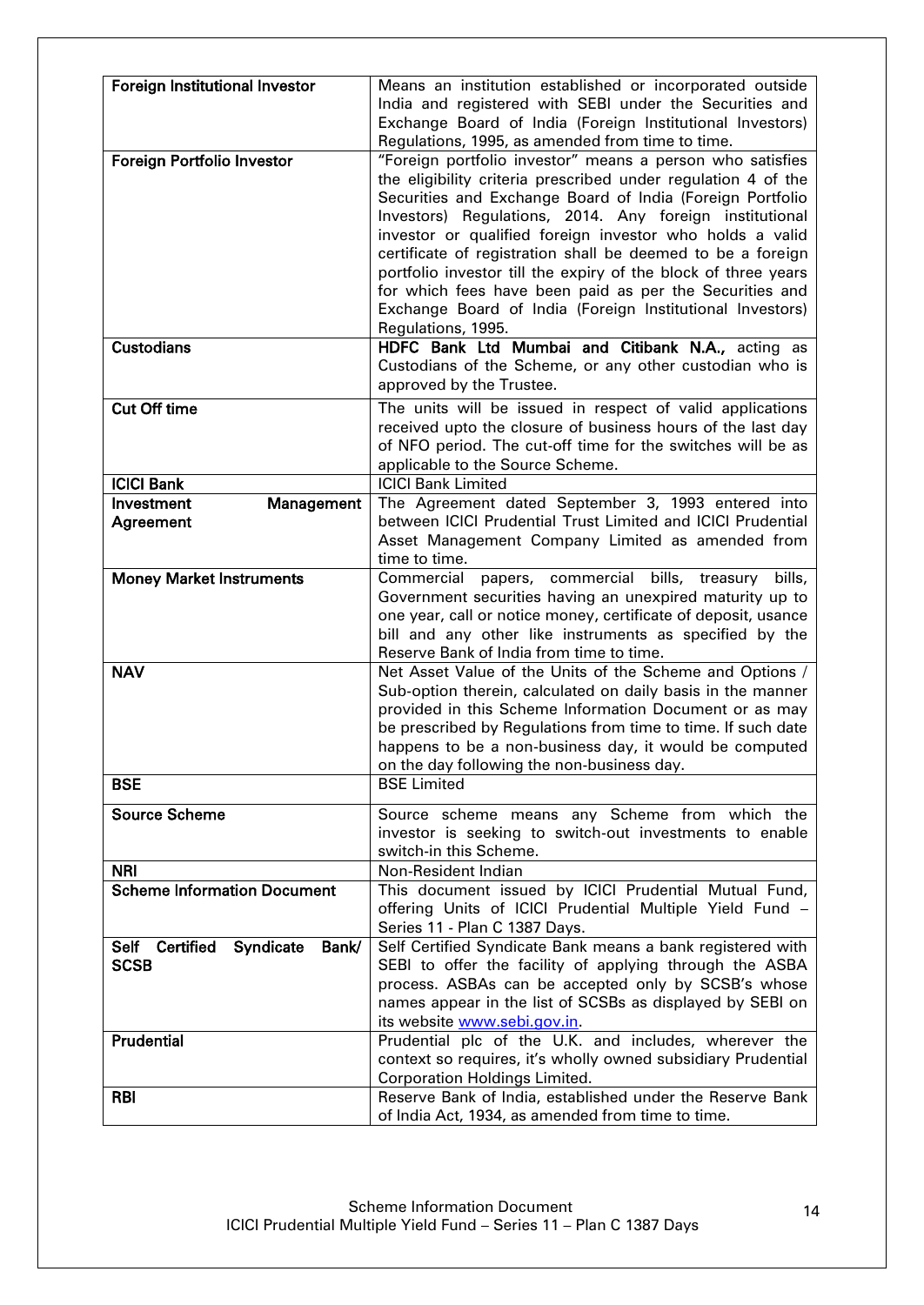| <b>SEBI</b>                                            | Securities and Exchange Board of India established under                             |
|--------------------------------------------------------|--------------------------------------------------------------------------------------|
|                                                        | Securities and Exchange Board of India Act, 1992, as                                 |
|                                                        | amended from time to time.                                                           |
| <b>ICICI</b><br>Prudential<br><b>Multiple</b><br>Yield | ICICI Prudential Multiple Yield Fund - Series 11 - Plan C                            |
| Fund - Series 11                                       | 1387 Days and Plans/Options thereunder.                                              |
| <b>Multiple Yield</b>                                  | Returns/ income generated from investments in multiple                               |
|                                                        | asset classes such as debt, money market and equities.                               |
| The Fund or Mutual Fund                                | ICICI Prudential Mutual Fund, a trust set up under the                               |
|                                                        | provisions of the Indian Trusts Act, 1882. The Fund is                               |
|                                                        | registered with SEBI vide Registration No. MF/003/93/6                               |
|                                                        | dated October 13, 1993 as ICICI Mutual Fund and has                                  |
|                                                        | obtained approval from SEBI for change in name to                                    |
|                                                        | Prudential ICICI Mutual Fund vide SEBI's letter dated April                          |
|                                                        | 16, 1998. The change of name of the Mutual Fund to ICICI                             |
|                                                        | Prudential Mutual Fund was approved by SEBI vide Letter                              |
|                                                        | No. IMD/PM/90170/07 dated 2 <sup>nd</sup> April 2007.                                |
| <b>The Trustee</b>                                     | ICICI Prudential Trust Limited, a company set up under the                           |
|                                                        | Companies Act, 1956, and approved by SEBI to act as the                              |
|                                                        | Trustee for the schemes of ICICI Prudential Mutual Fund.                             |
| <b>The Regulations</b>                                 | Securities and Exchange Board of India (Mutual Funds)                                |
|                                                        | Regulations, 1996, as amended from time to time.                                     |
| <b>Trust Deed</b>                                      | The Trust Deed dated August 25, 1993 establishing ICICI                              |
|                                                        | Mutual Fund, as amended from time to time.                                           |
| <b>Trust Fund</b>                                      | Amounts settled/contributed by the Sponsors towards the                              |
|                                                        | of the ICICI Prudential Mutual Fund<br>corpus<br>and                                 |
|                                                        | additions/accretions thereto.                                                        |
| <b>Unit</b>                                            | The interest of an Investor, which consists of one undivided                         |
|                                                        | share in the Net Assets of a Plan.                                                   |
| <b>Unitholder</b>                                      | A holder of Units in any of ICICI Prudential Multiple Yield                          |
|                                                        | Fund - Series 11 - Plan C 1387 Days.                                                 |
| Scheme/Plan                                            | ICICI Prudential Multiple Yield Fund - Series 11 - Plan C                            |
|                                                        | 1387 Days and the Plans including the Options (viz. ICICI                            |
|                                                        | Prudential Multiple Yield Fund - Series 11 - Plan C 1387                             |
|                                                        | Days - Direct Plan - Cumulative Option, ICICI Prudential                             |
|                                                        | Multiple Yield Fund - Series 11 - Plan C 1387 Days - Direct                          |
|                                                        | Plan - Dividend Option, ICICI Prudential Multiple Yield Fund                         |
|                                                        | - Series 11 - Plan C 1387 Days - Cumulative Option, ICICI                            |
|                                                        | Prudential Multiple Yield Fund - Series 11 - Plan C 1387                             |
| Words and Expressions used in                          | Days - Dividend Option) offered under the Scheme.<br>Same meaning as in Regulations. |
| Information<br>this<br><b>Scheme</b>                   |                                                                                      |
| Document and not defined                               |                                                                                      |
|                                                        |                                                                                      |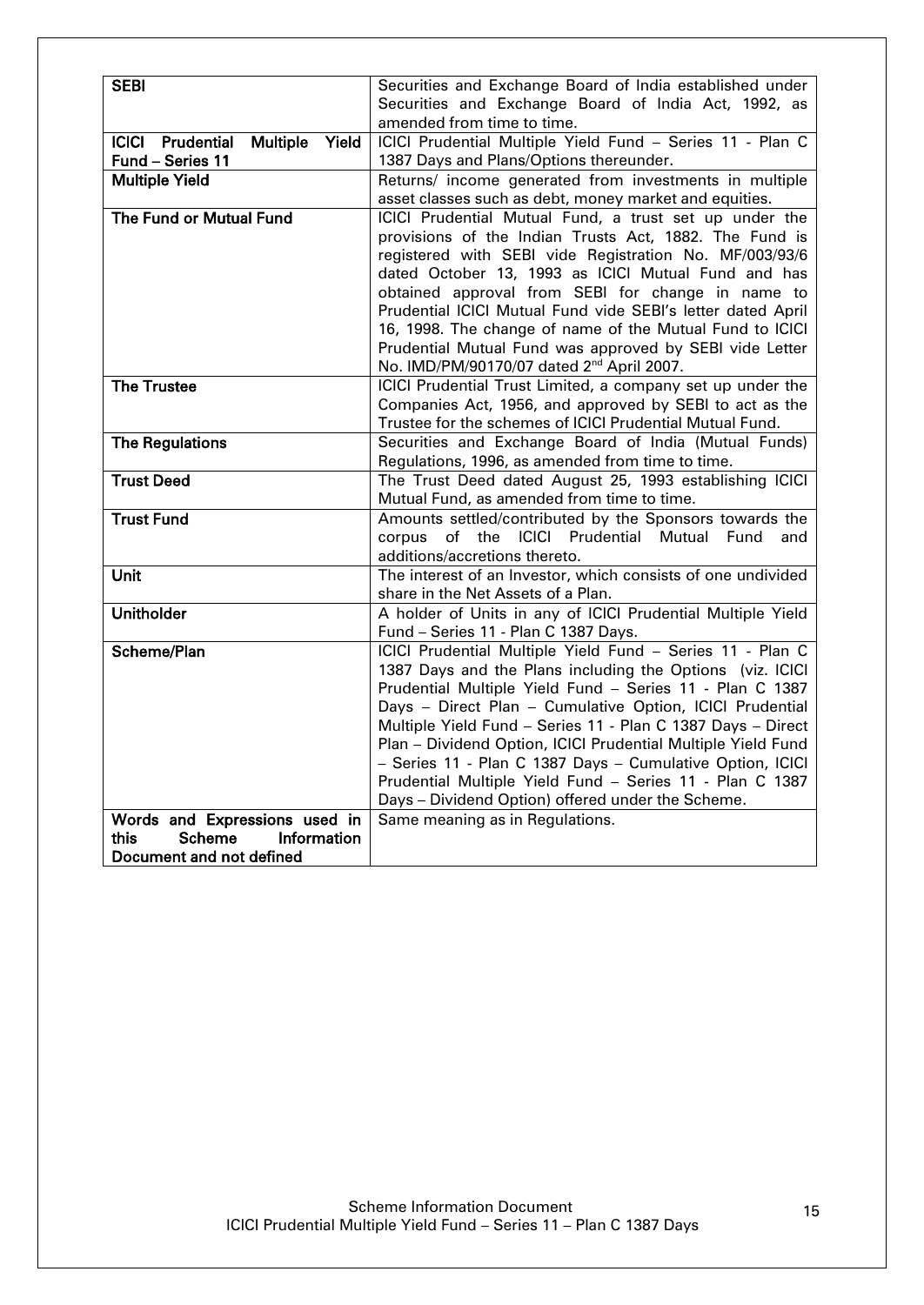### <span id="page-15-0"></span>E. DUE DILIGENCE BY THE ASSET MANAGEMENT COMPANY

It is confirmed that:

- (i) the Scheme Information Document forwarded to SEBI is in accordance with the SEBI (Mutual Funds) Regulations, 1996 and the guidelines and directives issued by SEBI from time to time.
- (ii) all legal requirements connected with the launching of the Scheme as also the guidelines, instructions, etc., issued by the Government and any other competent authority in this behalf, have been duly complied with.
- (iii) the disclosures made in the Scheme Information Document are true, fair and adequate to enable the investors to make a well informed decision regarding investment in the proposed scheme.
- (iv) the intermediaries named in the Scheme Information Document and Statement of Additional Information are registered with SEBI and their registration is valid, as on date.

Place : Mumbai sd/-Date : December 16, 2015 Suprime Suprime Supriva Sapre

Head – Compliance and Legal

Note: The Due Diligence Certificate dated December 16, 2015 was submitted with Securities and Exchange Board of India.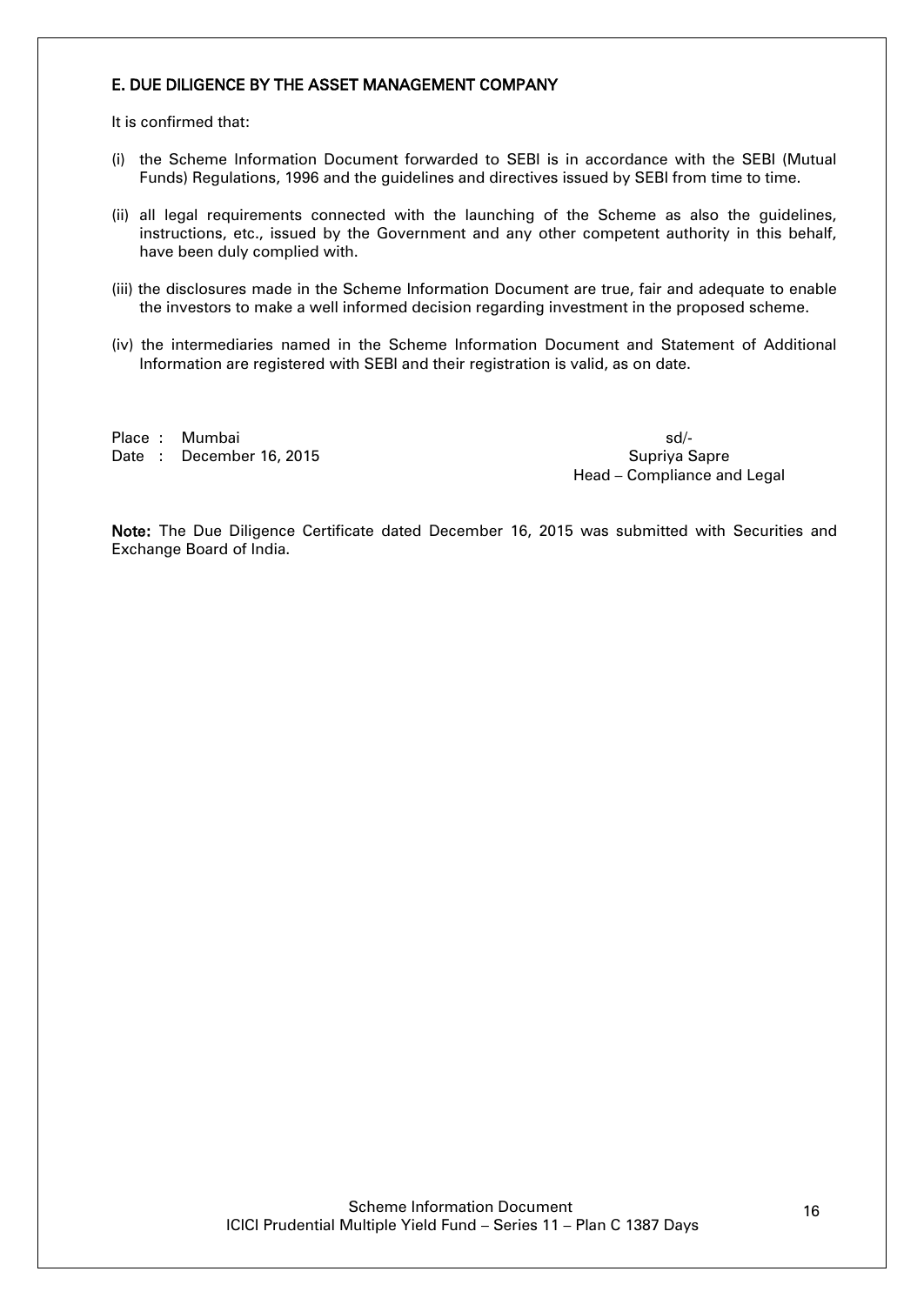### <span id="page-16-0"></span>II. INFORMATION ABOUT THE SCHEME

# <span id="page-16-1"></span>A. TYPE OF THE SCHEME

A close-ended Income Fund

# <span id="page-16-2"></span>B. WHAT IS THE INVESTMENT OBJECTIVE OF THE SCHEME?

The primary objective of the Scheme is to seek to generate income by investing in a portfolio of fixed income securities/debt instruments. The secondary objective of the Scheme is to generate long term capital appreciation by investing a portion of the Scheme"s assets in equity and equity related instruments.

However, there can be no assurance that the investment objective of the Scheme will be realized.

### <span id="page-16-3"></span>C. HOW WILL THE SCHEME ALLOCATE ITS ASSETS?

Under normal circumstances, the asset allocation and the credit rating of the instruments will be as follows:

| Instruments                                                     | Indicative allocations<br>(% of total assets) |                | <b>Risk Profile</b> |
|-----------------------------------------------------------------|-----------------------------------------------|----------------|---------------------|
|                                                                 | <b>Maximum</b>                                | <b>Minimum</b> | High/Medium/Low     |
| Debt <sup>\$</sup> securities (including government securities) | 95                                            | 65             | Low to Medium       |
| Market Securities, Cash and<br>Money<br>Cash                    | 30                                            | $\Omega$       | Low to Medium       |
| Equivalent                                                      |                                               |                |                     |
| Equity or equity related securities                             | 35                                            | 5              | Medium to High      |

Exposure in ADR/ GDR/ Foreign Securities can be up to 35% of Net Assets.

Exposure in Derivatives can be up to 50% of Net Assets.

The cumulative gross exposure through equity, debt and derivative positions shall not exceed 100% of the net assets of the Scheme.

### Note:

- \$ If the Scheme decides to invest in securitised debt, it could be up to 50% of the net assets invested in debt securities (Single loan and / or Pool loan Securitized debt).
- The maximum debt derivative exposure will be restricted to 50% of the debt component of respective the scheme.
- If the Scheme decides to invest in equity derivatives it could be up to 100% of the allocation to equity. The margin money requirement for the purpose of derivative exposure may be held in the form of term deposits. The Scheme shall not take leverage positions and total investments, including investments in equity and other securities and gross exposure to derivatives, if any, shall not exceed net assets under management of the Scheme.
- If the Scheme decides to invest in ADR/GDR/foreign securities it could be up to 100% of the allocation to equity. Investments in ADR/GDR/foreign securities shall be subject to the limits and conditions specified in SEBI Circular dated September 26, 2007.

The Scheme at all points in time will conform to the minimum equity allocation. However, on account of market conditions and considering the risk reward analysis of investing in equity and taking into consideration the interest of unit holders, the Scheme may invest the un-invested portion of equity allocation (over and above the minimum specified allocation for equity) in highest rated CDs, CBLOs, Repo and Reverse Repo in Government Securities and Cash/Cash equivalent.

As the scheme is close ended, the Scheme will invest in Debt securities maturing on or before the maturity of the Scheme.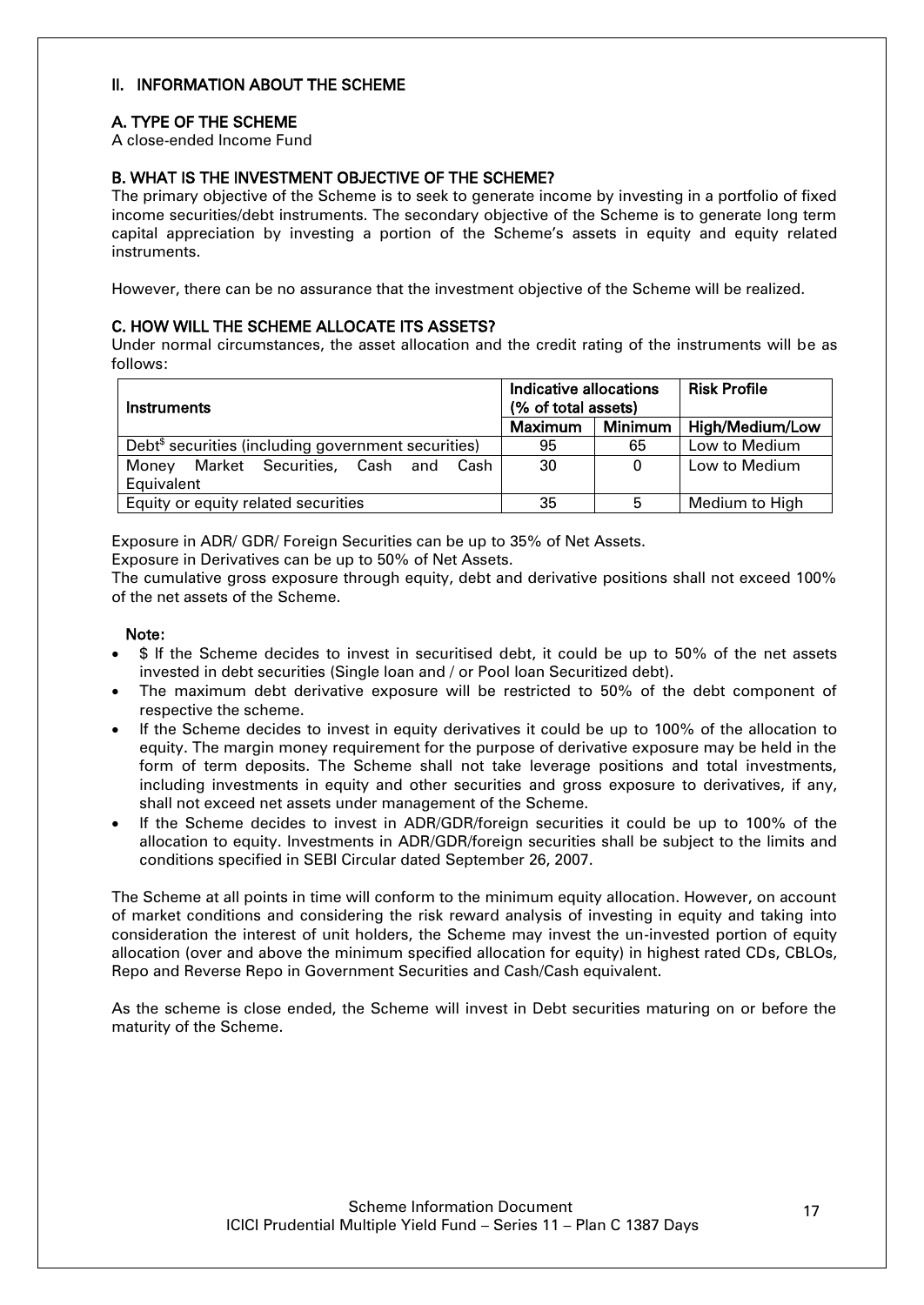The Scheme will have exposure in the following securities / instruments:

| Credit<br>Rating<br>Instruments |         | Sovereign<br>/Not<br>applicable |
|---------------------------------|---------|---------------------------------|
| <b>NCD</b>                      | 58%-63% |                                 |
| Equity and equity               |         | 12%-17%                         |
| related securities              |         |                                 |
| Government                      |         | 25%-30%                         |
| <b>Securities</b>               |         |                                 |

This Scheme will not have exposure to Securitized Debt.

The tenure of the Scheme is 1387 days from the date of allotment.

- 1. The Scheme shall endeavour to invest in instruments having credit rating as indicated above or higher.
- 2. In case instruments/ securities as indicated above are not available, taking into account risk reward analysis of such instruments/ securities, the Scheme may invest in Certificate of Deposits (CDs) having highest ratings/ CBLOs/ Reverse Repo and Repo in Government Securities / T-bills. Such deviations may exist till suitable instruments of desired credit quality are available.
- 3. All investment shall be made based on the rating prevalent at the time of investment. In case of downgrades of a particular instrument, the Fund Manager shall endeavor to rebalance the portfolio on a best effort basis within 30 days from the date of such deviation, provided such a rebalancing is possible on risk reward analysis. In case the security is rated by more than one rating agency, the most conservative rating would be considered.
- 4. Post New Fund Offer period and towards the maturity of the Scheme, there may be higher allocation to cash and cash equivalent.
- 5. In the event of any deviations from the floor and ceiling of credit ratings specified for any instrument, the same shall be rebalanced within 30 days from the date of such deviation, provided such rebalancing is possible on risk reward analysis.
- 6. Securities with rating A shall include A+ and A-.
- 7. Further, the allocation may vary during the tenure of the Scheme. Some of the instances are: (i) coupon inflow; (ii) the instrument is called or bought back by the issuer (iii) in anticipation of any adverse credit event. Such deviations may exist and incase of such deviations the Scheme may invest in CDs having highest rating/ CBLOs /Reverse Repos and Repo in Government Securities / T Bills.

There would not be any variation from the intended portfolio allocation as stated in the launch Scheme Information Document / Key Information Memorandum on the final allocation, except as specified in point nos. 1, 2, 3, 4, 5 and 7.

In the event of any deviation from the asset allocation stated above, the Fund Manager shall rebalance the portfolio within 30 days from the date of such deviation except in case where the deviation is on account of conditions stated in point 1, 2, 3 and 7 above.

It may be noted that no prior intimation/indication would be given to investors when the composition/asset allocation pattern under the scheme undergoes changes within the permitted band as indicated above or for changes due to defensive positioning of the portfolio with a view to protect the interest of the unitholders on a temporary basis. The investors/unit holders can ascertain details of portfolio of the Scheme as on the last date of each month on AMC"s website at [www.icicipruamc.com](http://www.pruicici.com/) which is displayed as per SEBI Regulations.

# Credit Evaluation Policy for investment in debt securities:

The AMC aims to identify securities, which offer superior levels of yield at lower levels of risks so the Investment process is firmly research oriented. It comprises qualitative as well as quantitative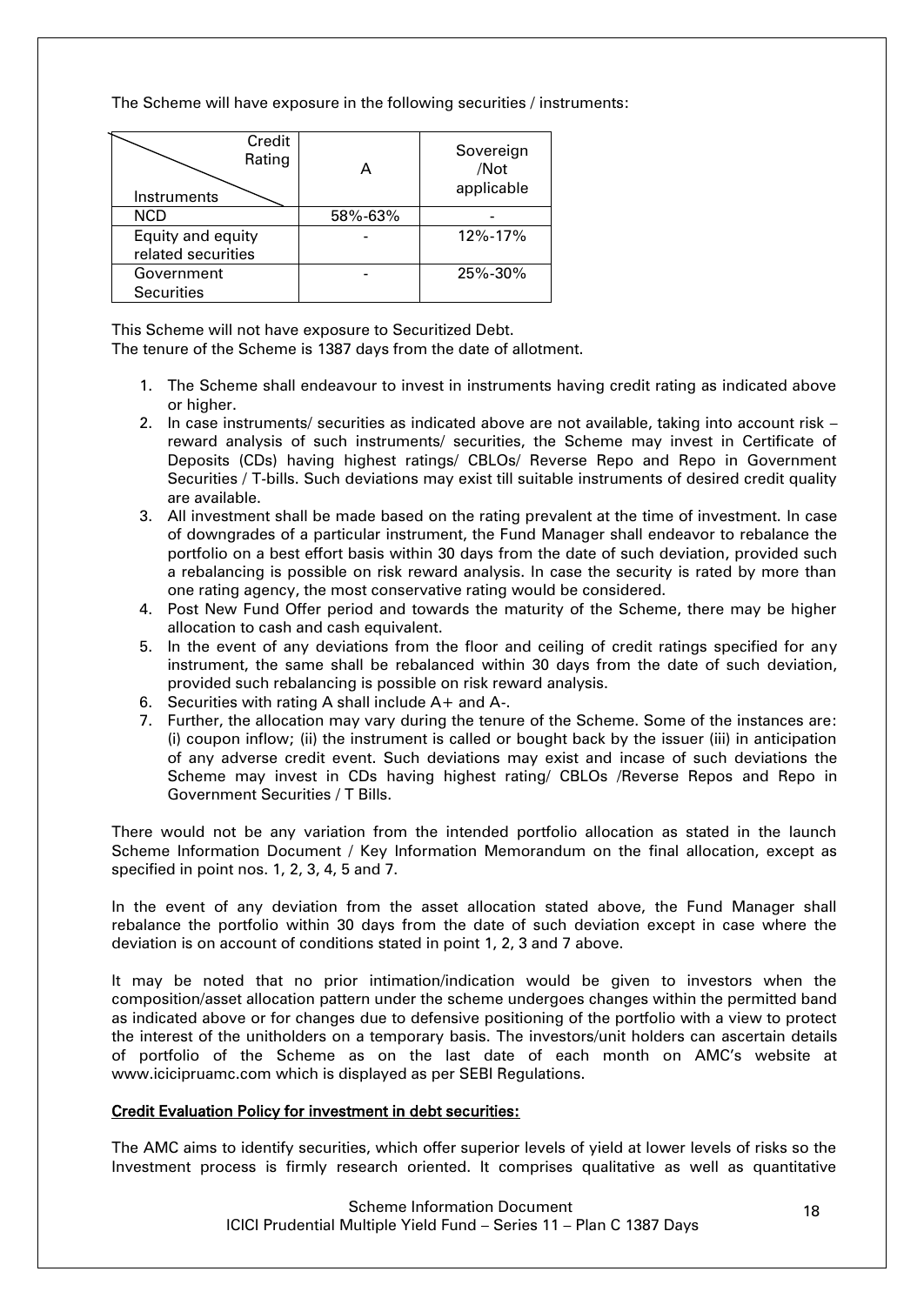measures. Qualitative factors like management track record, group companies, resource-raising ability, extent of availability of banking lines, internal control systems, etc are evaluated in addition to the business model and industry within which the issuer operates as regards industry/model-specific risks working capital requirements, cash generation, seasonality, regulatory environment, competition, bargaining power, etc. Quantitative factors like debt to equity ratio, Profit and loss statement analysis, balance sheet analysis are taken into consideration.

Macroeconomic call is taken on interest rate direction by careful analysis of various influencing factors like Inflation, Money supply, Private sector borrowing, Government borrowing, Currency market movement, Central Bank policy, Local fiscal and monetary policy, Global interest rate scenario and Market sentiment. Interest rate direction call is supplemented by technical analysis of market and short term influencing factors like trader position, auction/issuance of securities, release of economic numbers, offshore market position, etc. Interest Rate direction call and anticipation of yield curve movement forms the basis of portfolio positioning in duration and spread terms.

Credit research is done on a regular basis for corporate having high investment grade rating. Credit research includes internal analysis of rating rationale, and financial statements (annual reports and quarterly earnings statements) of the issuer, for the last 1-3 years evaluating amongst other metrics, relevant ratios of profitability, capital adequacy, gearing, turnover and other inputs from external agencies. On an ongoing basis, the credit analyst keeps track of credit profile of the issuer, possible credit risks reflected in change in outlook of rating agencies, external developments affecting the issuer etc. Internal credit call is a pre-requisite for all investments since the investment universe is primarily high-grade credit instruments. Credit research is also used to minimize credit migration risk and for generating relative value trade ideas. Stable to higher rating on maturity vis-à-vis issuance is the guiding factor for investment decisions from credit point of view.

### Exposure to Derivatives

The Scheme intends to use derivatives for purposes that may be permitted by SEBI Mutual Fund Regulations from time to time. Derivatives instruments may take the form of Futures, Options, Swaps or any other instrument, as may be permitted from time to time. SEBI has vide its Circular DNPD/Cir-29/2005 dated September 14, 2005 and DNPD/Cir-29/2005 dated January 20, 2006 and CIR/IMD/DF/11/2010 dated August 18, 2010 specified the guidelines pertaining to trading by Mutual Fund in Exchange trades derivatives. All Derivative positions taken in the portfolio would be guided by the following principles:

- i. Position limit for the Fund in index options contracts
	- a. The Fund position limit in all index options contracts on a particular underlying index shall be Rs. 500 crore or 15% of the total open interest of the market in index options, whichever is higher per Stock Exchange.
	- b. This limit would be applicable on open positions in all options contracts on a particular underlying index.
- ii. Position limit for the Fund in index futures contracts:
	- a. The Fund position limit in all index futures contracts on a particular underlying index shall be Rs. 500 crore or 15% of the total open interest of the market in index futures, whichever is higher, per Stock Exchange.
	- b. This limit would be applicable on open positions in all futures contracts on a particular underlying index.

## iii. Additional position limit for hedging In addition to the position limits at point (i) and (ii) above, Fund may take exposure in equity index derivatives subject to the following limits:

- a. Short positions in index derivatives (short futures, short calls and long puts) shall not exceed (in notional value) the Fund"s holding of stocks.
- b. Long positions in index derivatives (long futures, long calls and short puts) shall not exceed (in notional value) the Fund"s holding of cash, government securities, T-Bills and similar instruments.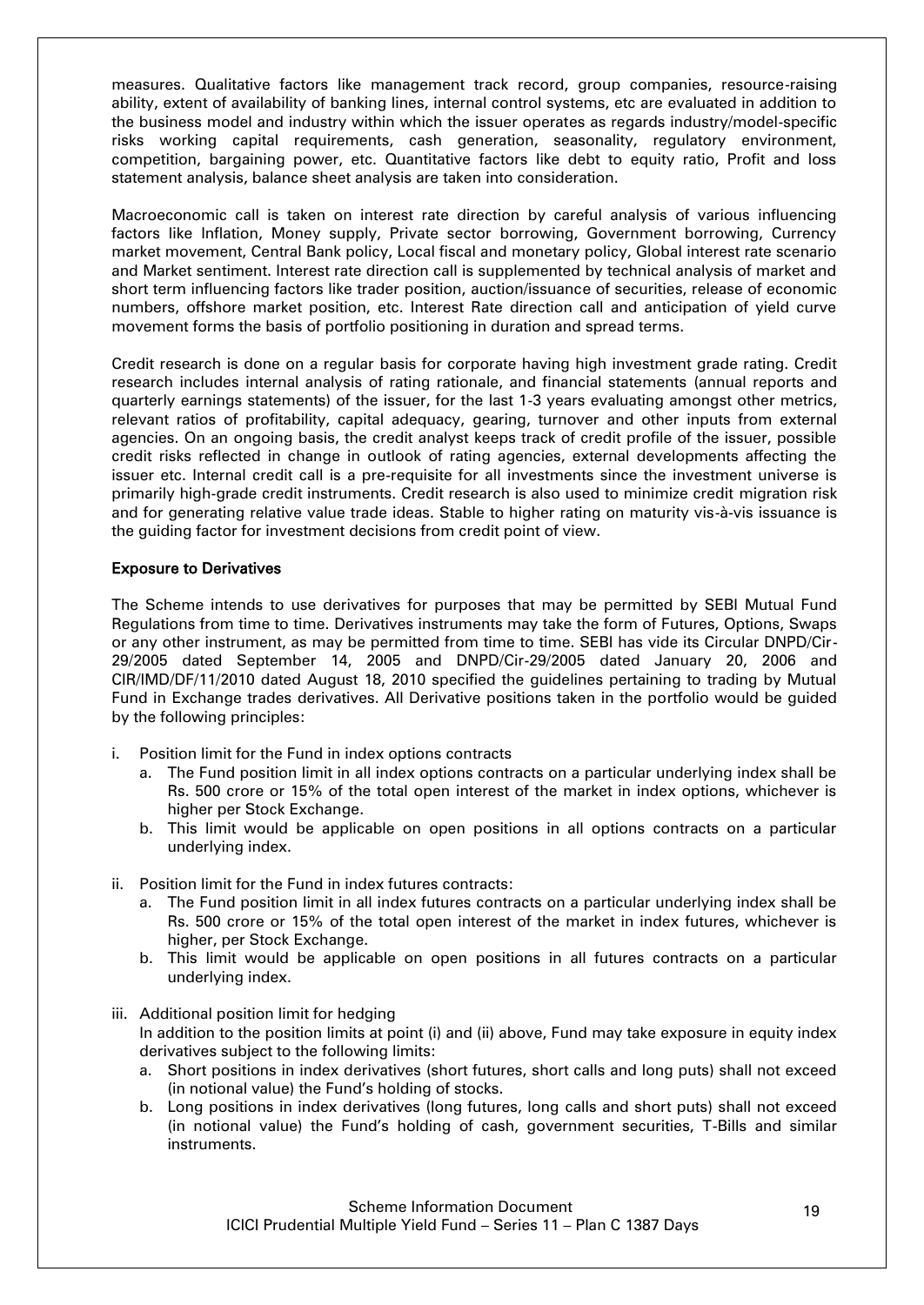- iv. Position limit for the Fund for stock based derivative contracts The Fund position limit in a derivative contract on a particular underlying stock, i.e. stock option contracts and stock futures contracts, :
	- a. For stocks having applicable market wide position limit (MWPL) of Rs. 500 crores or more, the combined futures and options limit shall be 20% of applicable MWPL or Rs. 300 crores, whichever is lower and within which stock futures position cannot exceed 10% of applicable MWPL or Rs. 150 crores, whichever is lower
	- b. For stocks having applicable market wide position limit (MWPL) less than Rs. 500 crores or more, the combined futures and options limit shall be 20% of applicable MWPL and futures position cannot exceed 20% of applicable MWPL or Rs. 50 crores, whichever is lower
	- c. The MWPL and client level position limits however would remain the same as prescribed
- v. Position limit for the Scheme

The position limits for the Scheme and disclosure requirements are as follows–

a. For stock option and stock futures contracts, the gross open position across all derivative contracts on a particular underlying stock of a scheme of a Fund shall not exceed the higher of:

1% of the free float market capitalisation (in terms of number of shares).

Or

5% of the open interest in the derivative contracts on a particular underlying stock (in terms of number of contracts).

- b. This position limit shall be applicable on the combined position in all derivative contracts on an underlying stock at a Stock Exchange.
- c. For index based contracts, the Fund shall disclose the total open interest held by its scheme or all schemes put together in a particular underlying index, if such open interest equals to or exceeds 15% of the open interest of all derivative contracts on that underlying index."

The Scheme will comply with provisions specified in Circular dated August 18, 2010 related to overall exposure limits applicable for derivative transactions as stated below:

- 1) The cumulative gross exposure through equity, debt and derivative positions should not exceed 100% of the net assets of the scheme.
- 2) Mutual Funds shall not write options or purchase instruments with embedded written options.
- 3) The total exposure related to option premium paid must not exceed 20% of the net assets of the scheme.
- 4) Cash or cash equivalents with residual maturity of less than 91 days may be treated as not creating any exposure.
- 5) Exposure due to hedging positions may not be included in the above mentioned limits subject to the following:
	- a. Hedging positions are the derivative positions that reduce possible losses on an existing position in securities and till the existing position remains. b. Hedging positions cannot be taken for existing derivative positions. Exposure due to such positions shall have to be added and treated under limits mentioned in Point 1. c. Any derivative instrument used to hedge has the same underlying security as the existing position being hedged.

d. The quantity of underlying associated with the derivative position taken for hedging purposes does not exceed the quantity of the existing position against which hedge has been taken

6) Exposure due to derivative positions taken for hedging purposes in excess of the underlying position against which the hedging position has been taken, shall be treated under the limits mentioned in point 1.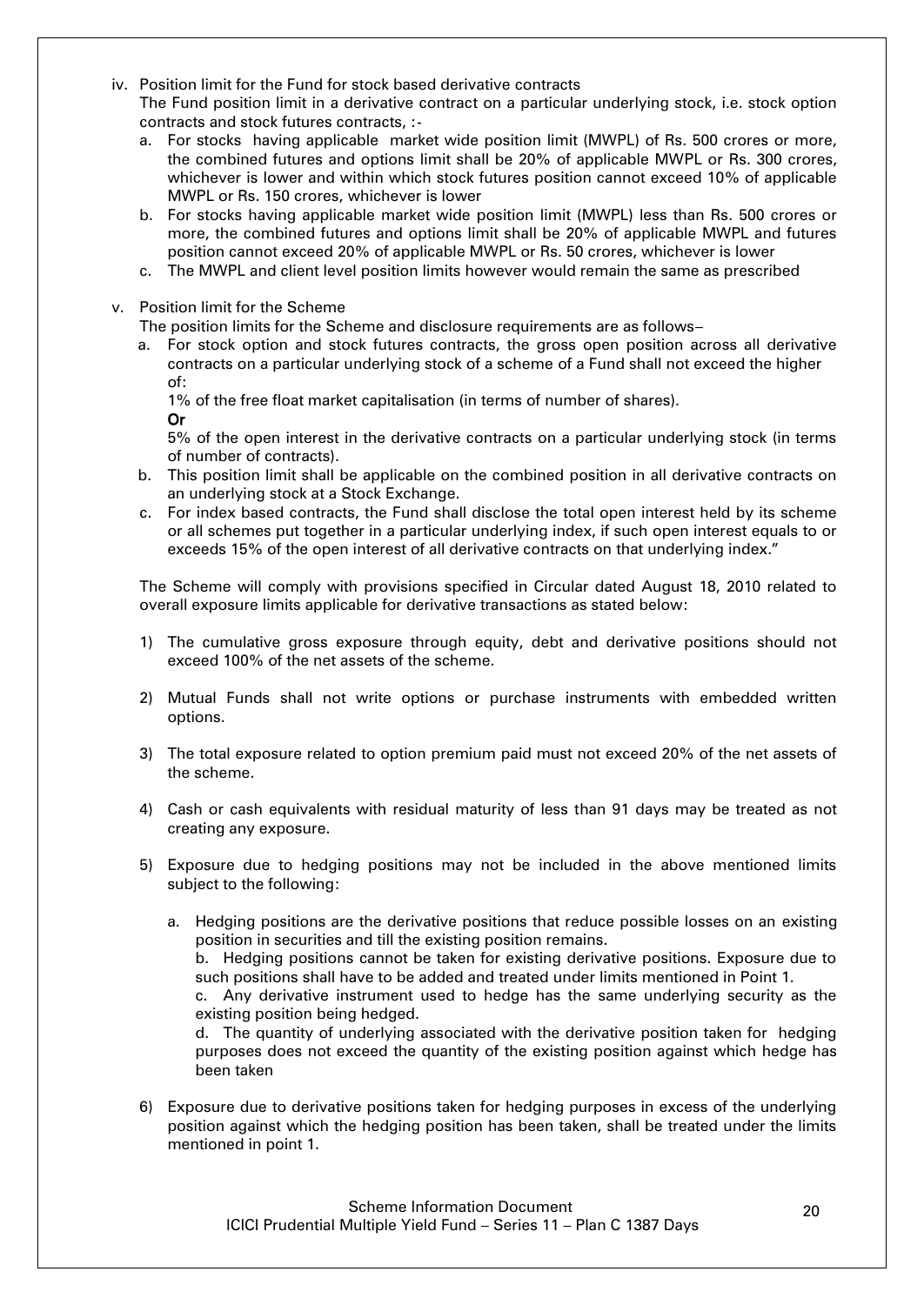7) Mutual Funds may enter into interest rate swaps for hedging purposes. The counter party in such transactions has to be an entity recognized as a market maker by RBI. Further, the value of the notional principal in such cases must not exceed the value of respective existing assets being hedged by the scheme. Exposure to a single counterparty in such transactions should not exceed 10% of the net assets of the scheme.

# i) Index Futures:

### **Benefits**

a) Investment in Stock Index Futures can give exposure to the index without directly buying the individual stocks. Appreciation in Index stocks can be effectively captured through investment in Stock Index Futures.

b) The Fund can sell futures to hedge against market movements effectively without actually selling the stocks it holds.

The Stock Index futures are instruments designed to give exposure to the equity market indices. The Stock Exchange, Mumbai and The National Stock Exchange have started trading in index futures of 1, 2 and 3-month maturities. The pricing of an index future is the function of the underlying index and interest rates.

### **Illustration**

Spot Index: 1070 1 month Nifty Future Price on day 1: 1075 Fund buys 100 lots Each lot has a nominal value equivalent to 200 units of the underlying index

Let us say that on the date of settlement, the future price  $=$  Closing spot price  $=$  1085

Profits for the Fund =  $(1085-1075)$ <sup>\*</sup> 100 lots <sup>\*</sup> 200 = Rs 200,000

Please note that the above example is given for illustration purposes only.

The net impact for the Fund will be in terms of the difference between the closing price of the index and cost price (ignoring margins for the sake of simplicity). Thus, it is clear from the example that the profit or loss for the Fund will be the difference of the closing price (which can be higher or lower than the purchase price) and the purchase price. The risks associated with index futures are similar to the one with equity investments. Additional risks could be on account of illiquidity and hence mispricing of the future at the time of purchase.

### ii) Buying Options:

### Benefits of buying a call option:

Buying a call option on a stock or index gives the owner the right, but not the obligation, to buy the underlying stock / index at the designated strike price. Here the downside risks are limited to the premium paid to purchase the option.

### **Illustration**

For example, if the fund buys a one month call option on Satyam Computers at a strike of Rs. 150, the current market price being say Rs.151. The fund will have to pay a premium of say Rs. 15 to buy this call. If the stock price goes below Rs. 150 during the tenure of the call, the fund avoids the loss it would have incurred had it straightaway bought the stock instead of the call option. The fund gives up the premium of Rs. 15 that has to be paid in order to protect the fund from this probable downside. If the stock goes above Rs. 150, it can exercise its right and own Satyam Computers at a cost price of Rs. 150, thereby participating in the upside of the stock.

#### Benefits of buying a put option

Buying a put option on a stock originally held by the buyer gives him/her the right, but not the obligation, to sell the underlying stock at the designated strike price. Here the downside risks are limited to the premium paid to purchase the option.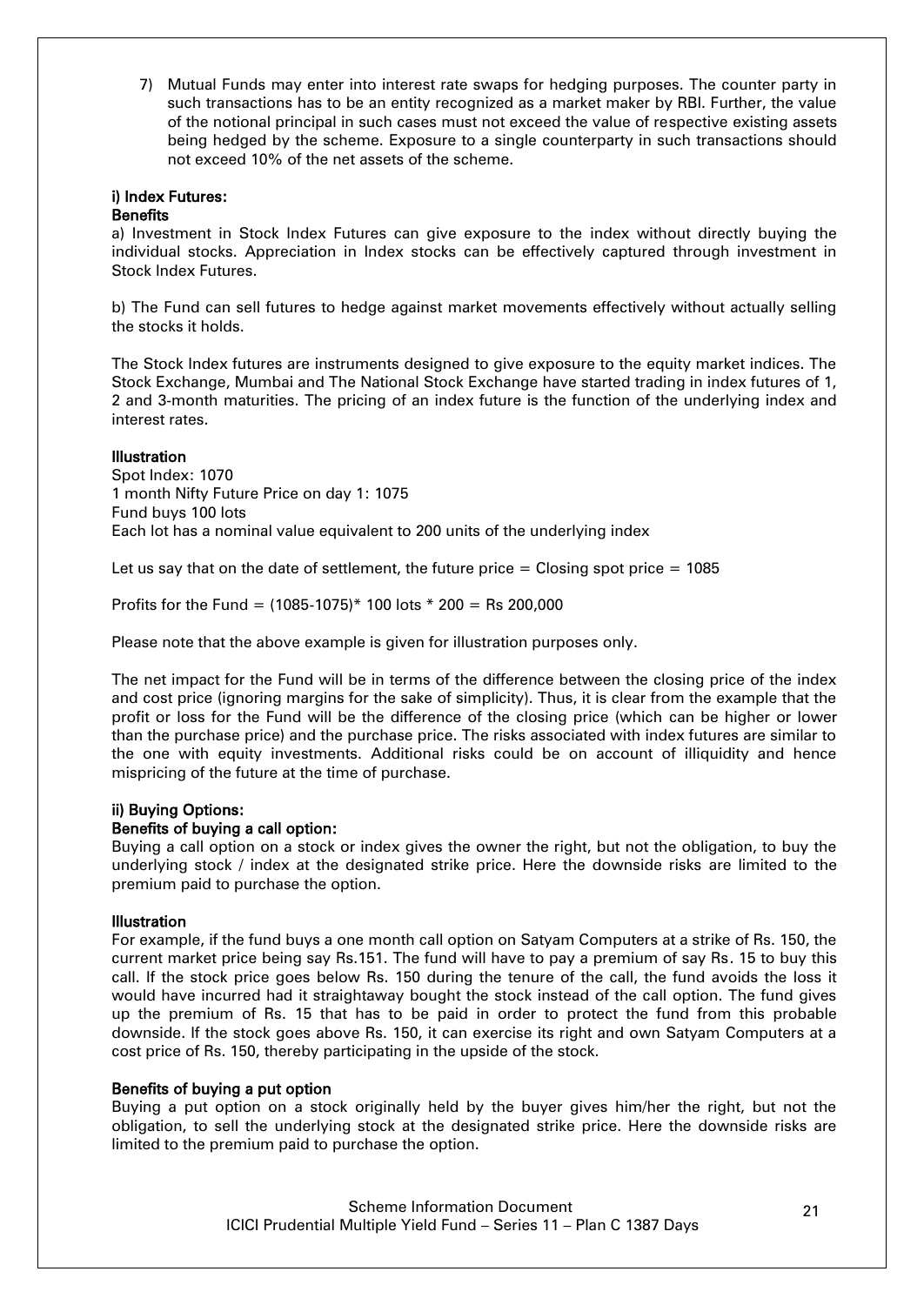#### Illustration

For example, if the fund owns Satyam computers and also buys a three month put option on Satyam Computers at a strike of Rs. 150, the current market price being say Rs.151. The fund will have to pay a premium of say Rs. 12 to buy this put. If the stock price goes below Rs. 150 during the tenure of the put, the fund can still exercise the put and sell the stock at Rs. 150, avoiding therefore any downside on the stock below Rs. 150. The fund gives up the fixed premium of Rs. 12 that has to be paid in order to protect the fund from this probable downside. If the stock goes above Rs. 150, say to Rs. 170, it will not exercise its option. The fund will participate in the upside of the stock, since it can now sell the stock at the prevailing market price of Rs. 170.

iii) Risks attached with the use of derivatives: As and when the Scheme trades in the derivatives market there are risk factors and issues concerning the use of derivatives that Investors should understand. Derivative products are specialized instruments that require investment techniques and risk analyses different from those associated with stocks and bonds. The use of a derivative requires an understanding not only of the underlying instrument but also of the derivative itself. Derivatives require the maintenance of adequate controls to monitor the transactions entered into, the ability to assess the risk that a derivative adds to the portfolio and the ability to forecast price or interest rate movements correctly. There is the possibility that a loss may be sustained by the portfolio as a result of the failure of another party (usually referred to as the "counter party") to comply with the terms of the derivatives contract. Other risks in using derivatives include the risk of mis pricing or improper valuation of derivatives and the inability of derivatives to correlate perfectly with underlying assets, rates and indices.

Thus, derivatives are highly leveraged instruments. Even a small price movement in the underlying security could have a large impact on their value. Also, the market for derivative instruments is nascent in India.

Derivatives products are leveraged instruments and provide disproportionate gains as well as disproportionate losses to the investor. Execution of such strategies depends upon the ability of the fund manager to identify such opportunities. Identification and execution of the strategies to be pursued by the fund manager involve uncertainty and decision of the fund manager may not always be profitable. No assurance can be given that the fund manager will be able to identify to execute such strategies.

The risks associated with the use of derivatives are different from or possibly greater than, the risks associated with investing directly in securities and other traditional investments.

The specific risk factors arising out of a derivative strategy used by the Fund Manager may be as below:

- Lack of opportunity available in the market.
- The risk of mispricing or improper valuation and the inability of derivatives to correlate perfectly with underlying assets, rates and indices.

### iv) Valuation of Derivative Products:

- I. The traded derivatives shall be valued at market price in conformity with the stipulations of sub clauses (i) to (v) of clause 1 of the Eighth Schedule to the Securities and Exchange Board of India (Mutual Funds) Regulations, 1996, as amended from time to time and as per the valuation policy of the fund stated in SAI, as amended from time to time.
- ii The valuation of untraded derivatives shall be done in accordance with the valuation method for untraded investments prescribed in sub clauses (i) and (ii) of clause 2 of the Eighth Schedule to the Securities and Exchange Board of India (Mutual Funds) Regulations, 1996 as amended from time to time and as stipulated in the valuation policy and procedures of the Fund provided in SAI (Statement of Additional Information).

#### v) Risk attached with the use of Interest Rate Derivatives:

While Interest Rate Derivatives are powerful new tools, the investor should understand instrument and its risk-return profile. The Derivatives unlike plain cash market instrument, requires greater expertise and it could cause damage if used without proper analysis. It driven by the demand & supply of money, monetary & credit policy viz. Bank rate, Repo rate etc.,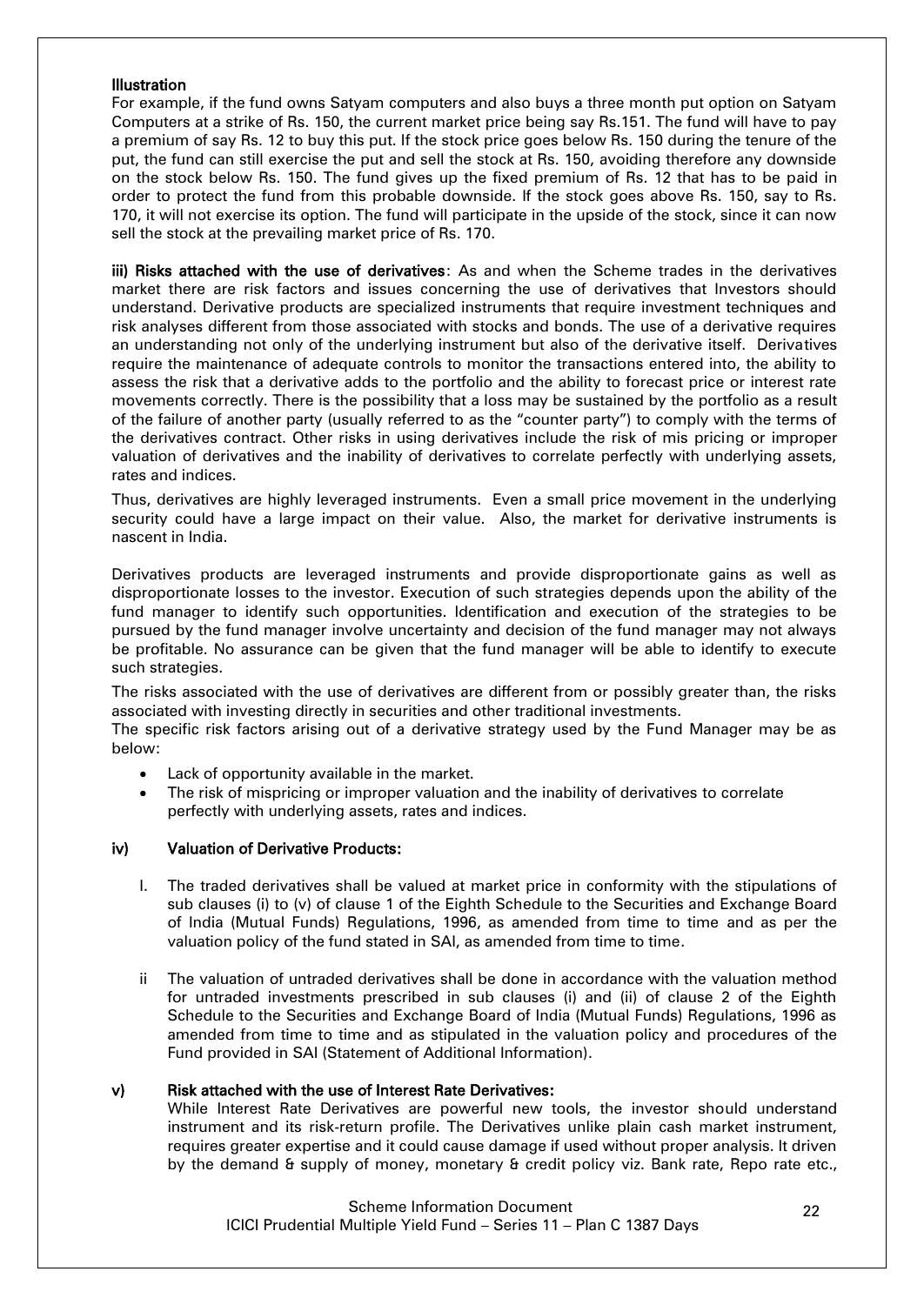exchange rate policy, inflation, economic growth & investment avenues etc. The use of a derivative requires an understanding not only of the underlying instrument but of the derivative itself. Even a small price movement in the underlying security could have a large impact on their value.

#### vi) i) Interest Rate Swaps and Forward Rate Agreements **Benefits**

Bond markets in India are not very liquid. Investors run the risk of illiquidity in such markets. Investing for short-term periods for liquidity purposes has its own risks. Investors can benefit if the Fund remains in call market for the liquidity and at the same time take advantage of fixed rate by entering into a swap. It adds certainty to the returns without sacrificing liquidity.

### **Illustration**

The following are illustrations how derivatives work: Basic Structure of an Interest Rate Swap

### Floating Interest Rate

Counter Party 1 and 2 Counter Party 2

Fixed Interest Rate

In the above illustration, Basic Details : Fixed to floating swap Notional Amount : Rs. 5 Crores Benchmark : NSE MIBOR Deal Tenor : 3 months (say 91 days)

Documentation : International Securities Dealers Association (ISDA). Let us assume the fixed rate decided was 10%.

At the end of three months, the following exchange will take place:

Counter party 1 pays : compounded call rate for three months, say 9.90%

Counter party 2 pays fixed rate: 10%

In practice, however, the difference of the two amounts is settled. Counter party 2 will pay:

 $Rs 5$  Crores  $*0.10\%*91/365 = Rs. 12,465.75$ 

Thus the trade off for the Fund will be the difference in call rate and the fixed rate payment and this can vary with the call rates in the market. Please note that the above example is given for illustration purposes only and the actual returns may vary depending on the terms of swap and market conditions.

### Interest rate futures (IRF):

IRF means a standardized interest rate derivative contract traded on a recognized stock exchange to buy or sell a notional security or any other interest bearing instrument or an index of such instruments or interest rates at a specified future date, at a price determined at the time of the contract.

The underlying security for IRF could be either Government Securities or Treasury Bills. Currently, exchange traded Interest Rate Futures traded on exchange are standardized contracts based on 10-Year Government of India Security and 91 day Treasury bill. IRF contracts are cash settled.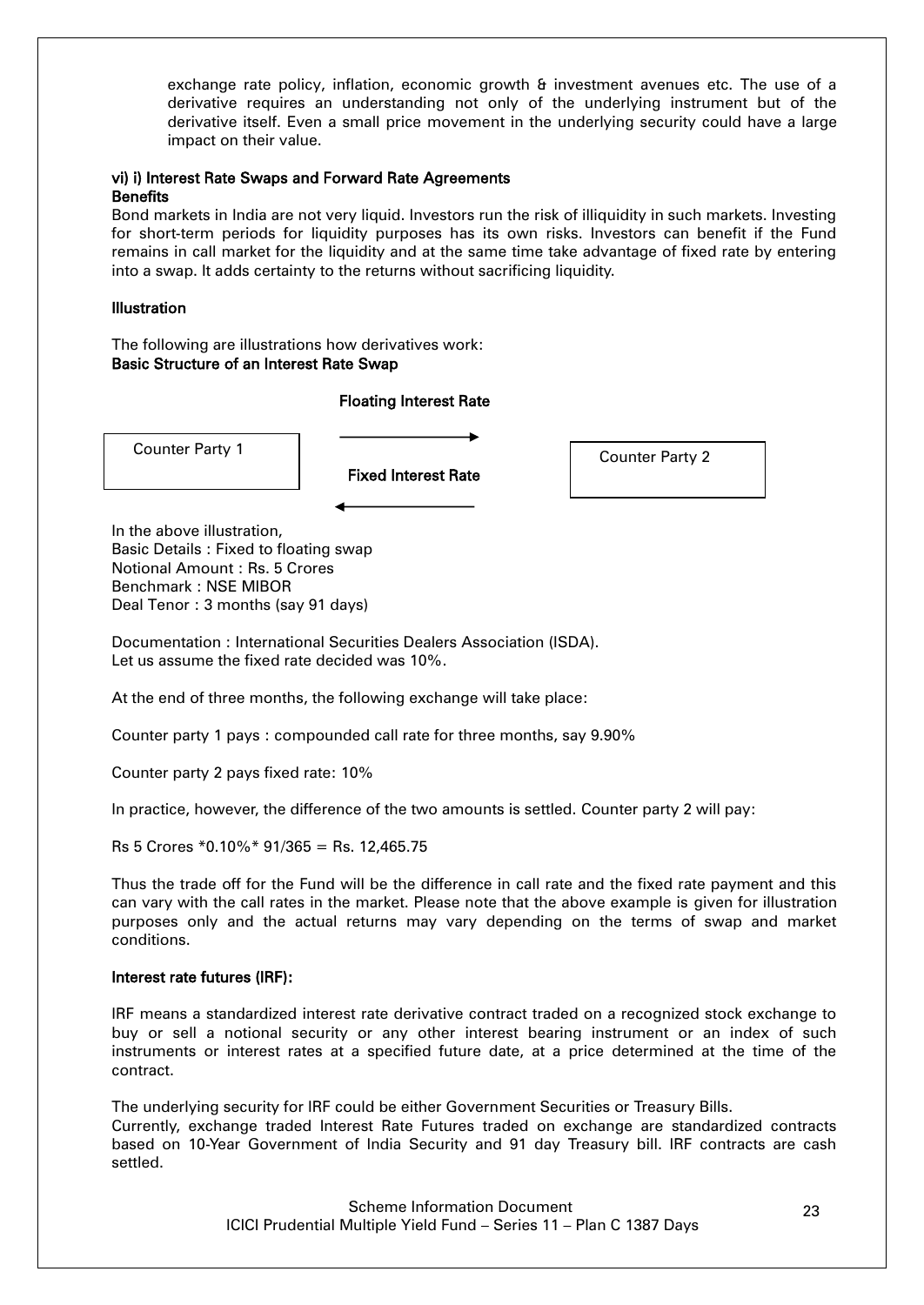IRFs give an opportunity in the fixed income market to hedge interest rate risk or rebalance the portfolio by using them. By locking into a price, the IRF contract can help to eliminate the interest rate risk. Thus, in order to protect against a fall in the value of the portfolio due to falling bond prices, one can take short position in IRF contracts.

Example:

Date: April 01, 2015 Spot price of the Government Security: Rs. 108.83 Price of IRF– April contract: Rs. 108.90 On April 01, 2015, Fund buys 1000 units of the Government security from the spot market at Rs. 108.83. Subsequently, it is anticipated that the interest rate will rise in the near future. Therefore to hedge the exposure in underlying Government security, Fund sells April 2015 Interest Rate Futures contracts at Rs. 108.90.

On April 15, 2015 due to increase in interest rate:

Spot price of the Government Security: Rs. 107.24 Futures Price of IRF Contract: Rs. 107.30

Loss in underlying market will be  $(107.24 - 108.83) * 1000 = (Rs. 1.590)$ Profit in the Futures market will be (107.30 – 108.90)\*1000 = Rs. 1,600

### POSITION OF EQUITY MARKET IN INDIA

The Indian stock market is the world"s third largest stock market on the basis of investor base and has a collective pool of about 20 million investors.

There are two leading stock exchanges in India, i.e. BSE Limited (BSE) and National Stock Exchange of India Limited (NSE). BSE was established in 1875 and is the oldest stock exchange in Asia. NSE, a more recent establishment which came into existence in 1992, is the largest and most advanced stock market in India and is also the third biggest stock exchange in Asia in terms of transactions. It is among the 5 biggest stock exchanges in the world in terms of transactions volume. NSE's flagship index, NIFTY 50, is used extensively by investors in India and around the world to take exposure to the Indian equities market.

BSE has the largest number of scrips which are listed. The Indian stock market scene really picked up after the opening up of the economy in the early nineties. NSE changed the way the Indian markets function, in the early nineties, by replacing floor based trading with nationwide screen based electronic trading, which took trading to the doorstep of the investor. NSE was mainly set up to bring in transparency in the markets. Instead of trading membership being confined to a group of brokers, NSE ensured that anyone who was qualified, experienced and met minimum financial requirements was allowed to trade. The price information which could earlier be accessed only by a handful of people could now be seen by a client in a remote location with the same ease. The paper based settlement was replaced by electronic depository based accounts and settlement of trades was always done on time. One of the most critical changes was that a robust risk management system was set in place, so that settlement guarantees could protect investors against broker defaults. The corporate governance rules were gradually put in place which initiated the process of bringing the listed companies at a uniform level.

Since inception, NSE and BSE have launched many indices, tracking various sectors and market capitalisation.

Recently, the capital market regulator, SEBI granted license to MCX to become to become a fullfledged stock exchange.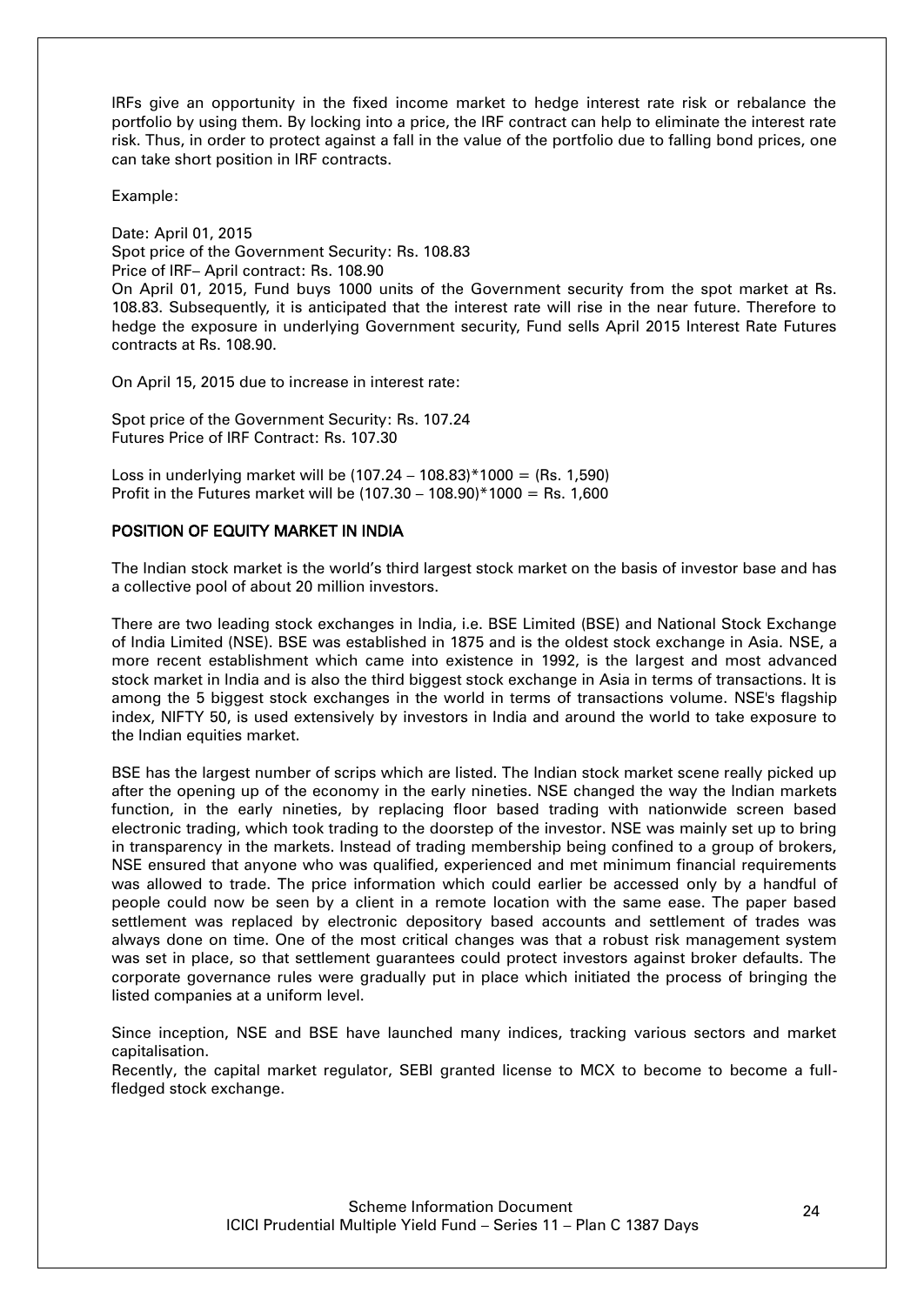

### POSITION OF DEBT MARKET IN INDIA

Indian debt markets, in the early nineties, were characterised by controls on pricing of assets, segmentation of markets and barriers to entry, low levels of liquidity, limited number of players, near lack of transparency, and high transactions cost. Financial reforms have significantly changed the Indian debt markets for the better. Most debt instruments are now priced freely on the markets; trading mechanisms have been altered to provide for higher levels of transparency, higher liquidity, and lower transactions costs; new participants have entered the markets, broad basing the types of players in the markets; methods of security issuance, and innovation in the structure of instruments have taken place; and there has been a significant improvement in the dissemination of market information. There are three main segments in the debt markets in India, viz., Government Securities, Public Sector Units (PSU) bonds, and corporate securities. A bulk of the debt market consists of Government Securities. Other instruments available currently include Corporate Debentures, Bonds issued by Financial Institutions, Commercial Paper, Certificates of Deposits and Securitized Debt. Securities in the Debt market typically vary based on their tenure and rating. Government Securities have tenures from one year to thirty years whereas the maturity period of the Corporate Debt now goes upto sixty years and more (perpetual). Perpetual bonds are now issued by banks as well. Securities may be both listed and unlisted and there is increasing trend of securities of maturities of over one year being listed by issuers. While in the corporate bond market, deals are conducted over telephone and are entered on principal-to-principal basis, due to the introduction of the Reserve Bank of India's NDS- Order Matching system a significant proportion of the government securities market is trading on the new system.

| <b>Issuer</b> | Instrument           | <b>Maturity</b> | Yields (%)        | Liquidity     |
|---------------|----------------------|-----------------|-------------------|---------------|
| <b>GOI</b>    | Treasury Bill        | 91 days         | l6.56%- 6.55%     | High          |
| GOI           | <b>Treasury Bill</b> | 364 days        | 6.68%- 6.69%      | High          |
| <b>GOI</b>    | <b>Short Dated</b>   | $1-3$ Yrs       | l6.82%- 6.88%     | High          |
| <b>GOI</b>    | Medium Dated         | $3-5$ Yrs       | 6.88% - 7.02%     | High          |
| <b>GOI</b>    | Long Dated           | 5-10 Yrs        | $7.02\% - 7.11\%$ | High          |
| Corporates    | Taxable Bonds (AAA)  | $1-3$ Yrs       | $7.38\% - 7.47\%$ | <b>Medium</b> |
| Corporates    | Taxable Bonds (AAA)  | 3-5 Yrs         | 7.47% - 7.53%     | Low to medium |

The yields and liquidity on various securities as on August 31, 2016 are as under: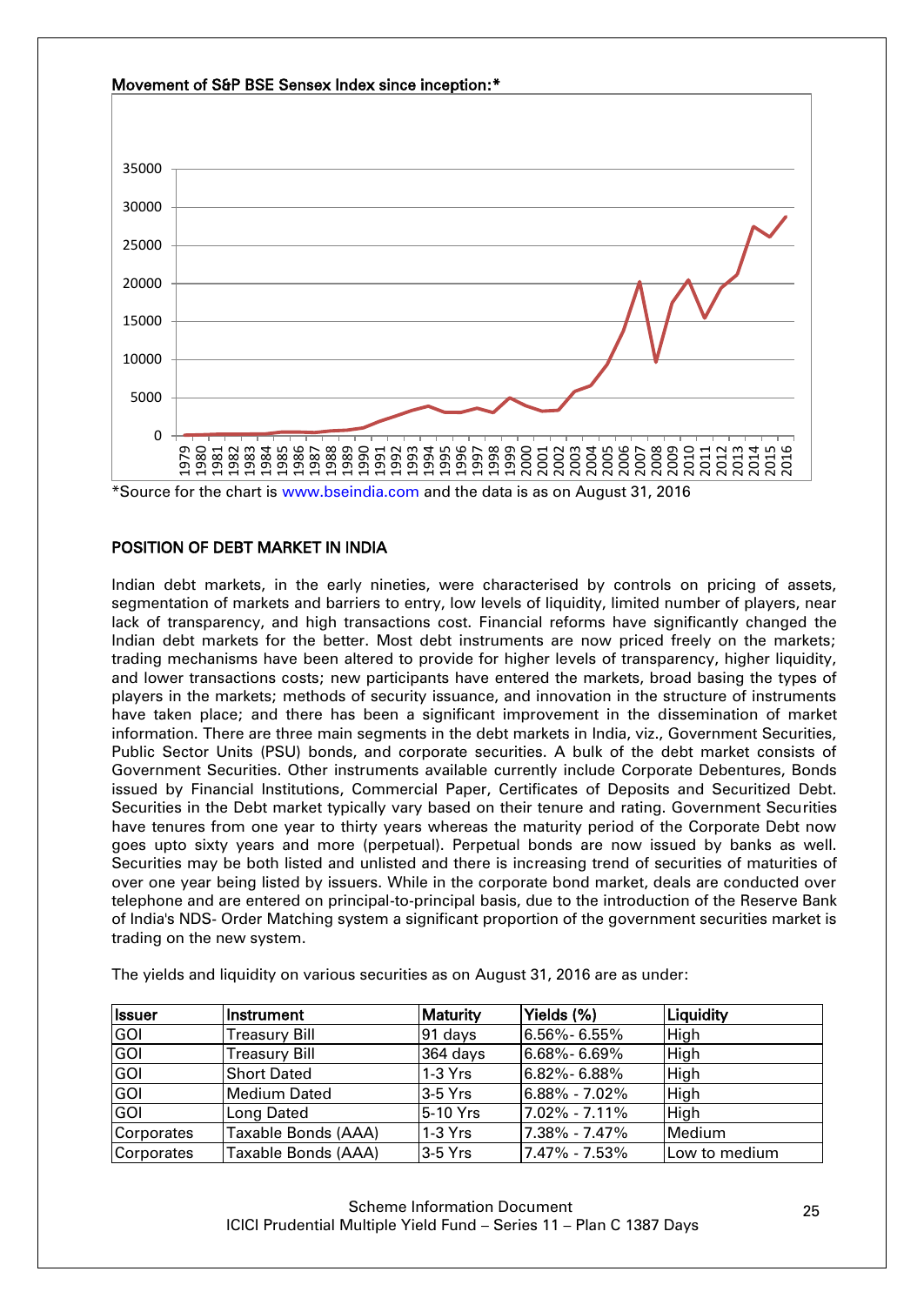| Corporates | $CDs(A1+)$  | I3 months | 16.64%   | Medium to High  |
|------------|-------------|-----------|----------|-----------------|
| Corporates | $ CPs(A1+)$ | ⊦3 months | $7.00\%$ | lMedium to Hiah |

### D. WHERE WILL THE SCHEME INVEST?

Subject to the Regulations and the disclosures as made under the section " How the Scheme will allocate its Assets", the corpus of the Plan(s) can be invested in any (but not exclusively) of the following securities/debt instruments:

- 1) Non Convertible Debentures (including Bonds) and non-convertible portion of convertible securities:
- 2) Money Market Instruments permitted by SEBI/RBI;
- 3) Central and State Government Securities;
- 4) Any other domestic fixed income securities as permitted by SEBI / RBI from time to time.
- 5) Equity and equity related securities including convertible bonds and debentures and warrants carrying the right to obtain equity shares.
- 6) ADRs/GDRs issued by Indian Companies, subject to the guidelines issued by Reserve Bank of India and Securities and Exchange Board of India.
- 7) Derivative instruments like Interest Rate Swaps, Forward Rate Agreements, Stock and Index Futures & Options, Exchange Traded Interest Rate Futures Currency derivatives and such other derivative instruments permitted by SEBI/RBI.
- 8) Bank Fixed Deposits and any such instruments as permitted by SEBI and in accordance with the final allocation.
- 9) Units of Mutual Fund subject to applicable regulations.

The securities/debt instruments mentioned above could be listed or unlisted, secured or unsecured of varying maturity. The Scheme will not undertake repos in corporate debt securities.

If the Scheme decides to invest in equity derivatives it could be up to 100% of the allocation to equity. The margin money requirement for the purpose of derivative exposure may be held in the form of term deposits. The Scheme shall not take leverage positions and total investments, including investments in equity and other securities and gross exposure to derivatives, if any, shall not exceed net assets under management of the Scheme.

Negative list of sectors: In case of Debt allocation under the Scheme, the Scheme will not invest in Companies falling within Gems and Jewellery, Real Estate Sector and Leather and Leather Products Sectors.

The Scheme will not invest/ have exposure in the following:

- 1. Companies falling within Gems & Jewellery, Real Estate Sector and Leather and Leather Products Sectors.
- 2. Repos in corporate debt securities.
- 3. Short Selling
- 4. Securities Lending
- 5. Securitised Debt
- 6. Unrated Securities (except CBLOs/ T-Bills/Repo and Reverse Repo in Government Securities).

# <span id="page-25-0"></span>E. WHAT ARE THE INVESTMENT STRATEGIES?

### For Debt Investments

As the Scheme is close ended, the Scheme will invest in a basket of permissible securities maturing on or before maturity of the Scheme. The Scheme will invest in securities with a view to hold them till the maturity of the Scheme. To that effect the Scheme will follow a buy and hold strategy to investment. The AMC aims to identify securities, which offer superior levels of yield at lower levels of risks. With the aim of controlling risks, rigorous in-depth credit evaluation of the securities proposed to be invested in will be carried out by the investment team of the AMC. The credit evaluation includes a study of the operating environment of the company, the past track record as well as the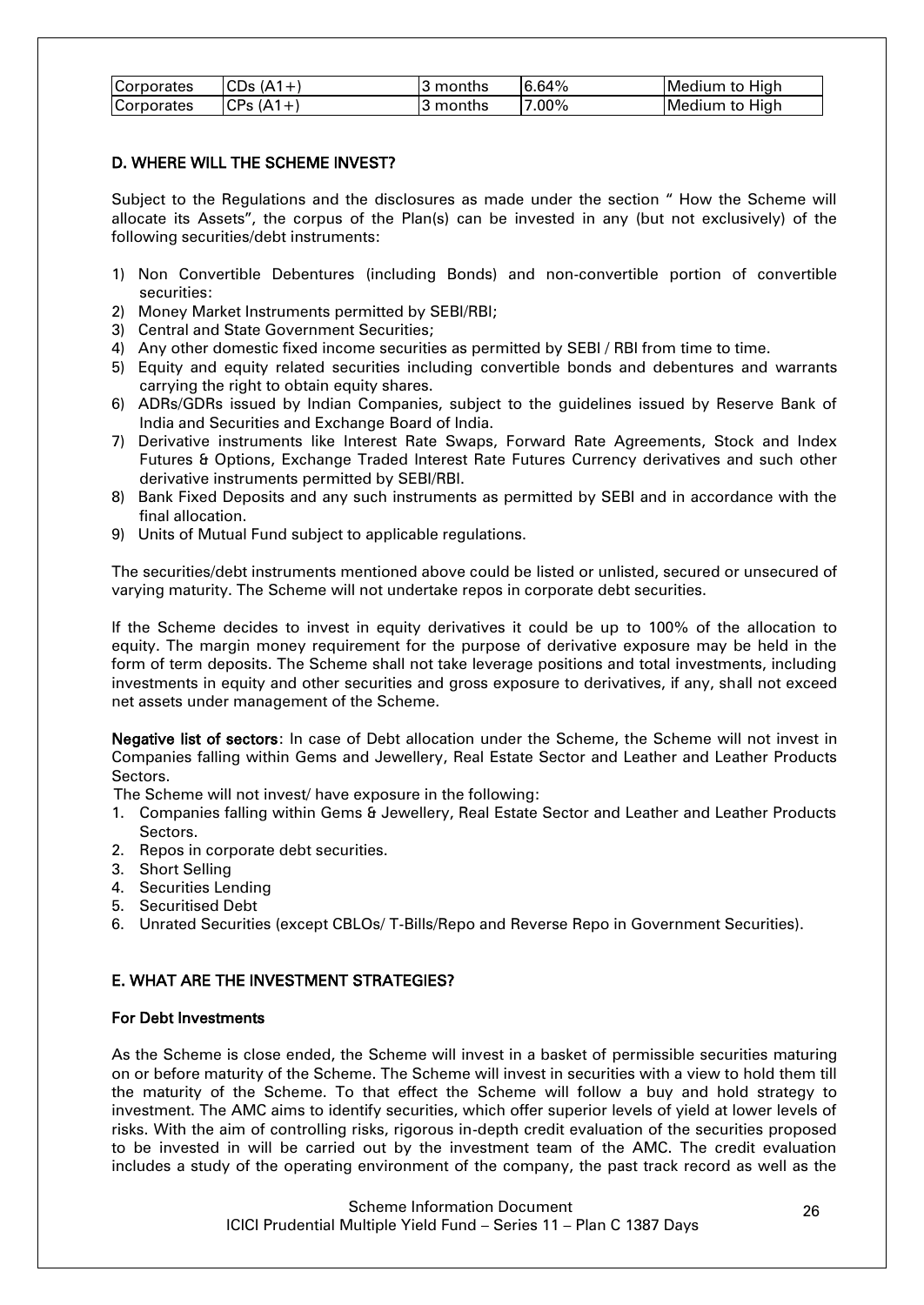future prospects of the issuer, the short as well as longer-term financial health of the issuer. The AMC will be guided by the ratings of such Rating Agencies as approved by SEBI to carry out the functioning of Rating Agencies

In addition, the investment team of the AMC will study the macro economic conditions, including the political, economic environment and factors affecting liquidity and interest rates. The AMC would use this analysis to attempt to predict the likely direction of interest rates and position the portfolio appropriately to take advantage of the same.

### For Equity Investments

For the equity portion of the corpus, the AMC intends to invest in stocks, which will be bought, keeping in mind the time horizon of the plan. Stock specific risk will be minimized by investing only in those companies that have been thoroughly analyzed by the Fund Management team at the AMC. The AMC will also monitor and control maximum exposure to any one stock or one sector.

Depending on overall portfolio considerations and depending on market conditions, the fund manager may also have allocations to equity derivatives. The derivative portfolio will comprise of futures and options on the Nifty Index and will be actively managed by the fund manager within the overall asset allocation of the fund. The allocation to equity derivatives along with cash equity will be within the overall equity allocation as per the asset allocation of the scheme.

### PORTFOLIO TURNOVER

Investors can purchase or sell units on a continuous basis on any Stock Exchange where the Scheme will be listed. In view of the Scheme being close ended, there will likely be no turnover in the portfolio except for change in composition of portfolio of securities made as per the prevailing market conditions.

#### Procedure followed for Investment decisions

- a. The Fund Manager of the Scheme is responsible for making buy/sell decisions in respect of the securities in the respective Plan portfolios.
- b. The AMC has an Internal Investment Committee comprising the Managing Director, the Chief Investment Officer (CIO), Portfolio Managers and Credit Analysts who meet at periodic intervals. The Investment Committee, at its meetings, reviews the performance of the Scheme and general market outlook and formulates broad investment strategy. The Managing Director attends the meeting at his discretion
- c. The Chief Investment Officer who chairs the Investment Committee Meetings guides the deliberations at Investment Committee. He, on an ongoing basis, reviews the portfolios of the Scheme and gives directions to the respective fund managers, where considered necessary. It is the ultimate responsibility of the CIO to ensure that the investments are made as per the internal/Regulatory guidelines, Scheme investment objectives and in the best interest of the unitholders of the respective schemes.
- d. The Managing Director makes a presentation to the Board of the AMC at its meetings indicating the performance of the Schemes.

The performance of the Scheme will be benchmarked against the combination of Crisil Composite Bond Fund Index (80%) and Nifty 50 Index (20%).

The Trustees reserve the right to change the benchmark in future if a benchmark better suited to the investment objective of the Scheme is available.

The Trustee reserves right to change the benchmark for performance of any of the Scheme by suitable notification to the investors to this effect.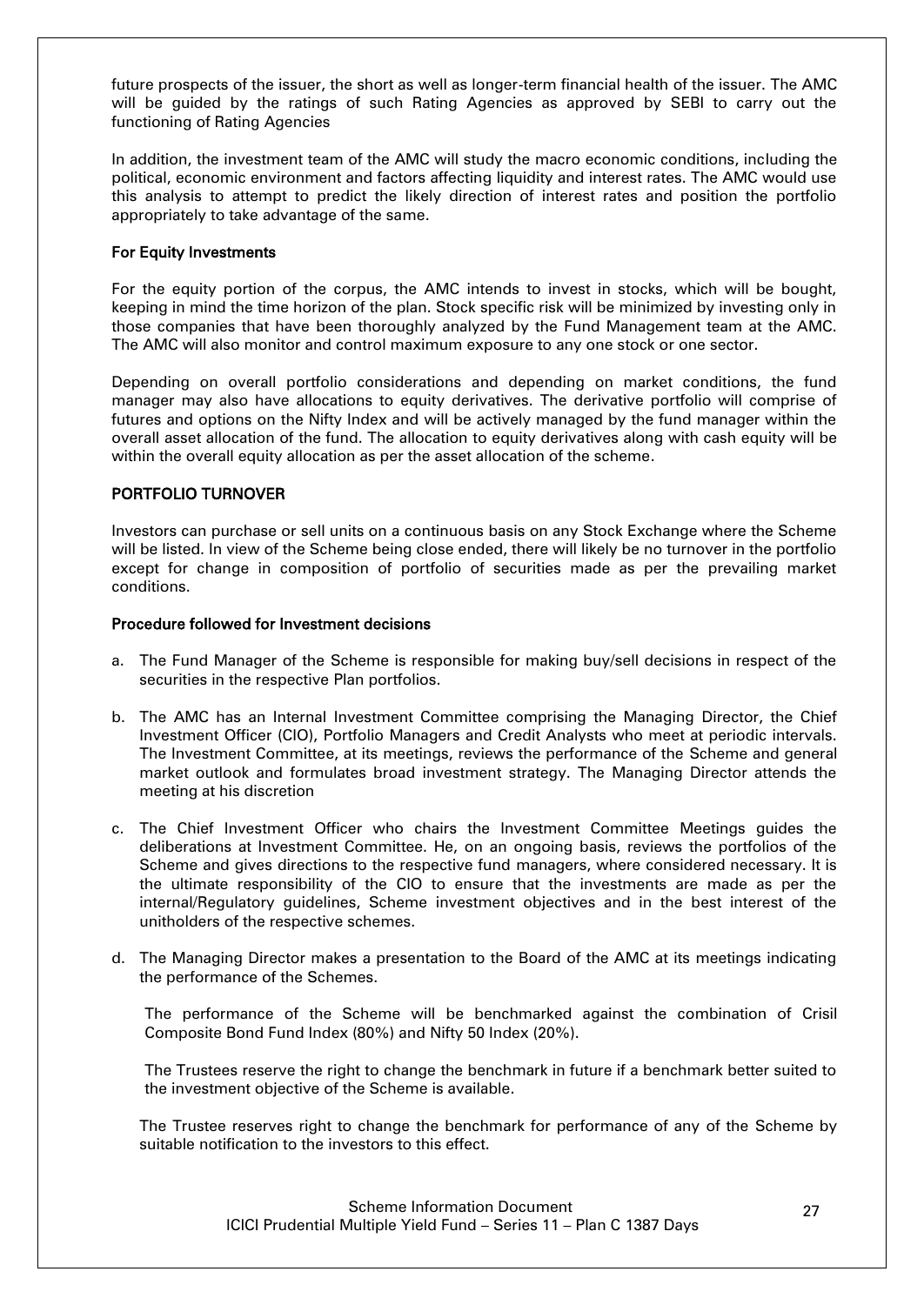- e. The Managing Director brings to the notice of the Board specific factors, if any, which are impacting the performance of any individual Scheme. The Board on consideration of all relevant factors may, if necessary, give directions to AMC. Similarly, the performance of the Schemes is submitted to the Trustees. The Managing Director explains to the Trustees the details on Schemes" performance vis-à-vis the benchmark returns.
- f. The AMC has been recording investment decisions since the receipt of instructions from SEBI, in terms of SEBI"s circular no. MFD/CIR/6/73/2000 dated July 27, 2000.
- g. The Chief Executive Officer of the AMC shall ensure that the mutual fund complies with all the provisions of SEBI (Mutual Funds) Regulations, 1996, as amended from time to time, including all guidelines, circulars issued in relation thereto from time to time and that the investments made by the fund managers are in the interest of the unit holders and shall also be responsible for the overall risk management function of the mutual fund.
- h. The Fund managers shall ensure that the funds of the Scheme are invested to achieve the investment objectives of the schemes and in the interest of the unit holders.

# <span id="page-27-0"></span>F: FUNDAMENTAL ATTRIBUTES

Following are the Fundamental Attributes of the scheme, in terms of Regulation 18 (15A) of the SEBI (MF) Regulations:

"Fundamental Attributes" in the context of the scheme will be:

(i) Type of Scheme: A close-ended Income Fund

#### (ii) A) Investment Objective:

The primary objective of the Scheme is to seek to generate income by investing in a portfolio of fixed income securities/ debt instruments. The secondary objective of the Scheme is to generate long term capital appreciation by investing a portion of the Scheme"s assets in equity and equity related instruments.

B) Investment Pattern: Please refer to section "How will the Scheme allocate its assets?" in this SID.

#### (iii) Terms of Issue:

- A] Liquidity provisions such as listing, repurchase, redemption: The units of the Scheme are proposed to be listed on the BSE. However the Trustee reserves the right to list the units of the respective plan on any other Stock Exchange without any change in the Fundamental Attribute.
- B] Aggregate fees and expenses charged to the Scheme: The provisions in respect of fees and expenses are as indicated in this SID. Please refer to section "Fees and Expenses" in this SID.
- C] Any safety net or guarantee provided: The present scheme is not a guaranteed or assured return scheme

#### Changes in Fundamental Attribute:

In accordance with Regulation 18(15A) of the SEBI (Mutual Funds) Regulations, 1996, the Trustees shall ensure that no change in the fundamental attributes of the Scheme or the trust or fee and expenses payable or any other change which would modify the Scheme and the Plan(s)/Option(s) thereunder and affect the interests of Unitholders is carried out unless: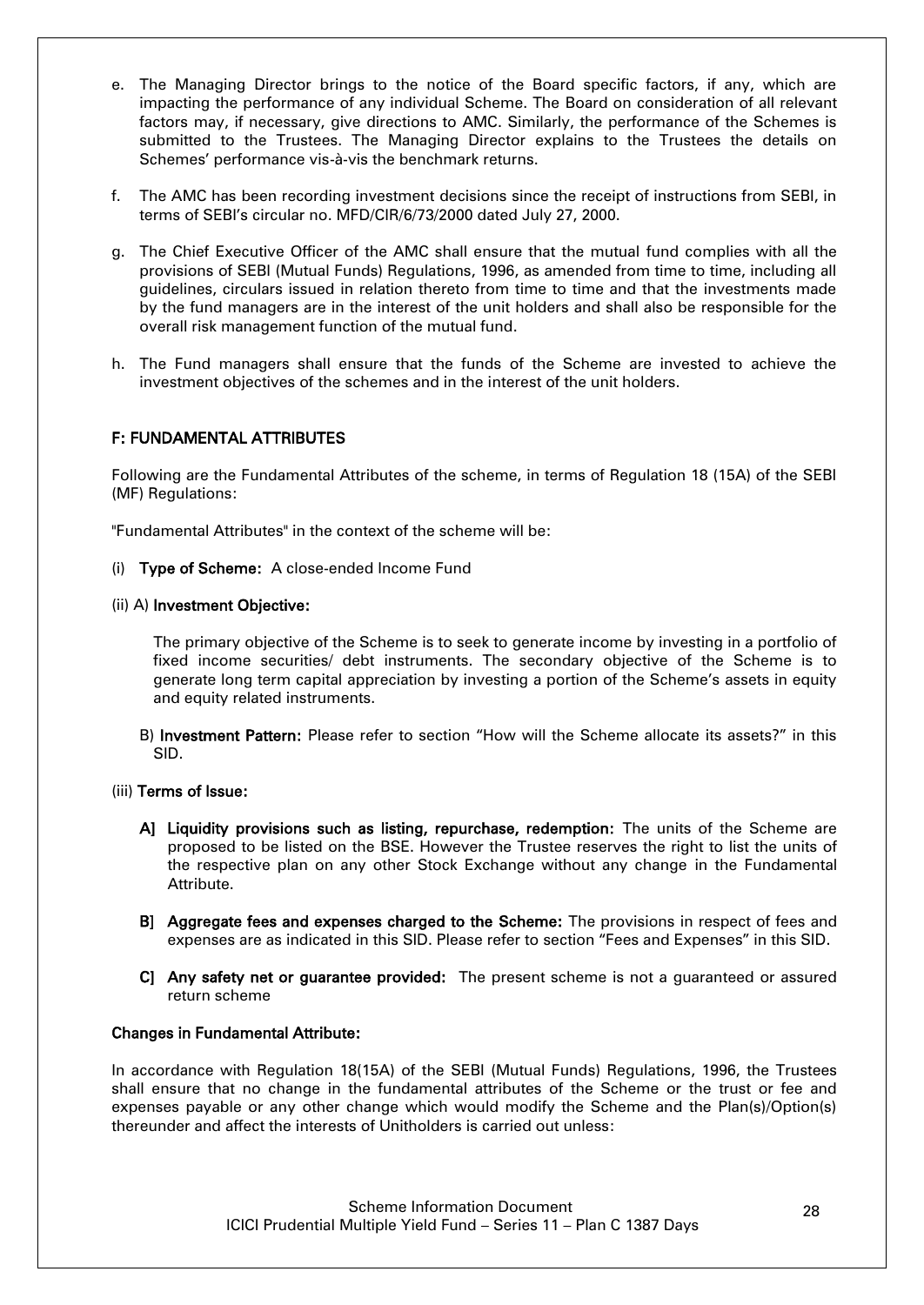- A written communication about the proposed change is sent to each Unitholder and an advertisement is given in one English daily newspaper having nationwide circulation as well as in a newspaper published in the language of the region where the head office of the AMC is situated; and
- The Unitholders are given an option for a period of 30 days to exit at the prevailing Net Asset Value without any exit load.

## <span id="page-28-0"></span>G. HOW WILL THE SCHEME BENCHMARK ITS PERFORMANCE?

The performance of Scheme will be benchmarked against CRISIL Composite Bond Fund Index (80%) and Nifty 50 Index (20%).

CRISIL Composite Bond Fund Index has been arrived by CRISIL in consultation with AMFI (Association of Mutual Funds of India) for benchmarking the performance of the debt funds in the Indian Financial Market place against an Index that is representative of the universe of Debt funds. CRISIL Composite Bond Fund Index is a composition of CRISIL Gilt Index, CRISIL AAA/AA Long Term Bond Index and CRISIL AAA/AA Short Term Bond Index. CRISIL Composite Bond Fund Index is marked-to-market on a daily basis using CRISIL Gilt and Bond valuations.

Further, Nifty 50 Index is the flagship index on NSE. The Index is a well diversified index accounting for various sectors of the economy and accurately reflecting overall market conditions. Further, Nifty 50 is based upon solid economic research and is well respected internationally as a pioneering effort in better understanding how to make a stock market index. The Index represents free float market capitalization giving a fair picture of overall market situation.

Hence, the combination of aforesaid Indices in the weightages defined is most suited for benchmarking the performance of the Scheme. The Trustees reserve the right to change the benchmark in future if a benchmark better suited to the investment objective of the Scheme is available.

### <span id="page-28-1"></span>H. WHO MANAGES THE SCHEME?

The Fund Manager, Mr. Vinay Sharma will manage the equity portion of investments under the Scheme. The debt portion will be managed by Mr. Rahul Goswami jointly with Ms. Chandni Gupta. The Investments under the ADRs/GDRs and other foreign securities will be managed by Mr. Shalya Shah. Since the Scheme is a new Scheme, tenure of Fund Managers is not available. Their qualifications and experience are as under:

| Name & Age of |             | <b>Qualification</b>                            | Experience (last 10                                                                                                                                                                                                                                                                                                                                                                                                           | <b>Number of Schemes Managed</b>                                                                                                                                                                                                                                                                                                                                                                                                                                                                                                                                                 |
|---------------|-------------|-------------------------------------------------|-------------------------------------------------------------------------------------------------------------------------------------------------------------------------------------------------------------------------------------------------------------------------------------------------------------------------------------------------------------------------------------------------------------------------------|----------------------------------------------------------------------------------------------------------------------------------------------------------------------------------------------------------------------------------------------------------------------------------------------------------------------------------------------------------------------------------------------------------------------------------------------------------------------------------------------------------------------------------------------------------------------------------|
| the.          | <b>Fund</b> |                                                 | years)                                                                                                                                                                                                                                                                                                                                                                                                                        |                                                                                                                                                                                                                                                                                                                                                                                                                                                                                                                                                                                  |
| Manager       |             |                                                 |                                                                                                                                                                                                                                                                                                                                                                                                                               |                                                                                                                                                                                                                                                                                                                                                                                                                                                                                                                                                                                  |
| Mr.<br>Sharma | Vinay       | $37 / MBA - IIM$<br>Calcutta, CFA -<br>AIMR USA | He has joined on ICICI<br>Prudential<br>Asset<br>Management<br>Company Limited on<br>February 2010.<br>Past Experience:<br><b>ICICI</b><br>Prudential<br>Management<br>Asset<br>Limited - PMS Fund<br>Manager - (January<br>2012 to April 06, 2014)<br>ICICI<br>Prudential<br>Management<br>Asset<br>Equity<br>Limited<br>$\overline{\phantom{a}}$<br>- (February<br>Analyst<br>2010 to June 2011)<br>$\sim$ AIG Global Asset | <b>ICICI Prudential Dividend Yield</b><br>$\bullet$<br>Equity Fund<br><b>ICICI Prudential FMCG Fund</b><br>$\bullet$<br><b>ICICI Prudential Select Large</b><br>$\bullet$<br>Cap Fund<br><b>ICICI Prudential Multiple Yield</b><br>$\bullet$<br><b>Funds</b><br><b>ICICI</b><br>Prudential<br>Capital<br>$\bullet$<br><b>Protection Oriented Funds</b><br><b>ICICI Prudential Growth Fund</b><br>Series 2<br><b>ICICI Prudential Growth Fund</b><br>$\bullet$<br>Series 4<br><b>ICICI Prudential Growth Fund</b><br>Series 5<br><b>ICICI Prudential Growth Fund</b><br>$\bullet$ |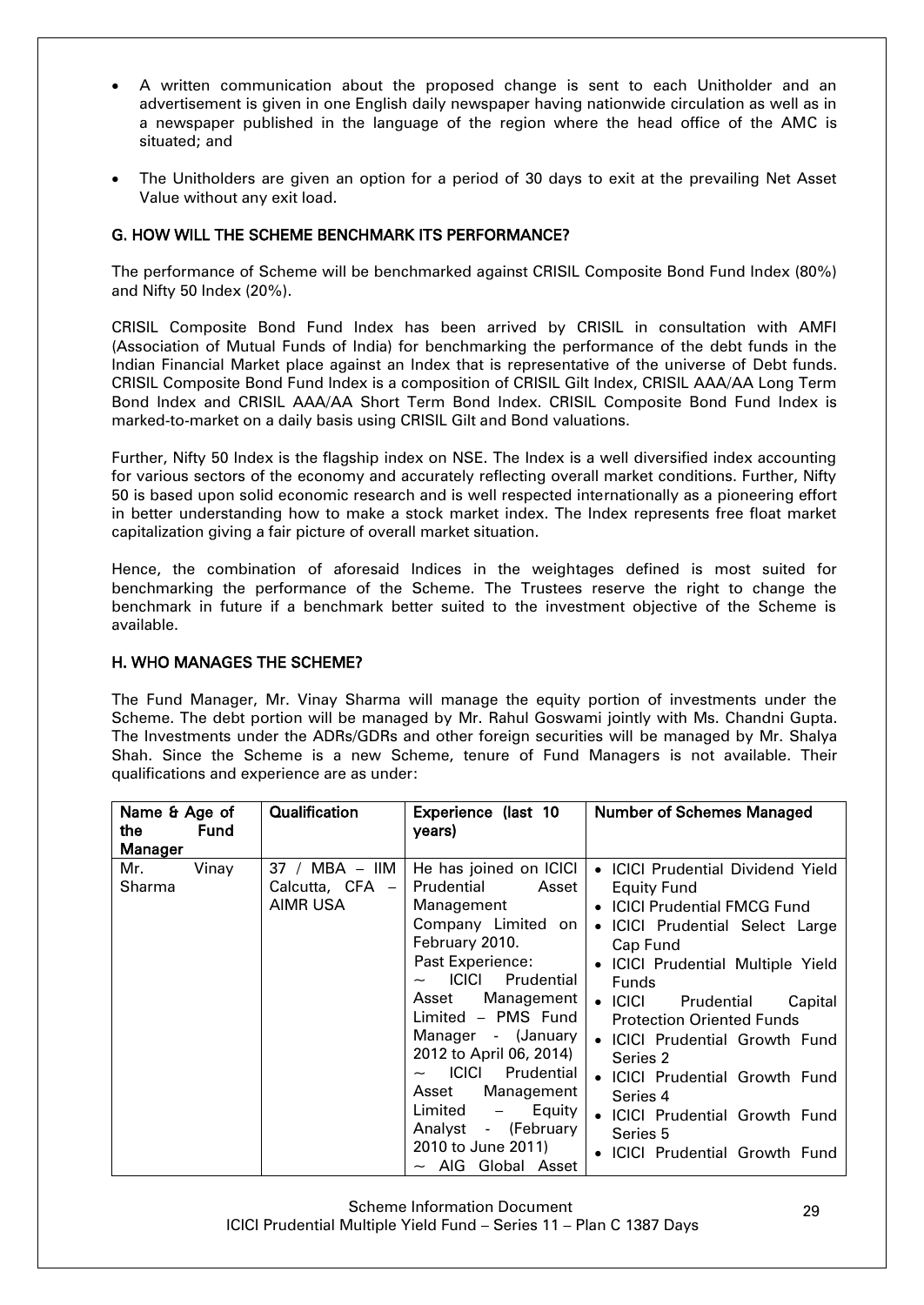| Name & Age of<br>the<br><b>Fund</b> | <b>Qualification</b>                                                                                           | Experience (last 10                                                                                                                                                                                                                                                                                                                                                                                                                               | <b>Number of Schemes Managed</b>                                                                                                                                                                                                                                                                                                                                                                                                                                                                                                                                                                                                                                                                                 |
|-------------------------------------|----------------------------------------------------------------------------------------------------------------|---------------------------------------------------------------------------------------------------------------------------------------------------------------------------------------------------------------------------------------------------------------------------------------------------------------------------------------------------------------------------------------------------------------------------------------------------|------------------------------------------------------------------------------------------------------------------------------------------------------------------------------------------------------------------------------------------------------------------------------------------------------------------------------------------------------------------------------------------------------------------------------------------------------------------------------------------------------------------------------------------------------------------------------------------------------------------------------------------------------------------------------------------------------------------|
| <b>Manager</b>                      |                                                                                                                | years)                                                                                                                                                                                                                                                                                                                                                                                                                                            |                                                                                                                                                                                                                                                                                                                                                                                                                                                                                                                                                                                                                                                                                                                  |
|                                     |                                                                                                                | India<br>Management<br>Limited<br>Equity<br>Analyst<br>(February<br>$\omega_{\rm{max}}$<br>2007 to January 2010)<br>J.P.Morgan<br>$\widetilde{\phantom{m}}$<br>$\bullet$<br>India<br>Private<br>Limited -- Equity<br>Analyst<br>2004<br>(December<br>to January 2007)                                                                                                                                                                             | Series <sub>6</sub><br><b>ICICI</b><br>Prudential<br><b>Banking</b><br>and<br><b>Financial Services Fund</b>                                                                                                                                                                                                                                                                                                                                                                                                                                                                                                                                                                                                     |
| Rahul<br>Mr.<br>Goswami             | BSc.<br>43/<br>(Mathematics,<br><b>MBA (Finance)</b>                                                           | Franklin Templeton<br>$\bullet$<br>Asset<br>Management<br>Co.<br>(I) Ltd as Asst. Vice<br>President - Fixed<br>Income<br>UTI Bank Ltd as<br>$\bullet$<br>Manager<br><b>Merchant Banking</b><br><b>SMIFS</b> Securities<br>$\bullet$<br>Ltd as Sr. Manager<br>-Debt sales<br>Khandwala<br>Finances Ltd as Sr.<br>Manager<br>$-Debt$<br><b>Sales</b><br><b>RR</b><br>Financial<br>$\bullet$<br>Consultants Ltd as<br>manager - Debt<br><b>Sales</b> | • ICICI Prudential Money Market<br>Fund<br>• ICICI Prudential Blended Plan -<br>Plan B<br>• ICICI Prudential Short term Gilt<br>Fund<br>· ICICI Prudential Long term Gilt<br>Fund<br>$\bullet$ ICICI<br>Prudential<br>Gilt<br>Fund<br><b>Treasury Plan PF Option</b><br>• ICICI Prudential Fixed Maturity<br>Plans<br>$\bullet$ ICICI<br>Prudential<br>Capital<br><b>Protection Oriented Funds</b><br>· ICICI Prudential Multiple Yield<br><b>Funds</b><br>• ICICI Prudential Flexible Income<br>Plan<br>• ICICI Prudential Savings Fund<br>• ICICI Prudential Liquid Plan<br>• ICICI Prudential Banking & PSU<br>Debt Fund<br>• ICICI Prudential Dynamic Bond<br>Fund<br><b>ICICI</b><br>Prudential<br>Constant |
| Chandni<br>Ms.<br>Gupta             | <b>BE</b><br>31,<br>(Information<br>Technology),<br>Chartered<br>Financial<br>Analyst, (CFA<br>Institute, USA) | She has joined ICICI<br>Prudential AMC<br>as<br>Channel Manager on<br>October<br>4,<br>2012.<br>the<br><b>Basis</b><br>enhancement in the<br>responsibilities<br>Ms.<br>Gupta has now been<br>designated<br>(with<br>effect<br>from<br>November 1, 2013)<br>Dealer<br>- Fixed<br>as<br>Income<br>Past Experience:<br>Morgan Stanley<br>$\tilde{\phantom{a}}$<br>Investment<br>from<br>Management<br>December 2007 to<br>September 2012            | <b>Maturity Gilt Fund</b><br>$\bullet$ ICICI<br>Prudential<br>Capital<br>Protection Oriented Funds -<br>Debt portion<br>• ICICI Prudential Multiple Yield<br>Funds-Debt portion<br>· ICICI Prudential Blended Plan -<br>Plan B<br><b>ICICI Prudential Banking &amp; PSU</b><br>Debt Fund<br>· ICICI Prudential<br>Ultra<br>Short<br><b>Term Plan</b>                                                                                                                                                                                                                                                                                                                                                             |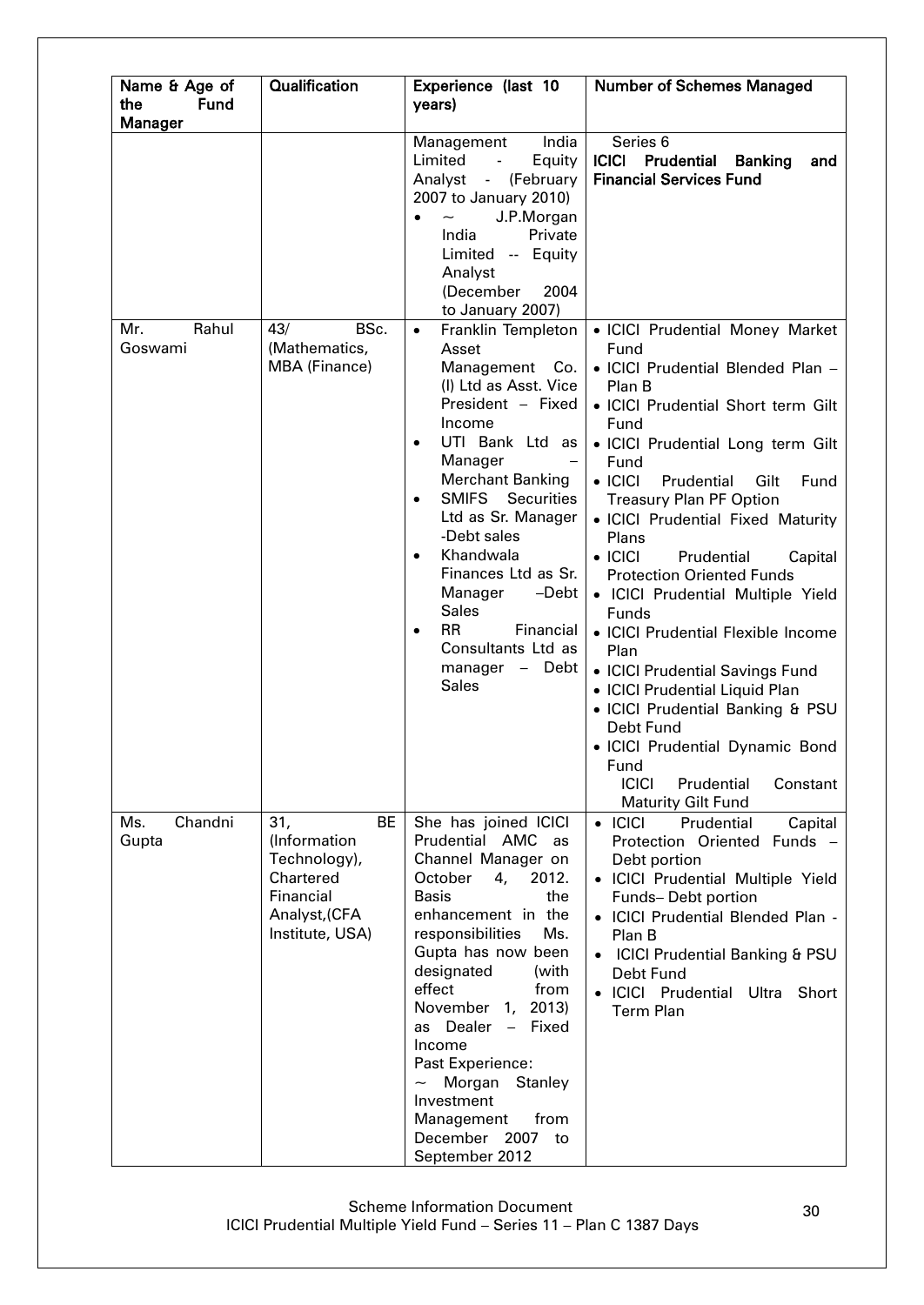| Name & Age of<br><b>Fund</b><br>the<br><b>Manager</b> | <b>Qualification</b>                                                  | Experience (last 10<br>years)                                                                                                                                                                                                                    | <b>Number of Schemes Managed</b>                                                                                                                                                                                                                     |
|-------------------------------------------------------|-----------------------------------------------------------------------|--------------------------------------------------------------------------------------------------------------------------------------------------------------------------------------------------------------------------------------------------|------------------------------------------------------------------------------------------------------------------------------------------------------------------------------------------------------------------------------------------------------|
|                                                       |                                                                       | $\sim$ HSBC Bank from<br>September 2007 to<br>November 2007<br>$\sim$ Standard Chartered<br>Mutual Fund - June<br>2006 to August 2007                                                                                                            |                                                                                                                                                                                                                                                      |
| Mr.<br>Shalya<br>Shah                                 | 28,<br>BE<br>IT,<br>$\overline{\phantom{m}}$<br><b>PGDM - Finance</b> | He is associated with<br><b>ICICI Prudential Asset</b><br>Management<br>Company Limited<br>(from May 2013 till<br>date).<br>Past experience:<br>Accenture<br><b>Services</b><br>Private<br>Limited<br>from<br>2008<br>August<br>to<br>June 2011. | • ICICI Prudential US Bluechip<br>Equity Fund - US portion<br><b>ICICI Prudential Global Stable</b><br>$\bullet$<br>Equity Fund - For overseas<br>investments.<br><b>ICICI</b> Prudential<br>Indo<br>Asia<br>$\bullet$<br>Equity Fund - Asia portion |

# <span id="page-30-0"></span>I. WHAT ARE THE INVESTMENT RESTRICTIONS?

Pursuant to the Regulations and amendments thereto and subject to the asset allocation pattern of the Scheme, the following investment restrictions are presently applicable to the Scheme:

1. Mutual Funds/AMCs shall ensure that total exposure of debt schemes of mutual funds in a particular sector (excluding investments in Bank CDs, CBLO, G-Secs, TBills, short term deposits of scheduled commercial banks and AAA rated securities issued by Public Financial Institutions and Public Sector Banks) shall not exceed 25% of the net assets of the scheme;

Provided that an additional exposure to financial services sector (over and above the limit of 25%) not exceeding 10% of the net assets of the scheme shall be allowed only by way of increase in exposure to Housing Finance Companies (HFCs);

Provided further that the additional exposure to such securities issued by HFCs are rated AA and above and these HFCs are registered with National Housing Bank (NHB) and the total investment/ exposure in HFCs shall not exceed 25% of the net assets of the scheme.

2. A mutual fund scheme shall not invest more than 10% of its NAV in debt instruments comprising money market instruments and non-money market instruments issued by a single issuer which are rated not below investment grade by a credit rating agency authorised to carry out such activity under the Act. Such investment limit may be extended to 12% of the NAV of the scheme with the prior approval of the Board of Trustees and the Board of directors of the asset management company: Provided that such limit shall not be applicable for investments in Government Securities,

treasury bills and collateralized borrowing and lending obligations.

- 3. Debentures, irrespective of any residual maturity period (above or below one year), shall attract the investment restrictions as applicable for debt instruments.
- 4. Transfer of investments from one scheme to another scheme in the same Mutual Fund is permitted provided:
	- i. Such transfers are done at the prevailing market price for quoted instruments on spot basis (spot basis shall have the same meaning as specified by a Stock Exchange for spot transactions); and
	- ii. The securities so transferred shall be in conformity with the investment objective of the scheme to which such transfer has been made.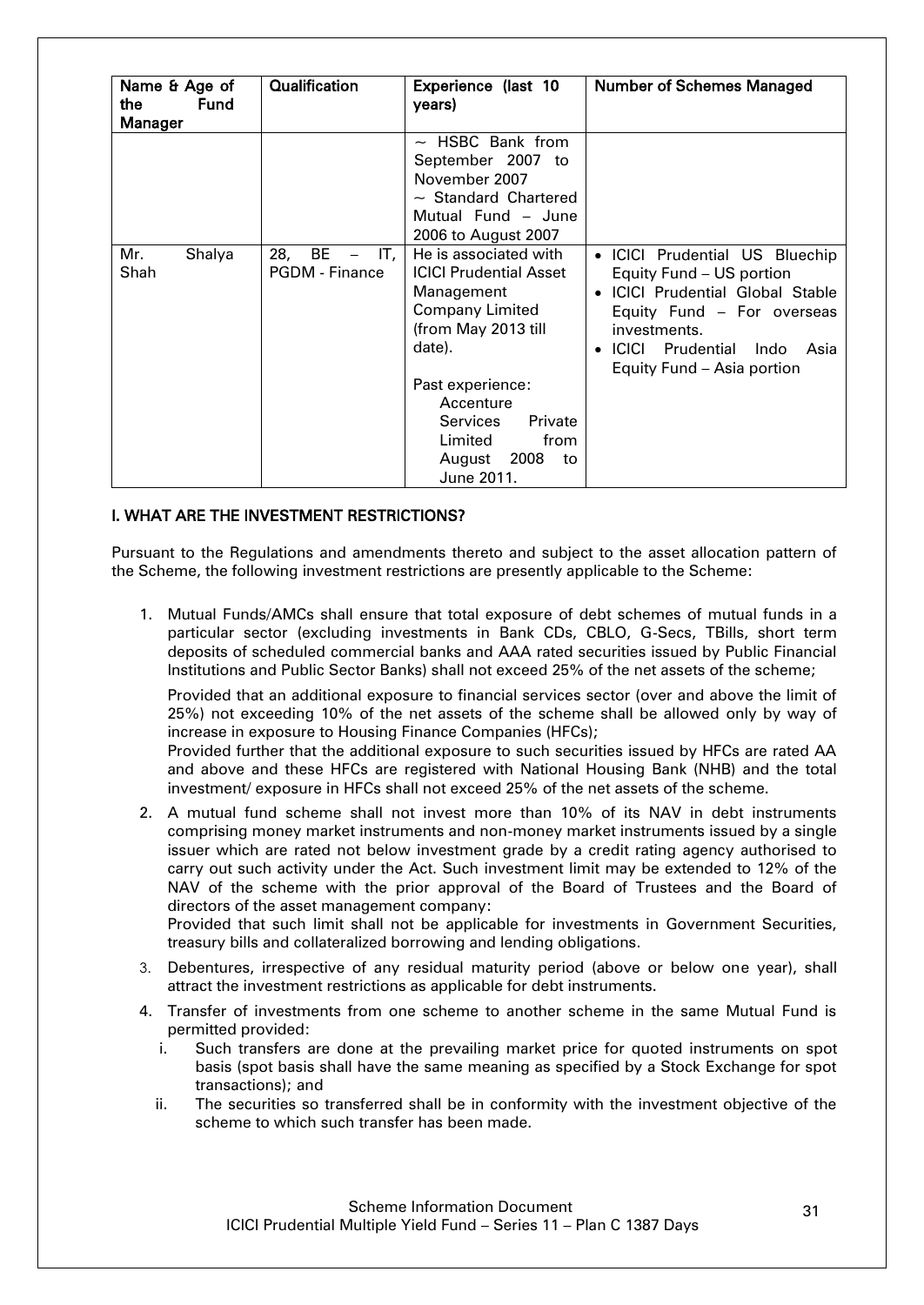Further the inter scheme transfer of investments shall be in accordance with the provisions contained in clause Inter-Scheme transfer of investments, contained in Statement of Additional Information.

- 5. The Scheme may invest in other schemes under the same AMC or any other Mutual Fund without charging any fees, provided the aggregate inter-scheme investment made by all the schemes under the same management or in schemes under management of any other asset management company shall not exceed 5% of the Net Asset Value of the Fund. No investment management fees shall be charged for investing in other schemes of the Fund or in the schemes of any other mutual fund.
- 6. The Fund shall get the securities purchased or transferred in the name of the Fund on account of the concerned scheme, wherever investments are intended to be of a long-term nature.
- 7. The Fund shall buy and sell securities on the basis of deliveries and shall in all cases of purchases, take delivery of relative securities and in all cases of sale, deliver the securities. Provided further that a mutual fund may enter into derivatives transactions in a recognised stock exchange in accordance with the guidelines issued by SEBI. Provided further that sale of government security already contracted for purchase shall be permitted in accordance with the guidelines issued by the Reserve Bank of India in this regard.
- 8. No loans for any purpose can be advanced by the Scheme.
- 9. The Fund shall not borrow except to meet temporary liquidity needs of the Fund for the purpose of repurchase/ redemption of units or payment of interest and dividend to the Unitholders. Such borrowings shall not exceed 20% of the net assets of the individual scheme and the duration of the borrowing shall not exceed a period of 6 months.
- 10. In accordance with SEBI Circular no SEBI/IMD/CIR No. 1/91171/07 dated 16th April 2007 and SEBI/IMD/CIR No. 7 / 129592 dated June 23, 2008, following guidelines shall be followed for parking of funds in short term deposits of Scheduled Commercial Banks pending deployment "Short Term" for such parking of funds by mutual funds shall be treated as a period not exceeding 91 days.
	- a. Such short-term deposits shall be held in the name of the concerned scheme.
	- b. No mutual fund scheme shall park more than 15% of the net assets in Short term deposit(s) of all the scheduled commercial banks put together. However, it may be raised to 20% with prior approval of the trustees. Also, parking of funds in short term deposits of associate and sponsor scheduled commercial banks together shall not exceed 20% of total deployment by the mutual fund in short term deposits.
	- c. No mutual fund scheme shall park more than 10% of the net assets in short term deposit(s), with any one scheduled commercial bank including its subsidiaries.
	- d. Trustees shall ensure that no funds of a scheme may be parked in short-term deposit of a bank, which has invested in that scheme.
	- e. Asset Management Company (AMC) shall not be permitted to charge any investment management and advisory fees for parking of funds in short term deposits of scheduled commercial banks in case of liquid and debt oriented schemes.
	- f. All funds parked in short-term deposit(s) shall be disclosed in half yearly portfolio statements under a separate heading. Details such as name of the bank, amount of funds parked, percentage of NAV may be disclosed.
	- g. Trustees shall certify in the half-yearly reports that the provision of the Regulation pertaining to parking of funds in short term deposits - pending deployment is being complied with at all points of time. Further the AMC shall also certify the same in its bimonthly compliance test report.
- 11. The Mutual Fund having an aggregate of securities which are worth Rs.10 crores or more, as on the latest balance sheet date, shall subject to such instructions as may be issued from time to time by the Board, settle their transactions entered on or after January 15, 1998 only through dematerialised securities. Further all transactions in government securities shall be in dematerialised form.
- 12. The Mutual Fund/AMC shall make investment out of the NFO proceeds only on or after the closure of the NFO period. The Mutual Fund/ AMC can however deploy the NFO proceeds in CBLO before the closure of NFO period. However, AMCs shall not charge any investment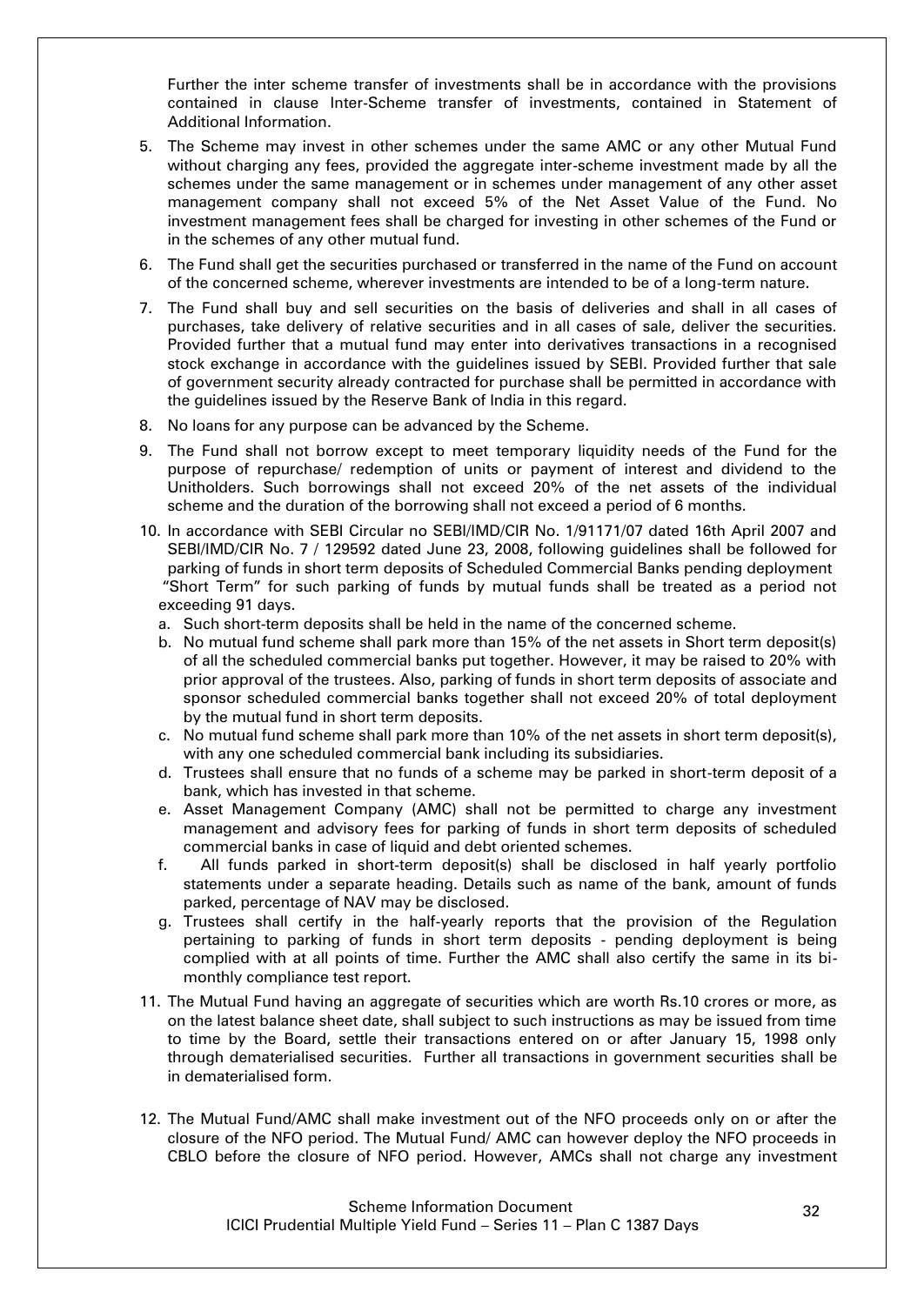management and advisory fees on funds deployed in CBLOs during the NFO period. The appreciation received from investment in CBLO shall be passed on to investors.

Further, in case the minimum subscription amount is not garnered by the scheme during the NFO period, the interest earned upon investment of NFO proceeds in CBLO shall be returned to investors, in proportion of their investments, along-with the refund of the subscription amount.

- 13. In terms of provisions of SEBI Circular dated August 18, 2010, Mutual Funds may enter into interest rate swaps for hedging purposes. The counter party in such transactions has to be an entity recognized as a market maker by RBI. Further, the value of the notional principal in such cases must not exceed the value of respective existing assets being hedged by the scheme. Exposure to a single counterparty in such transactions should not exceed 10% of the net assets of the scheme.
- 14. No mutual fund under all its schemes should own more than 10% of any company"s paid up capital carrying voting rights.
- 15. No mutual fund scheme shall make any investments in;
	- a) any unlisted security of an associate or group company of the sponsor; or
	- b) any security issued by way of private placement by an associate or group company of the Sponsor; or
	- c) the listed securities of group companies of the Sponsor which is in excess of 25% of its net assets;
	- d) Fund of Funds scheme.
- 16. The scheme shall not invest more than 10% of its NAV in the equity shares or equity related instruments of any listed company. In case of investment in equity shares or equity related instruments of an unlisted company, the scheme shall not invest more than 10% of its NAV.
- 17. The Scheme may invest in ADRs/GDRs, equity of overseas companies listed on recognized stock exchanges overseas and other securities in accordance with the provisions of SEBI Circular No. SEBI/IMD/CIR No. 7/104753/07 dated September 26, 2007 and SEBI/IMD/CIR No. 122577/08 dated April 8, 2008, subject to a maximum of US\$300 million per mutual fund.
- 18. The Scheme may use various hedging and derivative products from time to time, as are available and permitted by SEBI, in an attempt to protect and enhance the interests of the Unit-holders at all times.
- 19. The Scheme shall not invest more than 10% of its NAV in unrated debt instruments issued by a single issuer and the total investment in such instruments shall not exceed 25% of the NAV of the scheme. All such investments shall be made with the prior approval of the Board of Trustees and the Board of AMC.
- 20. Group exposure
	- a) The Fund shall ensure that total exposure of the debt scheme in a group (excluding investments in securities issued by Public Sector Units, Public Financial Institutions and Public Sector Banks) shall not exceed 20% of the net assets of the Scheme. Such investment limit may be extended to 25% of the net assets of the Scheme with the prior approval of the Board of Trustees.
	- b) For this purpose, a group means a group as defined under regulation 2(mm) of SEBI (Mutual Funds) Regulations, 1996 (Regulations) and shall include an entity, its subsidiaries, fellow subsidiaries, its holding company and its associates.

All the investments restrictions shall be applicable at the time of making investment.

### <span id="page-32-0"></span>J. HOW HAS THE SCHEME PERFORMED?

This Scheme is a new Scheme and does not have any performance track record.

### <span id="page-32-1"></span>K. ADDITIONAL DISCLOSURES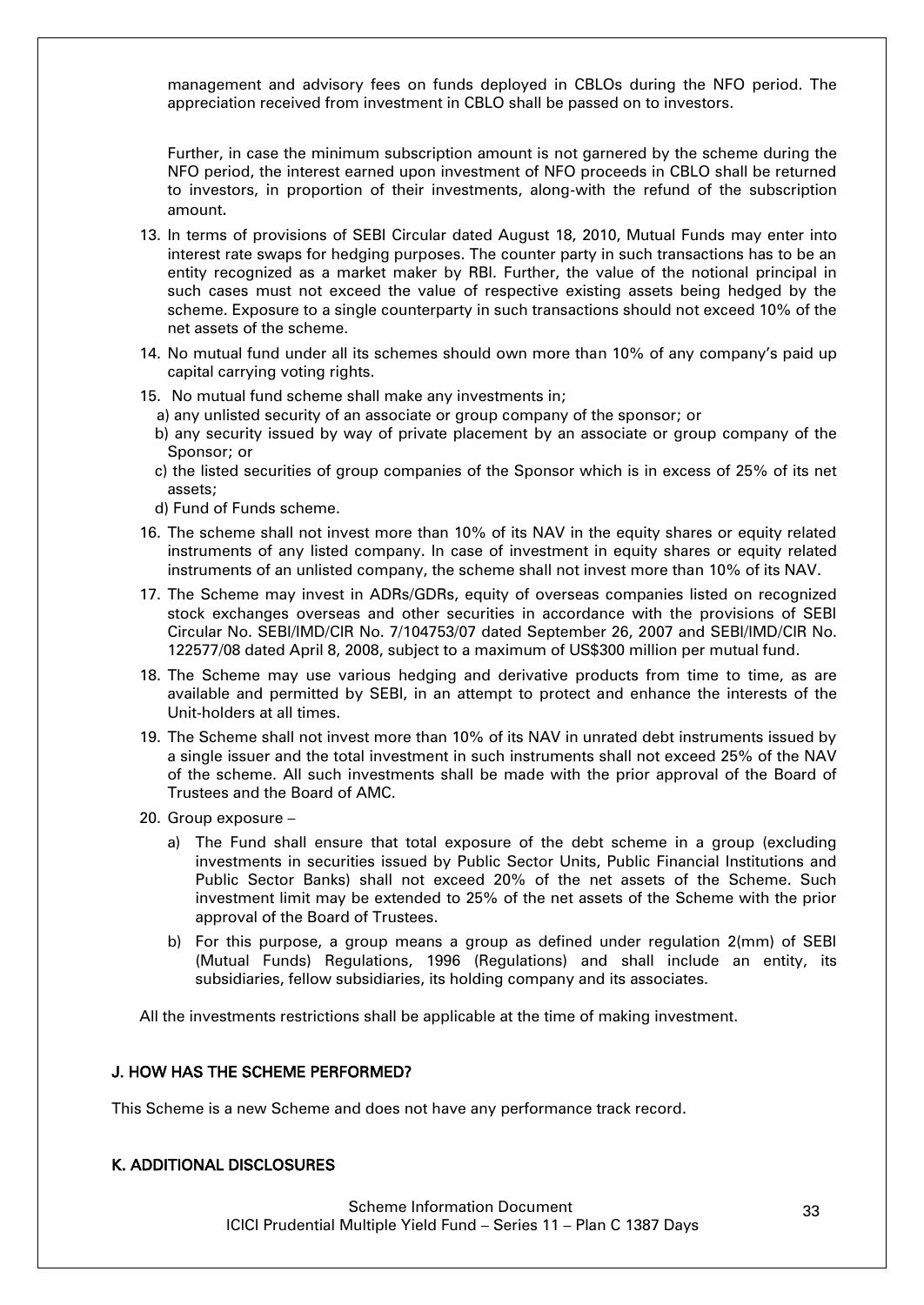### i. SCHEME PORTFOLIO HOLDINGS

- a) Top 10 holdings: Not Available
- b) Sector wise holdings: Not Available

Since the Scheme is a new Scheme, Portfolio Holdings and Sector wise holdings are not available.

# ii. PORTFOLIO TURNOVER RATIO

Since the Scheme is a new Scheme, Portfolio Turnover ratio is not available.

## iii. **INVESTMENT DETAILS:** The aggregate investment in the Scheme under the following categories:

i. AMC"s Board of Directors

- ii. Scheme's Fund Manager(s) and
- iii. Other key managerial personnel

Since the Scheme is a new Scheme, the above Investment Details are not available.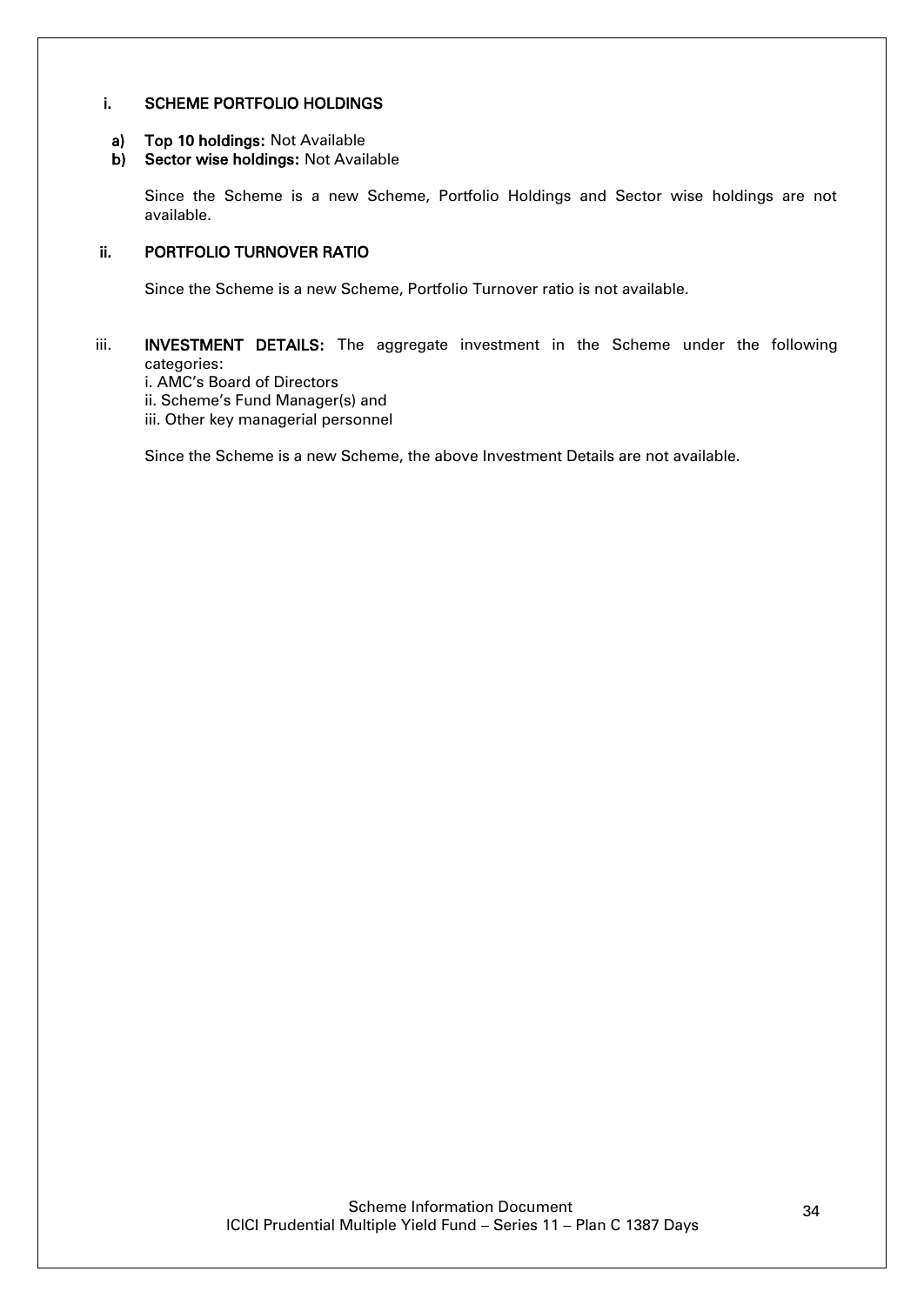## III. UNITS AND OFFER

This section provides details you need to know for investing in the Scheme.

<span id="page-34-0"></span>

| A. NEW FUND OFFER (NFO)                                                                                                                                                                                                                                                                                                                                                                                                                   |                                                                                                                                                                                                                                                                                                                                                                                                                                                                                                 |                                                                                                                                             |  |  |  |
|-------------------------------------------------------------------------------------------------------------------------------------------------------------------------------------------------------------------------------------------------------------------------------------------------------------------------------------------------------------------------------------------------------------------------------------------|-------------------------------------------------------------------------------------------------------------------------------------------------------------------------------------------------------------------------------------------------------------------------------------------------------------------------------------------------------------------------------------------------------------------------------------------------------------------------------------------------|---------------------------------------------------------------------------------------------------------------------------------------------|--|--|--|
| Name of the Scheme                                                                                                                                                                                                                                                                                                                                                                                                                        | <b>New Fund Offer opens</b>                                                                                                                                                                                                                                                                                                                                                                                                                                                                     | <b>New Fund Offer closes</b>                                                                                                                |  |  |  |
| <b>ICICI Prudential Multiple</b><br>Yield Fund - Series 11 -<br>Plan C 1387 Days                                                                                                                                                                                                                                                                                                                                                          | September 27, 2016                                                                                                                                                                                                                                                                                                                                                                                                                                                                              | October 10, 2016                                                                                                                            |  |  |  |
| days or such period as allowed by SEBI.                                                                                                                                                                                                                                                                                                                                                                                                   | The AMC reserves the right to extend or pre close the New Fund Offer (NFO) period, subject to                                                                                                                                                                                                                                                                                                                                                                                                   | the condition that the NFO Period including the extension, if any, shall not be for more than 15                                            |  |  |  |
| switches.                                                                                                                                                                                                                                                                                                                                                                                                                                 | MICR cheques will be accepted till the end of business hours up to October 10, 2016. Transfer<br>cheques and Real Time Gross Settlement (RTGS) requests will be accepted till the end of<br>business hours up to October 10, 2016. Switch-in requests from equity schemes will be accepted<br>up to October 10, 2016, till the cutoff time applicable for switches. Switch-in requests from non-<br>equity schemes will be accepted up to October 10, 2016, till the cutoff time applicable for |                                                                                                                                             |  |  |  |
| Stable Equity Fund will not be accepted.                                                                                                                                                                                                                                                                                                                                                                                                  |                                                                                                                                                                                                                                                                                                                                                                                                                                                                                                 | Switch-in request from ICICI Prudential US Bluechip Equity Fund and ICICI Prudential Global                                                 |  |  |  |
| New Fund Offer Price:<br>This is the price per<br>unit that the investors<br>have to pay to invest<br>during the NFO.                                                                                                                                                                                                                                                                                                                     | Offer Period only.                                                                                                                                                                                                                                                                                                                                                                                                                                                                              | The corpus of the Scheme will be divided into units having an initial<br>value of Rs. 10/- each. Units can be purchased during the New Fund |  |  |  |
| Minimum Amount for<br>Application in the NFO                                                                                                                                                                                                                                                                                                                                                                                              | application amount applies to switch also.                                                                                                                                                                                                                                                                                                                                                                                                                                                      | Rs. 5,000/- and in multiples of Rs. 10 thereafter. The minimum                                                                              |  |  |  |
| Minimum<br><b>Target</b><br>amount<br>This is the minimum<br>amount<br>required<br>to                                                                                                                                                                                                                                                                                                                                                     | least Rs. 20 crore.                                                                                                                                                                                                                                                                                                                                                                                                                                                                             | As per SEBI circular dated June 20, 2014, the minimum subscription<br>amount raised by the Scheme at the time of new fund offer shall be at |  |  |  |
| the<br>scheme<br>operate<br>this<br>and<br>if<br>is<br>not<br>collected<br>during<br>the<br>NFO period, then all<br>the investors would be<br>refunded the amount<br>invested without any<br>However,<br>if<br>return.<br>AMC fails to refund the<br>within<br>amount<br>5<br>working days from the<br>closure of NFO period,<br>interest as specified by<br>SEBI (currently 15%<br>p.a.) will be paid to the<br>from<br>investors<br>the | crores.                                                                                                                                                                                                                                                                                                                                                                                                                                                                                         | Pursuant to the aforesaid circular, during the New Fund Offer period,<br>the Scheme shall raise a minimum subscription amount of Rs. 20     |  |  |  |
| expiry of 5 working<br>days from the date of<br>closure<br>of<br>the<br>subscription period.                                                                                                                                                                                                                                                                                                                                              |                                                                                                                                                                                                                                                                                                                                                                                                                                                                                                 |                                                                                                                                             |  |  |  |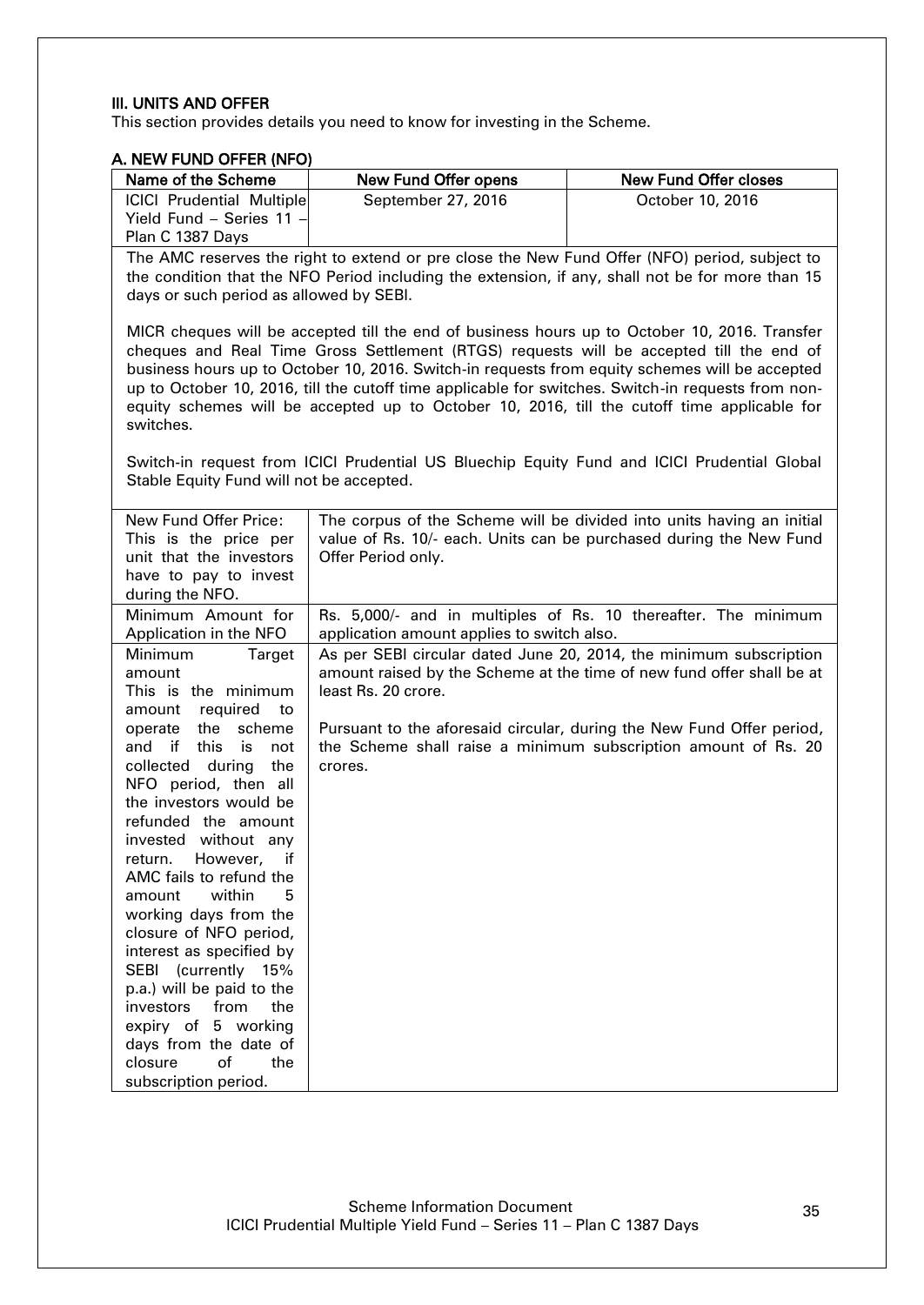| Maximum Amount to<br>be raised (if any)<br>This is the maximum<br>amount which can be<br>collected during<br>the<br>NFO period, as decided<br>by the AMC. | There is no Maximum Amount. |                                                    |                  |                                                    |                                             |
|-----------------------------------------------------------------------------------------------------------------------------------------------------------|-----------------------------|----------------------------------------------------|------------------|----------------------------------------------------|---------------------------------------------|
| Plans / Options offered                                                                                                                                   |                             |                                                    |                  | The Scheme will have the following Plans/Options:  |                                             |
|                                                                                                                                                           | <b>Plans</b>                | ICICI Prudential Multiple Yield Fund - Series 11 - |                  |                                                    |                                             |
|                                                                                                                                                           |                             |                                                    |                  | Plan C 1387 Days, and                              |                                             |
|                                                                                                                                                           |                             |                                                    |                  | ICICI Prudential Multiple Yield Fund - Series 11 - |                                             |
|                                                                                                                                                           |                             |                                                    |                  | Plan C 1387 Days - Direct Plan                     |                                             |
|                                                                                                                                                           | <b>Options</b>              |                                                    |                  | Cumulative Option and Dividend Option with only    |                                             |
|                                                                                                                                                           |                             |                                                    |                  | Dividend Payout facility                           |                                             |
|                                                                                                                                                           | <b>Default Option</b>       |                                                    |                  | <b>Cumulative Option</b>                           |                                             |
|                                                                                                                                                           |                             |                                                    |                  |                                                    |                                             |
|                                                                                                                                                           |                             |                                                    |                  |                                                    |                                             |
|                                                                                                                                                           | Scenari ARN                 |                                                    |                  | Code Option mentioned by Default Option            |                                             |
|                                                                                                                                                           | O                           | mentioned                                          | $\prime$         | not the investor                                   |                                             |
|                                                                                                                                                           |                             |                                                    | mentioned by the |                                                    |                                             |
|                                                                                                                                                           |                             | investor                                           |                  |                                                    |                                             |
|                                                                                                                                                           | 1                           | Not mentioned                                      |                  | Not mentioned                                      | <b>ICICI</b><br>Prudential                  |
|                                                                                                                                                           |                             |                                                    |                  |                                                    | Multiple Yield Fund                         |
|                                                                                                                                                           |                             |                                                    |                  |                                                    | - Series 11 - Plan C                        |
|                                                                                                                                                           |                             |                                                    |                  |                                                    | 1387 Days - Direct                          |
|                                                                                                                                                           |                             |                                                    |                  |                                                    | Plan                                        |
|                                                                                                                                                           | $\overline{2}$              | Not mentioned                                      |                  | <b>ICICI</b><br>Prudential                         | <b>ICICI</b><br>Prudential                  |
|                                                                                                                                                           |                             |                                                    |                  | Multiple Yield Fund                                | Multiple Yield Fund                         |
|                                                                                                                                                           |                             |                                                    |                  | - Series 11 - Plan C                               | - Series 11 - Plan C                        |
|                                                                                                                                                           |                             |                                                    |                  | 1387 Days - Direct                                 | 1387 Days - Direct                          |
|                                                                                                                                                           |                             |                                                    |                  | Plan                                               | Plan                                        |
|                                                                                                                                                           | 3                           | Not mentioned                                      |                  | Prudential<br><b>ICICI</b>                         | <b>ICICI</b><br>Prudential                  |
|                                                                                                                                                           |                             |                                                    |                  | Multiple Yield Fund                                | Multiple Yield Fund                         |
|                                                                                                                                                           |                             |                                                    |                  | - Series 11 - Plan C                               | - Series 11 - Plan C                        |
|                                                                                                                                                           |                             |                                                    |                  | 1387 Days                                          | 1387 Days - Direct                          |
|                                                                                                                                                           |                             |                                                    |                  |                                                    | Plan                                        |
|                                                                                                                                                           | 4                           | Mentioned                                          |                  | <b>ICICI</b> Prudential <b>ICICI</b>               | Prudential                                  |
|                                                                                                                                                           |                             |                                                    |                  | Multiple Yield Fund                                | Multiple Yield Fund                         |
|                                                                                                                                                           |                             |                                                    |                  | - Series 11 - Plan C                               | - Series 11 - Plan C                        |
|                                                                                                                                                           |                             |                                                    |                  | 1387 Days - Direct                                 | 1387 Days - Direct                          |
|                                                                                                                                                           |                             |                                                    |                  | Plan                                               | Plan                                        |
|                                                                                                                                                           | 5                           | <b>Direct</b>                                      |                  | <b>Not Mentioned</b>                               | <b>ICICI</b><br>Prudential                  |
|                                                                                                                                                           |                             |                                                    |                  |                                                    | Multiple Yield Fund                         |
|                                                                                                                                                           |                             |                                                    |                  |                                                    | - Series 11 - Plan C                        |
|                                                                                                                                                           |                             |                                                    |                  |                                                    | 1387 Days - Direct                          |
|                                                                                                                                                           |                             |                                                    |                  |                                                    | Plan                                        |
|                                                                                                                                                           | 6                           | <b>Direct</b>                                      |                  | <b>ICICI</b><br>Prudential                         | C C <br>Prudential                          |
|                                                                                                                                                           |                             |                                                    |                  | Multiple Yield Fund                                | Multiple Yield Fund                         |
|                                                                                                                                                           |                             |                                                    |                  | - Series 11 - Plan C                               | - Series 11 - Plan C                        |
|                                                                                                                                                           |                             |                                                    |                  | 1387 Days                                          | 1387 Days - Direct                          |
|                                                                                                                                                           |                             |                                                    |                  |                                                    | Plan                                        |
|                                                                                                                                                           | $\overline{7}$              | Mentioned                                          |                  | <b>ICICI</b><br>Prudential                         | <b>ICICI</b><br>Prudential                  |
|                                                                                                                                                           |                             |                                                    |                  | Multiple Yield Fund<br>- Series 11 - Plan C        | Multiple Yield Fund<br>- Series 11 - Plan C |
|                                                                                                                                                           |                             |                                                    |                  |                                                    |                                             |
|                                                                                                                                                           | 8                           | Mentioned                                          |                  | 1387 Days<br><b>Not Mentioned</b>                  | 1387 Days<br>Prudential<br><b>ICICI</b>     |
|                                                                                                                                                           |                             |                                                    |                  |                                                    | Multiple Yield Fund                         |
|                                                                                                                                                           |                             |                                                    |                  |                                                    |                                             |
|                                                                                                                                                           |                             |                                                    |                  |                                                    | - Series 11 - Plan C                        |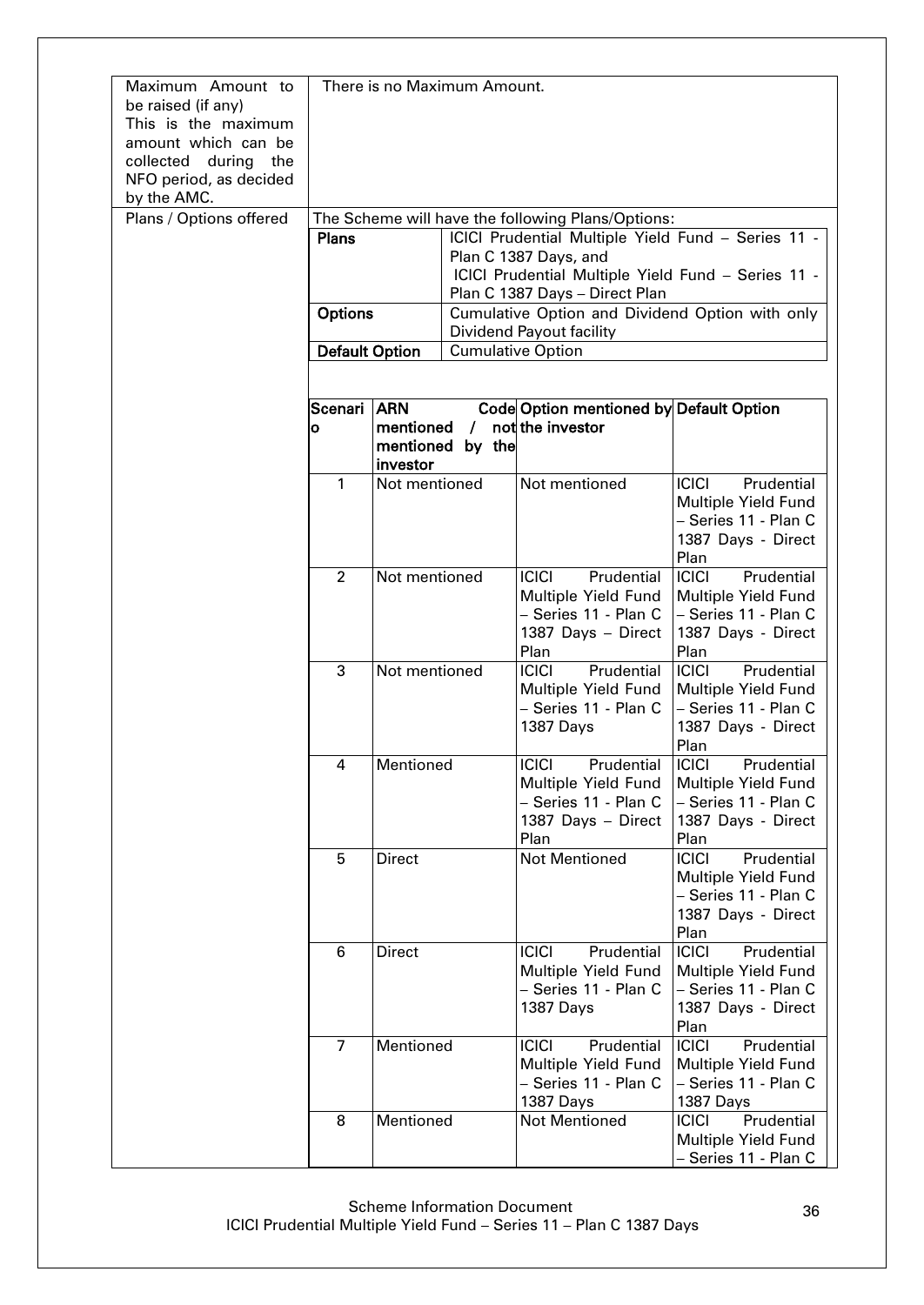|                 | 1387 Days                                                                                                                                                                                                                                                                                                                                                                                                                                                                                                                                                                                                                                                                                                                                                                                                                                                                                                                                                                            |
|-----------------|--------------------------------------------------------------------------------------------------------------------------------------------------------------------------------------------------------------------------------------------------------------------------------------------------------------------------------------------------------------------------------------------------------------------------------------------------------------------------------------------------------------------------------------------------------------------------------------------------------------------------------------------------------------------------------------------------------------------------------------------------------------------------------------------------------------------------------------------------------------------------------------------------------------------------------------------------------------------------------------|
|                 | In cases of wrong/ invalid/ incomplete ARN codes mentioned on the<br>application form, the application shall be processed under ICIC<br>Prudential Multiple Yield Fund - Series 11 - Plan C 1387 Days. The AM0<br>shall contact and obtain the correct ARN code within 30 calendar days of<br>the receipt of the application form from the investor/ distributor. In case<br>the correct code is not received within 30 calendar days, the AMC shal<br>reprocess the transaction under ICICI Prudential Multiple Yield Fund<br>Series 11 - Plan C 1387 Days - Direct Plan from the date of application<br>without any exit load.                                                                                                                                                                                                                                                                                                                                                     |
|                 | The Plans and Options stated above will have common portfolio. ICICI<br>Prudential Multiple Yield Fund - Series 11 - Plan C 1387 Days - Direct<br>Plan is only for investors who purchase /subscribe Units in a Scheme<br>directly with the Fund.                                                                                                                                                                                                                                                                                                                                                                                                                                                                                                                                                                                                                                                                                                                                    |
|                 | Dividends, if declared, will be paid (subject to deduction of tax at<br>source, if any) to those Unit holders whose names appear in the<br>Register of Unit holders on the record date. In case of Units held in<br>dematerialized mode, the Depositories (NSDL/CDSL) will give the list of<br>demat account holders and the number of Units held by them in<br>electronic form on the Record date to the Registrars and Transfer Agent<br>of the Mutual Fund. Further, the Trustee at its sole discretion may also<br>declare interim dividend. However, it must be distinctly understood that<br>the actual declaration of dividend and the frequency thereof will inter-<br>alia, depend on the availability of distributable profits as computed in<br>accordance with SEBI Regulations. The decision of the Trustee in this<br>regard shall be final. On payment of dividends, the NAV will stand<br>reduced by the amount of dividend and dividend tax (if applicable) paid.   |
| Dividend Policy | Dividends, if declared, will be paid (subject to deduction of tax at<br>source, if any) to those Unit holders whose names appear in the<br>Register of Unit holders on the record date. In case of Units held in<br>dematerialized mode, the Depositories (NSDL/CDSL) will give the list<br>of demat account holders and the number of Units held by them in<br>electronic form on the Record date to the Registrars and Transfer<br>Agent of the Mutual Fund. Further, the Trustee at its sole discretion<br>may also declare interim dividend. However, it must be distinctly<br>understood that the actual declaration of dividend and the frequency<br>thereof will inter-alia, depend on the availability of distributable profits<br>as computed in accordance with SEBI Regulations. The decision of<br>the Trustee in this regard shall be final. On payment of dividends, the<br>NAV will stand reduced by the amount of dividend and dividend tax<br>(if applicable) paid. |
| Dividend        | The dividend warrants shall be dispatched to the unitholders within<br>30 days of the date of declaration of the dividend.                                                                                                                                                                                                                                                                                                                                                                                                                                                                                                                                                                                                                                                                                                                                                                                                                                                           |
| Allotment       | All Applicants whose cheques towards purchase of Units have<br>realised will receive a full and firm allotment of Units, provided also<br>the applications are complete in all respects and are found to be in<br>order.<br>For applicants applying through 'APPLICATIONS SUPPORTED BY<br>BLOCKED AMOUNT (ASBA)', on allotment, the amount will be<br>unblocked in their respective bank accounts and account will be<br>debited only to the extent required to pay for allotment of Units<br>applied in the application form.                                                                                                                                                                                                                                                                                                                                                                                                                                                       |
|                 | The AMC shall allot units within 5 Business Days from the date of<br>closure of the NFO period.                                                                                                                                                                                                                                                                                                                                                                                                                                                                                                                                                                                                                                                                                                                                                                                                                                                                                      |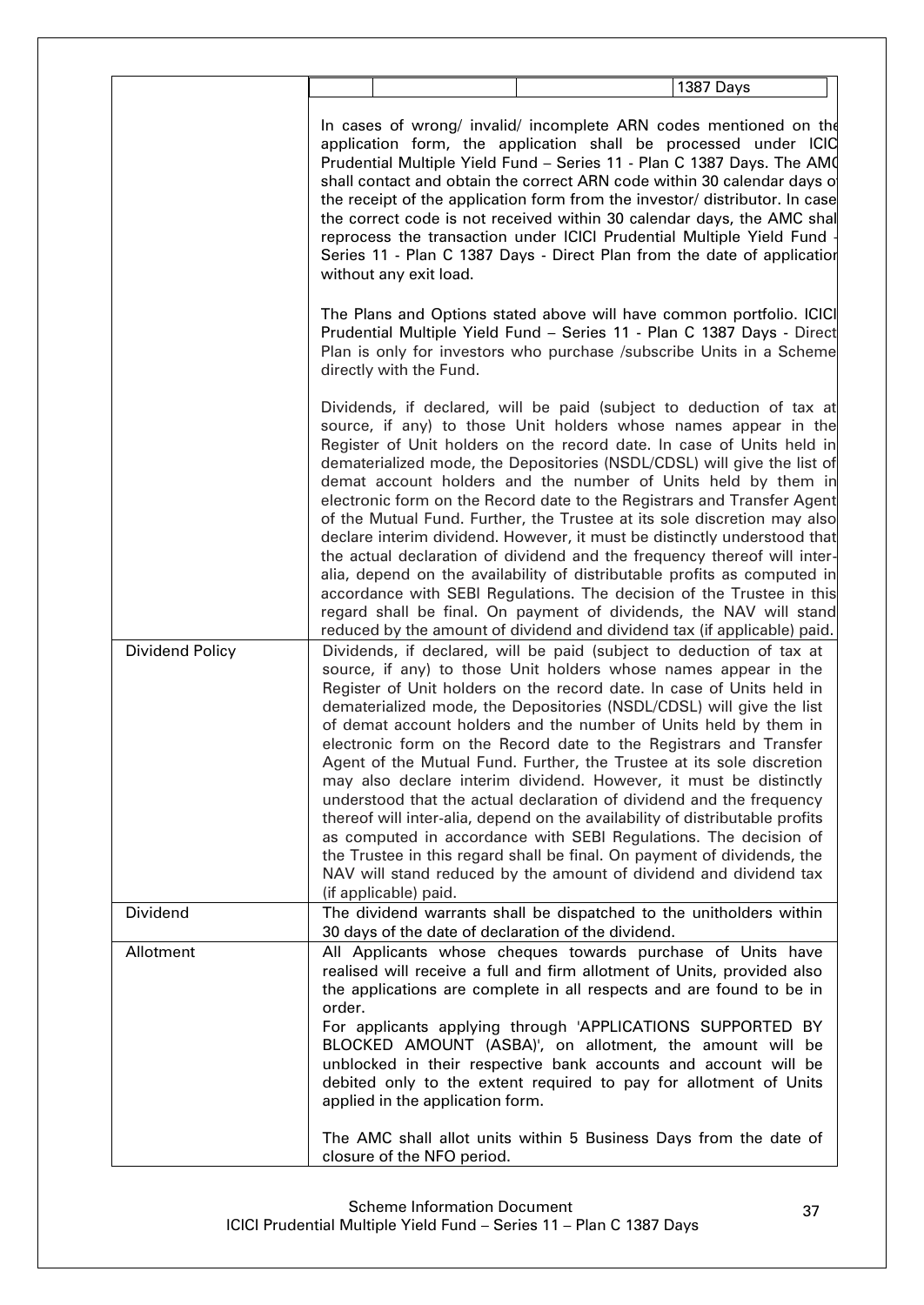|                                                                              | Trustee retains the sole and absolute discretion to reject any<br>application.                                                                                                                                                                                                                                                                                                                                                                                                                                                                                                                                                                              |
|------------------------------------------------------------------------------|-------------------------------------------------------------------------------------------------------------------------------------------------------------------------------------------------------------------------------------------------------------------------------------------------------------------------------------------------------------------------------------------------------------------------------------------------------------------------------------------------------------------------------------------------------------------------------------------------------------------------------------------------------------|
|                                                                              | Applicants under each of the respective Plan(s) offered under the<br>Scheme will have an option to hold the Units either in physical form<br>(i.e. account statement) or in dematerialized form.                                                                                                                                                                                                                                                                                                                                                                                                                                                            |
|                                                                              | Dematerialization                                                                                                                                                                                                                                                                                                                                                                                                                                                                                                                                                                                                                                           |
|                                                                              | The Applicants intending to hold the Units in dematerialized mode will<br>be required to have a beneficiary account with a Depository<br>Participant of the NSDL/CDSL and will be required to mention in the<br>application form DP's Name, DP ID No. and Beneficiary Account No.<br>with the DP at the time of purchasing Units during the NFO of the<br>respective Plan(s). The Units allotted will be credited to the DP<br>account of the Unit holder as per the details provided in the<br>application form. The statement of holding of the beneficiary account<br>holder for units held in demat will be sent by the respective DPs<br>periodically. |
|                                                                              | It may be noted that trading and settlement in the Units of respective<br>Plan(s) over the stock exchange(s) (where the Units are listed) will be<br>permitted only in electronic form.                                                                                                                                                                                                                                                                                                                                                                                                                                                                     |
|                                                                              | If the Unit holder desires to hold the Units in a Dematerialized /<br>Rematerialized form at a later date, the request for conversion of units<br>held in Account Statement (non demat) form into Demat (electronic)<br>form or vice versa should be submitted alongwith a Demat/Remat<br>Request Form to their Depository Participants.                                                                                                                                                                                                                                                                                                                    |
|                                                                              | However, the Trustee / AMC reserves the right to change the<br>dematerialization / rematerialization process in accordance with the<br>procedural requirements laid down by the Depositories, viz. NSDL/<br>CDSL and/or in accordance with the provisions laid under the<br>Depositories Act, 1996.                                                                                                                                                                                                                                                                                                                                                         |
|                                                                              | Normally no Unit certificates will be issued. However, if the applicant<br>so desires, the AMC shall issue a non-transferable Unit certificate to<br>the applicant within 5 Business Days of the receipt of request for the<br>certificate. Unit certificate if issued must be duly discharged by the<br>Unit holder(s) and surrendered alongwith the request for Redemption<br>/ Switch or any other transaction of Units covered therein.                                                                                                                                                                                                                 |
|                                                                              | All Units will rank pari passu, among Units within the same Option in<br>the Scheme concerned as to assets, earnings and the receipt of<br>dividend distributions, if any, as may be declared by the Trustee.                                                                                                                                                                                                                                                                                                                                                                                                                                               |
| Refund                                                                       | If application is rejected, full amount will be refunded within five<br>working days of the closure of New Fund Offer Period or within such<br>period as allowed by SEBI. If refunded after the time period stipulated<br>under the Regulations, interest @ 15% p.a. for delay period will be<br>paid and charged to the AMC.                                                                                                                                                                                                                                                                                                                               |
| Who can invest<br>This is an indicative list                                 | The following persons are eligible and may apply for subscription to<br>the units of the Plan (subject, wherever relevant, to purchase of units<br>of Mutual Funds being permitted under respective constitutions and                                                                                                                                                                                                                                                                                                                                                                                                                                       |
| and you are requested<br>consult<br>to<br>your<br>financial<br>advisor<br>to | relevant statutory regulations):<br>Resident adult individuals either singly or jointly (not exceeding 3)<br>$\bullet$<br>or on an Anyone or survivor basis                                                                                                                                                                                                                                                                                                                                                                                                                                                                                                 |
| ascertain whether the<br>scheme is suitable to                               | Minor through parent/lawful guardian<br>$\bullet$                                                                                                                                                                                                                                                                                                                                                                                                                                                                                                                                                                                                           |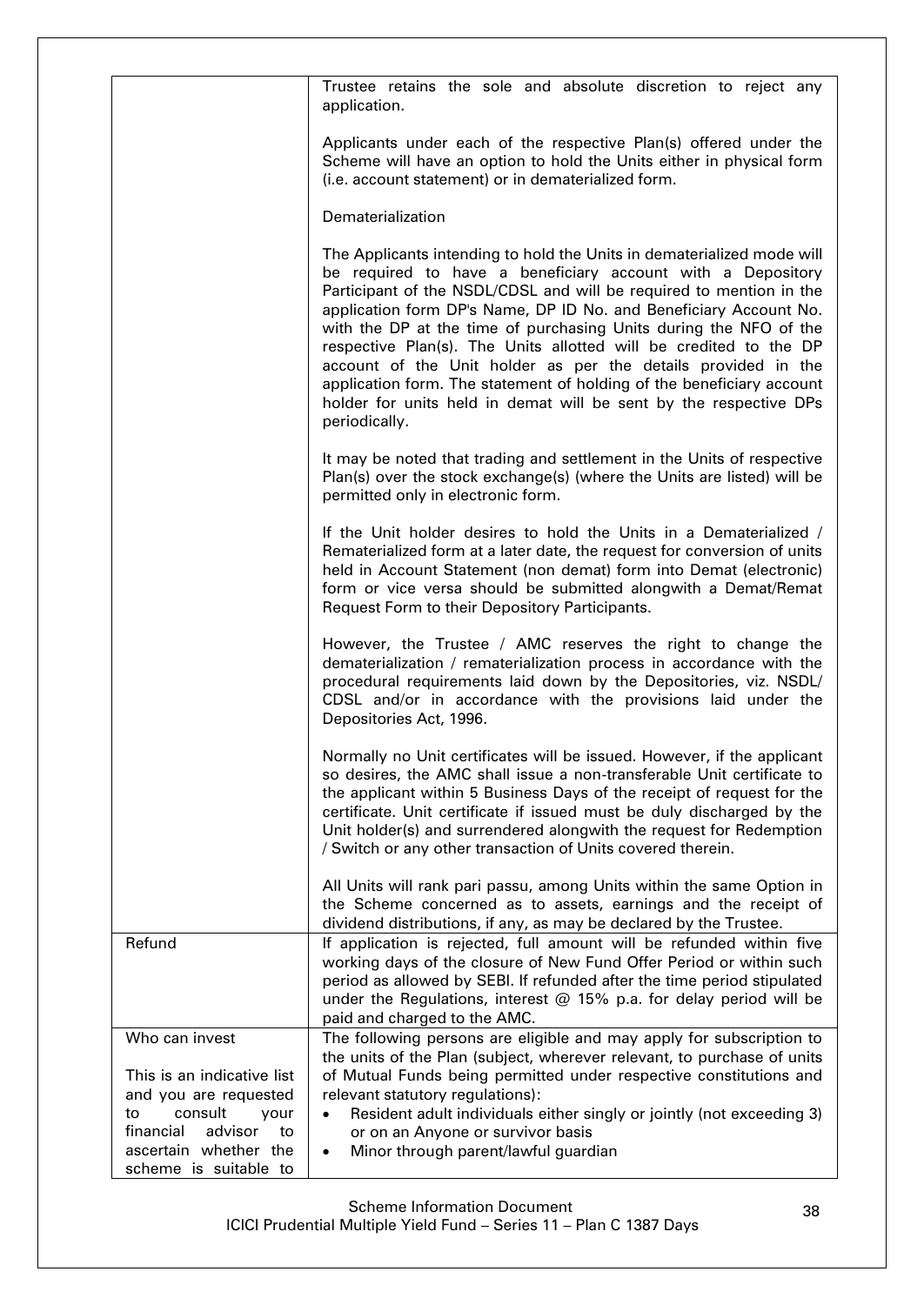| your risk profile. | Companies, Bodies Corporate, Public Sector Undertakings,<br>$\bullet$<br>association of persons or bodies of individuals and societies<br>registered under the Societies Registration Act, 1860 (so long as<br>the purchase of units is permitted under the respective<br>constitutions)                                                                                                                                                                                                                                                                                                                                                                                                                                                                       |
|--------------------|----------------------------------------------------------------------------------------------------------------------------------------------------------------------------------------------------------------------------------------------------------------------------------------------------------------------------------------------------------------------------------------------------------------------------------------------------------------------------------------------------------------------------------------------------------------------------------------------------------------------------------------------------------------------------------------------------------------------------------------------------------------|
|                    | Religious and Charitable Trusts are eligible to invest in the<br>$\bullet$<br>Scheme, if the provisions of the respective constitution under<br>which they are established permits to invest under the provisions<br>of 11(5)(xii) of Income-tax Act, 1961 read with Rule 17C of<br>Income-Tax Rules, 1962.                                                                                                                                                                                                                                                                                                                                                                                                                                                    |
|                    | Partnership Firms<br>$\bullet$                                                                                                                                                                                                                                                                                                                                                                                                                                                                                                                                                                                                                                                                                                                                 |
|                    | Karta of Hindu Undivided Family (HUF)<br>$\bullet$                                                                                                                                                                                                                                                                                                                                                                                                                                                                                                                                                                                                                                                                                                             |
|                    | <b>Banks &amp; Financial Institutions</b><br>$\bullet$<br>Non-resident Indians/Persons of Indian origin residing abroad<br>$\bullet$                                                                                                                                                                                                                                                                                                                                                                                                                                                                                                                                                                                                                           |
|                    | (NRIs) on full repatriation basis or on non repatriation basis<br>Foreign Institutional Investors (FIIs) registered with SEBI on full<br>$\bullet$                                                                                                                                                                                                                                                                                                                                                                                                                                                                                                                                                                                                             |
|                    | repatriation basis<br>Army, Air Force, Navy and other para-military funds<br>$\bullet$                                                                                                                                                                                                                                                                                                                                                                                                                                                                                                                                                                                                                                                                         |
|                    | Scientific and Industrial Research Organizations<br>$\bullet$                                                                                                                                                                                                                                                                                                                                                                                                                                                                                                                                                                                                                                                                                                  |
|                    | <b>Mutual Fund Schemes</b><br>$\bullet$                                                                                                                                                                                                                                                                                                                                                                                                                                                                                                                                                                                                                                                                                                                        |
|                    | Foreign Portfolio Investor (FPI) subject to the applicable<br>$\bullet$<br>regulations                                                                                                                                                                                                                                                                                                                                                                                                                                                                                                                                                                                                                                                                         |
|                    | Such other individuals/institutions/body corporate etc., as may be<br>$\bullet$                                                                                                                                                                                                                                                                                                                                                                                                                                                                                                                                                                                                                                                                                |
|                    | decided by the AMC from time to time, so long as wherever                                                                                                                                                                                                                                                                                                                                                                                                                                                                                                                                                                                                                                                                                                      |
|                    | applicable they are in conformity with SEBI (MF) Regulations.                                                                                                                                                                                                                                                                                                                                                                                                                                                                                                                                                                                                                                                                                                  |
|                    | Every investor, depending on any of the above category under which<br>he/she/it falls, is required to provide the relevant documents along<br>with the application form as may be prescribed by AMC.                                                                                                                                                                                                                                                                                                                                                                                                                                                                                                                                                           |
|                    | The following persons are not eligible to invest in the Scheme<br>launched under the scheme and apply for subscription to the units of<br>the Plan:                                                                                                                                                                                                                                                                                                                                                                                                                                                                                                                                                                                                            |
|                    | A person who falls within the definition of the term "U.S. Person"<br>$\bullet$<br>under the Securities Act of 1933 of the United States, and<br>corporations or other entities organised under the laws of the U.S.<br>are not eligible to invest in the schemes and apply for<br>subscription to the units of the schemes, except for lump sum<br>subscription and switch transactions requests received from Non-<br>resident Indians/Persons of Indian origin who at the time of such<br>investment, are present in India and submit a physical transaction<br>request along with such documents as may be prescribed by ICICI<br>Prudential Asset Management Company Limited (the AMC)/ICICI<br>Prudential Trust Limited (the Trustee) from time to time. |
|                    | The AMC shall accept such investments subject to the applicable<br>laws and such other terms and conditions as may be notified by<br>the AMC/the Trustee. The investor shall be responsible for<br>complying with all the applicable laws for such investments.                                                                                                                                                                                                                                                                                                                                                                                                                                                                                                |
|                    | The AMC reserves the right to put the transaction requests on<br>hold/reject the transaction request/reverse allotted units, as the<br>case may be, as and when identified by the AMC, which are not in<br>compliance with the terms and conditions notified in this regard.                                                                                                                                                                                                                                                                                                                                                                                                                                                                                   |
|                    | However, existing investments will be allowed to be redeemed.                                                                                                                                                                                                                                                                                                                                                                                                                                                                                                                                                                                                                                                                                                  |
|                    | A person who is resident of Canada                                                                                                                                                                                                                                                                                                                                                                                                                                                                                                                                                                                                                                                                                                                             |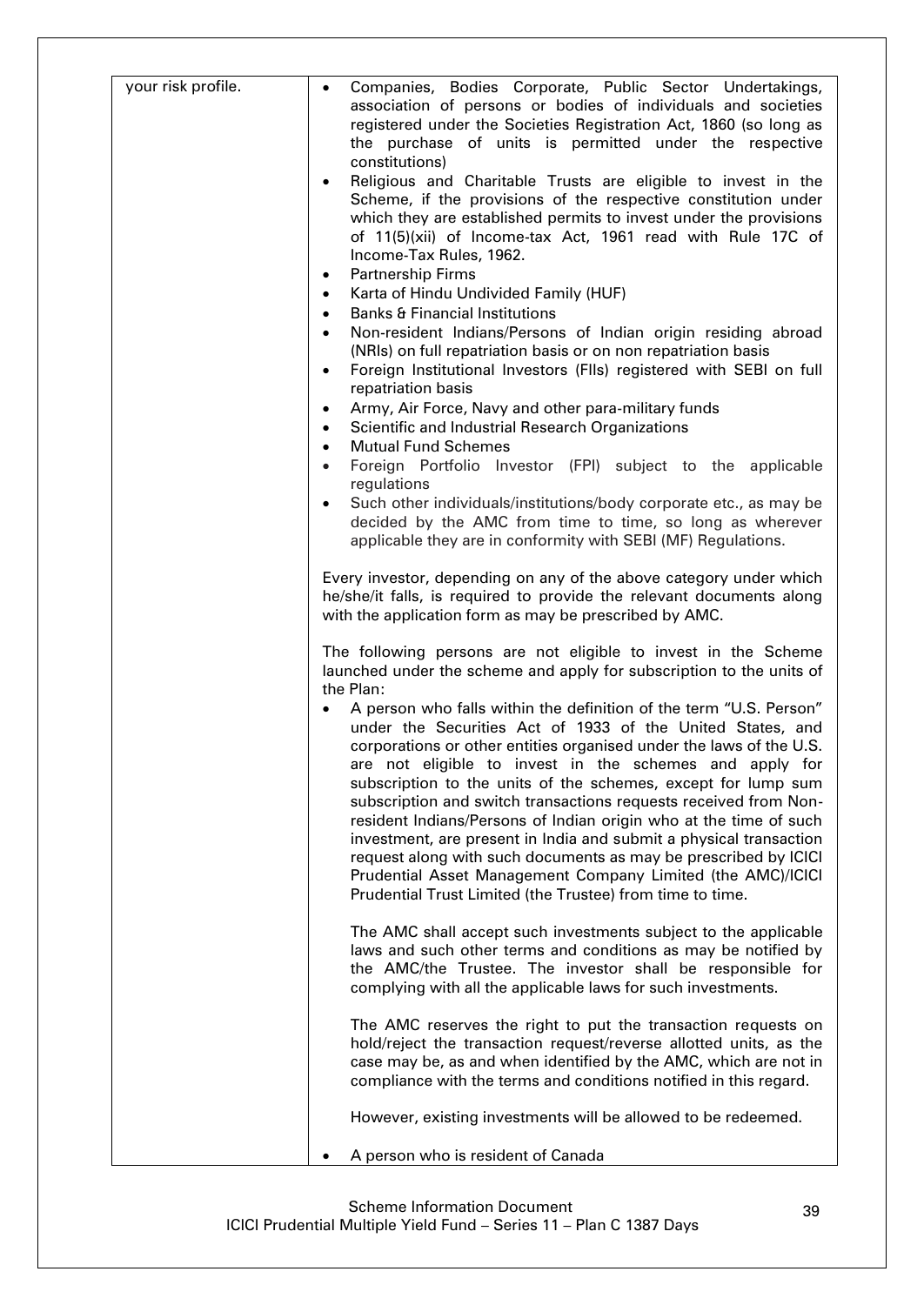|                                                                                                                                                                                            | OCB (Overseas Corporate Bodies) as defined under Income Tax<br>Act, 1961 and under Foreign Exchange Management Act, 1999.<br>Such other individuals/institutions/body corporate etc., as may be<br>decided by the AMC from time to time.                                                                                                                                                                                                                                                                                                                                                                                                                                                                 |
|--------------------------------------------------------------------------------------------------------------------------------------------------------------------------------------------|----------------------------------------------------------------------------------------------------------------------------------------------------------------------------------------------------------------------------------------------------------------------------------------------------------------------------------------------------------------------------------------------------------------------------------------------------------------------------------------------------------------------------------------------------------------------------------------------------------------------------------------------------------------------------------------------------------|
|                                                                                                                                                                                            | Such other individuals/institutions/body corporate etc., as may be<br>decided by the AMC from time to time.                                                                                                                                                                                                                                                                                                                                                                                                                                                                                                                                                                                              |
| Where can you submit<br>filled<br>the<br>up<br>applications.                                                                                                                               | Computer Age Management Services Private Limited (CAMS), New<br>No 10. Old No. 178, Opp. to Hotel Palm Grove, MGR Salai (K.H.Road)<br>Chennai - 600 034 (www.camsonline.com) (Ph- 1800-200-2267, 044<br>3061 2900) (email - eng P@camsonline.com) has been appointed as<br>Registrar for the Scheme. The Registrar is registered with SEBI under<br>registration No: INR000002813. As Registrar to the Scheme, CAMS<br>will handle communications with investors, perform data entry<br>services and dispatch account statements. The AMC and the Trustee<br>have satisfied themselves that the Registrar can provide the services<br>required and have adequate facilities and the system capabilities. |
|                                                                                                                                                                                            | Investors can submit the application forms at the official points of<br>acceptance of CAMS and Branches of AMC which are provided on<br>back cover page.                                                                                                                                                                                                                                                                                                                                                                                                                                                                                                                                                 |
|                                                                                                                                                                                            | Investors can also subscribe units from the official website of AMC i.e.<br>www.icicipruamc.com. Pursuant to SEBI Circular SEBI/IMD/CIR No<br>18/198647/2010 dated March 15, 2010, an investor can also subscribe<br>to the New Fund Offer (NFO) through ASBA facility.                                                                                                                                                                                                                                                                                                                                                                                                                                  |
|                                                                                                                                                                                            | ASBAs can be accepted only by SCSB's whose names appear in the<br>list of SCSBs as displayed by SEBI on its website www.sebi.gov.in.                                                                                                                                                                                                                                                                                                                                                                                                                                                                                                                                                                     |
| How to Apply                                                                                                                                                                               | Please refer to the SAI and Application form for the instructions.                                                                                                                                                                                                                                                                                                                                                                                                                                                                                                                                                                                                                                       |
| Listing                                                                                                                                                                                    | Presently it is proposed to list the scheme on the BSE within 5<br>business days from the date of allotment. However the Trustee<br>reserves the right to list the units of the Scheme on any other Stock<br>Exchange.                                                                                                                                                                                                                                                                                                                                                                                                                                                                                   |
| Special<br>Products<br>$\prime$<br>facilities<br>available<br>during the NFO                                                                                                               | Investors can subscribe to the units of the Scheme using the Pru-<br>Tracker facility available on the website of the AMC, submitting<br>applications on fax number or the email id(s) of the AMC provided<br>on the back cover page under the section 'ICICI Prudential Mutual<br>Fund Official Points of Acceptance' or using ASBA facility only during<br>NFO period.                                                                                                                                                                                                                                                                                                                                 |
|                                                                                                                                                                                            | Pru-Tracker facility is available only to the existing investors.                                                                                                                                                                                                                                                                                                                                                                                                                                                                                                                                                                                                                                        |
|                                                                                                                                                                                            | Investor applying through the ASBA facility should carefully read the<br>applicable provisions before making their application. For further<br>details on the aforesaid facilities, investors are requested to refer to<br>Statement of Additional Information (SAI).                                                                                                                                                                                                                                                                                                                                                                                                                                    |
| The policy regarding<br>reissue of repurchased<br>including<br>units,<br>the<br>maximum extent, the<br>manner of reissue, the<br>entity (the scheme or<br>the AMC) involved in<br>the same | Units issued under the scheme will be listed and therefore no<br>repurchase facility is being provided. On maturity, the units held will<br>be redeemed and proceeds paid to the investors.                                                                                                                                                                                                                                                                                                                                                                                                                                                                                                              |
| Restrictions, if any, on<br>the right to freely retain<br>dispose of units                                                                                                                 | The Units of the Scheme are available for trading and transfer only in<br>demat mode on BSE.                                                                                                                                                                                                                                                                                                                                                                                                                                                                                                                                                                                                             |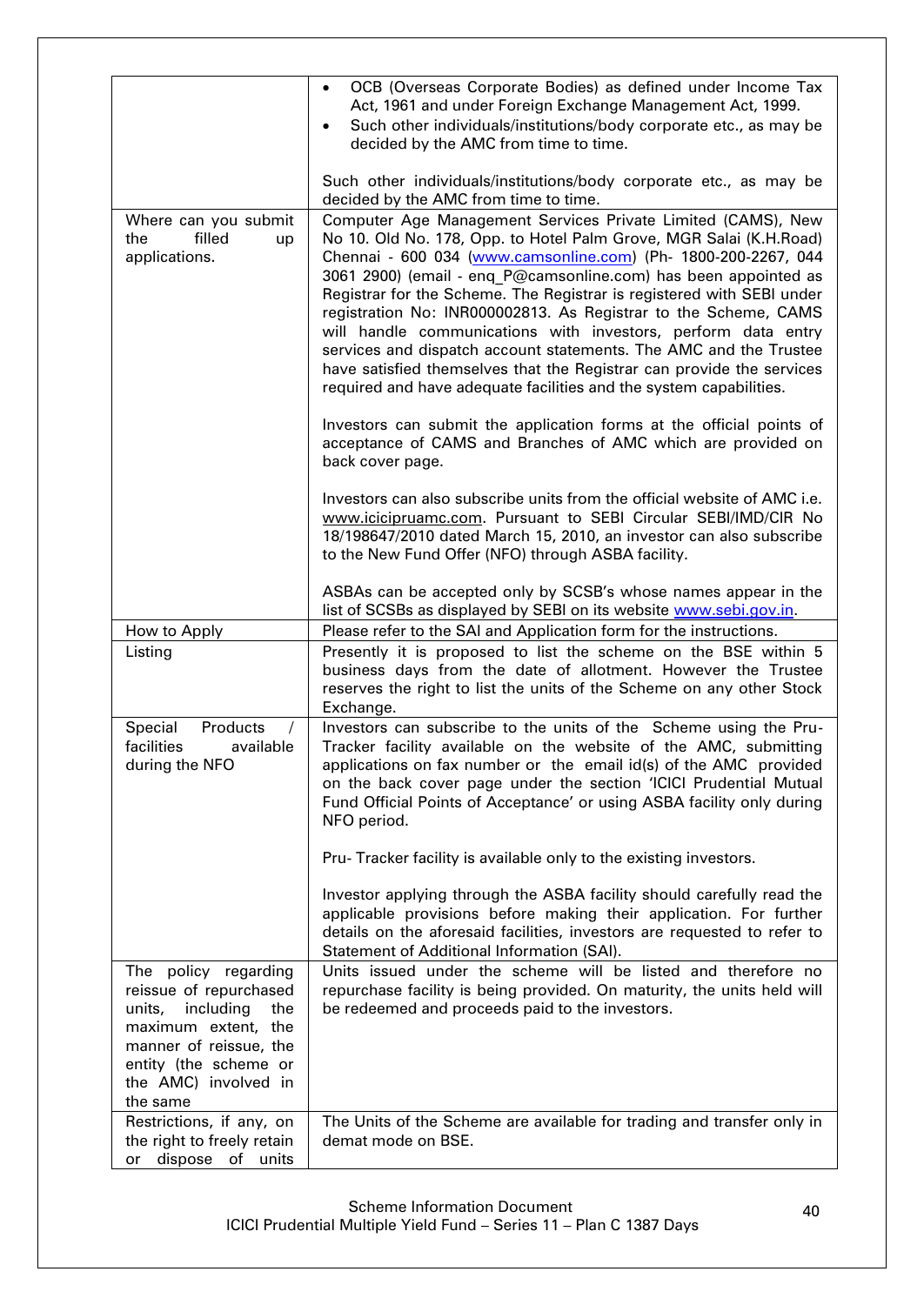| being offered.             |                                                                                                                                                                                                                                                                                                                                                                                                                                                                                                                                                                                                                                                                                                                                                                                                                                                                                                                                                                       |
|----------------------------|-----------------------------------------------------------------------------------------------------------------------------------------------------------------------------------------------------------------------------------------------------------------------------------------------------------------------------------------------------------------------------------------------------------------------------------------------------------------------------------------------------------------------------------------------------------------------------------------------------------------------------------------------------------------------------------------------------------------------------------------------------------------------------------------------------------------------------------------------------------------------------------------------------------------------------------------------------------------------|
| Switch into the scheme     | <b>Switch transactions during NFO:</b><br>Investors are requested to note that they can submit a switch in<br>request into this scheme only during the NFO period by switching out<br>from any of the existing Fixed Maturity Plans or any other Close<br>Ended Scheme. The switch out transaction will be processed based<br>on the applicable Net Asset Value (NAV) on the date of maturity of<br>such Fixed Maturity Plan or any other Close ended Scheme. The<br>maturity date of such Fixed Maturity Plan or close ended schemes<br>should fall during the New Fund Offer period of the scheme.<br>For switch-in requests from the open ended scheme received during<br>the New Fund Offer Period (NFO) under the Scheme, the switch-out<br>requests from such Scheme will be effected based on the applicable<br>NAV of such Scheme, as on the day of receipt of the switch request,<br>subject to applicable cut-off timing provisions. However, the switch-in |
| Switch out from the        | requests under the Scheme will be processed on the date of the<br>allotment of the Units.<br>Investors are requested to note that a facility has been enabled for                                                                                                                                                                                                                                                                                                                                                                                                                                                                                                                                                                                                                                                                                                                                                                                                     |
| <b>Scheme</b>              | submitting switch out request 10 calendar days in advance, prior to<br>the maturity date of the scheme. The switch out transaction will be<br>processed based on the applicable Net Asset Value (NAV) on the date<br>of maturity.                                                                                                                                                                                                                                                                                                                                                                                                                                                                                                                                                                                                                                                                                                                                     |
|                            | This facility is enabled for switch in to any of the New Fund Offers or<br>any open-ended scheme of ICICI Prudential Mutual Fund. This facility<br>is not available for units held in demat form.                                                                                                                                                                                                                                                                                                                                                                                                                                                                                                                                                                                                                                                                                                                                                                     |
|                            | Investors are requested to note that switch out requests once<br>submitted shall not be cancelled at later date.                                                                                                                                                                                                                                                                                                                                                                                                                                                                                                                                                                                                                                                                                                                                                                                                                                                      |
| <b>Transaction Charges</b> | Pursuant to SEBI Circular No. Cir/ IMD/ DF/13/ 2011 dated August 22,<br>2011 the transaction charge per subscription of Rs.10,000/- and above<br>may be charged in the following manner:                                                                                                                                                                                                                                                                                                                                                                                                                                                                                                                                                                                                                                                                                                                                                                              |
|                            | i. The existing investors may be charged Rs. 100/- as transaction<br>charge per subscription of Rs.10,000/- and above;                                                                                                                                                                                                                                                                                                                                                                                                                                                                                                                                                                                                                                                                                                                                                                                                                                                |
|                            | ii. A first time investor may be charged Rs.150/- as transaction charge<br>per subscription of Rs.10,000/- and above.                                                                                                                                                                                                                                                                                                                                                                                                                                                                                                                                                                                                                                                                                                                                                                                                                                                 |
|                            | There shall be no transaction charge on subscription below Rs.<br>10,000/- and on transactions other than purchases/ subscriptions<br>relating to new inflows.                                                                                                                                                                                                                                                                                                                                                                                                                                                                                                                                                                                                                                                                                                                                                                                                        |
|                            | Investors may note that distributors can opt to receive transaction<br>charges based on 'type of the Scheme'. Accordingly, the transaction<br>charges would be deducted from the subscription amounts, as<br>applicable.                                                                                                                                                                                                                                                                                                                                                                                                                                                                                                                                                                                                                                                                                                                                              |
|                            | The aforesaid transaction charge shall be deducted by the Asset<br>Management Company from the subscription amount and paid to the<br>distributor, as the case may be and the balance amount shall be<br>invested in the relevant scheme opted by the investor.                                                                                                                                                                                                                                                                                                                                                                                                                                                                                                                                                                                                                                                                                                       |
|                            | However, upfront commission to distributors will be paid by the<br>investor directly to the distributor, based on his assessment of various<br>factors including the service rendered by such distributor.                                                                                                                                                                                                                                                                                                                                                                                                                                                                                                                                                                                                                                                                                                                                                            |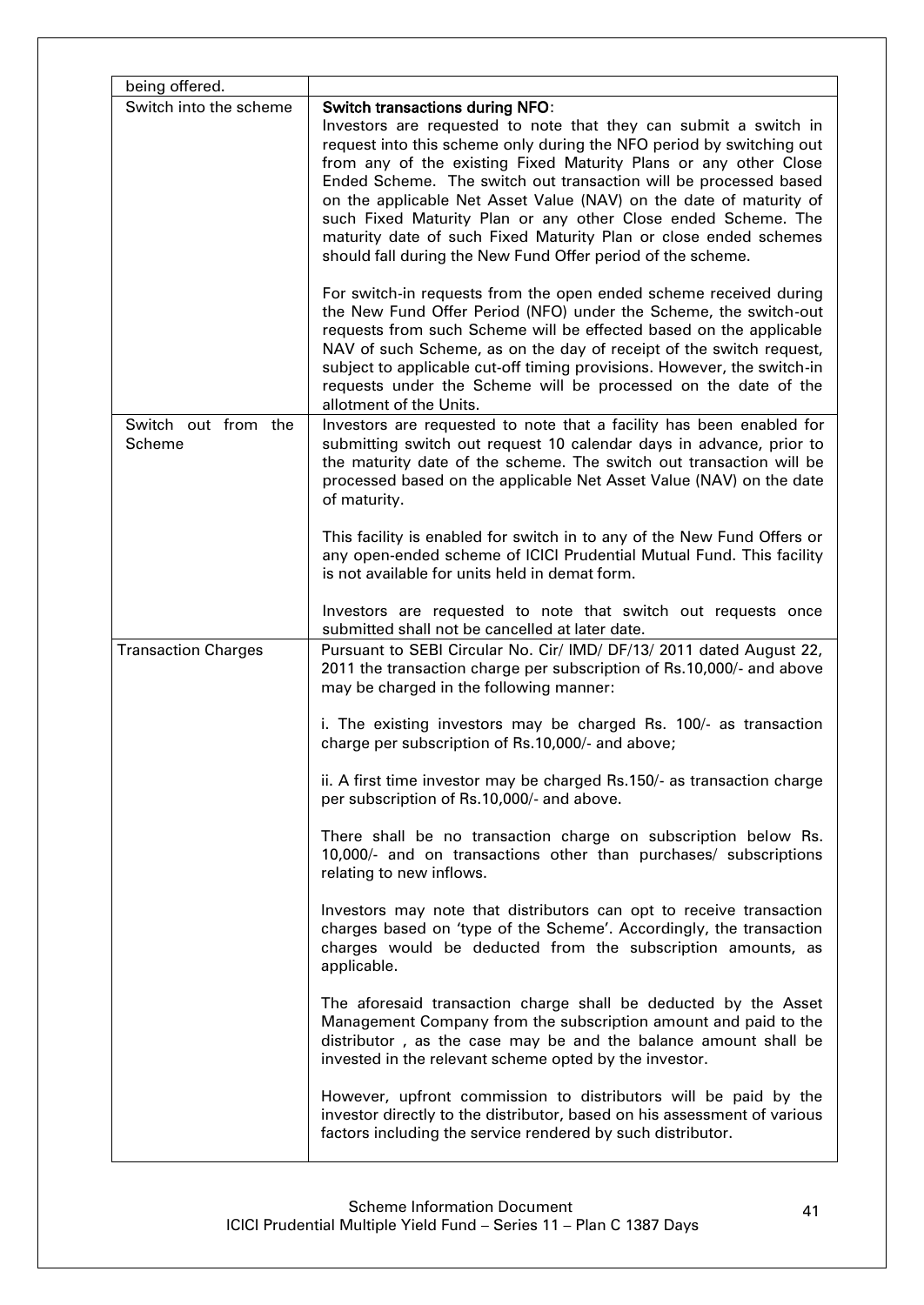|                                 |                        | Transaction Charges shall not be deducted if:<br>a. Purchase/Subscription made directly with the fund through any<br>mode (i.e. not through any distributor/agent).                                                                                                                                                                                                                                                                                                                                                                                                                                                                                                                        |
|---------------------------------|------------------------|--------------------------------------------------------------------------------------------------------------------------------------------------------------------------------------------------------------------------------------------------------------------------------------------------------------------------------------------------------------------------------------------------------------------------------------------------------------------------------------------------------------------------------------------------------------------------------------------------------------------------------------------------------------------------------------------|
|                                 |                        | b. Purchase/ subscription made through stock Exchange, irrespective<br>of investment amount.                                                                                                                                                                                                                                                                                                                                                                                                                                                                                                                                                                                               |
|                                 |                        | CAS/ Statement of account shall state the net investment (i.e. gross<br>subscription less transaction charge) and the number of units allotted<br>against the net investment.                                                                                                                                                                                                                                                                                                                                                                                                                                                                                                              |
| Consolidated<br>Statement (CAS) | Account <sup>1</sup> . | The Consolidated Account Statement (CAS) for each calendar<br>month will be issued on or before tenth day of succeeding month to<br>the investors who have provided valid Permanent Account Number<br>(PAN). Further, CAS will be sent via email where any of the folios<br>consolidated has an email id or to the email id of the first unit holder<br>as per KYC records.                                                                                                                                                                                                                                                                                                                |
|                                 |                        | For folios not included in the Consolidated Account Statement<br>l2.<br>(CAS), the AMC shall henceforth issue account statement to the<br>investors on a monthly basis, pursuant to any financial transaction<br>in such folios on or before tenth day of succeeding month. In case<br>of a New Fund Offer Period (NFO), the AMC shall send confirmation<br>specifying the number of units allotted to the applicant by way of a<br>physical account statement or an email and/or SMS's to the<br>investor's registered address and/or mobile number not later than<br>five business days from the date of closure of the NFO.                                                             |
|                                 |                        | In case of a specific request received from the unit holder, the AMC<br>З.<br>shall provide the account statement to the investors within 5<br>business days from the receipt of such request.                                                                                                                                                                                                                                                                                                                                                                                                                                                                                             |
|                                 |                        | In the case of joint holding in a folio, the first named Unit holder<br>4.<br>shall receive the CAS/account statement. The holding pattern has to<br>be same in all folios across Mutual Funds for CAS.                                                                                                                                                                                                                                                                                                                                                                                                                                                                                    |
|                                 |                        | Further, in case if no transaction has taken place in a folio during the<br>period of six months ended September 30 and March 31, the CAS<br>detailing the holdings across all Schemes of all mutual funds, shall be<br>emailed at the registered email address of the unitholders on half<br>yearly basis, on or before tenth day of succeeding month, unless a<br>specific request is made to receive the same in physical form.                                                                                                                                                                                                                                                         |
|                                 |                        | Further, CAS issued for the half-year(September/ March) shall also<br>provide:<br>The amount of actual commission paid by AMCs/Mutual Funds<br>a.<br>(MFs) to distributors (in absolute terms) during the half-year<br>period against the concerned investor's total investments in each<br>MF scheme. The term 'commission' here refers to all direct<br>monetary payments and other payments made in the form of<br>gifts / rewards, trips, event sponsorships etc. by AMCs/MFs to<br>distributors.<br>The scheme's average Total Expense Ratio (in percentage terms)<br>b.<br>for the half-year period, of both plans, for each scheme where the<br>concerned investor has invested in. |
|                                 |                        | Such half-yearly CAS shall be issued to all MF investors, excluding<br>those investors who do not have any holdings in MF schemes and<br>where no commission against their investment has been paid to<br>distributors, during the concerned half-year period.                                                                                                                                                                                                                                                                                                                                                                                                                             |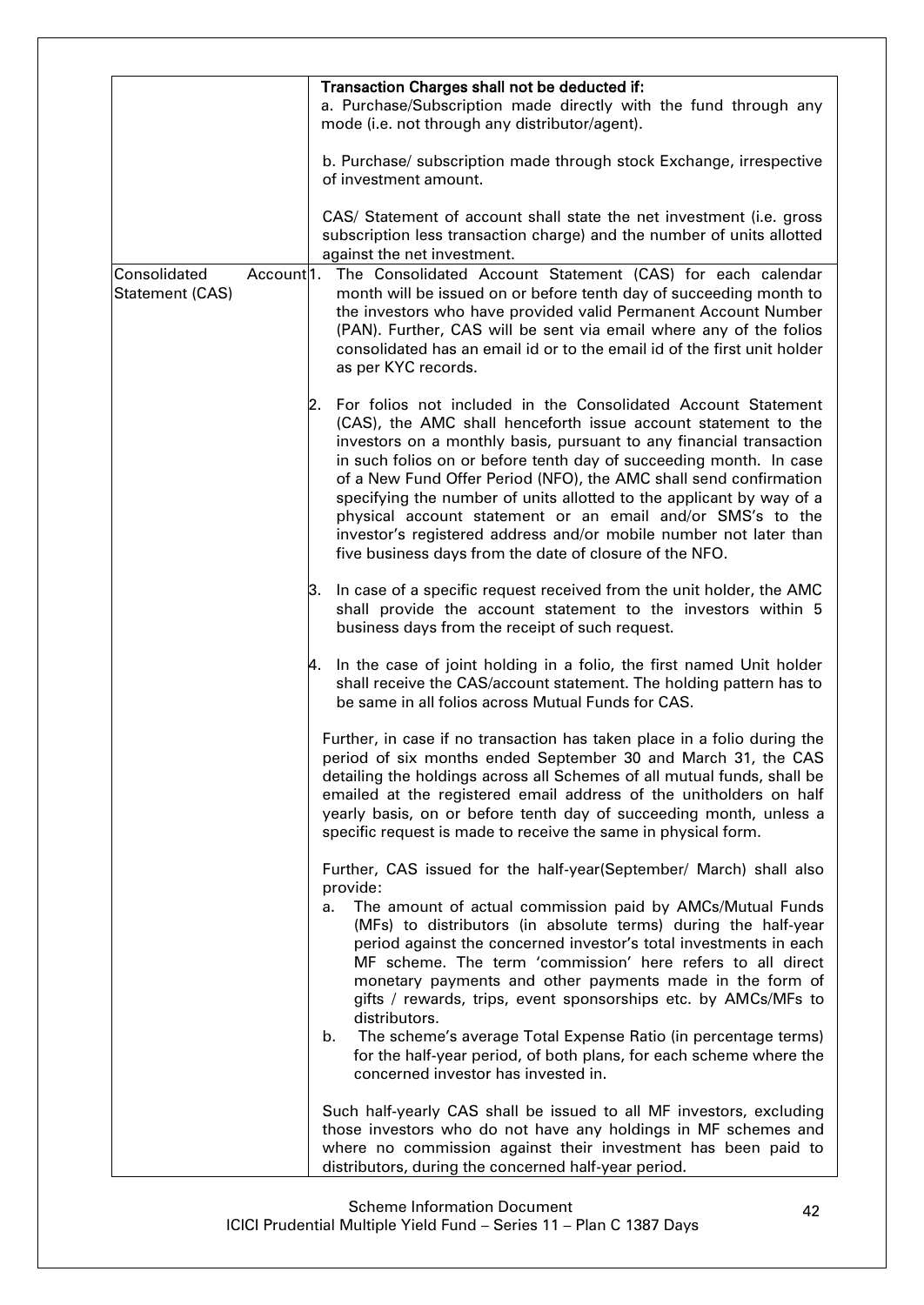|                             | In case of the units are held in dematerialized (demat) form, the<br>statement of holding of the beneficiary account holder will be sent by<br>the respective Depository Participant periodically.<br>The AMC reserve the right to furnish the account statement in<br>addition to the CAS, if deemed fit in the interest of investor(s).<br><b>CAS for investors having Demat account:</b><br>Investors having MF investments and holding securities in Demat<br>account shall receive a single Consolidated Account Statement<br>(CAS) from the Depository.<br>Consolidation of account statement shall be done on the basis of<br>Permanent Account Number (PAN). In case of multiple holding, it<br>shall be PAN of the first holder and pattern of holding. The CAS<br>shall be generated on a monthly basis.<br>If there is any transaction in any of the Demat accounts of the<br>٠<br>investor or in any of his mutual fund folios, depositories shall send<br>the CAS within ten days from the month end. In case, there is no<br>transaction in any of the mutual fund folios and demat accounts<br>then CAS with holding details shall be sent to the investor on half<br>yearly basis.<br>In case an investor has multiple accounts across two depositories,<br>the depository with whom the account has been opened earlier will<br>be the default depository.<br>The dispatch of CAS by the depositories would constitute compliance |
|-----------------------------|----------------------------------------------------------------------------------------------------------------------------------------------------------------------------------------------------------------------------------------------------------------------------------------------------------------------------------------------------------------------------------------------------------------------------------------------------------------------------------------------------------------------------------------------------------------------------------------------------------------------------------------------------------------------------------------------------------------------------------------------------------------------------------------------------------------------------------------------------------------------------------------------------------------------------------------------------------------------------------------------------------------------------------------------------------------------------------------------------------------------------------------------------------------------------------------------------------------------------------------------------------------------------------------------------------------------------------------------------------------------------------------------------------------------------------------------------|
|                             | by the AMC/ the Mutual Fund with the requirement under Regulation<br>36(4) of SEBI (Mutual Funds) Regulations.                                                                                                                                                                                                                                                                                                                                                                                                                                                                                                                                                                                                                                                                                                                                                                                                                                                                                                                                                                                                                                                                                                                                                                                                                                                                                                                                     |
|                             | However, the AMC reserves the right to furnish the account statement<br>in addition to the CAS, if deemed fit in the interest of investor(s).                                                                                                                                                                                                                                                                                                                                                                                                                                                                                                                                                                                                                                                                                                                                                                                                                                                                                                                                                                                                                                                                                                                                                                                                                                                                                                      |
| <b>Bank Account Details</b> | As per the directives issued by SEBI, it is mandatory for applicants to<br>mention their bank account numbers in their applications for purchase<br>or redemption of Units. If the Unit-holder fails to provide the Bank<br>mandate, the request for redemption would be considered as not<br>valid and the Fund retains the right to withhold the redemption until a<br>proper bank mandate is furnished by the Unit-holder and the<br>provision with respect of penal interest in such cases will not be<br>applicable/entertained.                                                                                                                                                                                                                                                                                                                                                                                                                                                                                                                                                                                                                                                                                                                                                                                                                                                                                                              |
|                             | <b>Bank Mandate Requirement</b>                                                                                                                                                                                                                                                                                                                                                                                                                                                                                                                                                                                                                                                                                                                                                                                                                                                                                                                                                                                                                                                                                                                                                                                                                                                                                                                                                                                                                    |
|                             | For all fresh purchase transactions made by means of a cheque, if<br>cheque provided alongwith fresh subscription/new folio creation does<br>not belong to the bank mandate opted in the application form, any<br>one of the following documents needs to be submitted.                                                                                                                                                                                                                                                                                                                                                                                                                                                                                                                                                                                                                                                                                                                                                                                                                                                                                                                                                                                                                                                                                                                                                                            |
|                             | 1. Original cancelled cheque having the First Holder Name printed on<br>the cheque.<br>2. Original bank statement reflecting the First Holder Name, Bank<br>Account Number and Bank Name as specified in the application.<br>3. Photocopy of the bank statement duly attested by the bank<br>manager with designation, employee number and bank seal.<br>4. Photocopy of the bank pass book duly attested by the bank<br>manager with designation, employee number and bank seal.<br>5. Photocopy of the bank statement/passbook/cheque duly attested<br>by ICICI Prudential Asset Management Company Limited (the<br>officials after verification of original<br>AMC) branch<br>bank<br>statement/passbook shown by the investor or their representative.                                                                                                                                                                                                                                                                                                                                                                                                                                                                                                                                                                                                                                                                                         |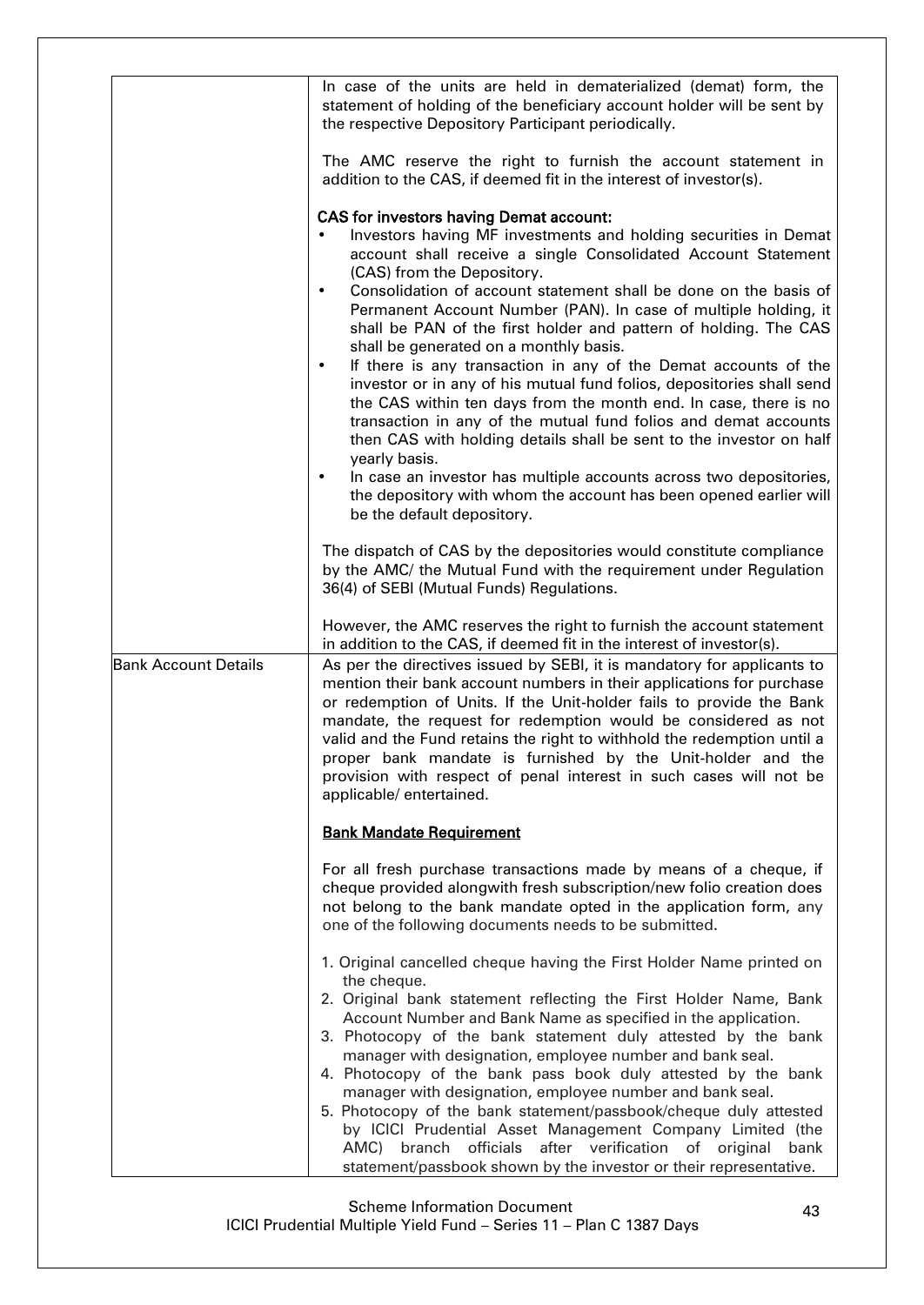|                        | 6. Confirmation by the bank manager with seal, designation and<br>employee number on the bank's letter head confirming the<br>investor details and bank mandate information.                                                                                                                                                                                                                                                                                                                                                                                                                                                                               |
|------------------------|------------------------------------------------------------------------------------------------------------------------------------------------------------------------------------------------------------------------------------------------------------------------------------------------------------------------------------------------------------------------------------------------------------------------------------------------------------------------------------------------------------------------------------------------------------------------------------------------------------------------------------------------------------|
|                        | This condition is also applicable to all purchase transactions made by<br>means of a Demand Draft. In case the application is not accompanied<br>by the aforesaid documents, the AMC reserves the right to reject the<br>application, also the AMC will not be liable in case the<br>redemption/dividend proceeds are credited to wrong account in<br>absence of above original cheque.                                                                                                                                                                                                                                                                    |
| Change of Bank details | Updation of bank accounts in investor's folio shall be either through<br>$\bullet$<br>"Multiple Bank Account Registration Form" or a standalone<br>separate "Change of Bank Mandate Form".<br>Change of bank details or redemption request shall be accepted in<br>$\bullet$<br>two different standalone request forms and processed separately.<br>In case of change of bank request, investors shall be required to<br>$\bullet$<br>submit below stated supporting documents to effect such change:                                                                                                                                                      |
|                        | Documents required for change of bank request                                                                                                                                                                                                                                                                                                                                                                                                                                                                                                                                                                                                              |
|                        | New bank account:<br>Original of any one of the following documents or originals should be<br>produced for verification or copy should be attested by the Bank:                                                                                                                                                                                                                                                                                                                                                                                                                                                                                            |
|                        | Cancelled original cheque of the new bank mandate with first unit<br>holder name and bank account number printed on the face of the<br>cheque. Or<br>Self attested copy of bank account statement issued by the<br>$\qquad \qquad -$<br>concerned bank. (not older than 3 months).Or<br>Bank passbook with current entries not older than 3 months. Or<br>$-$<br>Bank letter, on the letterhead of the bank duly signed by branch<br>manager/authorized personnel stating the investor's bank<br>account number, name of investor, account type, bank branch,<br>MICR and IFSC code of the bank branch. (The letter should be<br>not older than 3 months). |
|                        | Updation of bank account in the folios wherein bank details not<br>registered:                                                                                                                                                                                                                                                                                                                                                                                                                                                                                                                                                                             |
|                        | In case of folios/accounts where bank details were not provided by<br>the investor at the time of making investment (old folios, when bank<br>details were not mandatory) the investors shall be required to submit<br>the below stated supporting documents to update the bank details:                                                                                                                                                                                                                                                                                                                                                                   |
|                        | New bank account:<br>Original of any one of the following documents or originals should be<br>produced for verification or copy should be attested by the Bank:<br>Cancelled original cheque of the new bank mandate with first unit<br>holder name and bank account number printed on the face of the<br>cheque. Or                                                                                                                                                                                                                                                                                                                                       |
|                        | Self attested copy of bank account statement issued by the<br>$\qquad \qquad -$<br>concerned bank. (Not older than 3 months). Or<br>Bank passbook with current entries not older than 3 months. Or<br>Bank letter, on the letterhead of the bank duly signed by branch<br>manager/authorized personnel stating the investor's bank<br>account number, name of investor, account type, bank branch,<br>MICR and IFSC code of the bank branch. (The letter should be<br>not older than 3 months). And                                                                                                                                                        |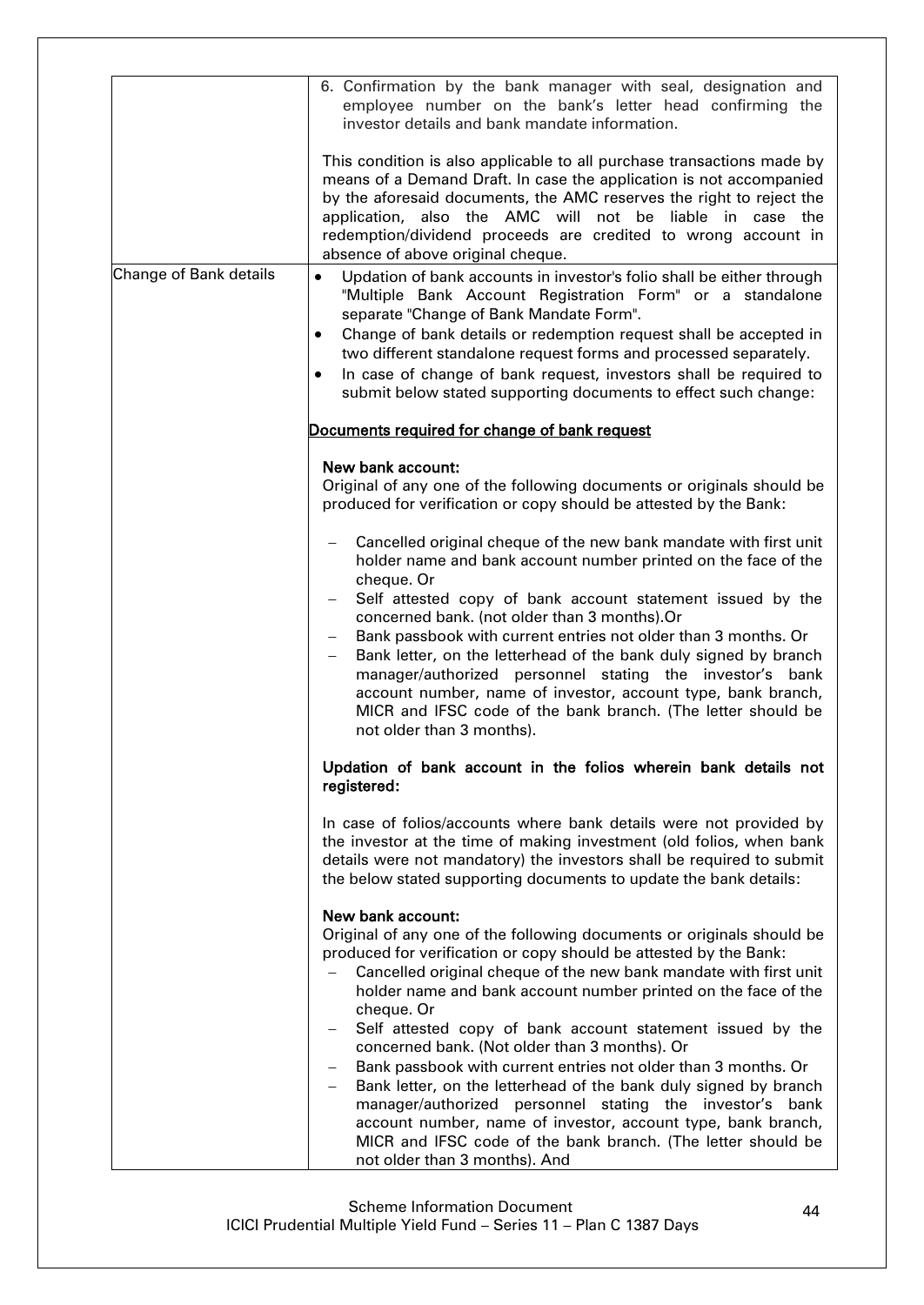|                          | Proof of Identity:                                                                                                                                                                                                                                                                                                                                                                                                                                                                                                                                                                                                                                                                                                                                                                                                                                                                                                                                                                                                                                                                                |
|--------------------------|---------------------------------------------------------------------------------------------------------------------------------------------------------------------------------------------------------------------------------------------------------------------------------------------------------------------------------------------------------------------------------------------------------------------------------------------------------------------------------------------------------------------------------------------------------------------------------------------------------------------------------------------------------------------------------------------------------------------------------------------------------------------------------------------------------------------------------------------------------------------------------------------------------------------------------------------------------------------------------------------------------------------------------------------------------------------------------------------------|
|                          | Self attested copy of any one of the documents prescribed admissible<br>as Proof of Identity in SEBI circular no. MIRSD/SE/Cir-21/2011 dated<br>October 5, 2011.                                                                                                                                                                                                                                                                                                                                                                                                                                                                                                                                                                                                                                                                                                                                                                                                                                                                                                                                  |
|                          | Note:<br>In case of photocopies of the documents as stated above are<br>submitted, investor must produce original for verification or a<br>copy of the supporting documents duly attested by the<br>concerned bank to any of the AMC branches or official point of<br>acceptance of transactions.<br>In case request for change in bank account information being<br>incomplete/invalid or not complying with any requirements as<br>stated above, the request for such change will not be processed.<br>Redemptions/dividends payments, if any will be processed as<br>per specified service standards and last registered bank account<br>shall be used for all the purposes.<br>In case the request for change in bank account information and<br>redemption request are in the same transaction slip or letter,<br>such change of bank mandate will not be processed. However,<br>the valid redemption transaction will be processed and the<br>payout will be released as per the specified service standards<br>and the last registered bank account shall be used for all the<br>purposes. |
|                          | <b>Cooling Period:</b>                                                                                                                                                                                                                                                                                                                                                                                                                                                                                                                                                                                                                                                                                                                                                                                                                                                                                                                                                                                                                                                                            |
|                          | If the investor submits redemption request accompanied with a<br>standalone request for change of Bank mandate or submits a<br>redemption request within seven days from the date submission of a<br>request for change of Bank mandate details, the AMC will process the<br>redemption but the release of redemption proceeds would be<br>deferred on account of additional verification. The entire activity of<br>verification of cooling period cases and release of redemption<br>payment shall be carried out within the period of 10 business days<br>from the date of redemption.                                                                                                                                                                                                                                                                                                                                                                                                                                                                                                         |
|                          | In case of units held in demat form, investors can approach to their<br>respective DP for change of bank details.                                                                                                                                                                                                                                                                                                                                                                                                                                                                                                                                                                                                                                                                                                                                                                                                                                                                                                                                                                                 |
| <b>Change of Address</b> | I. KYC Complied Folios/Investors: In case of change of address for<br>KYC complied folios, the investors must submit the below stated<br>documents to the designated intermediaries of the KYC Registration<br>Agency:<br>• Proof of new address (POA) and,<br>• Any other document the KYC Registration Agency may specify from<br>time to time.<br>II. For folios created before the implementation of KYC norms, as<br>amended from time to time; In such cases, for change of address, the<br>investors must submit the below stated documents:                                                                                                                                                                                                                                                                                                                                                                                                                                                                                                                                               |
|                          | • Proof of new address and,<br>• Proof of Identity (POI): Only PAN card copy, if PAN is updated in the<br>folio. In case where PAN is not updated, copy of PAN card or the<br>other POI as may be prescribed.                                                                                                                                                                                                                                                                                                                                                                                                                                                                                                                                                                                                                                                                                                                                                                                                                                                                                     |
|                          | However, it is advisable to these investors to complete the KYC<br>process.<br>Note:<br>I. List of admissible documents for POA and POI as mentioned in the                                                                                                                                                                                                                                                                                                                                                                                                                                                                                                                                                                                                                                                                                                                                                                                                                                                                                                                                       |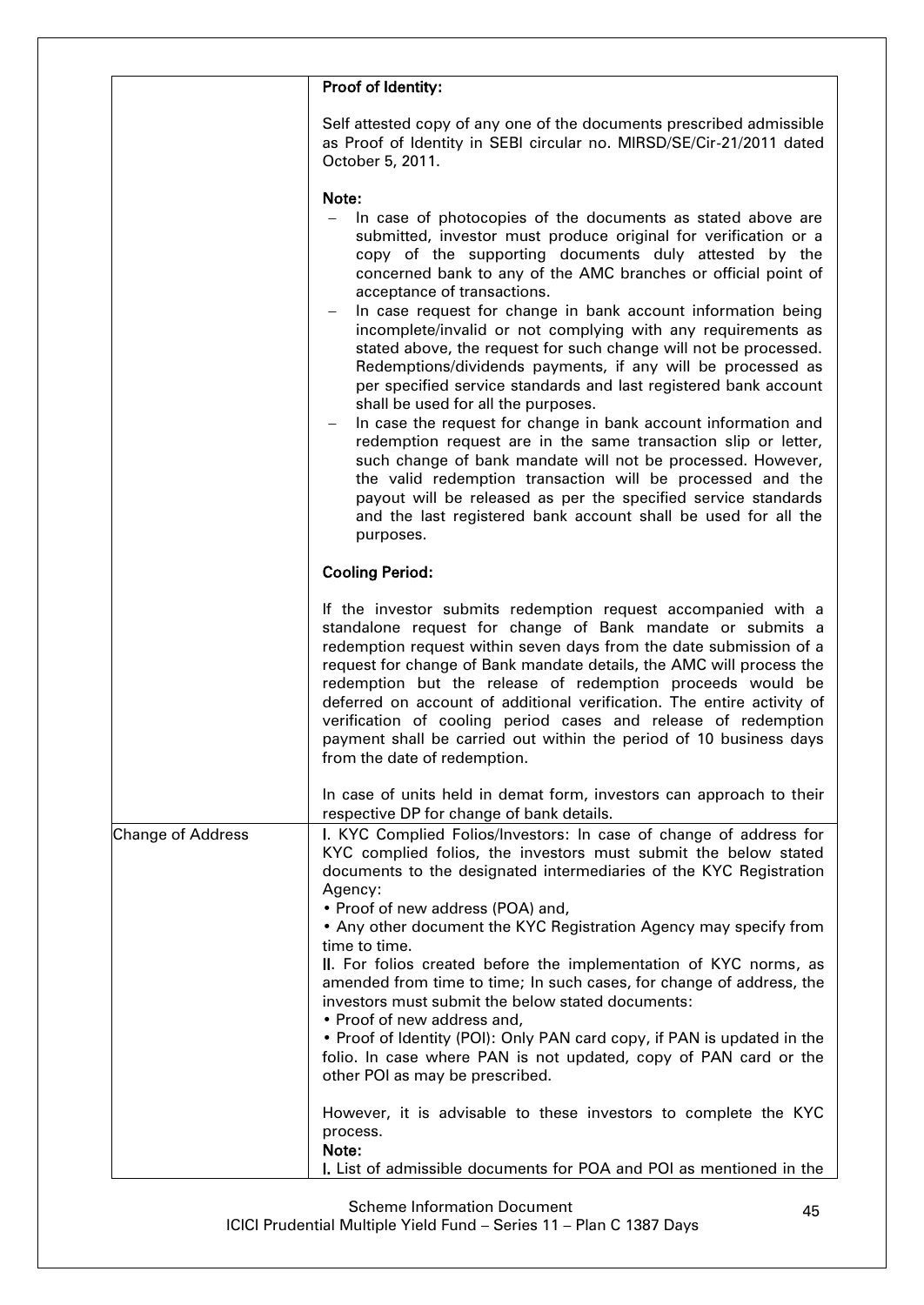|                        | SEBI circular no. MIRSD/SE/Cir-21/2011 dated October 5, 2011 will be<br>considered or any other or additional documents as may be required<br>by SEBI, AMFI or SEBI authorized KYC Registration Agency from time<br>to time.<br>II. In case, the original of any of the aforesaid documents are not<br>produced for verification, then the copies must be properly<br>attested/verified by the authorities who are authorized to attest as per<br>SEBI circular no. MIRSD/SE/Cir-21/2011 dated October 5, 2011.<br>III. The AMC, if necessary, reserves the right to collect proof of old<br>bank account or proof of investment (in case of Change of Bank) or<br>proof of old address (in case of change of address) or do any |
|------------------------|----------------------------------------------------------------------------------------------------------------------------------------------------------------------------------------------------------------------------------------------------------------------------------------------------------------------------------------------------------------------------------------------------------------------------------------------------------------------------------------------------------------------------------------------------------------------------------------------------------------------------------------------------------------------------------------------------------------------------------|
|                        | additional verification depending upon case to case basis. For more<br>details please visit our website www.icicipruamc.com.                                                                                                                                                                                                                                                                                                                                                                                                                                                                                                                                                                                                     |
| Pledge/Lien            | In case of pledged units, the parties to the pledge shall report the<br>details to the Registrar after the suspension of trading but prior to<br>maturity.                                                                                                                                                                                                                                                                                                                                                                                                                                                                                                                                                                       |
| Other                  | <b>Transactions without Scheme/Option Name</b>                                                                                                                                                                                                                                                                                                                                                                                                                                                                                                                                                                                                                                                                                   |
| requirements/processes | In case of fresh/additional purchases, if the name of a particular<br>Scheme/Plan on the application form/transaction slip differs from the<br>name on the Cheque/Demand Draft, then ICICI Prudential Asset<br>Management Company Limited (the AMC) will process the application<br>and allot units at the applicable Net Asset Value, under the<br>Scheme/Plan which is mentioned on the application form/transaction<br>slip duly signed by the investor(s). The AMC reserves the right to call<br>for other additional documents as may be required, for processing<br>such transactions. The AMC also reserves the right to reject such<br>transactions.                                                                     |
|                        | The AMC thereafter shall not be responsible for any loss suffered by<br>the investor due to the discrepancy of a Scheme/Plan name<br>mentioned<br>the<br>in<br>application<br>form/transaction<br>slip<br>and<br>Cheque/Demand Draft.                                                                                                                                                                                                                                                                                                                                                                                                                                                                                            |
|                        | In case of fresh purchases, if the Plan name is not mentioned on the<br>application form/transaction slip, then the units will be allotted under<br>the Plan mentioned on the Cheque/Demand Draft. The Plan/Option<br>that will be considered in such cases if not specified by the customer<br>will be the default option of the Plan Cs per the SID.                                                                                                                                                                                                                                                                                                                                                                           |
|                        | <b>Multiple Requests</b><br>In case an investor makes multiple requests in a transaction slip i.e.<br>switch and change of address or switch and change of bank mandate<br>or any combination thereof, but the signature is appended only under<br>one such request, then the AMC reserves the right to process the<br>request under which signature is appended and reject the rest where<br>signature is not appended.                                                                                                                                                                                                                                                                                                         |
|                        | <b>Communication via Electronic Mail (e-mail)</b><br>It is hereby notified that wherever the investor(s) has/have provided<br>his/their e-mail address in the application form or any subsequent<br>communication in any of the folio belonging to the investor(s), the<br>Fund/AMC reserves the right to use e-mail as a default mode to send<br>various communication which include account statements for<br>transactions done by the investor(s).                                                                                                                                                                                                                                                                            |
|                        | The investor(s) may request for a physical account statement by<br>writing or calling the Fund's Investor Service Centre/ Registrar &<br>Transfer Agent. In case of specific request received from investor(s),<br>the Fund shall endeavour to provide the account statement to the<br>investor(s) within 5 working days from the receipt of such request.                                                                                                                                                                                                                                                                                                                                                                       |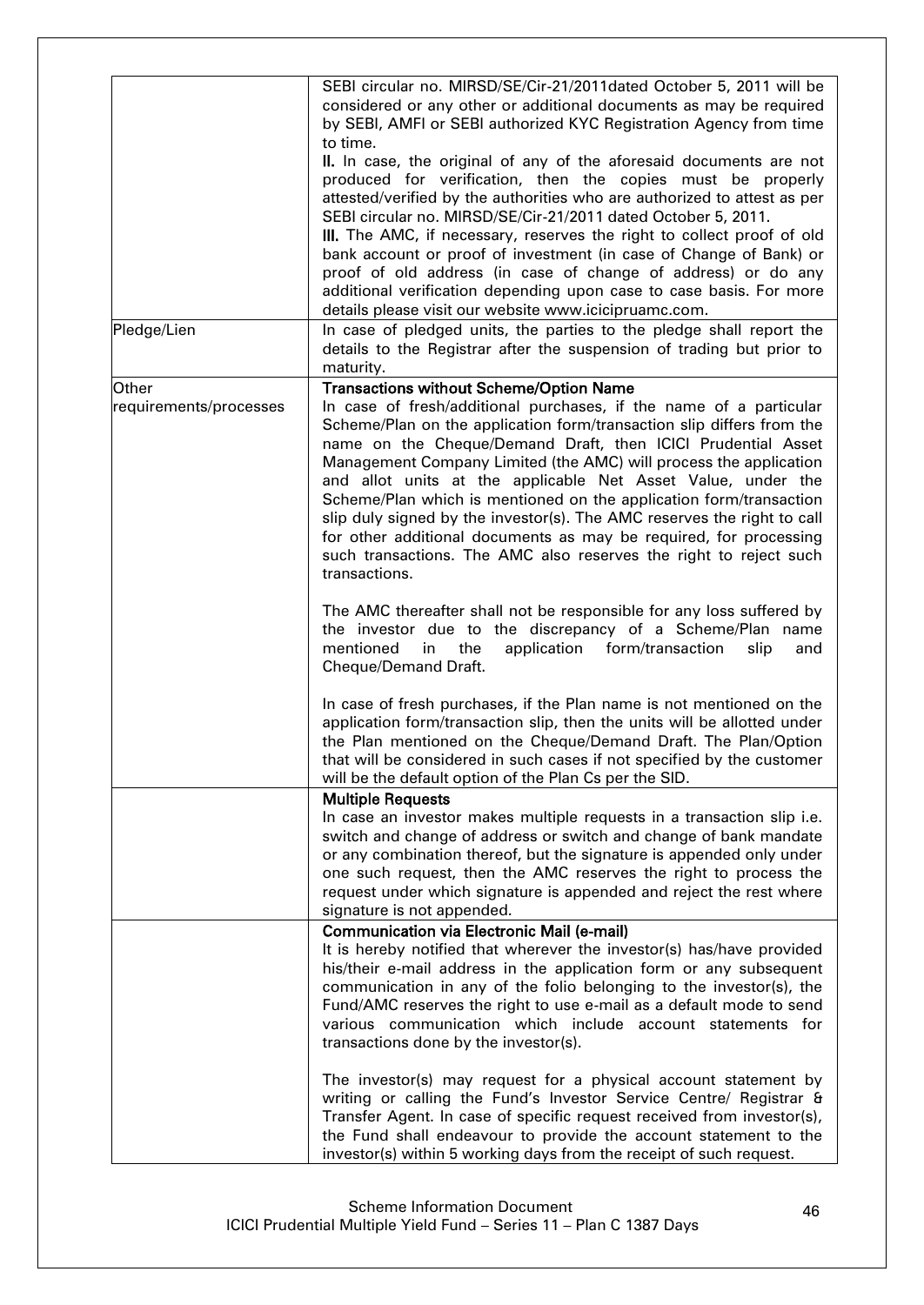| Non<br>Acceptance/Processing of<br>Purchase request(s) due to<br>repeated Cheque Bounce                                 | With respect to purchase request submitted by any investor, if it is<br>noticed that there are repeated instances of two or more cheque<br>bounces, the AMC reserves the right to, not to accept/allot units for all<br>future purchase of such investor(s).                                                                                                                                                                                                                                                                      |
|-------------------------------------------------------------------------------------------------------------------------|-----------------------------------------------------------------------------------------------------------------------------------------------------------------------------------------------------------------------------------------------------------------------------------------------------------------------------------------------------------------------------------------------------------------------------------------------------------------------------------------------------------------------------------|
| Restriction<br>fresh<br>on<br>purchases/additional<br>purchases/switches in any<br><b>ICICI</b><br><b>Schemes</b><br>of | As per requirements of the U.S. Securities and Exchange Commission<br>(SEC), persons who fall within the definition of the term "U.S. Person"<br>under the Securities Act of 1933 of the United States, and<br>corporations or other entities organised under the laws of the U.S. are                                                                                                                                                                                                                                            |
| <b>Prudential Mutual Fund</b>                                                                                           | not eligible to invest in the schemes and apply for subscription to the<br>units of the schemes, except for lump sum subscription and switch<br>transactions requests received from Non-resident Indians/Persons of<br>Indian origin who at the time of such investment, are present in India<br>and submit a physical transaction request along with such documents<br>as may be prescribed by ICICI Prudential Asset Management<br>Company Limited (the AMC)/ICICI Prudential Trust Limited (the<br>Trustee) from time to time. |
|                                                                                                                         | The AMC shall accept such investments subject to the applicable laws<br>and such other terms and conditions as may be notified by the<br>AMC/the Trustee. The investor shall be responsible for complying<br>with all the applicable laws for such investments.                                                                                                                                                                                                                                                                   |
|                                                                                                                         | The AMC reserves the right to put the transaction requests on<br>hold/reject the transaction request/reverse allotted units, as the case<br>may be, as and when identified by the AMC, which are not in<br>compliance with the terms and conditions notified in this regard.                                                                                                                                                                                                                                                      |
|                                                                                                                         | However, existing investments will be allowed to be redeemed.                                                                                                                                                                                                                                                                                                                                                                                                                                                                     |
| Reversal of cheque(s)                                                                                                   | Where the units under any scheme are allotted to investors and<br>cheque(s) given by the said investors towards subscription of units<br>are not realised thereafter or where the confirmation from the bankers<br>is delayed or not received for non-realisation of cheque(s), the Fund<br>reserves the right to reverse such units.                                                                                                                                                                                             |
| Third party Cheques                                                                                                     | Investment/subscription made through third party cheque(s) will not<br>be accepted for investments in the units of ICICI Prudential Mutual<br>Fund. Please visit www.icicipruamc.com for further details.                                                                                                                                                                                                                                                                                                                         |
| Multiple Bank accounts                                                                                                  | The unit holder/ investor can register multiple bank account details<br>under its existing folio by submitting separate form available on the<br>website of the AMC at www.icicipruamc.com<br>Individuals/HuF can register up to 5 different bank accounts for a folio,                                                                                                                                                                                                                                                           |
|                                                                                                                         | whereas non-individuals can register up to 10 different bank accounts<br>for a folio.                                                                                                                                                                                                                                                                                                                                                                                                                                             |
| Know Your Client (KYC)<br><b>Norms</b>                                                                                  | With effect from 1st January, 2011, KYC (Know Your Customer)<br>norms are mandatory for ALL investors for making investments in<br>Mutual Funds, irrespective of the amount of investment. Further, to                                                                                                                                                                                                                                                                                                                            |
|                                                                                                                         | bring uniformity in KYC process, SEBI has introduced a common KYC<br>application form for all the SEBI registered intermediaries. With effect                                                                                                                                                                                                                                                                                                                                                                                     |
|                                                                                                                         | from 1 <sup>st</sup> January 2012, all the new investors are therefore requested<br>to use the Common KYC application form to apply for KYC and                                                                                                                                                                                                                                                                                                                                                                                   |
|                                                                                                                         | mandatorily undergo In Person Verification (IPV) requirements with<br>SEBI registered intermediaries. For Common KYC Application Form<br>please visit our website www.icicipruamc.com.                                                                                                                                                                                                                                                                                                                                            |
| Cash Investments in the                                                                                                 | Pursuant to SEBI circulars dated September 13, 2012 and May 22,                                                                                                                                                                                                                                                                                                                                                                                                                                                                   |
| Scheme                                                                                                                  | 2014, it is permitted to accept cash transactions to the extent of Rs.<br>50,000/- subject to compliance with Prevention of Money Laundering<br>Act, 2002 and Rules framed there under and the SEBI Circular(s) on                                                                                                                                                                                                                                                                                                                |
|                                                                                                                         | Anti Money Laundering (AML) and other applicable AML rules,                                                                                                                                                                                                                                                                                                                                                                                                                                                                       |
|                                                                                                                         | regulations and guidelines. Provided that the limit shall be applicable                                                                                                                                                                                                                                                                                                                                                                                                                                                           |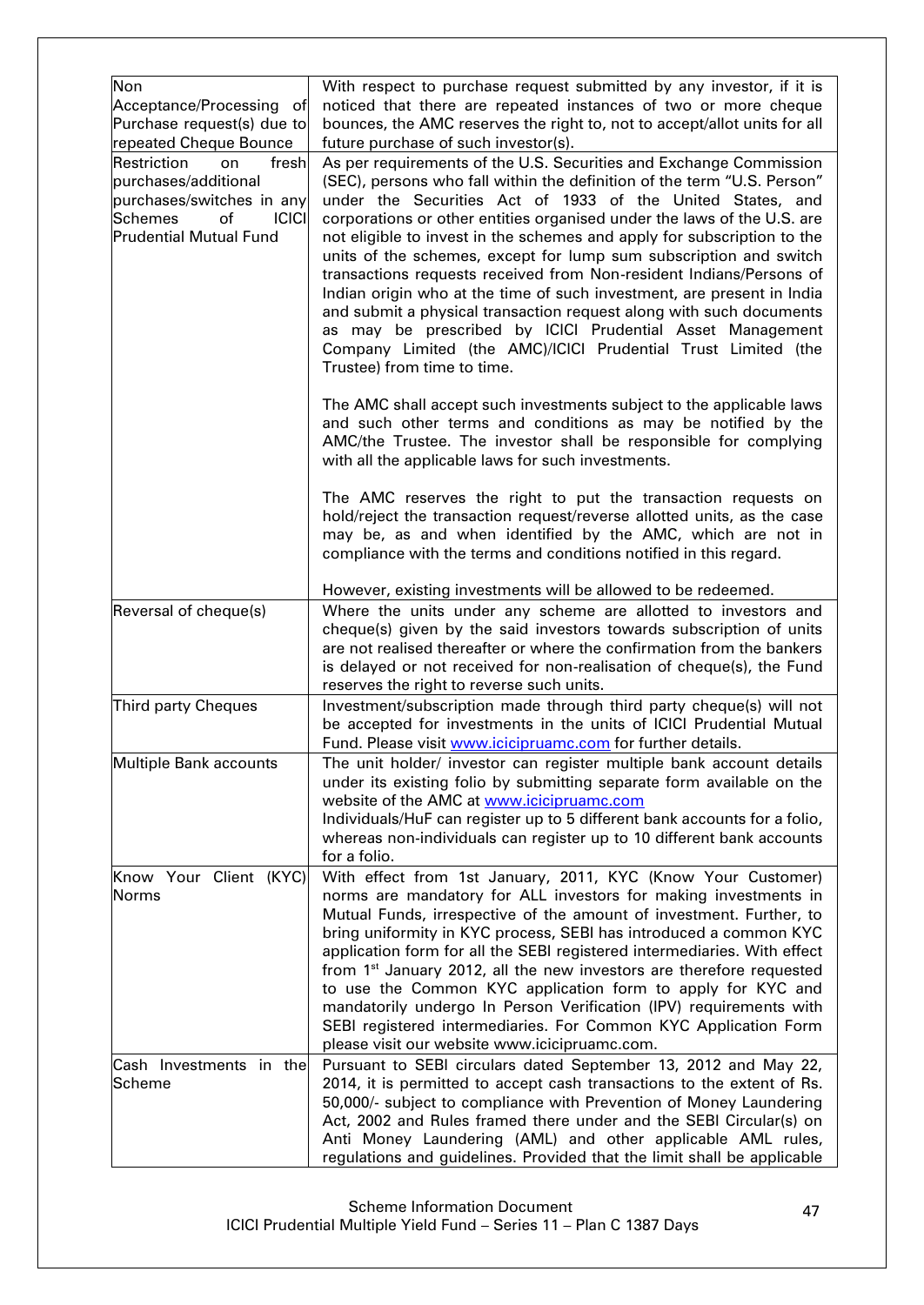<span id="page-47-0"></span>

| per investor for investments done in a financial year across all<br>schemes of the Mutual Fund, subject to sufficient systems and<br>procedures in place for such acceptance. However any form of<br>repayment either by way of redemption, dividend, etc. with respect to<br>such cash investment shall be paid only through banking channel. |
|------------------------------------------------------------------------------------------------------------------------------------------------------------------------------------------------------------------------------------------------------------------------------------------------------------------------------------------------|
| The Asset Management Company is in process of implementing<br>adequate systems and controls to accept Cash Investment in the<br>Scheme. Information in this regard will be provided to Investors as<br>and when the facility is made available.                                                                                                |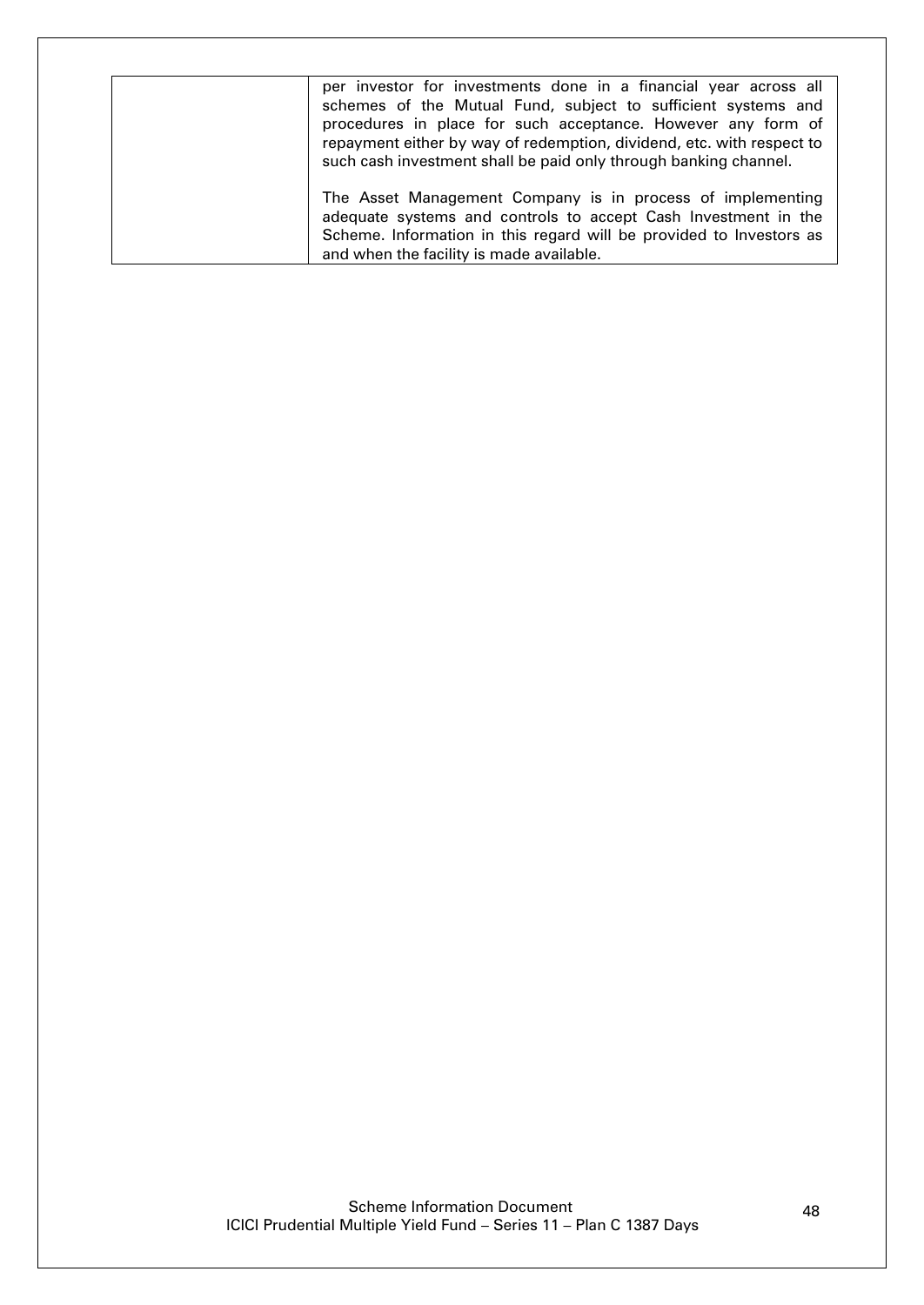# B. ONGOING OFFER DETAILS

| <b>Ongoing Offer Period</b><br>This is the date from which the<br>will<br>for<br>scheme<br>reopen<br>subscriptions/redemptions after the<br>closure of the NFO period. | Being a close-ended Scheme, investors can subscribe to the<br>Units of the Scheme during the New Fund Offer Period only<br>and the Scheme will not reopen for subscriptions after the<br>closure of NFO.                                                                                                                                                                                                                                                                             |  |  |
|------------------------------------------------------------------------------------------------------------------------------------------------------------------------|--------------------------------------------------------------------------------------------------------------------------------------------------------------------------------------------------------------------------------------------------------------------------------------------------------------------------------------------------------------------------------------------------------------------------------------------------------------------------------------|--|--|
|                                                                                                                                                                        | To provide liquidity to the investors, the Fund proposes to list<br>the units on one or more of the recognised stock exchange.                                                                                                                                                                                                                                                                                                                                                       |  |  |
| Ongoing<br>price<br>for<br>subscription<br>(purchase)/switch-in<br>(from<br>other<br>schemes/plans of the mutual fund) by<br>investors.                                | Units cannot be subscribed after the closure of NFO. After the<br>NFO, the persons can invest in the Scheme only through<br>demat mode by purchasing the units on BSE or any other<br>Stock Exchange where the Scheme will list its units.                                                                                                                                                                                                                                           |  |  |
| This is the price you need to pay for p<br>urchase.                                                                                                                    |                                                                                                                                                                                                                                                                                                                                                                                                                                                                                      |  |  |
| Example: If the applicable NAV is Rs.<br>10, then sales price will be: Rs. 10                                                                                          |                                                                                                                                                                                                                                                                                                                                                                                                                                                                                      |  |  |
| Ongoing price for redemption (sale)<br>/switch outs (to other schemes/plans<br>of the Mutual Fund) by investors.                                                       | Units cannot be redeemed before the maturity period.<br>Investors can sell units of the scheme on BSE or any other<br>Stock Exchange where the units of the scheme are listed.                                                                                                                                                                                                                                                                                                       |  |  |
| Cut off timing for subscriptions/<br>redemptions/ switches                                                                                                             | Subscriptions including switch in available only during the<br>NFO period.                                                                                                                                                                                                                                                                                                                                                                                                           |  |  |
|                                                                                                                                                                        |                                                                                                                                                                                                                                                                                                                                                                                                                                                                                      |  |  |
| This is the time before which your<br>application (complete in all respects)<br>should reach the official points of<br>acceptance.                                     | No Redemption/Repurchase facility is available. The units will<br>be redeemed only on maturity of the scheme                                                                                                                                                                                                                                                                                                                                                                         |  |  |
| applications<br>Where can the<br>for                                                                                                                                   | Since the Scheme is a close-ended scheme, subscriptions                                                                                                                                                                                                                                                                                                                                                                                                                              |  |  |
| purchase/redemption<br>switches<br>be<br>submitted?                                                                                                                    | including switch in available only during the NFO period.<br>Investors can sell units of the scheme on BSE or any other<br>Stock Exchange where the units of the scheme are listed.                                                                                                                                                                                                                                                                                                  |  |  |
| Minimum amount for<br>purchase/redemption/switches                                                                                                                     | Being close ended scheme, investors can subscribe to the<br>units of the Scheme during New Fund Offer period only and<br>the Scheme will not re-open for subscription after the closure<br>of NFO. Since, the Scheme will be listed on exchange, the<br>units can be purchased/ sold in round lots of 1 unit, in case<br>units are held in demat form.                                                                                                                               |  |  |
| Minimum balance to be maintained                                                                                                                                       | Units of the Scheme will not be available for<br>The                                                                                                                                                                                                                                                                                                                                                                                                                                 |  |  |
| and consequences of non-                                                                                                                                               | subscriptions / redemptions / switch-in / switch out after the                                                                                                                                                                                                                                                                                                                                                                                                                       |  |  |
| maintenance                                                                                                                                                            | closure of NFO Period. Hence the provision of minimum                                                                                                                                                                                                                                                                                                                                                                                                                                |  |  |
|                                                                                                                                                                        | balance to be maintained and consequences of non-                                                                                                                                                                                                                                                                                                                                                                                                                                    |  |  |
|                                                                                                                                                                        | maintenance will not be applicable.                                                                                                                                                                                                                                                                                                                                                                                                                                                  |  |  |
| <b>Special Products / facilities available</b>                                                                                                                         | Since this is a close ended scheme, special features such as<br>Systematic Investment Plan; Systematic Transfer Plan &<br>Systematic Withdrawal Plan shall not be available.                                                                                                                                                                                                                                                                                                         |  |  |
| Consolidated<br><b>Statement</b><br><b>Account</b><br>(CAS)                                                                                                            | Please refer NFO section for provision on consolidated<br>account statement.                                                                                                                                                                                                                                                                                                                                                                                                         |  |  |
| <b>Dividend</b>                                                                                                                                                        | The dividend warrants shall be dispatched to the unitholders<br>within 30 days of the date of declaration of the dividend.<br>In the event of failure to dispatch dividend within 30 days, the<br>AMC shall be liable to pay interest at 15% per annum to the<br>unit holders.<br>Dividends, if declared, will be paid (subject to deduction of tax<br>at source, if any) to those Unit holders whose names appear<br>in the Register of Unit holders on the record date. In case of |  |  |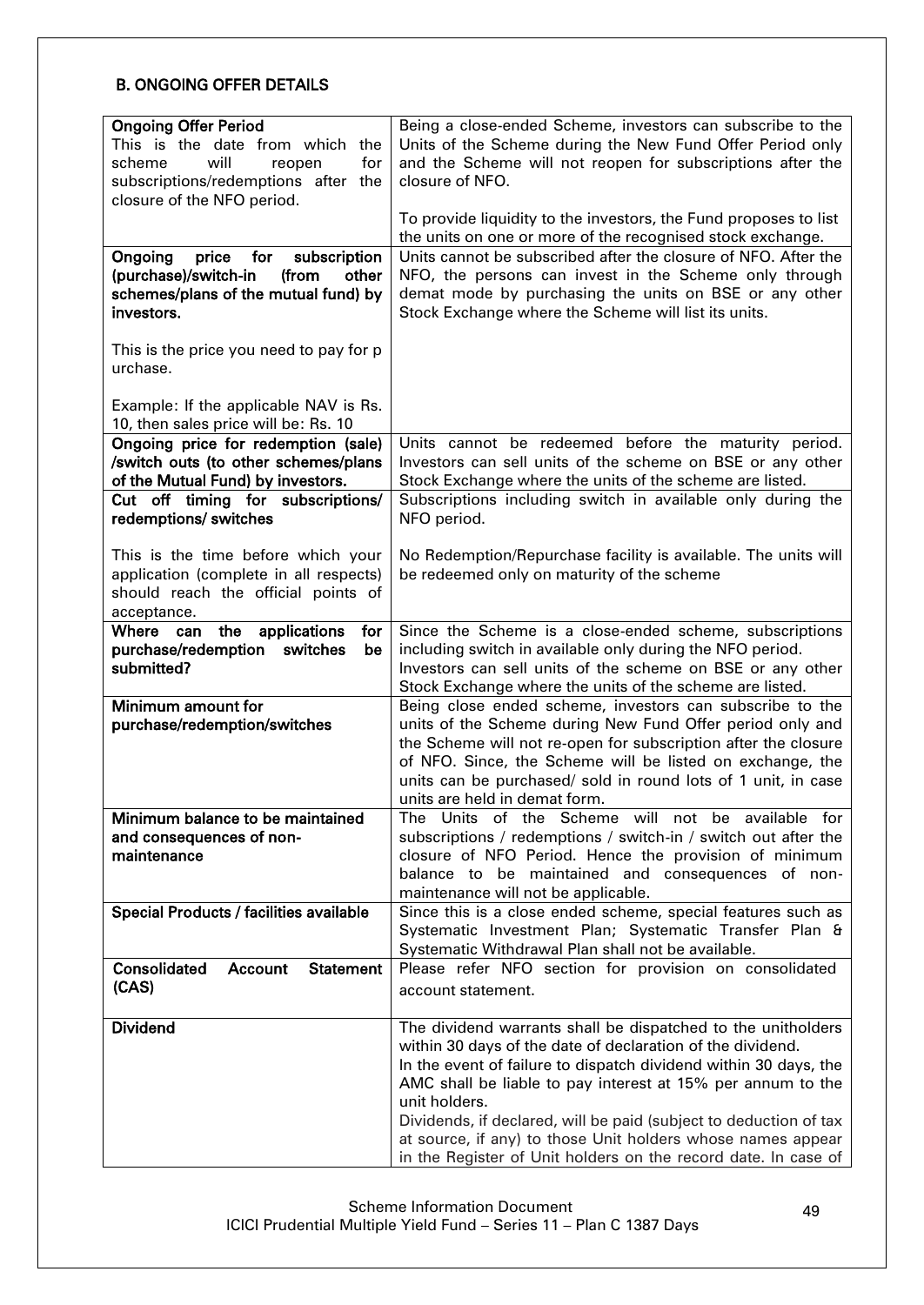|                                 | held in dematerialized mode, the Depositories<br>Units<br>(NSDL/CDSL) will give the list of demat account holders and<br>the number of Units held by them in electronic form on the<br>Record date to the Registrars and Transfer Agent of the<br>Mutual Fund. Further, the Trustee at its sole discretion may<br>also declare interim dividend. However, it must be distinctly<br>understood that the actual declaration of dividend and the<br>frequency thereof will inter-alia, depend on the availability of<br>distributable profits as computed in accordance with SEBI<br>Regulations. The decision of the Trustee in this regard shall<br>be final. On payment of dividends, the NAV will stand<br>reduced by the amount of dividend and dividend tax (if<br>applicable) paid. |  |
|---------------------------------|-----------------------------------------------------------------------------------------------------------------------------------------------------------------------------------------------------------------------------------------------------------------------------------------------------------------------------------------------------------------------------------------------------------------------------------------------------------------------------------------------------------------------------------------------------------------------------------------------------------------------------------------------------------------------------------------------------------------------------------------------------------------------------------------|--|
| Redemption of Units/ Payment of | No redemption/repurchase of units shall be allowed prior to                                                                                                                                                                                                                                                                                                                                                                                                                                                                                                                                                                                                                                                                                                                             |  |
| <b>Maturity Proceeds</b>        | the maturity of series under the Scheme. Investors wishing to<br>exit may do so by selling their units through stock exchanges.<br>The Scheme shall be fully redeemed on the date of maturity<br>and redemption proceeds shall be paid out within 10 business<br>days, subject to availability of all relevant documents and<br>details.<br>The redemption proceeds on maturity, subject to availability<br>of all relevant documents/details, shall be dispatched to the<br>unitholders within 10 working days from the date of maturity                                                                                                                                                                                                                                               |  |
|                                 | of the Scheme.                                                                                                                                                                                                                                                                                                                                                                                                                                                                                                                                                                                                                                                                                                                                                                          |  |
|                                 | If the maturity date falls on a non business day, the<br>immediately following business day will be considered as the<br>maturity date for the Scheme.                                                                                                                                                                                                                                                                                                                                                                                                                                                                                                                                                                                                                                  |  |
| Delay in payment of maturity    | The Asset Management Company shall be liable to pay                                                                                                                                                                                                                                                                                                                                                                                                                                                                                                                                                                                                                                                                                                                                     |  |
| proceeds                        | interest to the unitholders at such rate as may be specified by<br>SEBI for the period of such delay (presently $@$ 15% per<br>annum). The AMC shall not be liable to pay such interest if the<br>delay is attributable to any act or omission on the part of<br>unitholders, its agents, assigns or successors.                                                                                                                                                                                                                                                                                                                                                                                                                                                                        |  |
| <b>Transfer</b>                 | 1. Units of the Scheme held in demat form are transferable<br>2. Transfer would be only in favor of transferees who are<br>capable of holding units. The Fund shall not be bound to<br>recognize any other transfer.<br>The Fund will affect transfer only in electronic form<br>З.<br>provided the intended transferee is otherwise eligible to<br>hold the units under the Scheme.<br>The delivery instructions for transfer of units will have<br>4.<br>to be lodged with the DP in the requisite form as may be<br>required from time to time and transfer will be effected in<br>accordance with such rules/regulations as may be in force<br>governing transfer of securities in dematerialized mode.                                                                             |  |
| <b>Transaction Charges</b>      | Not applicable on an ongoing basis being a close ended                                                                                                                                                                                                                                                                                                                                                                                                                                                                                                                                                                                                                                                                                                                                  |  |
|                                 | scheme                                                                                                                                                                                                                                                                                                                                                                                                                                                                                                                                                                                                                                                                                                                                                                                  |  |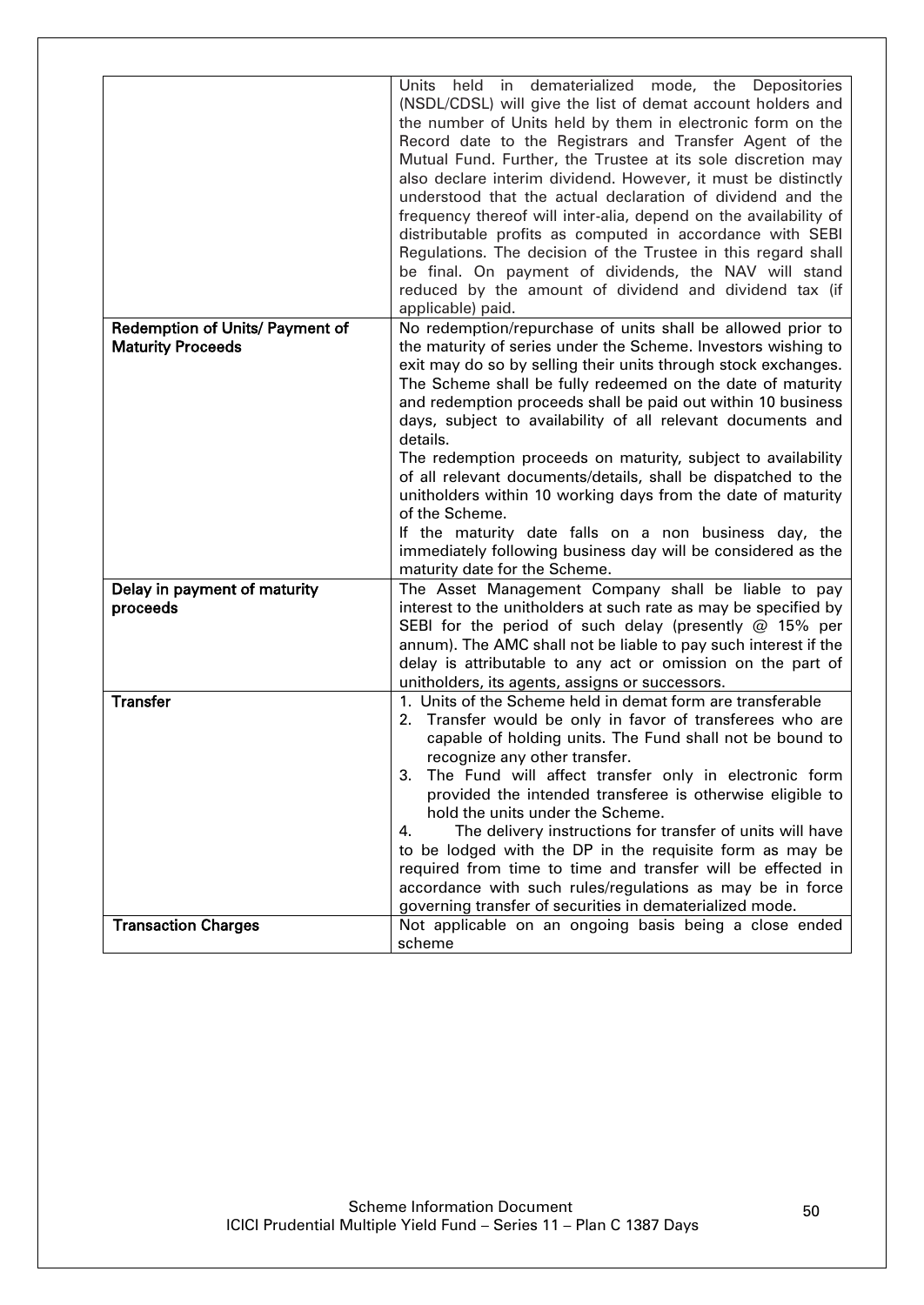# <span id="page-50-0"></span>C. PERIODIC DISCLOSURES

| Net Asset Value<br>This is the value per unit of the<br>scheme on a particular day. You can<br>the<br>value<br>of<br>your<br>ascertain<br>investments by multiplying the NAV<br>with your unit balance. | The AMC will calculate and disclose the first NAV within 5<br>working days from the date of allotment. Subsequently, the<br>NAV will be calculated and disclosed at the close of every<br>Business Day. NAV shall be published in at least two daily<br>newspapers having circulation all over India on a daily basis.<br>The AMC shall disclose portfolio of the Scheme on the<br>website www.icicipruamc.com alongwith ISIN on a monthly<br>basis as on last day of each month, on or before tenth day of<br>the succeeding month. In addition, the AMC will disclose<br>details of the portfolio at least on a half-yearly basis. The<br>Mutual Fund shall disclose the full portfolio of the Scheme<br>under the Scheme at least on a half-yearly basis on the<br>website of AMC and AMFI.                                                                                                                                                                                                                                                                                                                                                                           |
|---------------------------------------------------------------------------------------------------------------------------------------------------------------------------------------------------------|--------------------------------------------------------------------------------------------------------------------------------------------------------------------------------------------------------------------------------------------------------------------------------------------------------------------------------------------------------------------------------------------------------------------------------------------------------------------------------------------------------------------------------------------------------------------------------------------------------------------------------------------------------------------------------------------------------------------------------------------------------------------------------------------------------------------------------------------------------------------------------------------------------------------------------------------------------------------------------------------------------------------------------------------------------------------------------------------------------------------------------------------------------------------------|
|                                                                                                                                                                                                         | AMC shall update the NAVs on the website of Association of<br>Mutual Funds in India - AMFI (www.amfiindia.com) and on the<br>mutual fund website - www.icicipruamc.com by 9:00 p.m.<br>every Business Day. In case of any delay, the reasons for such<br>delay would be explained to AMFI and SEBI by the next day.<br>If the NAVs are not available before commencement of<br>business hours on the following day due to any reason, the<br>Fund shall issue a press release providing reasons and<br>explaining when the Fund would be able to publish the NAVs.                                                                                                                                                                                                                                                                                                                                                                                                                                                                                                                                                                                                       |
| Monthly / Half yearly Portfolio<br>$\sqrt{ }$<br><b>Disclosures</b>                                                                                                                                     | The Fund shall before the expiry of one month from the close<br>of each half year, that is as on March 31 and September 30,<br>publish its scheme portfolio in one English daily newspaper<br>having all India circulation and in a newspaper published in<br>the language of the region where the Head Office of the AMC<br>is situated and update the same on AMC's website at<br>www.icicipruamc.com<br>and<br><b>AMFI's</b><br>on<br>website<br>at<br>www.amfiindia.com within one month from the close of each<br>half year, in the prescribed formats. Further, the AMC shall<br>disclose<br>portfolio<br>of the<br>Scheme<br>on<br>the<br>website<br>www.icicipruamc.com along with ISIN on a monthly basis as<br>on last day of each month, on or before tenth day of the<br>succeeding month.                                                                                                                                                                                                                                                                                                                                                                   |
| <b>Half Yearly Results</b>                                                                                                                                                                              | terms of Regulations 59 and SEBI circular<br>In.<br>no.<br>CIR/IMD/DF/21/2012 dated September 13,2012, the AMC shall<br>host the half-yearly financial statements of schemes of the<br>Fund on its website and publish a notice in the newspapers<br>regarding the availability of the same. In terms of Regulations<br>59<br>and SEBI<br>circular no.<br>CIR/IMD/DF/21/2012<br>dated<br>September 13, 2012, the AMC shall within one month from<br>the close of each half year, that is on 31st March and on 30th<br>September, host a soft copy of its unaudited financial results<br>on their website. The half-yearly unaudited report shall<br>contain details as specified in Twelfth Schedule and such<br>other details as are necessary for the purpose of providing a<br>true and fair view of the operations of the mutual fund.<br>Further, the AMC shall publish an advertisement disclosing<br>the hosting of such financial results on their website, in atleast<br>one English daily newspaper having nationwide circulation<br>and in a newspaper having wide circulation published in the<br>language of the region where the Head Office of the mutual |
| <b>Annual Report</b>                                                                                                                                                                                    | fund is situated.<br>Pursuant to Securities and Exchange Board of India (Mutual                                                                                                                                                                                                                                                                                                                                                                                                                                                                                                                                                                                                                                                                                                                                                                                                                                                                                                                                                                                                                                                                                          |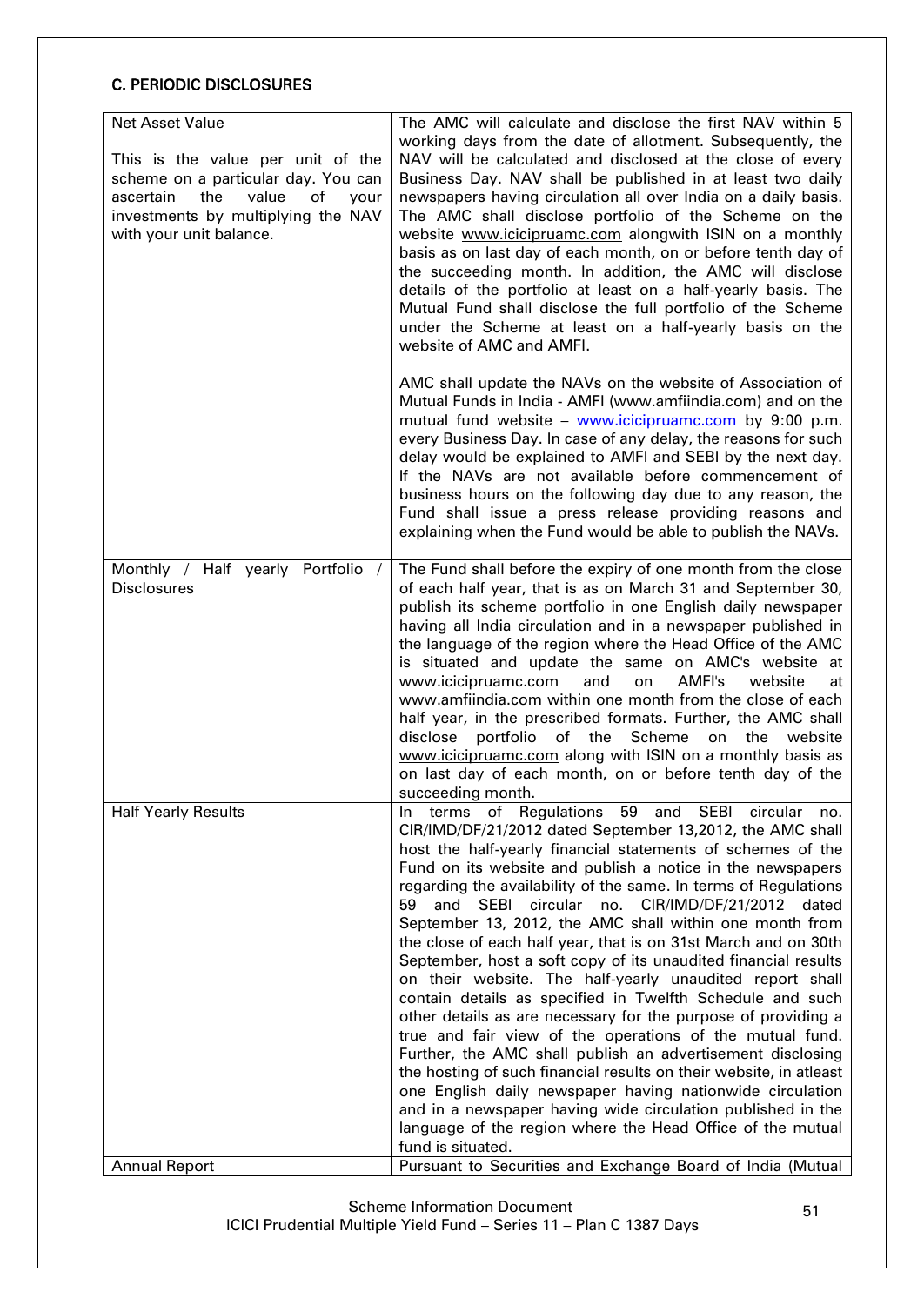|                               | Funds) (Amendments) Regulations, 2011 dated August 30,<br>2011 read with SEBI circular No. Cir/ IMD/ DF/16/ 2011 dated<br>September 8, 2011, the unit holders are requested to note<br>that scheme wise annual report and/or abridged summary of<br>annual reports of the Schemes of the Fund shall be sent to the<br>unit holders only by email at their email address registered<br>with the Fund.                                                                                                                                                                                                                         |
|-------------------------------|------------------------------------------------------------------------------------------------------------------------------------------------------------------------------------------------------------------------------------------------------------------------------------------------------------------------------------------------------------------------------------------------------------------------------------------------------------------------------------------------------------------------------------------------------------------------------------------------------------------------------|
|                               | Physical copies of the annual report or abridged summary of<br>annual reports will be sent to those Unit holders whose email<br>address is not available with the Fund and/or who have<br>specifically requested or opted for the same.                                                                                                                                                                                                                                                                                                                                                                                      |
|                               | The unit holders are requested to update/ provide their email<br>address to the Fund for updating the database.                                                                                                                                                                                                                                                                                                                                                                                                                                                                                                              |
|                               | Physical copy of the scheme wise annual report or abridged<br>summary will be available to the unit holders at the registered<br>office of the Fund/AMC. A separate link to scheme annual<br>report or abridged summary is available on the website of the<br>Fund.                                                                                                                                                                                                                                                                                                                                                          |
|                               | As per regulation 56(3) of the Regulations, copy of<br>Schemewise Annual Report shall be also made available to<br>unitholder on payment of nominal fees. Further as per<br>Securities and Exchange Board of India (Mutual Funds) (Third<br>Amendment) Regulation 2008 Notification dated September<br>29, 2008 & SEBI Circular No. SEBI/IMD/CIR No. 10/141712/08<br>October 20, 2008, the Schemewise Annual Report of a Mutual<br>Fund or an abridged summary shall be mailed to all<br>unitholders as soon as may be possible but not later than four<br>months from the date of closure of the relevant accounts<br>year. |
| <b>Associate Transactions</b> | Please refer to Statement of Additional Information (SAI).                                                                                                                                                                                                                                                                                                                                                                                                                                                                                                                                                                   |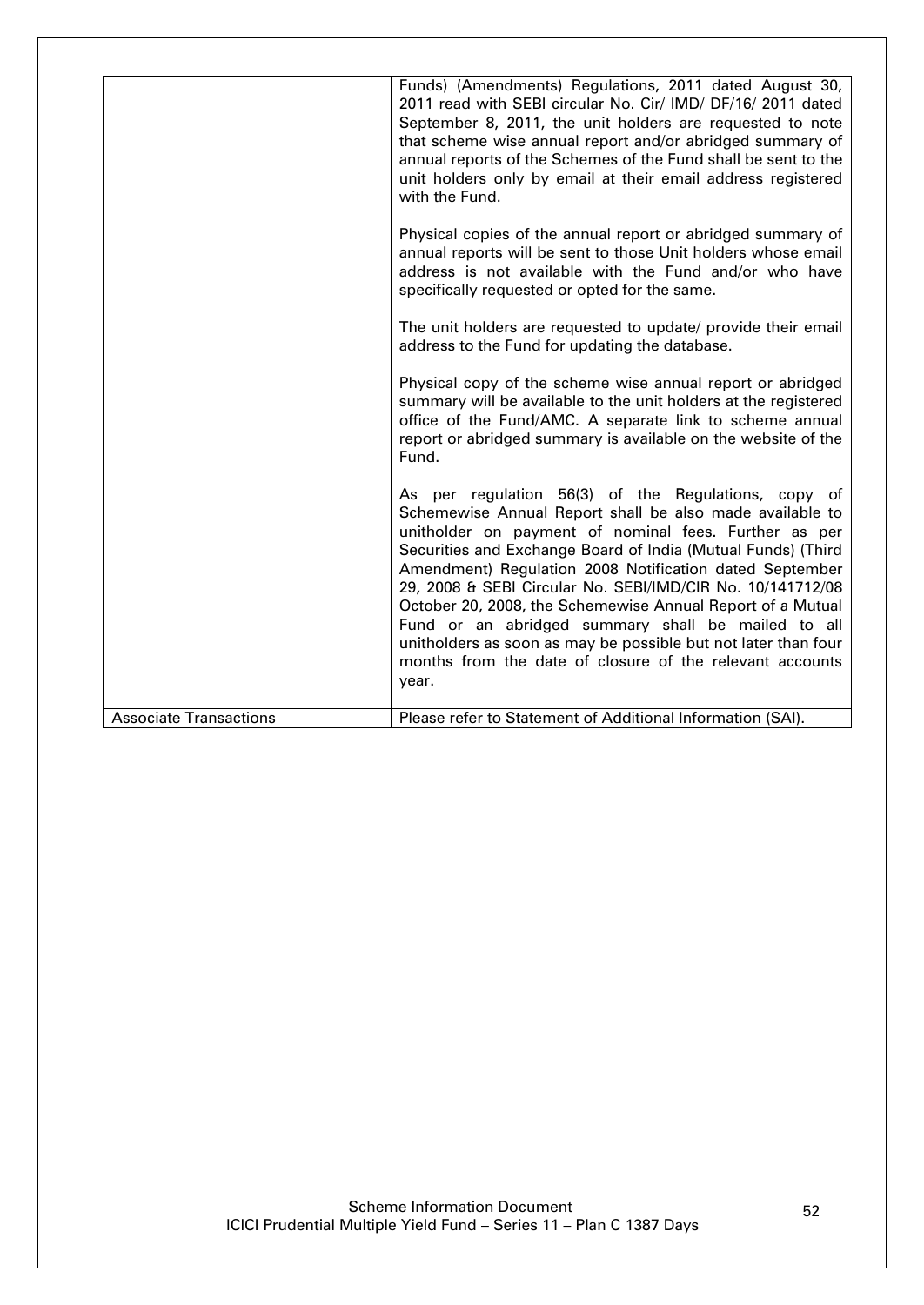| The<br>information is provided for general<br>information only. This information<br>does not purport to be a complete<br>analysis<br>of<br>all<br>relevant<br>tax<br>considerations; nor does it purport to<br>Tax on<br>be a complete description of all<br>Dividend<br>potential tax costs, tax incidence and<br>risks for the investors. In view of the<br>individual nature of the implications,<br>each investor is advised to consult<br>his<br>her<br>or<br>own<br>tax<br>advisors/authorised<br>dealers<br>with<br>respect to the specific amount of tax<br>and other implications arising out of<br>his or her participation in the<br>Scheme.<br>Capital<br>Gains: |                                                                                                                                                                                                                                                                                                                                                                                                                                                                                                                                                                                                                                                                                                                                                                                                                                                                                                                                                                          |                                                                             |                                                                                                                                                                                                                                 |  |
|------------------------------------------------------------------------------------------------------------------------------------------------------------------------------------------------------------------------------------------------------------------------------------------------------------------------------------------------------------------------------------------------------------------------------------------------------------------------------------------------------------------------------------------------------------------------------------------------------------------------------------------------------------------------------|--------------------------------------------------------------------------------------------------------------------------------------------------------------------------------------------------------------------------------------------------------------------------------------------------------------------------------------------------------------------------------------------------------------------------------------------------------------------------------------------------------------------------------------------------------------------------------------------------------------------------------------------------------------------------------------------------------------------------------------------------------------------------------------------------------------------------------------------------------------------------------------------------------------------------------------------------------------------------|-----------------------------------------------------------------------------|---------------------------------------------------------------------------------------------------------------------------------------------------------------------------------------------------------------------------------|--|
|                                                                                                                                                                                                                                                                                                                                                                                                                                                                                                                                                                                                                                                                              | As per the provisions of the Income-tax Act, 1961 ("the Act"),<br>as amended by the Finance Act, 2016                                                                                                                                                                                                                                                                                                                                                                                                                                                                                                                                                                                                                                                                                                                                                                                                                                                                    |                                                                             |                                                                                                                                                                                                                                 |  |
|                                                                                                                                                                                                                                                                                                                                                                                                                                                                                                                                                                                                                                                                              | Resident<br>Investors                                                                                                                                                                                                                                                                                                                                                                                                                                                                                                                                                                                                                                                                                                                                                                                                                                                                                                                                                    |                                                                             | <b>Mutual Fund</b>                                                                                                                                                                                                              |  |
|                                                                                                                                                                                                                                                                                                                                                                                                                                                                                                                                                                                                                                                                              | <b>NIL</b>                                                                                                                                                                                                                                                                                                                                                                                                                                                                                                                                                                                                                                                                                                                                                                                                                                                                                                                                                               |                                                                             | Dividend<br>For<br>a)<br>from<br>income<br>investments:<br><b>NIL</b><br>b) Additional<br>income-tax<br>on<br>income distributed<br>to investors:<br>Individual/HUF -<br>25%*<br>Others - 30%*<br>(Refer Note 1,2 & 4<br>below) |  |
|                                                                                                                                                                                                                                                                                                                                                                                                                                                                                                                                                                                                                                                                              | 20%<br>Indexation*<br>Long Term                                                                                                                                                                                                                                                                                                                                                                                                                                                                                                                                                                                                                                                                                                                                                                                                                                                                                                                                          | with                                                                        | <b>NIL</b>                                                                                                                                                                                                                      |  |
|                                                                                                                                                                                                                                                                                                                                                                                                                                                                                                                                                                                                                                                                              | <b>Short Term</b><br>slabs.                                                                                                                                                                                                                                                                                                                                                                                                                                                                                                                                                                                                                                                                                                                                                                                                                                                                                                                                              | Income tax rate<br>applicable to the<br>Unit holders as<br>per their income | <b>NIL</b>                                                                                                                                                                                                                      |  |
| Note:<br>1.<br>2.<br>3.<br>4.                                                                                                                                                                                                                                                                                                                                                                                                                                                                                                                                                                                                                                                | Income of the Mutual Fund is exempt from income tax in<br>accordance with the provisions of Section 10(23)D) of the<br>Income Tax Act, 1961.<br>Under the terms of the Scheme Information Document,<br>this Scheme is classified as "other than money market<br>mutual fund or a liquid fund".<br>Capital gains arising on transfer or redemption of units<br>other than units of equity oriented funds (as defined<br>under section 115T of the Act), would be regarded as<br>long term capital gains if the units are held for a period of<br>more than 36 months.<br>For the purposes of determining the additional income-<br>tax payable in accordance with section 115R, the amount<br>of distributed income referred therein shall be increased<br>to such amount as would, after reduction of the additional<br>income-tax on such increased amount at the rate<br>specified in section 115R, be equal to the amount of<br>income distributed by the mutual fund |                                                                             |                                                                                                                                                                                                                                 |  |
|                                                                                                                                                                                                                                                                                                                                                                                                                                                                                                                                                                                                                                                                              | * excluding applicable surcharge and cess.                                                                                                                                                                                                                                                                                                                                                                                                                                                                                                                                                                                                                                                                                                                                                                                                                                                                                                                               |                                                                             | For further details on taxation please refer to the Section on<br>'Tax Benefits of investing in the Mutual Fund' provided in                                                                                                    |  |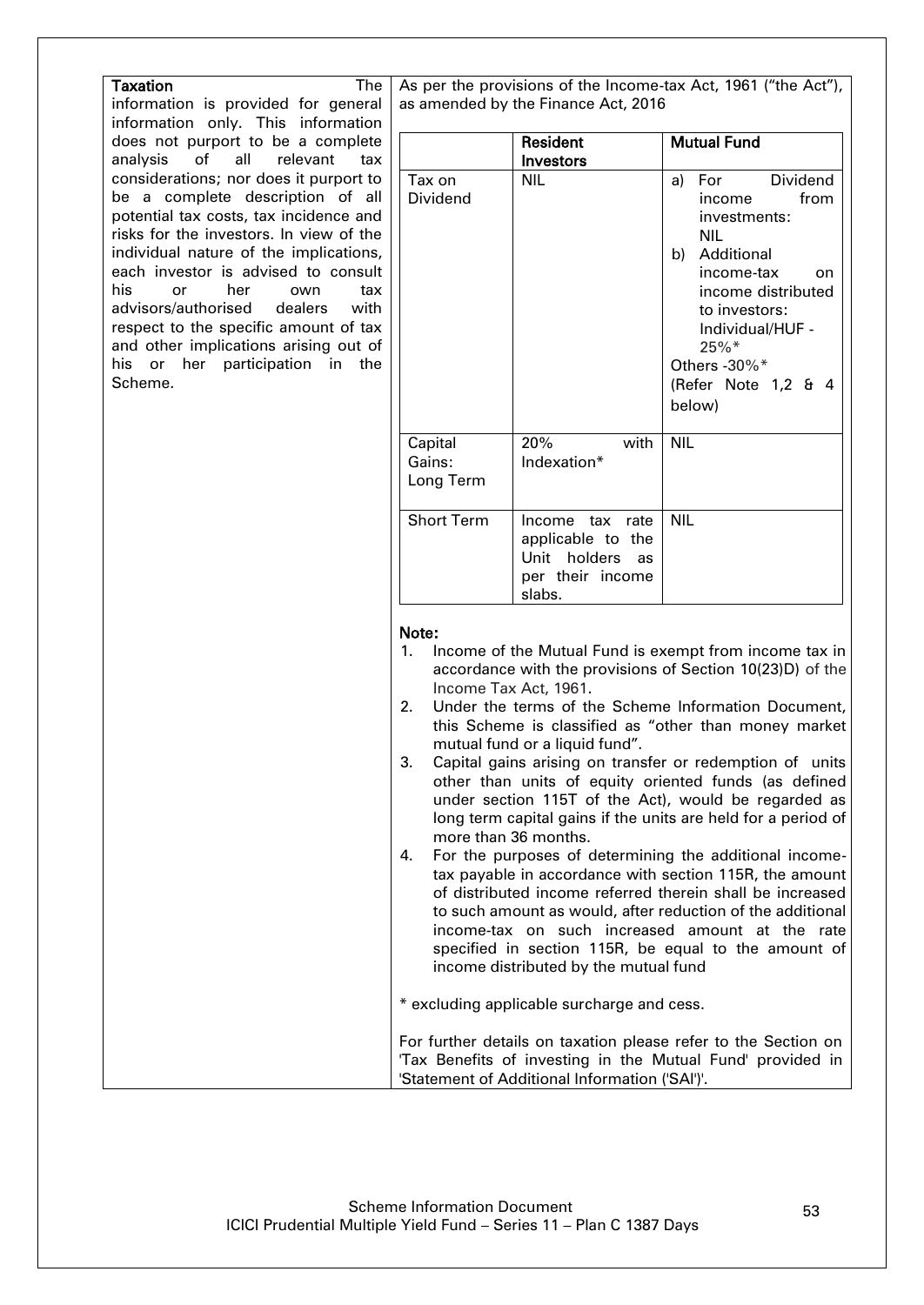| Investor services | The Fund will follow-up with customer service centres and<br>Registrar on complaints and enquiries received from investors<br>for resolving them promptly.<br>For this purpose, Mr. Yatin Suvarna has been appointed the<br>Investor Relations Officer. He can be contacted at the<br>Corporate Office of the AMC. The address and phone<br>numbers are: |
|-------------------|----------------------------------------------------------------------------------------------------------------------------------------------------------------------------------------------------------------------------------------------------------------------------------------------------------------------------------------------------------|
|                   | 2 <sup>nd</sup> Floor, Block B-2, Nirlon Knowledge Park,<br>Western Express Highway, Goregaon, Mumbai - 400063<br>Tel No.: 022 26852000, Fax No.: 022-2686 8313<br>e-mail - enquiry@icicipruamc.com                                                                                                                                                      |

## <span id="page-53-0"></span>D. COMPUTATION OF NAV

The NAV of the Units of the Scheme will be computed by dividing the net assets of the Scheme by the number of Units outstanding on the valuation date. The Fund shall value its investments according to the valuation norms, as specified in Schedule VIII of the Regulations, or such norms as may be prescribed by SEBI from time to time and as stipulated in the Valuation Policy and Procedures of the Fund, provided in SAI. The NAVs of the Scheme shall be rounded off up to four decimals.

NAV of units under the Scheme shall be calculated as shown below:

Market or Fair Value of Scheme"s investments + Current Assets - Current Liabilities and Provision

 $NAV$  (Rs.)  $=$ 

No. of Units outstanding under Plan

The NAV of the Scheme will be calculated as of the close of every Business Day. The valuation of the Plan"s assets and calculation of the Plan"s NAV shall be subject to audit on an annual basis and such regulations as may be prescribed by SEBI from time to time.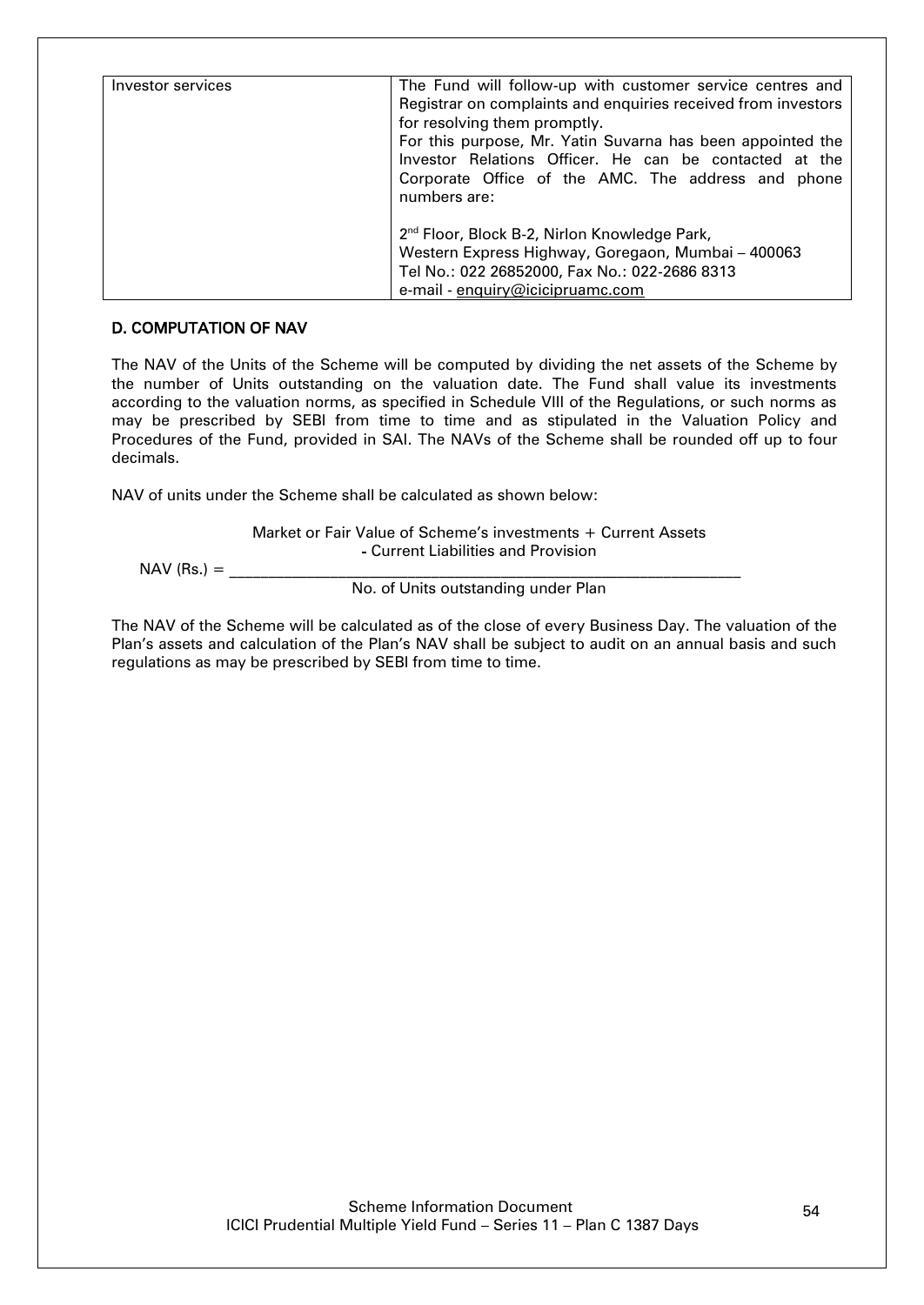### <span id="page-54-0"></span>IV. FEES AND EXPENSES

This section outlines the expenses that will be charged to the schemes.

### <span id="page-54-1"></span>A. NEW FUND OFFER (NFO) EXPENSES

These expenses are incurred for the purpose of various activities related to the NFO like sales and distribution fees paid marketing and advertising, registrar expenses, printing and stationary, bank charges etc. Entire NFO expenses will be borne by the AMC. In terms of SEBI circular no. SEBI/IMD/CIR No. 11/115723 /08 dated January 31, 2008, close ended schemes are not permitted to charge initial issue expenses to the scheme. Hence, NFO Expenses will not be charged to the Scheme.

### <span id="page-54-2"></span>B. ANNUAL SCHEME RECURRING EXPENSES

These are the fees and expenses for operating the Scheme. These expenses include Investment Management and Advisory Fee charged by the AMC, Registrar and Transfer Agents" fee, marketing and selling costs etc. as given in the table below:

The AMC has estimated the following percentage of the daily net assets of the Scheme will be charged to the Scheme as expenses. For the actual current expenses being charged, the investor should refer to the website of the mutual fund. The mutual fund would update the current expense ratios on the website within two business days mentioning the effective date of the change.

#### Estimated Annual Scheme Recurring Expenses

| <b>Particulars</b>                                                                                                 | <b>ICICI</b><br><b>Prudential</b><br><b>Multiple</b><br>Yield<br>Fund - Series 11<br>Plan C 1387<br>Days<br>(% per annum of<br>daily net assets) |
|--------------------------------------------------------------------------------------------------------------------|--------------------------------------------------------------------------------------------------------------------------------------------------|
| <b>Investment Management and Advisory Fees</b>                                                                     |                                                                                                                                                  |
| <b>Trustee fee</b>                                                                                                 |                                                                                                                                                  |
| <b>Audit fees</b>                                                                                                  |                                                                                                                                                  |
| <b>Custodian Fees</b>                                                                                              |                                                                                                                                                  |
| Registrar & Transfer Agents Fees                                                                                   |                                                                                                                                                  |
| Marketing & Selling Expense including Agent Commission                                                             |                                                                                                                                                  |
| Cost related to investor communications                                                                            |                                                                                                                                                  |
| Cost of fund transfer from location to location                                                                    |                                                                                                                                                  |
| Cost of providing account statements and dividend redemption cheques and<br>warrants                               |                                                                                                                                                  |
| <b>Costs of statutory Advertisements</b>                                                                           |                                                                                                                                                  |
| Cost towards investor education & awareness (at least 2 bps)                                                       | Up to 2.25                                                                                                                                       |
| Brokerage & transaction cost over and above 12 bps and 5 bps for cash and<br>derivative market trades respectively |                                                                                                                                                  |
| Service tax on expenses other than investment and advisory fees                                                    |                                                                                                                                                  |
| Service tax on brokerage and transaction cost                                                                      |                                                                                                                                                  |
| Other Expenses\$*                                                                                                  |                                                                                                                                                  |
| Maximum total expense ratio (TER) permissible under Regulation 52 (6) (c) (i)<br>and $(6)$ $(a)$                   | Up to 2.25                                                                                                                                       |
| Additional expenses for gross new inflows from specified cities* (more<br>specifically elaborated below)           | Up to 0.30                                                                                                                                       |
| The aforesaid does not include service tax on investment management and advisory fees. The                         |                                                                                                                                                  |
| same is more specifically elaborated below.                                                                        |                                                                                                                                                  |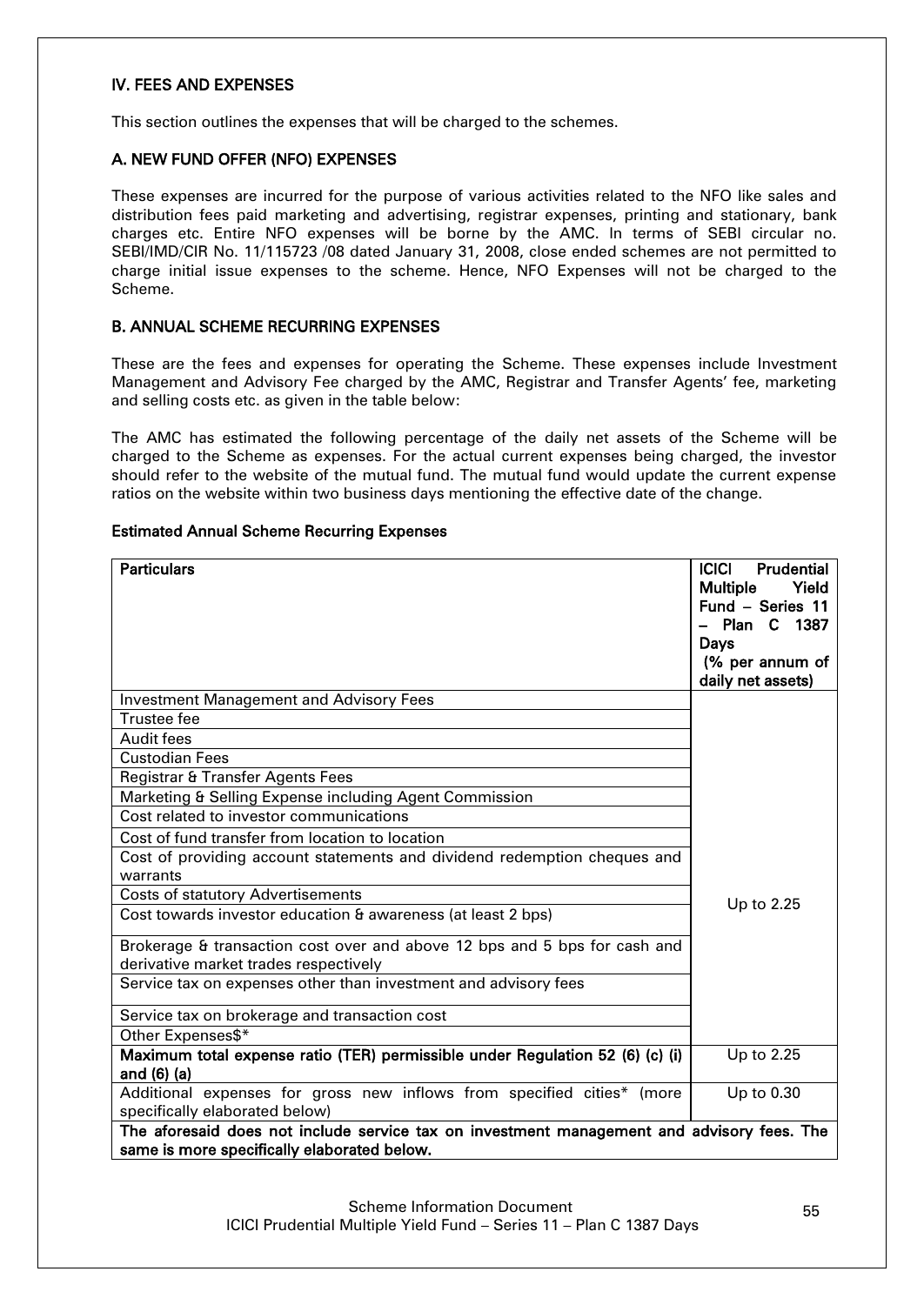\*As permitted under the Regulation 52 of SEBI (MF) Regulations and pursuant to SEBI circular no. CIR/IMD/DF/21/2012 dated September 13, 2012 and SEBI (Mutual Funds) Second Amendment Regulations, 2012.

\$ including listing expenses.

At least 10% of the TER is charged towards distribution expenses/ commission in the ICICI Prudential Multiple Yield Fund – Series 11 – Plan C 1387 Days. The TER of the ICICI Prudential Multiple Yield Fund – Series 11 – Plan C 1387 Days - Direct Plan will be lower to the extent of the abovementioned distribution expenses/ commission (at least 10%) which is charged in the ICICI Prudential Multiple Yield Fund – Series 11 – Plan C 1387 Days.

The aforesaid expenses are fungible within the overall maximum limit prescribed under SEBI (Mutual Funds) Regulations. This means that mutual fund can charge expenses within overall limits, without any internal cap on the aforesaid expenses head.

The purpose of the above table is to assist the investor in understanding various costs and expenses that an investor in the Scheme will bear. The above expenses may increase/decrease as per actual and/or any change in the Regulations.

These estimates have been made in good faith as per information available to the Investment Manager based on past experience.

Types of expenses charged shall be as per the SEBI (MF) Regulations.

As per the Regulations, the maximum recurring expenses that can be charged to the Scheme shall be subject to a percentage limit of daily net assets as in the tables below:

| First Rs.<br>100 crore | Next Rs. 300 crore | Next Rs. 300 crore | 700 crore<br>ว∨er Rs.  ี |
|------------------------|--------------------|--------------------|--------------------------|
| $2.25\%$               | 2.00%              | .75%               | .50%                     |

The above table excludes additional expenses that can be charged towards: i) 30 bps for gross new inflows from specified cities and ii) service tax on investment management and advisory fees. The same is more specifically elaborated below.

At least 2 basis points on daily net assets within the maximum limit of overall expense ratio shall be annually set apart for investor education and awareness initiatives.

Pursuant to SEBI circular no. CIR/IMD/DF/21/2012 dated September 13, 2012 and SEBI (Mutual Funds) Second Amendment Regulations, 2012, following additional costs or expenses may be charged to the scheme, namely:

- (i) The AMC may charge service tax on investment and advisory fees to the scheme of the Fund in addition to the maximum limit of total expenses ratio as prescribed in Regulation 52 of the Regulations, whereas service tax on other than investment and advisory fees, if any, shall be borne by the scheme within the maximum limit as per regulation 52 of the Regulations.
- (ii) expenses not exceeding of 0.30 per cent of daily net assets, if the new inflows from such cities as specified by the Securities and Exchange Board of India, from time to time are at least –
	- 30 per cent of the gross new inflows into the scheme, or;
	- 15 per cent of the average assets under management (year to date) of the scheme,

whichever is higher;

Provided that if inflows from such cities are less than the higher of the above, such expenses on daily net assets of the scheme shall be charged on proportionate basis;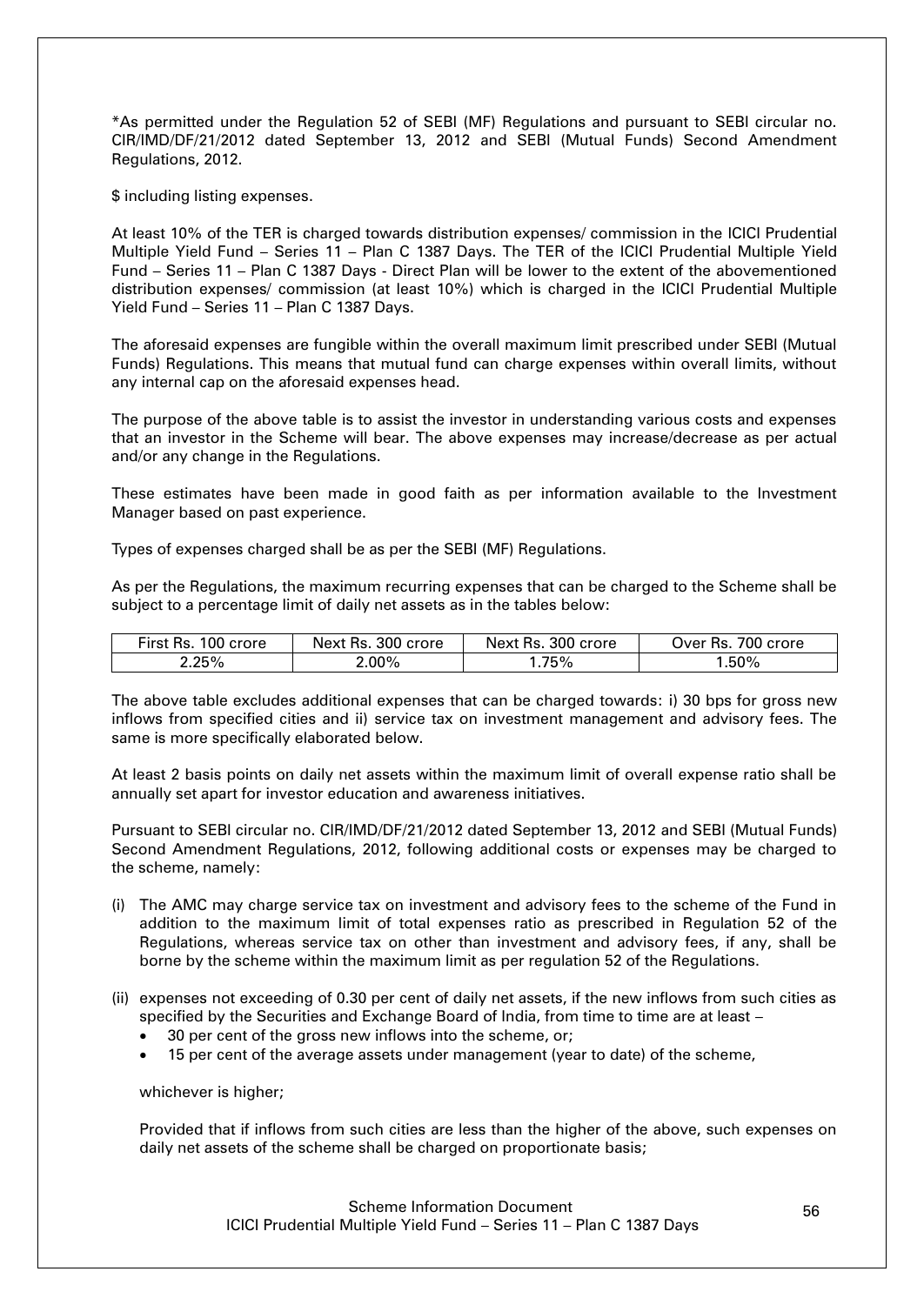Provided further that expenses charged under this clause shall be utilised for distribution expenses incurred for bringing inflows from such cities;

Provided further that amount incurred as expense on account of inflows from such cities shall be credited back to the scheme in case the said inflows are redeemed within a period of one year from the date of investment.

Further, the brokerage and transaction cost incurred for the purpose of execution of trade may be capitalized to the extent of 12 bps and 5 bps for cash market transactions and derivatives transactions respectively. Any payment towards brokerage and transaction cost, over and above the said 12 bps and 5 bps for cash market transactions and derivatives transactions respectively may be charged to the scheme within the maximum limit of Total Expense Ratio as prescribed under regulation 52 of the SEBI (Mutual Funds) Regulations, 1996. Service tax on brokerage and transaction cost paid for execution of trade, if any, shall be within the limit prescribed under regulation 52 of the Regulations.

Subject to Regulations, expenses over and above the prescribed limit shall be borne by the Asset Management Company.

|         | <b>Particulars</b>                        | Year 1          | Year 2          |
|---------|-------------------------------------------|-----------------|-----------------|
| (A)     | Net Assets Before expenses                | 50,00,00,000.00 | 58,92,00,000.00 |
|         | NAV per Unit Before Expense               | 10.00           | 11.78           |
|         | <b>Return Before Expense</b>              |                 | 20.00%          |
|         | Total Expenses (1.8% of Net Assets Before |                 |                 |
| (B)     | Expenses)                                 | 90,00,000.00    | 1,00,00,000.00  |
| $(A-B)$ | <b>Net Assets After expenses</b>          | 49,10,00,000.00 | 57,92,00,000.00 |
|         | Units                                     | 5,00,00,000.00  | 5,00,00,000.00  |
|         | NAV per Unit                              | 9.820           | 11.5840         |
|         | <b>Return After Expense</b>               |                 | 17.96%          |

The following is an illustration of the impact of expense ratio on the scheme"s returns:

For calculating expense of ICICI Prudential Multiple Yield Fund – Series 11 - Plan C 1387 Days - Direct Plan, brokerage component will not be considered.

# <span id="page-56-0"></span>C. LOAD STRUCTURE

Load is an amount, which is paid by the investor to redeem the units from the Scheme. This amount is used by the AMC to pay trail commissions to the distributor and to take care of other marketing and selling expenses. Load amounts are variable and are subject to change from time to time. For the current applicable structure, please refer to the website of the AMC (www.icicipruamc.com) or may call your distributor.

### i) Entry Load: Not Applicable.

In terms of SEBI circular no. SEBI/IMD/CIR No. 4/168230/09 dated June 30, 2009 has notified that w.e.f. August 01, 2009 there will be no entry load charged to the schemes of the Mutual Fund and the upfront commission to distributors will be paid by the investor directly to the distributor, based on his assessment of various factors including the service rendered by the distributor

ii) Exit Load: Being a listed Scheme, no exit load will be applicable.

Investors shall note that the brokerage on sales of the units of the Schemes on the stock exchanges shall be borne by the investors.

# <span id="page-56-1"></span>D. WAIVER OF LOAD FOR DIRECT APPLICATIONS

Pursuant to SEBI Circular No. SEBI/IMD/CIR No. 4/168230/09 dated June 30, 2009, no entry load shall be charged for all the Mutual Fund Schemes. Therefore the procedure for the waiver of load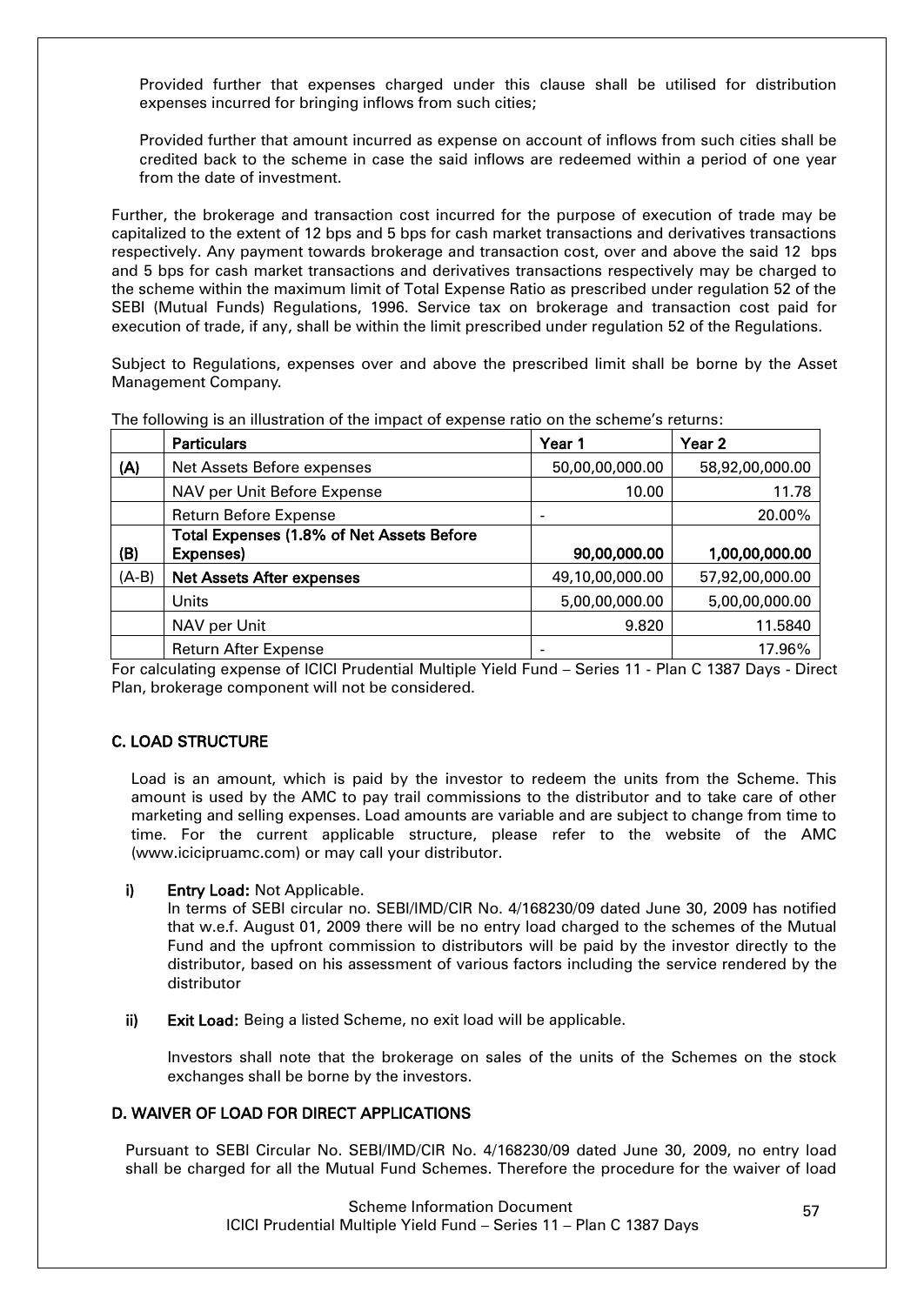for direct application is no longer applicable.

## <span id="page-57-0"></span>V. RIGHTS OF UNITHOLDERS

Please refer to SAI for details.

<span id="page-57-1"></span>VI. PENALTIES, PENDING LITIGATION OR PROCEEDINGS, FINDINGS OF INSPECTIONS OR INVESTIGATIONS FOR WHICH ACTION MAY HAVE BEEN TAKEN OR IS IN THE PROCESS OF BEING TAKEN BY ANY REGULATORY AUTHORITY

- 1. All disclosures regarding penalties and action(s) taken against foreign Sponsor(s) may be limited to the jurisdiction of the country where the principal activities (in terms of income / revenue) of the Sponsor(s) are carried out or where the headquarters of the Sponsor(s) is situated. Further, only top 10 monetary penalties during the last three years shall be disclosed.
- In March 2013, Prudential plc and its wholly-owned subsidiary The Prudential Assurance Company Limited settled with the UK"s former financial services regulator, the Financial Services Authority (FSA) over issues relating to Prudential"s unsuccessful bid to acquire AIA, the Asian subsidiary of AIG, in early 2010.

These Prudential companies agreed to pay fines totalling £30 million, in respect of a decision by the FSA that it and the United Kingdom Listing Authority (UKLA) should have been informed earlier about Prudential"s contemplation of the potential transaction. The Group Chief Executive, Tidjane Thiam, also agreed to be censured in respect of a decision by the FSA that it should have been informed earlier. The Final Notices published by the FSA on 27 March 2013 concerning these decisions accordingly represent the final resolution of the matter.

In a public statement accompanying the Final Notices dated 27 March 2013, the FSA stated that the investigation was into past events and did not concern the current conduct of the management of the Prudential Group. The FSA accepted that Prudential did consider their obligations in forming their assessment in respect of informing the regulator. Therefore, although the FSA considered that the circumstances of the breaches were serious, the FSA did not consider the breaches were reckless or intentional.

In a public statement regarding the FSA"s findings dated 27 March 2013, the Board of Prudential confirmed that the Group Chief Executive acted at all times in the interests of the Company and with the full knowledge and authority of the Board. Prudential works diligently to maintain close and positive relationships with its regulators, and the Group"s relationship with its UK regulators continues to be good.

Note:

1. Prudential plc was found to have breached Listing Principle 6 of the UKLA, requiring that "A listed company must deal with the FSA in an open and co-operative manner";

2. The Prudential Assurance Company Limited was found to have breached Principle 11 of the FSA"s Principles for Businesses, requiring that "A firm must deal with its regulators in an open and cooperative way, and must disclose to the FSA appropriately anything relating to the firm of which the FSA would reasonably expect notice"; and

3. Tidjane Thiam was found to have been "knowingly concerned" in The Prudential Assurance Company Limited"s breach of Principle 11. The FSA accepted that the breach by Mr Thiam (and Prudential) was neither reckless nor intentional.

 A Group holding by MAGIM in Storebrand ASA was not reported by the Disclosures team before the deadline as required under the Norwegian Securities Trading Act Rules. The disclosure, which related to an "above 5% holding", was made to the company and regulator on Friday 30th January 2015 at 17.31. As this was post close of business in Norway it was deemed to be received on Monday 2nd February, resulting in a breach of two days. The Norwegian regulator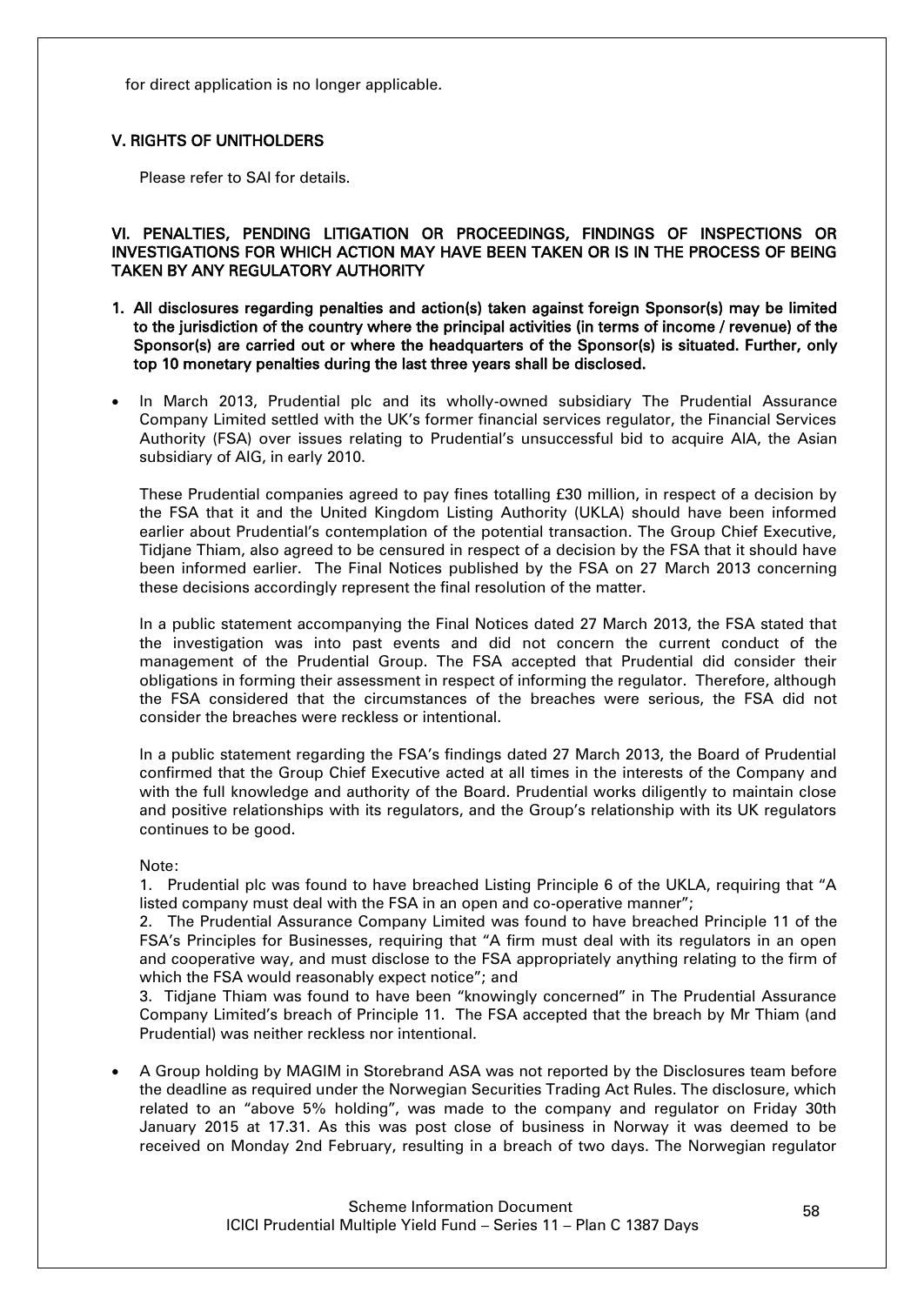has now issued a "violation charge" of 100,000 Norwegian Kroner (approximately £8,400) against Prudential plc.

2. In case of Indian Sponsor(s), details of all monetary penalties imposed and/ or action taken during the last three years or pending with any financial regulatory body or governmental authority, against Sponsor(s) and/ or the AMC and/ or the Board of Trustees /Trustee Company; for irregularities or for violations in the financial services sector, or for defaults with respect to share holders or debenture holders and depositors, or for economic offences, or for violation of securities law. Details of settlement, if any, arrived at with the aforesaid authorities during the last three years shall also be disclosed.

Cases pertaining to ICICI Bank Ltd. (the Bank):

- Reserve Bank of India (RBI) has imposed penalty on the Bank in respect of the following:
	- o In 2012, a penalty of Rs. 10,000/- for delayed filing of FC-GPR return for an FDI transaction of a customer. The Bank has paid the penalty of Rs. 10,000/- to RBI vide letter dated March 9, 2012.
	- o Violation in opening and conduct of account of M/s SpeakAsia Online Pte ltd resulting in penalty of Rs. 3.0 mn being imposed by RBI which was paid in October 2012.
	- $\circ$  Penalty imposed of Rs. 66,000/- for bouncing of 2 SGL deals which was paid in May 2012.
	- o On June 10, 2013, RBI imposed a penalty of Rs. 10.01 million on ICICI Bank, in exercise of the powers vested with it under the provisions of Section 47(A)(1)(c) read with Section 46(4)(i) of the Banking Regulation Act, 1949 and subsection (3) of section 11 of FEMA on operating matters pertaining to KYC. The Bank has paid the penalty to RBI.
	- $\circ$  On July 25, 2014, RBI imposed a penalty of Rs, 4.0 million on the Bank, in exercise of powers vested with it under the provisions of Section 47A(1) of the Banking Regulation Act, 1949 with respect to facilities extended to a corporate borrower by the Bank. The Bank vide letter dated August 7, 2014 has paid the penalty to RBI.
	- o On December 17, 2014, RBI imposed a penalty of Rs. 5.0 million on the Bank in exercise of powers vested with it under the provisions Section 47A(1)(c) read with Section 46(4)(i) of the Banking Regulation Act, 1949 for charges of noncompliance with the directions/guidelines issued by Reserve Bank of India in connection with Know Your Customer (KYC)/Anti Money Laundering (AML). The Bank has paid the penalty to RBI on December 30, 2014.
- A penalty of Rs. 1.4 million was imposed on the Bank in February 2015 by the Financial Intelligence Unit, India (FIU-IND). The Bank has filed an appeal against the penalty, which was imposed for failure in reporting of the attempted suspicious transactions pertaining to media sting incidents.
- 3. Details of all enforcement actions taken by SEBI in the last three years and/ or pending with SEBI for the violation of SEBI Act, 1992 and Rules and Regulations framed there under including debarment and/ or suspension and/ or cancellation and/ or imposition of monetary penalty/adjudication/enquiry proceedings, if any, to which the Sponsor(s) and/ or the AMC and/ or the Board of Trustees /Trustee Company and/ or any of the directors and/ or key personnel (especially the fund managers) of the AMC and Trustee Company were/ are a party. The details of the violation shall also be disclosed.

The Securities and Exchange Board of India (SEBI) had issued a show cause notice to the Bank under SEBI (Procedure for Holding Inquiry and imposing Penalties by Adjudicating Officer) Rules, 1995 for delay of 81 days in filing disclosures under the SEBI (Prohibition of Insider Trading) Regulations 1992, for change in shareholding exceeding 2% in a listed Company, when prior shareholding exceeded 5 %. This was in respect of Bank"s holding in Jord Engineers India Ltd which was largely unlisted, and trading in the scrip was suspended, though the Company was listed. The bank filed consent terms and paid Rs. 1 lac to SEBI pursuant to the consent order passed in May 2012.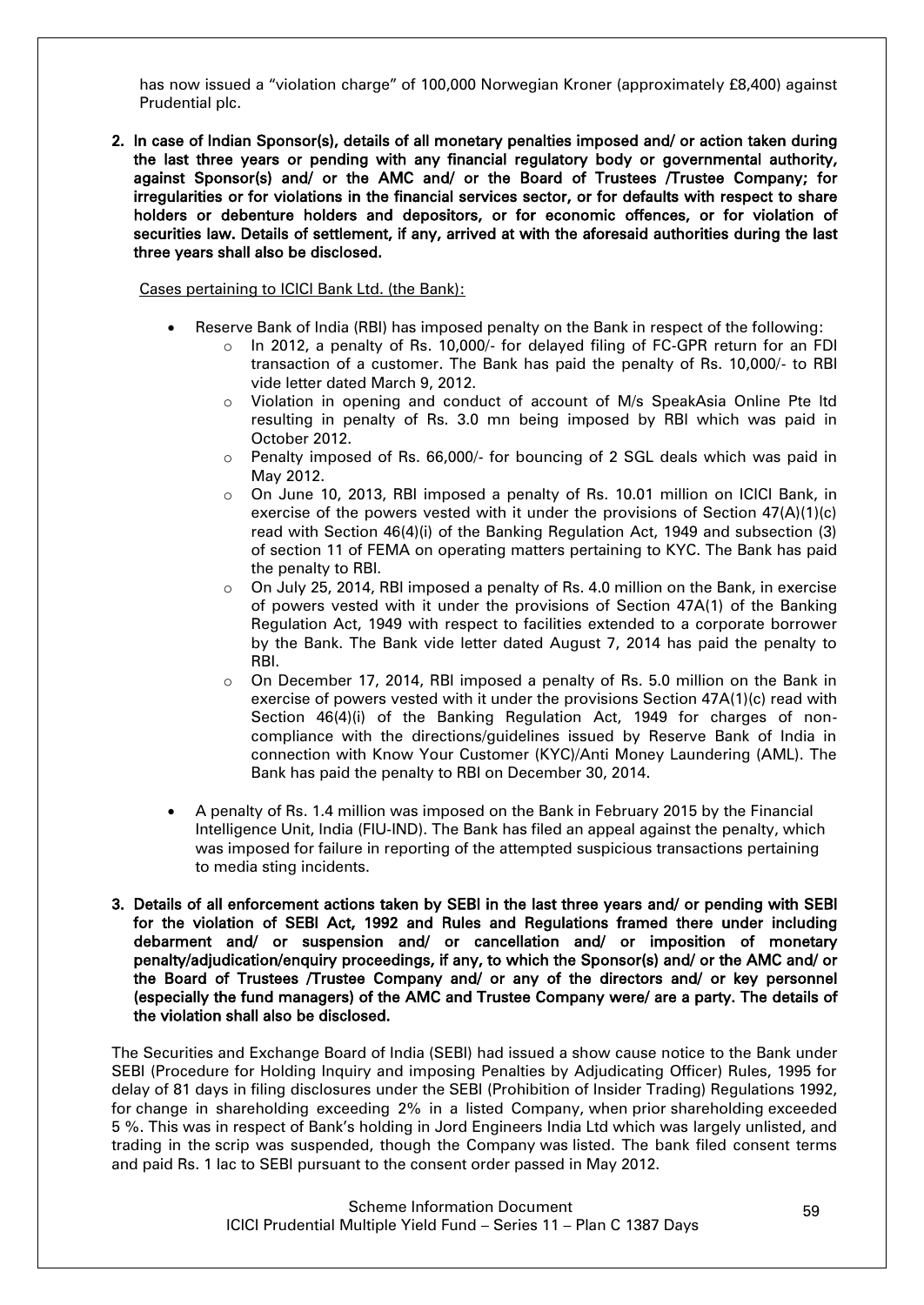#### 4. Any pending material civil or criminal litigation incidental to the business of the Mutual Fund to which the Sponsor(s) and/ or the AMC and/ or the Board of Trustees /Trustee Company and/ or any of the directors and/ or key personnel are a party should also be disclosed separately.

As per the SEBI MF Regulations, mutual fund schemes are permitted to invest in securitised debt. Accordingly, few schemes of ICICI Prudential Mutual Fund ("the Fund") had made investment in certain Pass Through Certificates (PTCs) of certain special purpose vehicles / securitisation trusts ("the Trusts"). The returns filed by few of these securitisation Trusts whose PTCs were held by the Fund were taken up for scrutiny by the Income Tax Authorities for Assessment Years 2007-08, 2008- 09, 2009-10 and 2010-11. Arising out of this, they had raised a demand on such Trusts. On failure to recover the same from them, they sent demand notices to the Fund along with other Mutual Funds as beneficiaries / contributors to such Trusts. The Fund in consultation with its tax & legal advisors has contested the applicability of such demand and proceedings there on are still pending.

### 5. Any deficiency in the systems and operations of the Sponsor(s) and/ or the AMC and/ or the Board of Trustees/Trustee Company which SEBI has specifically advised to be disclosed in the SID, or which has been notified by any other regulatory agency, shall be disclosed. -

Nil

### GENERAL INFORMATION

### Power to make Rules

Subject to the Regulations, the Trustee may, from time to time, prescribe such terms and make such rules for the purpose of giving effect to the Scheme with power to the AMC to add to, alter or amend all or any of the terms and rules that may be framed from time to time.

### • Power to remove Difficulties

If any difficulties arise in giving effect to the provisions of the Scheme, the Trustee may, subject to the Regulations, do anything not inconsistent with such provisions, which appears to it to be necessary, desirable or expedient, for the purpose of removing such difficulty.

### • Scheme to be binding on the Unitholders:

Subject to the Regulations, the Trustee may, from time to time, add or otherwise vary or alter all or any of the features of investment plans and terms of the Scheme after obtaining the prior permission of SEBI and Unitholders (where necessary), and the same shall be binding on all the Unitholders of the Scheme and any person or persons claiming through or under them as if each Unitholder or such person expressly had agreed that such features and terms shall be so binding.

### Notwithstanding anything contained in this Scheme Information Document, the provisions of the SEBI (Mutual Funds) Regulations, 1996 and the guidelines there under shall be applicable.

Note: The Scheme under the Scheme Information Document (SID) was approved by the Directors of ICICI Prudential Trust Limited vide resolution passed by circulation dated December 01, 2015.

> For and on behalf of the Board of Directors of ICICI Prudential Asset Management Company Limited

> > Sd/- Nimesh Shah Managing Director

Place : Mumbai Date: September 15, 2016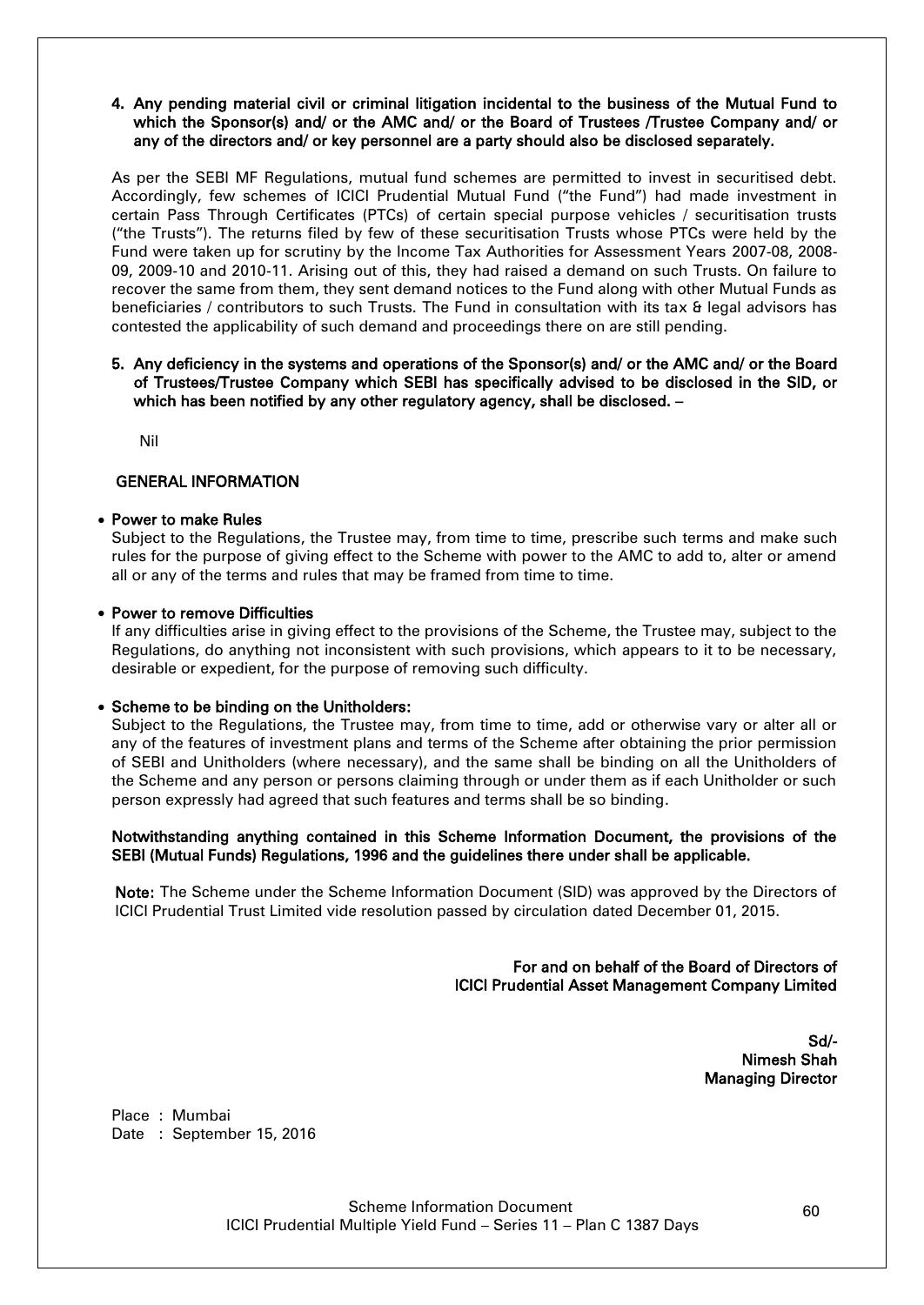#### ICICI Prudential Mutual Fund Official Points of Acceptance

•Ahmedabad: 307, 3rd Floor, Zodiac Plaza, Beside Nabard Vihar, Near St. Xavier"s College Corner, H.L. Collage Road, Off C. G. Road, Ahmedabad 380009, Gujarat • Amritsar: Eminent Mall, 2nd amar Floor, Kennedy Avenue, 10 The Mall, Amritsar - 143001, Punjab • Anand: 109-110, Maruti Sharnam Complex, Opp. Nandbhumi Party Plot, Anand Vallabh Vidyanagar Road, Anand - 388001, Gujarat • Aurangabad: Unit B-5, 1st Floor, Aurangabad Business Centre, Adalat Road, Aurangabad - 431001, Maharashtra • Allahabad – Shop No. FF-1, FF-2, Vashishtha Vinayak Tower, 38/1, Tashkant Marg, Civil Lines, Allahabad 211 001 • Bangalore (M G Road): Phoenix Pinnacle, First Floor, Unit 101 -104, No 46, Ulsoor Road, Bangalore 560042, Karnataka • Bangalore: No. 311/7, Ground Floor 9th Main, 5th Block, Jayanagar, Bangalore – 560 041 • Baroda: 2nd Floor, Offc No 202, Goldcroft, Jetalpur Road, Alkapuri, Vadodara 390007, Gujarat • Bhopal: MF-26/27 Block-C, Mezzanine Floor, Mansarovar Complex, Hoshangabad Road, Bhopal-462016, Madhya Pradesh • Bhubhaneshwar: Plot No. 381, Khata 84, MZ Kharvel Nagar, (Near Ram Mandir), Dist –Khurda, Bhbaneshwar, 751001 Orissa • Chandigarh: SCO 137-138, F.F, Sec-9C, Chandigarh 160017, Chandigarh • Chennai- Lloyds Road: Abithil Square,189, Lloyds Road,Royapettah, Chennai 600014, Tamil Nadu • Chennai- N R Dave Complex, 1st Floor, No: 201/C34, 2nd Avenue Anna Nagar west, Chennai - 600 040 • Chennai-Door No 24, Ground Floor, GST Road, Tambaram Sanitorium, Chennai 600 047 • Cochin: #956/3 & 956/4 2nd Floor, Teepeyam Towers, Kurushupally Road, Off MG Road, Ravipuram , Kochi 682015, Kerala • Coimbatore: Ground Floor, No:1, Father Rhondy Street, Azad Road, R.S. Puram, Coimbatore 641002, Tamil Nadu • Dehradun: 1st Floor, Opp. St. Joseph school back gate, 33, Subhash road, Dehradun 248001, Uttaranchal • Durgapur : Mezzanine Floor, Lokenath Mansion, Sahid Khudiram Sarani, CityCentre, Durgapur 713216, West Bengal • Gujarat 1st Floor, Madhav Plaza No. 138-139, Opp. SBI Lal Bunglow Road, Jamnagar 361001, Gujarat • Gujarat Office No. 23-24 , Pooja-B, Near ICICI Bank, Station Road,Bhuj-Kutch 370001, Gujarat •Gurgaon: M.G. Road, Vipul Agora Bulding, Unit no 109, 1st Floor, Opp. JMD Regedt Sq, Gurgaon - 122001 • Guwahati : Jadavbora Complex, M.Dewanpath, Ullubari, Guwahati 781007, Assam • Haryana Shop No. S.C.O No. 8, Sector 16, Basement, HUDA Shopping Centre,(Below Axis Bank). Faridabad 121002, Haryana •,Hyderabad-Begumpet: Gowra Plaza, 1st Floor, No: 1-8-304-307/381/444,S.P. Road, Begumpet, Secunderabad, Hyderabad 500003, Andhra Pradesh • Indore: 310-311 Starlit Tower,29/1 Y N Road, Indore 452001, Madhya Pradesh • Jaipur: Building No 1, Opp Amrapura Sthaan, M.I. Road, Jaipur 302001, Rajasthan • Jalandhar: 102, 1st Floor, Arora Prime Tower, G T Road, Jalandhar - 144001, Punjab • Jalpaiguri: Babu Para, Beside Meenaar Apartment, Ward No VIII, Kotwali Police Station, PO & Dist Jalpaiguri, Pincode: 735101, West Bengal • Jamshedpur : Padmalaya, 18 Ram Mandir Area, Ground Floor, Bistapur, Jamshedpur – 831001, Jharkhand., Jamshedpur 831001, Jharkhand • Jodhpur: 1st Floor, Plot No 3, Sindhi Colony, Shastri Nagar Jodhpur Rajasthan • Kalyani: B- 9/14 (C.A), 1st Floor, Central Park, Dist- Nadia, Kalyani 741235, West Bengal • Kanpur: Unit No. G-5, Sai Square 16-116, (45), Bhargava Estate Civil Lines, Kanpur 208 001, Uttar Pradesh • Kolhapur: 1089, E Ward, Anand Plaza, Rajaram Road, Kolhapur 416001, Maharashtra • Kolkata - Dalhousie: Room No. 409, 4th Floor, Oswal Chambers, 2, Church Lane Kolkata - 700001, West Bengal • Kolkata - Lords : 227, AJC Bose Road, Anandalok, 1st Floor, Room No. 103/103 A, Block - B, Kolkata 700020, West Bengal • Lucknow: 1st Floor Modern Business Center,19 Vidhan Sabha Marg, Lucknow 226001, Uttar Pradesh • Ludhiana: SCO 121, Ground Floor, Feroze Gandhi Market, Ludhiana 141001, Punjab • Mumbai-Borivli: ICICI Prudential Mutual Fund, Ground Floor, Suchitra Enclave Maharashtra Lane, Borivali (West), Mumbai 400092, Maharashtra • Mumbai - Fort: ICICI Prudential Asset Management Co Ltd, 2nd Floor, Brady House,12/14 Veer Nariman Road Fort, Mumbai 400001, Maharashtra • Mumbai - Ghatkopar: Ground Floor, Unit No 4 & 5, Platinum Mall, Opposite Ghatkopar Railway Station, Jawahar Road, Ghatkopar East, Mumbai 400077 • Mumbai - Goregaon: 2nd Floor, Block B-2, Nirlon Knowledge Park, Western Express Highway, Goregaon, Mumbai 400013, Maharashtra • Mumbai-Khar: ICICI Prudential Mutual Fund, 101, 1st Floor, Abbas Manzil, Opposite Khar Police Station, S. V. Road, Khar (W), Mumbai 400052, Maharashtra • Mumbai-Thane: ICICI Prudential Mutual Fund, Ground Floor, Mahavir Arcade,Ghantali Road, Naupada, Thane West, Thane 400602, Maharashtra • Mumbai-Vashi: ICICI Prudential AMC Ltd, Devavrata Co-op Premises, Plot No 83, Office No 26, Gr Floor, Sector 17, Vashi, Navi Mumbai 400703, Maharashtra • Nagpur: 1st Floor, Mona Enclave, WHC Road, Near Coffee House Square, Above Titan Eye Showroom, Dharampeth, Nagpur 440010, Maharashtra • Nalanda: R-C Palace, Amber Station Road, Opp.: Mamta Complex, Bihar Sharif (Nalanda) Bihar 803 101. • Nashik: 1st Floor, Plot no. 57, Karamkala, New Pandit Colony, Opp old Municipal Corporation, (NMC) Off Sharanpur Road, Nashik – 422 002 • New Delhi: 12th Floor Narain Manzil,23 Barakhamba Road, New Delhi 110001, New Delhi • Noida: F-25, 26 & 27, First Floor,Savitri market, Sector-18, Noida 201301, Uttar Pradesh • New Delhi: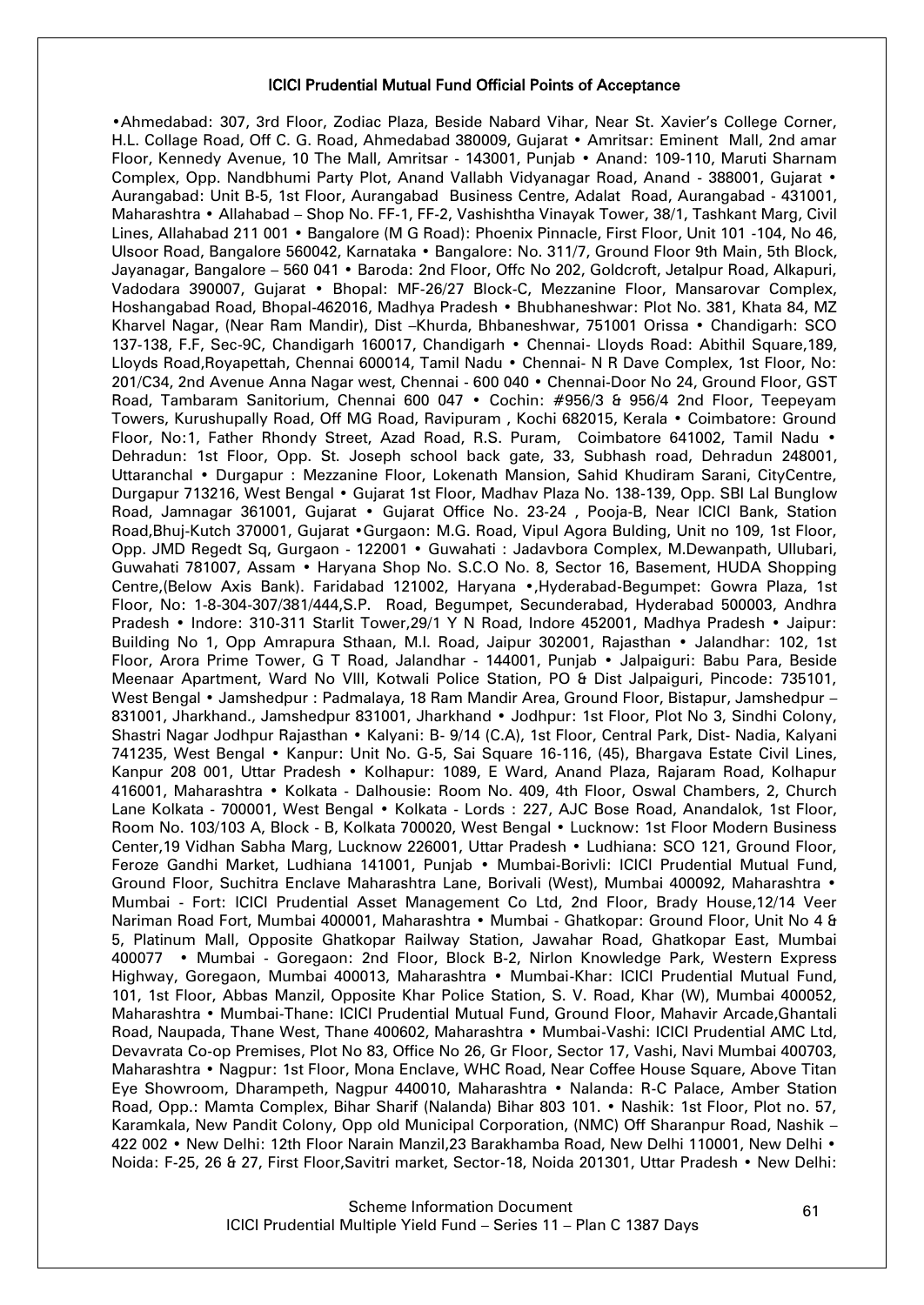108, Mahatta Tower, B Block, Janak Puri, New Delhi 110058 • Panjim: Sandeep Apts, Shop No. 5 & 6, Grond Floor, Next to Hotel Samrat, Dr. Dada Vaidya Road, Panaji 403001, Goa • Patna : 1st Floor, Kashi Place, Dak Bungalow Road, Patna 800001, Bihar • Pune: 1205 /4/6 Shivaji Nagar, Chimbalkar House, Opp Sambhaji Park, J M Road, Pune 411004, Maharashtra • Raipur: 3rd Floor, Tank Business Tower, Near Fafadih Chowk, Raipur - 492001 • Rajkot: Shop No. 10, 11 & 12, Ground Floor, Raheja Towers, Jail Road, Raipur, PIN 492001, Chattisgarh • Siliguri : Ganapati Plaza, 2nd Floor, Sevoke Road, Siliguri 734001, West Bengal • Prantik Para, Near Hotel Samrat, P. O Chilita, P. S. Bohorompur, Bohorompur, West Bengal 742 165 • Surat: HG 30, B Block, International Trade Center, Majura Gate, Surat 395002, Gujarat • Udaipur: Shukrana, 6 Durga Nursery Road, Near Sukhadia Memorial, Udaipur 313001, Rajasthan •Uttar Pradesh Shop No. 2, Plot No. C-74, Ground Floor, Raj Nagar, District Centre, Ghaziabad 201002, Uttar Pradesh • Varanasi: D-58/2, Unit No.52 & 53,Ist Floor, Kuber Complex,Rath Yatra Crossing, Varanasi 221010, Uttar Pradesh • Email:trxn@icicipruamc.com.

Toll Free Numbers: (MTNL/BSNL) 1800222999 ; (Others) 18002006666 • Website: www.icicipruamc.com

#### Other Cities: Additional official transaction acceptance points (CAMS Transaction Points)

• Agartala: Advisor Chowmuhani (Ground Floor) Krishnanagar, Agartala 799001, Tripura • Agra: No. 8, II Floor Maruti Tower Sanjay Place, Agra 282002, Uttar Pradesh • Ahmedabad: 111-113,1st Floor, Devpath Building, off : C G Road, Behind lal Bungalow, Ellis Bridge , Ahmedabad, Ahmedabad 380006, Gujarat • Ajmer: Shop No.S-5, Second Floor Swami Complex, Ajmer 305001, Rajasthan • Akola : Opp. RLT Science College Civil Lines, Akola 444001, Maharashtra • Aligarh: City Enclave, Opp. Kumar Nursing Home Ramghat Road, Aligarh 202001, Uttar Pradesh • Allahabad: 30/2, A&B, Civil Lines Station, Besides Vishal Mega Mart, Strachey Road, Allahabad 211001, Uttar Pradesh • Alleppey: Doctor's Tower Building, Door No. 14/2562, 1st floor, North of Iorn Bridge, Near Hotel Arcadia Regency, Alleppey 688011, Kerala • Alwar: 256A, Scheme No:1, Arya Nagar, Alwar 301001, Rajasthan • Amaravati : 81, Gulsham Tower, 2nd Floor Near Panchsheel Talkies, Amaravati 444601, Maharashtra • Ambala : Opposite PEER, Bal Bhawan Road, Ambala 134003, Haryana • Amritsar: SCO - 18J, "C" Block, Ranjit Avenue, Amritsar 140001, Punjab • Anand: 101, A.P. Tower, B/H, Sardhar Gunj Next to Nathwani Chambers , Anand 388001, Gujarat • Anantapur: 15-570-33, I Floor Pallavi Towers, Anantapur 515001, Andhra Pradesh • Andheri (parent: Mumbai ISC): CTS No 411, Citipoint, Gundivali, Teli Gali, Above C.T. Chatwani Hall, Andheri 400069, Maharashtra • Ankleshwar: Shop # F -56,1st Floor, Omkar Complex,Opp Old Colony, Near Valia Char Rasta, G.I.D.C., Ankleshwar 393002, Gujarat • Asansol: Block – G 1st Floor P C Chatterjee Market Complex Rambandhu Talab P O Ushagram, Asansol 713303, West Bengal • Aurangabad: Office No. 1, 1st Floor Amodi Complex Juna Bazar, Aurangabad 431001, Maharashtra • Balasore: B C Sen Road, Balasore 756001, Orissa • Bangalore: Trade Centre, 1st Floor 45, Dikensen Road (Next to Manipal Centre), Bangalore 560042, Karnataka • Bankura: CAMS Service Center, Cinema Road, Nutunganj, Beside Mondal Bakery, P. 0. & Dist. Bankura 722101 • Bareilly: F-62-63, Butler Plaza Civil Lines, Bareilly 243001, Uttar Pradesh • Belgaum: Tanish Tower CTS No. 192/A, Guruwar Peth Tilakwadi, Belgaum 590006, Karnataka • Bellary: CAMS Service centre,# 60/5, Mullangi Compound, Gandhinagar Main Road, (Old Gopalswamy Road), Bellary 583103, Karnataka • Berhampur: First Floor, Upstairs of Aaroon Printers Gandhi Nagar Main Road, Berhampur 760001, Orissa • Bhagalpur: Dr R P Road Khalifabag Chowk, Bhagalpur 812002, Bihar • Bharuch (parent: Ankleshwar TP): F-108, Rangoli Complex Station Road , Bharuch 392001, Gujarat • Bhatinda: 2907 GH,GT Road Near Zila Parishad, Bhatinda 151001, Punjab • Bhavnagar: 305-306, Sterling Point Waghawadi Road Opp. HDFC Bank, Bhavnagar 364002, Gujarat • Bhilai: Shop No. 117,Ground Floor, Khicharia Complex, Opposite IDBI Bank, Nehru Nagar Square, Bhilai 490020, Chattisgarh • Bhilwara: Indraparstha tower Shop Nos 209-213, Second floor, Shyam ki sabji mandi Near Mukharji garden, Bhilwara 311001, Rajasthan • Bhopal: Plot No . 10, 2nd floor, Alankar Complex, Near ICICI Bank, M P Nagar, Zone II, Bhopal 462011, Madhya Pradesh • Bhubaneswar: 101/ 7, Janpath, Unit-III, Bhubaneswar 751001, Orissa • Bhuj: Data Solution, Office No:17 I st Floor Municipal Building Opp Hotel Prince Station Road, Bhuj - Kutch 370001, Gujarat • Bhusawal (Parent: Jalgaon TP): 3, Adelade Apartment Christain Mohala, Behind Gulshan-E-Iran Hotel Amardeep Talkies Road Bhusawal, Bhusawal 425201, Maharashtra • Bikaner: Behind Rajasthan patrika, in front of Vijaya Bank, 1404 Amar Singh Pura, Bikaner 334 001, Rajasthan • Bilaspur: Shop No. B-104, First Floor, Narayan Plaza, Link Road, Bilaspur, (C.G), 495 001 Contact:9203900626 • Bokaro: Mazzanine Floor, F-4, City Centre Sector 4, Bokaro Steel City 827004, Bokaro 827004, Jharkhand • Burdwan: 399, G T Road Basement of Talk of the Town, Burdwan 713101, West Bengal •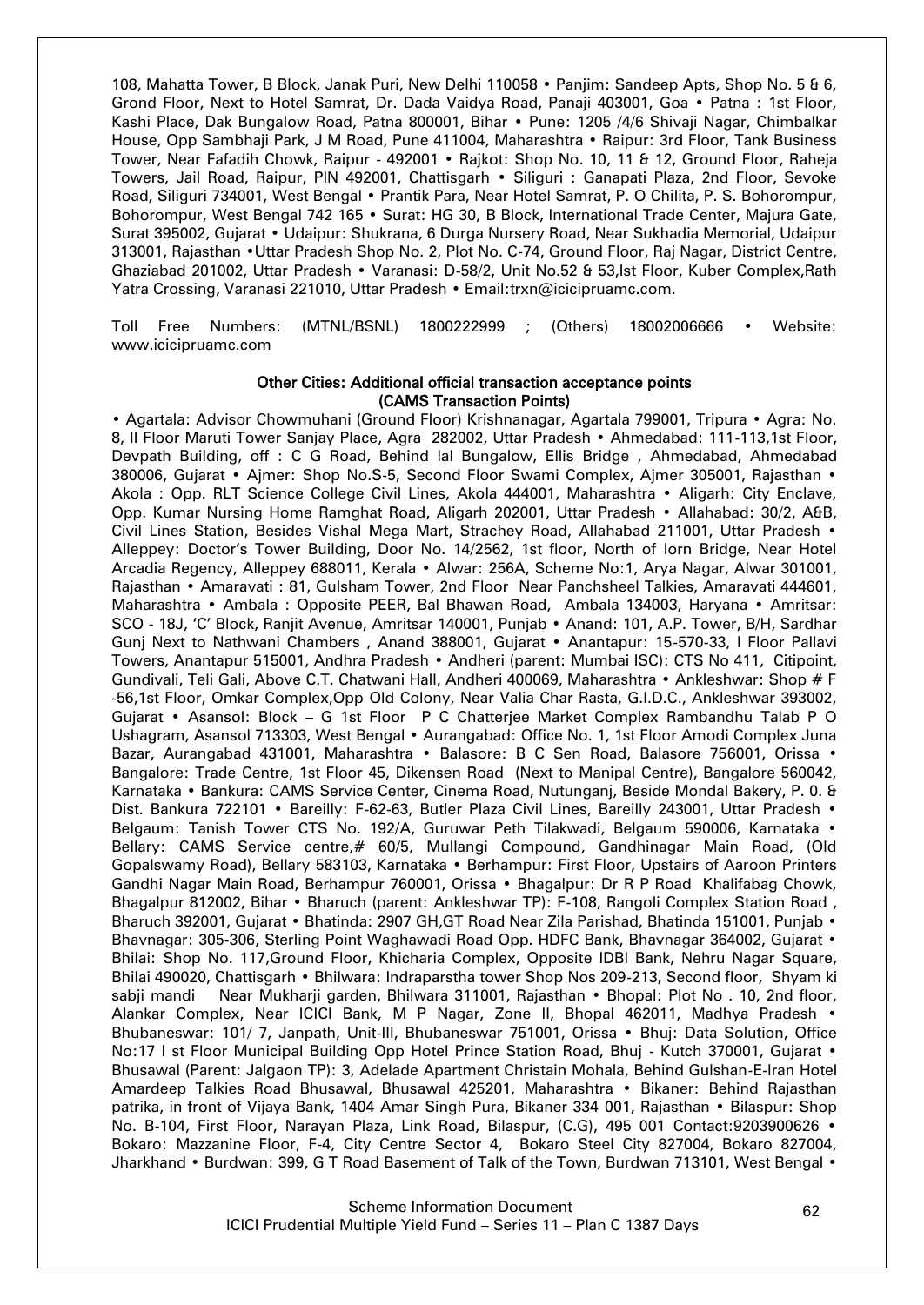Calicut: 29/97G 2nd Floor Gulf Air Building Mavoor Road Arayidathupalam, Calicut 673016, Kerala • Chandigarh: Deepak Towers, SCO 154-155, 1st Floor, Sector17-C, Chandigarh 160017, Punjab • Chandrapur: Opp. Mustafa Décor, Near Bangalore Bakery, Kasturba Road, Chandrapur, Maharashtra 442 402. Tel. No. 07172 – 253108 Chennai: Ground Floor No.178/10, Kodambakkam High Road Opp. Hotel Palmgrove Nungambakkam, Chennai 600034, Tamil Nadu • Chennai: 7th floor, Rayala Tower - III,158, Annasalai,Chennai, Chennai 600002, Tamil Nadu • Chennai: Ground floor, Rayala Tower-I,158, Annasalai, Chennai, Chennai 600002, Tamil Nadu • Cochin: 1st Floor, K C Centre, Door No. 42/227-B, Chittoor Road, Opp. North Town Police Station, Kacheripady, Cochin - 682 018. Tel.: (0484) 6060188/6400210 • Coimbatore: Old # 66 New # 86, Lokamanya Street (West) Ground Floor R.S. Puram, Coimbatore 641002, Tamil Nadu • Cuttack: Near Indian Overseas Bank Cantonment Road Mata Math, Cuttack 753001, Orissa • Davenegere: 13, Ist Floor, Akkamahadevi Samaj Complex Church Road P.J.Extension, Devengere 577002, Karnataka • Dehradun: 204/121 Nari Shilp Mandir Marg Old Connaught Place, Dehradun 248001, Uttaranchal • Delhi: CAMS Collection Centre, Flat no.512, Narain Manzil, 23, Barakhamba Road, Connaught Place, New Delhi 110001, New Delhi • Deoghar: S S M Jalan Road Ground floor Opp. Hotel Ashoke Caster Town, Deoghar 814112, Jharkhand • Dhanbad: Urmila Towers Room No: 111(1st Floor) Bank More, Dhanbad 826001, Jharkhand • Dhule: House No. 3140, Opp. Liberty Furniture, Jamnalal Bajaj Road, Near Tower Garden, Dhule 424001 • Durgapur: City Plaza Building, 3rd floor, City Centre, Durgapur 713216, West Bengal • Erode: 197, Seshaiyer Complex Agraharam Street, Erode 638001, Tamil Nadu • Faridhabad: B-49, Ist Floor Nehru Ground Behind Anupam Sweet House NIT, Faridhabad 121001, Haryana • Gaya: C/o Mangalam Press, Near R/O Dr. Binay Kumar Sinha, Bangla Asthan, Ramdhanpur, Bihar. Gaya – 823001 • Ghaziabad: 113/6 I Floor Navyug Market, Gazhiabad 201001, Uttar Pradesh • First Floor, Canara Bank Building, Dhundhi Katra Mirzapur, Uttar Pradesh 231 001, Contact no: 05442 – 220282, Email ID: camsmpr@camsonline.com• F-10, First Wings, Desai Market, Gandhi Road, Bardoli, 394 601, Contact No: 8000791814, Email ID: camsbrd@camsonline.com • Goa: No.108, 1st Floor, Gurudutta Bldg Above Weekender M G Road, Panaji (Goa) 403001, Goa • Gondal: Parent CSC - Rajkot,A/177, Kailash Complex, Khedut Decor, Gondal 360311, Gujarat • Gorakhpur: Shop No. 3, Second Floor, The Mall Cross Road, A.D. Chowk Bank Road, Gorakhpur 273001, Uttar Pradesh • Guntur: Door No 5-38-44 5/1 BRODIPET Near Ravi Sankar Hotel, Guntur 522002, Andhra Pradesh • Gurgaon: SCO - 17, 3rd Floor, Sector-14, Gurgaon 122001, Haryana • Guwahati: A.K. Azad Road, Rehabari, Guwahati 781008, Assam •D.No. 1-6-5/6A, DEO Office Road, Beside Income Tax Office, Mahabubnagar, Telangana, 509001 •B8, 1<sup>st</sup> floor, Mira Arcade, Library Road, Amreli, 365601• Gwalior: G-6, Global Apartment Phase-II,Opposite Income Tax Office, Kailash Vihar City Centre, Gwalior 474001, Madhya Pradesh •Haridwar – F-3, Hotel Shaurya, New Model Colony, Haridwar, Uttarkhand, 249408 • Hazaribag: Municipal Market Annanda Chowk, Hazaribagh 825301, Jharkhand • Hisar: 12, Opp. Bank of Baroda Red Square Market, Hisar 125001, Haryana • Hubli: No.204 - 205, 1st Floor, " B " Block, Kundagol Complex, Opp. Court, Club Road, Hubli 580029, Karnataka • Hyderabad: 208, II Floor, Jade Arcade Paradise Circle, Secunderabad 500003, Andhra Pradesh • Indore: 101, Shalimar Corporate Centre 8-B, South Tukogunj, Opp.Greenpark, Indore 452001, Madhya Pradesh • Irinjalakuda: CAMS Service Center, XIX/546-P-3, Nakkara Complex, Opp. Municipal Town Hall, Kerala lrinjalakuda-680121 • Jabalpur: 975, Chouksey Chambers, Near Gitanjali School, 4th Bridge, Napier Town, Jabalpur 482001, Madhya Pradesh • Jaipur: R-7, Yudhisthir Marg, C-Scheme Behind Ashok Nagar Police Station, Jaipur 302001, Rajasthan • Jalandhar: 367/8, Central Town Opp. Gurudwara Diwan Asthan, Jalandhar 144001, Punjab • Jalgaon: Rustomji Infotech Services 70, Navipeth Opp. Old Bus Stand, Jalgaon 425001, Maharashtra • Jalna C.C. (Parent: Aurangabad): Shop No 6, Ground Floor, Anand Plaza Complex, Bharat Nagar, Shivaji Putla Road, Jalna 431203, Maharashtra • Jammu: JRDS Heights, Lane Opp. S&S Computers, Near RBI Building, Sector 14, Nanak Nagar, Jammu 180004, Jammu & Kashmir • Jamnagar: 207, Manek Centre, P N Marg, Jamnagar 361001, Gujarat. Tel.: (0288) 6540116 • Jamshedpur: Millennium Tower, "R" Road Room No:15 First Floor, Bistupur, Jamshedpur 831001, Jharkhand • Jhansi: Opp SBI Credit Branch Babu Lal Kharkana Compound Gwalior Road, Jhansi 284001, Uttar Pradesh • Jodhpur: 1/5, Nirmal Tower Ist Chopasani Road, Jodhpur 342003, Rajasthan • Junagadh: Circle Chowk, Near Choksi Bazar Kaman, Gujarat, Junagadh 362001, Gujarat • Kadapa: Bandi Subbaramaiah Complex, D.No:3/1718, Shop No: 8, Raja Reddy Street, Besides Bharathi Junior College, Kadapa 516001, Andhra Pradesh • Kakinada: No.33-1, 44 Sri Sathya Complex Main Road, Kakinada 533001, Andhra Pradesh • Kalyani: A - 1/50, Block - A, Dist Nadia, Kalyani 741235, West Bengal • Kannur: Room No.14/435 Casa Marina Shopping Centre Talap, Kannur 670004, Kerala • Kanpur: I Floor 106 to 108 CITY CENTRE Phase II 63/ 2, The Mall, Kanpur 208001, Uttar Pradesh • Karimnagar: HNo.7-1-257, Upstairs S B H Mangammathota, Karimnagar 505001, Andhra Pradesh • Karnal (Parent: Panipat TP): 7, IInd Floor, Opp Bata Showroom Kunjapura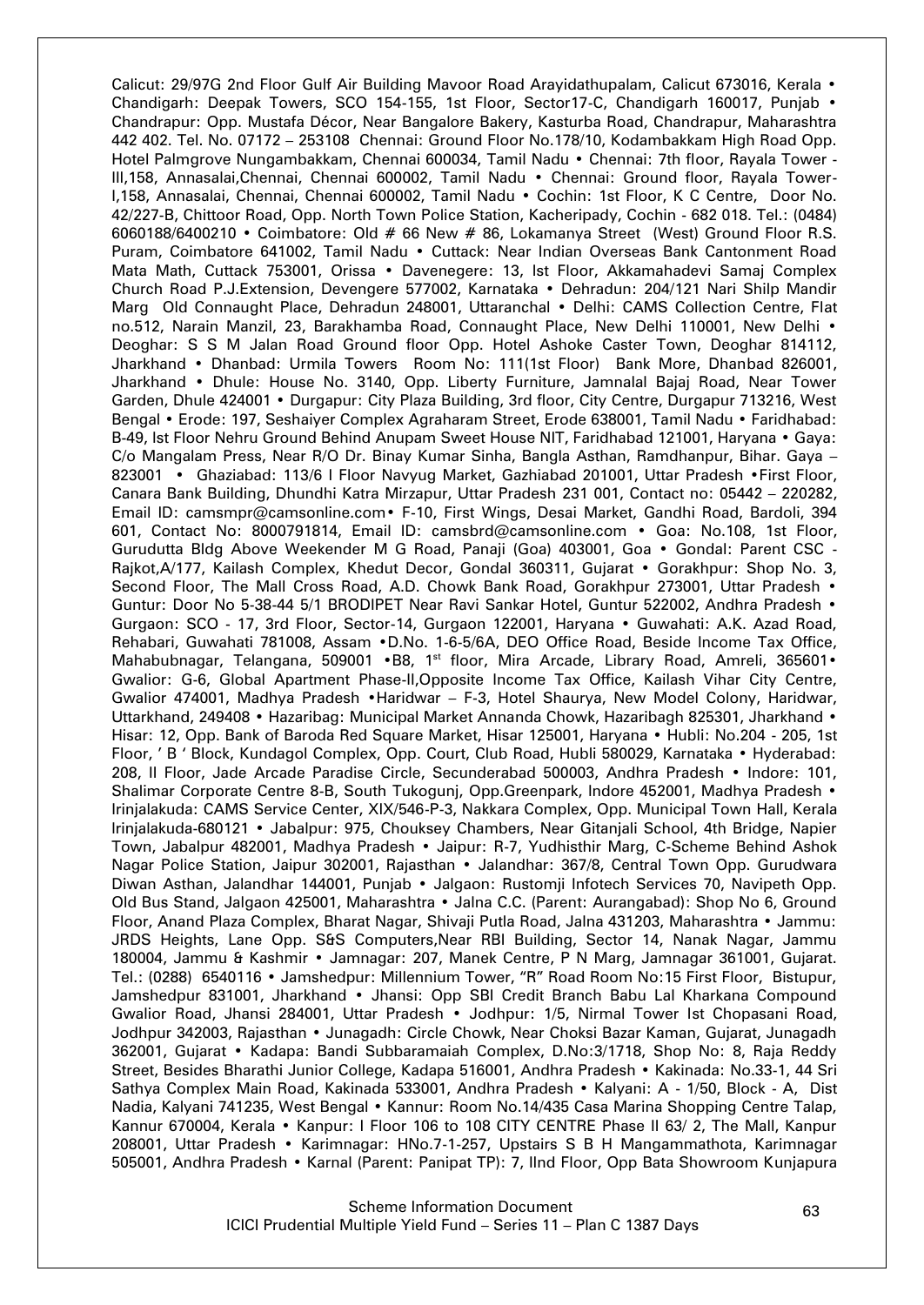Road, Karnal 132001, Haryana • Karur: # 904, 1st Floor Jawahar Bazaar, Karur 639001, Tamil Nadu • Kharagpur: 623/1 Malancha Main Road, PO Nimpura, Ward No - 19, Kharagpur 721304, West Bengal • Kolhapur: 2 B, 3rd Floor, Ayodhya Towers, Station Road, Kolhapur 416001, Maharashtra •Kolkata – 2A, Ganesh Chandra Avenue, Room No. 3A "Commerce House" (4<sup>th</sup> floor), Kolkata 700013 • Kolkata: Saket Building, 44 Park Street, 2nd Floor, Kolkata 700071, West Bengal •Kadakkan Complex, Opp Central School, Malappuram 670 504• 53, 1<sup>st</sup> Floor, Shastri Market, Sadar Bazar, Firozabad 283 203• Kollam: Kochupilamoodu Junction Near VLC, Beach Road, Kollam 691001, Kerala • Kota: B-33 "Kalyan Bhawan Triangle Part ,Vallabh Nagar, Kota 324007, Rajasthan • Kottayam: Jacob Complex, Building No - Old No-1319F, New No - 2512D, Behind Makkil Centre, Good Sheperd Road, Kottayam - 686001• Kumbakonam: Jailani Complex 47, Mutt Street, Kumbakonam 612001, Tamil Nadu • Kurnool: H.No.43/8, Upstairs Uppini Arcade, N R Peta, Kurnool 518004, Andhra Pradesh • Lucknow: Off # 4,1st Floor,Centre Court Building, 3/C, 5 - Park Road, Hazratganj, Lucknow 226001, Uttar Pradesh • Ludhiana: U/ GF, Prince Market, Green Field Near Traffic Lights, Sarabha Nagar Pulli Pakhowal Road, Ludhiana 141002, Punjab • Madurai: Cams Service Centre, # Ist Floor,278, North Perumal, Maistry Street (Nadar Lane), Madurai 625001, Tamil Nadu • Mangalore: No. G 4 & G 5, Inland Monarch Opp. Karnataka Bank Kadri Main Road, Kadri, Mangalore 575003, Karnataka • Mapusa: Office no.CF-8, 1st Floor, Business Point, Above Bicholim Urban Co-Op Bank Ltd, Angod, Mapusa 403507, Goa • Margao: B 301, Reliance Trade Centre, Opp. Grace Nursing Home, near Café Tato, V. V. Road (Varde Valaulikar), Margao, Goa 403 601 • Meerut: 108 Ist Floor Shivam Plaza Opposite Eves Cinema, Hapur Road, Meerut 250002, Uttar Pradesh • Mehsana: 1st Floor, Subhadra Complex Urban Bank Road, Mehsana 384002, Gujarat • • Moradabad: H 21-22, 1st Floor,Ram Ganga Vihar Shopping Complex, Opposite Sales Tax Office,, Uttar Pradesh • Mumbai: Rajabahdur Compound, Ground Floor Opp Allahabad Bank, Behind ICICI Bank 30, Mumbai Samachar Marg, Fort, Mumbai 400023, Maharashtra • Muzzafarpur: Brahman toli, Durgasthan Gola Road, Muzaffarpur 842001, Bihar • Mysore: No.1, 1st Floor CH.26 7th Main, 5th Cross (Above Trishakthi Medicals) Saraswati Puram, Mysore 570009, Karnataka • Nadiad: F 142, First Floor, Gantakaran Complex, Gunj Bazar, Nadiad 387001, Gujarat • Nagpur: 145 Lendra Park, Behind Indus Ind Bank New Ramdaspeth, Nagpur 440010, Maharashtra • Nagercoil IV Floor, Kalluveettil Shyras Center 47, Court Road, Nagercoil - 629 001 • Nanded: Shop No. 303, 1st Floor, Rajmohd complex, Mani Road Sree nagar, Nanded – 431 605. Tel. No. 9579444034 Nasik: Ruturang Bungalow, 2 Godavari Colony Behind Big Bazar, Near Boys Town School Off College Road, Nasik 422005, Maharashtra • Navsari: CAMS Service Center,16, 1st Floor, Shivani Park, Opp. Shankheswar Complex, Kaliawadi, Navsari, Navasari 396445, Gujarat • Nellore: 97/56, I Floor Immadisetty Towers Ranganayakulapet Road, Santhapet, Nellore 524001, Andhra Pradesh • New Delhi : 304-305 III Floor Kanchenjunga Building 18, Barakhamba Road Cannaugt Place, New Delhi 110001, New Delhi • Noida: CAMS Service centre C-81,1st floor, Sector - 2, Noida, Noida 201301, Uttar Pradesh • Palakkad: 10 / 688, Sreedevi Residency Mettupalayam Street, Palakkad 678001, Kerala • Panipat: 83, Devi Lal Shopping Complex Opp ABN Amro Bank, G.T. Road, Panipat 132103, Haryana • Patiala: 35, New lal Bagh Colony, Patiala 147001, Punjab • Patna: G-3, Ground Floor, Om Vihar Complex, SP Verma Road, Patna 800001, Bihar • Pathankot: 13-A, 1st Floor, Gurjeet Market, Dhangu Road, Pathankot 145001, Punjab • Pondicherry: S-8, 100, Jawaharlal Nehru Street (New Complex, Opp. Indian Coffee House), Pondicherry 605001, Pondichery • Pune: Nirmiti Eminence, Off No. 6, I Floor Opp Abhishek Hotel Mehandale Garage Road Erandawane, Pune 411004, Maharashtra •Pune: Harshal Heights, Shop No. 29, Basement, Opp. Gawade petrol pump, Link Road, Chinchwad, Pune 411 033, Maharashtra • Pune: Ground Floor, Office no. 6, Chetna CHS Ltd, General Thimayya Marg, Camp Pune, 411 011 •Raipur: HIG,C-23, Sector - 1, Devendra Nagar, Raipur 492004, Chattisgarh • Rajahmundry: Cabin 101 D.no 7-27-4 1st Floor Krishna Complex Baruvari Street T Nagar, Rajahmundry 533101, Andhra Pradesh • Rajkot: Office 207 - 210, Everest Building Harihar Chowk, Opp Shastri Maidan, Limda Chowk, Rajkot 360001, Gujarat • Ranchi: 4, HB Road, No: 206, 2nd Floor Shri Lok Complex, Ranchi 834001, Jharkhand • Rohtak: 205, 2ND Floor, Blg. No. 2, Munjal Complex, Delhi Road, Rohtak 124001, Haryana • Rourkela: 1st Floor Mangal Bhawan Phase II Power House Road, Rourkela 769001, Orissa • Saharanpur: I Floor, Krishna Complex Opp. Hathi Gate Court Road, Saharanpur 247001, Uttar Pradesh • Salem: No.2, I Floor Vivekananda Street, New Fairlands, Salem 636016, Tamil Nadu • Sambalpur: C/o Raj Tibrewal & Associates Opp.Town High School, Sansarak, Sambalpur 768001, Orissa • Sangli: Jiveshwar Krupa Bldg, Shop. No. 2, Ground Floor, Tilak Chowk, Harbhat Road, Sangli 416416, Contact No.: 0233-6600510 • Satara: 117 / A / 3 / 22, Shukrawar Peth Sargam Apartment, Satara 415002, Maharashtra • Shillong: 3rd Floor, RPG Complex, Keating Road, Shillong 793001, Meghalaya, Tel: (0364) 2502511 • Shimla: I Floor, Opp. Panchayat Bhawan Main gate Bus stand, Shimla 171001, Himachal Pradesh • Shimoga: Nethravathi Near Gutti Nursing Home Kuvempu Road, Shimoga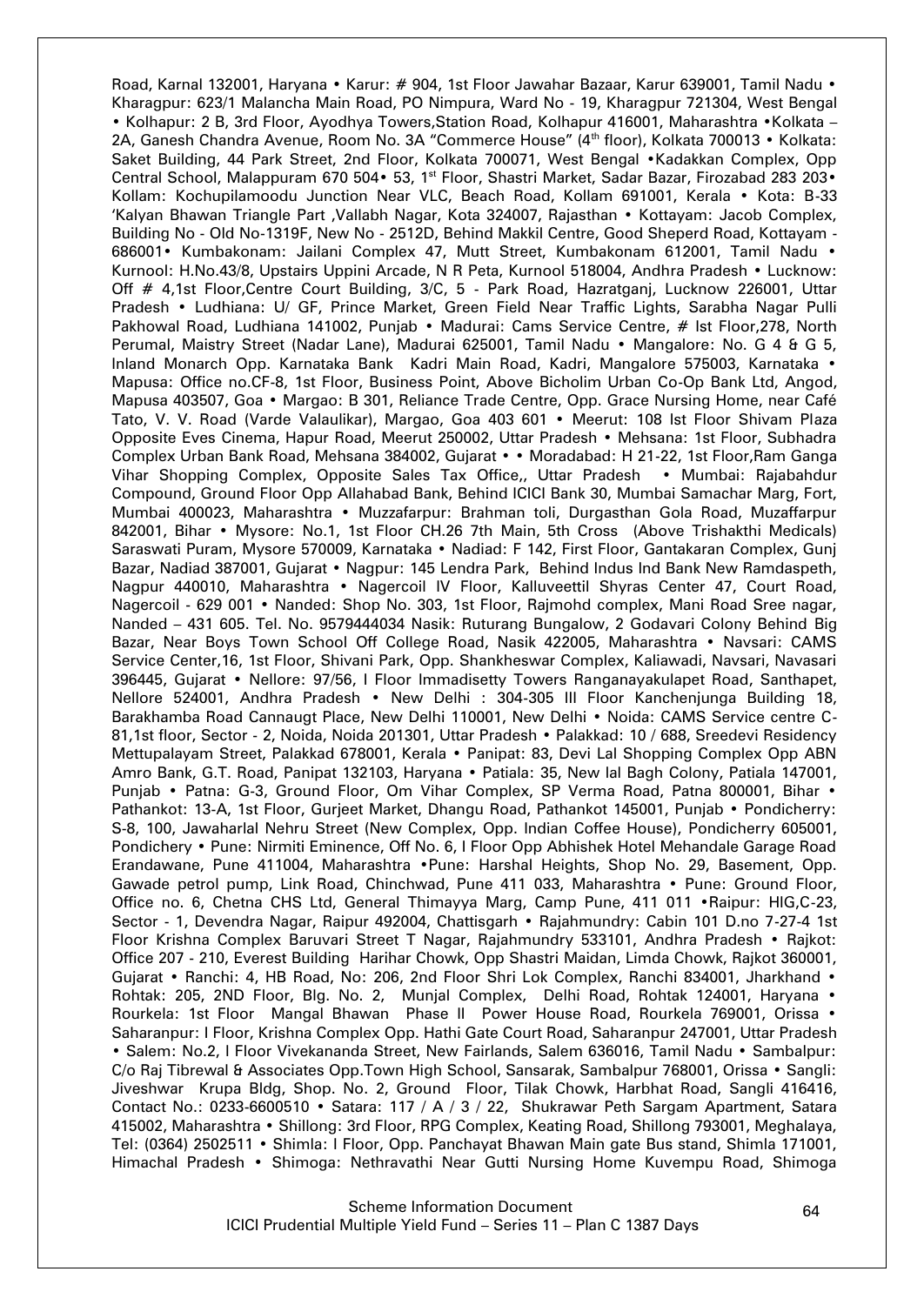577201, Karnataka • Siliguri: No 7, Swamiji Sarani, Ground Floor Hakimpara, Siliguri 734001, West Bengal • Solapur: 4, Lokhandwala Tower, 144, Sidheshwar Peth, Near Z.P. Opp. Pangal High School, Solapur 413001, Maharashtra • Sriganganagar: 18 L Block, Sri Ganganagar 335001, Rajasthan • Srinagar: Near New Era Public School, Rajbagh, Srinagar 190008. Contact no. 0194-2311428. • Sreerampur: CAMS Sreerampur CSC, 102, Alokalaya, Gr Floor, N.S. Avenue, Sreerampur 712 201 • Surat: Office No 2 Ahura -Mazda Complex First Floor, Sadak Street Timalyawad, Nanpura, Surat 395001, Gujarat •Thane – 3<sup>rd</sup> floor, Nalanda Chambers, B Wing, Gokhale Road, Near Hanuman Temple, Naupada, Thane (West) 400 062 • Thiruppur: 1(1), Binny Compound, II Street, Kumaran Road, Thiruppur 641601, Tamil Nadu • Thiruvalla: Central Tower,Above Indian Bank Cross Junction, Tiruvalla 689101, Kerala • Tirunelveli: III Floor, Nellai Plaza 64-D, Madurai Road, Tirunelveli 627001, Tamil Nadu • Tirupathi: Shop No: 6, Door No: 19-10-8 (Opp to Passport Office), AIR Bypass Road Tirupati - 517501, Andhra Pradesh, Tel: (0877) 6561003 • Trichur: Room No. 26 & 27,DEE PEE PLAZA,Kokkalai, Trichur 680001, Kerala • Trichy: No 8, I Floor, 8th Cross West Extn Thillainagar, Trichy 620018, Tamil Nadu • Trivandrum: R S Complex Opposite of LIC Building Pattom PO, Trivandrum 695004, Kerala • Udaipur: 32 Ahinsapuri Fatehpura Circle, Udaipur 313004, Rajasthan • Unjha (Parent: Mehsana): 10/11, Maruti Complex, Opp. B R Marbles, Highway Road, Unjha 384170, Gujarat • Vadodara: 103 Aries Complex, BPC Road, Off R.C. Dutt Road, Alkapuri, Vadodara 390007, Gujarat • Valsad: Ground Floor Yash Kamal -"B" Near Dreamland Theater Tithal Road, Valsad 396001, Gujarat • VAPI: 208, 2nd Floor, Heena Arcade, Opp. Tirupati Tower, Near G.I.D.C., Char Rasata, Vapi 396195, Gujarat • Varanasi: Office no 1, Second floor, Bhawani Market, Building No. D-58/2-A1, Rathyatra, Beside Kuber Complex Varanasi - 221010, Uttar Pradesh • Vellore: No.1, Officers Line, 2nd Floor, MNR Arcade, Opp. ICICI Bank, Krishna Nagar, Vellore 632001, Tamil Nadu • Vijayawada: 40-1-68, Rao & Ratnam Complex Near Chennupati Petrol Pump M.G Road, Labbipet, Vijayawada 520010, Andhra Pradesh • Visakhapatnam: Door No. 48-3-2, Flat No. 2, 1st Floor, Sidhi Plaza, Near Visakha Library, Srinagar, Visakhapatnam – 530 016., Andhra Pradesh • Warangal: A.B.K Mall, Near Old Bus Depot Road, F-7, 1st Floor, Ramnagar, Hanamkonda, Warangal 506001, Andhra Pradesh • Yamuna Nagar: 124-B/R Model Town Yamunanagar, Yamuna Nagar 135001, Haryana.

#### TP Lite Centres

•Ahmednagar: B, 1+3, Krishna Encloave Complex, Near Hotel Natraj, Nagar-Aurangabad Road, Ahmednagar 414001, Maharashtra • Basti: Office # 3, 1st Floor, Jamia Shopping Complex, Opp Pandey School, Station Road, Basti 272002, Uttar Pradesh • Chhindwara: Office No - 1, Parasia Road, Near Mehta Colony, Chhindwara 480001, Madhya Pradesh • Chittorgarh: CAMS Service centre, 3 Ashok Nagar,Near Heera Vatika, Chittorgarh, Chittorgarh 312001, Rajasthan • Darbhanga: Shahi Complex,1st Floor Near RB Memorial hospital,V.I.P. Road, Benta Laheriasarai, Darbhanga 846001, Bihar • Dharmapuri : # 16A/63A, Pidamaneri Road, Near Indoor Stadium, Dharmapuri, Dharmapuri 636701, Tamil Nadu • Dhule : H. No. 1793 / A, J.B. Road, Near Tower Garden, Dhule 424001, Maharashtra • Faizabad: Amar Deep Building, 3/20/14, IInd floor,Niyawan, Faizabad-224001• Gandhidham: S-7, Ratnakala Arcade, Plot No. 231, Ward – 12/B, Gandhidham 370201, Gujarat • Gulbarga: Pal Complex, Ist Floor Opp. City Bus Stop, SuperMarket, Gulbarga 585101, Karnataka • Haldia: 2nd Floor, New Market Complex, Durgachak Post Office, Purba Medinipur District, Haldia 721602, West Bengal • Haldwani: Durga City Centre, Nainital Road Haldwani, Haldwani 263139, Uttaranchal • Himmatnagar: D-78 First Floor, New Durga Bazar, Near Railway Crossing, Himmatnagar 383001, Gujarat • Hoshiarpur: Near Archies Gallery Shimla Pahari Chowk, Hoshiarpur 146001, Punjab • Hosur: No.303, SIPCOT Staff Housing Colony, Hosur 635126, Tamil Nadu • Jaunpur: 248, Fort Road, Near Amber Hotel, Jaunpur 222001, Uttar Pradesh • Katni: 1st Floor, Gurunanak Dharmakanta, Jabalpur Road, Bargawan, Katni 483501, Madhya Pradesh • Khammam: Shop No: 11 - 2 - 31/3, 1st floor, Philips Complex, Balajinagar, Wyra Road, Near Baburao Petrol Bunk, Khammam 507001, Andhra Pradesh • Malda: Daxhinapan Abasan, Opp Lane of Hotel Kalinga, SM Pally, Malda 732101, West Bengal • Manipal: CAMS Service Centre, Basement floor, Academy Tower, Opposite Corporation Bank, Manipal 576104, Karnataka • Mathura: 159/160 Vikas Bazar, Mathura 281001, Uttar Pradesh • Moga: Gandhi Road, Opp Union Bank of India, Moga 142001, Punjab • Namakkal: 156A / 1, First Floor, Lakshmi Vilas Building Opp. To District Registrar Office, Trichy Road, Namakkal 637001, Tamil Nadu • Palanpur: Tirupati Plaza, 3rd Floor, T - 11, Opp. Government Quarter, College Road, Palanpur 385001, Gujarat • Rae Bareli: No.17 Anand Nagar Complex, Rae Bareli 229001, Uttar Pradesh • Rajapalayam: D. No. 59 A/1, Railway Feeder Road Near Railway Station, Rajapalayam 626117, Tamil Nadu • Ratlam: Dafria & Co 81, Bajaj Khanna, Ratlam 457001, Madhya Pradesh • Ratnagiri: Kohinoor Complex Near Natya Theatre Nachane Road, Ratnagiri 415639, Maharashtra • Roorkee: Cams Service Center, 22 Civil Lines Ground, Floor, Hotel Krish Residency, (Haridwar),